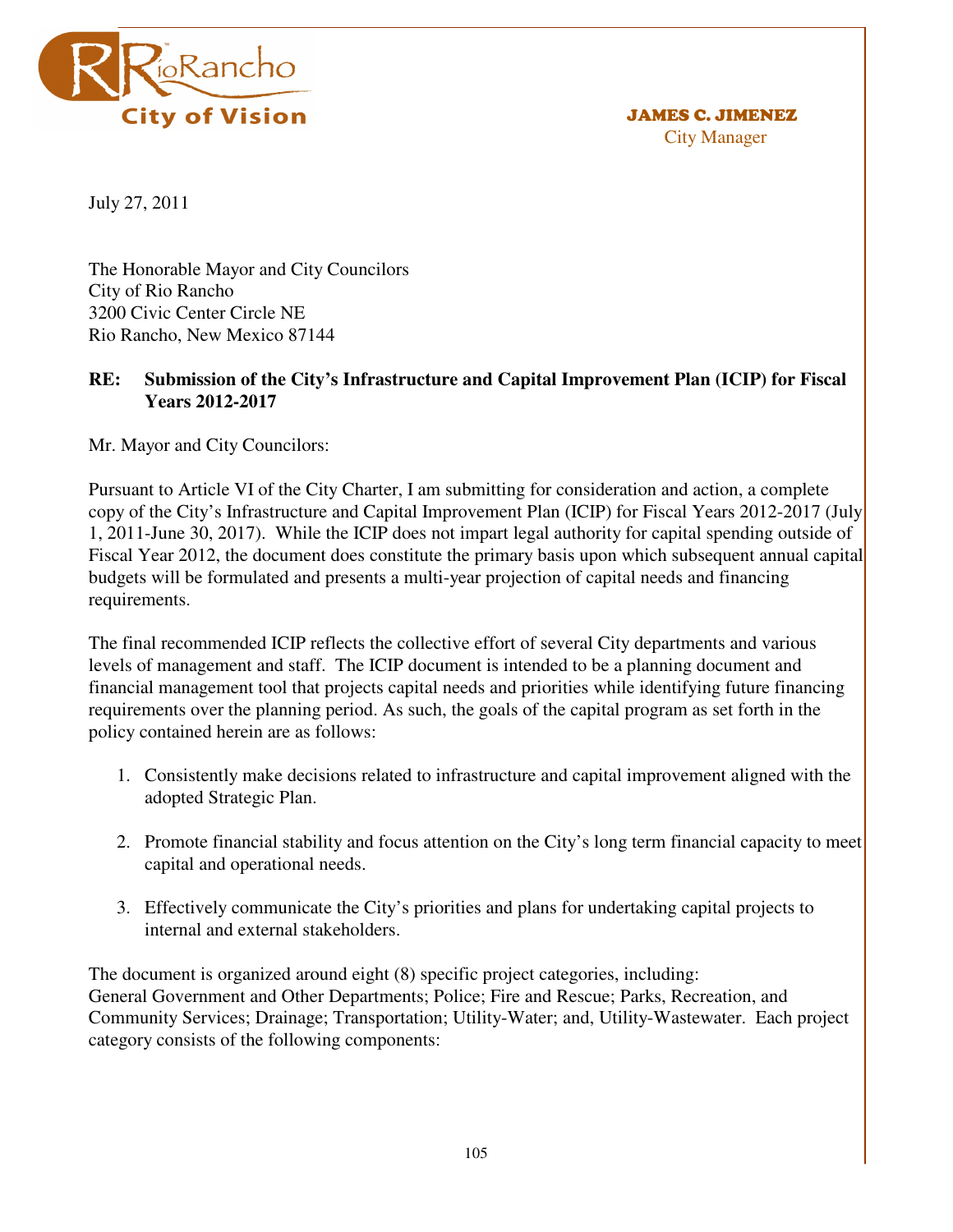- 1. A summary table containing each planned project in order of priority rank.
- 2. Financing summaries presented in tabular format by fiscal year and in chart format for the aggregate planning period.
- 3. Detailed project information for select individual projects containing project descriptions and scope, justification, history and status, and cost and funding information.
- 4. Recent past results and accomplishments related to completed or ongoing infrastructure and capital improvement projects.

# **PROJECT HIGHLIGHTS BY PROJECT CATEGORY: FISCAL YEARS 2012-2017**

### Fire and Rescue

### *Vista Hills Fire and Rescue Station (Station No. 7)*

Construction of a 5,100 square foot Fire and Rescue Station located on 1.5 acres of City owned land at Pyrite Dr. and Rockaway Blvd. commenced in December 2010. Completion of the Vista Hills Fire Station No. 7 is anticipated in September 2011 and is funded in part by a \$1 million federal stimulus grant awarded to the City in August 2010. Total project cost is estimated to be \$1.3 million.

### *Fire Apparatus*

The FY12 ICIP includes \$5.45 million for fire apparatus such as fire engines, ambulances, and ladder trucks. Recent acquisitions include two (2) fire engines placed into active front line service in Summer 2010 and refurbishment of two (2) ambulance units in Fall 2010. While \$5.1 million of the estimated need remains unfunded, the Fiscal Year 2012 budget includes \$150,000 in public safety impact fees and \$20,000 in general fund revenues for acquisition of a new ambulance unit for the Vista Hills Fire Station No. 7, and \$25,000 in Fire Protection funds for refurbishment of the Department's Wildland Fuel Truck.

# *Fire and Rescue Headquarters, Cleveland H.S. Area Fire and Rescue Station, and Emergency Operations Center*

The City continues to identify and evaluate project alternatives related to a centralized location for the administration, training, and emergency operations of fire and rescue services. The project alternative included in the FY12 ICIP involves design and construction of a 4.5 acre campus that would consist of a \$10,000+ square foot administration headquarters; 5,100 square foot fire and rescue station; and, training and emergency operations facilities. The proposed campus could be phased and would be located on land to be donated by the Rio Rancho Public Schools near the V. Sue Cleveland High School. Total project costs are estimated at \$5.7 million with construction planned for Fiscal Year 2013, contingent upon identification of financing for the facility.

# Police Department

# *Police Vehicle Replacement*

The Department has identified replacement of its aging police patrol fleet as its most pressing capital need in the FY12 ICIP. Currently, 20 percent of the one hundred thirty nine (139) vehicle fleet has in excess of 100,000 miles and an additional 20 percent will potentially reach that mileage within the next year. In Fiscal Year 2011, the Department replaced five (5) police sedans and four (4) police sport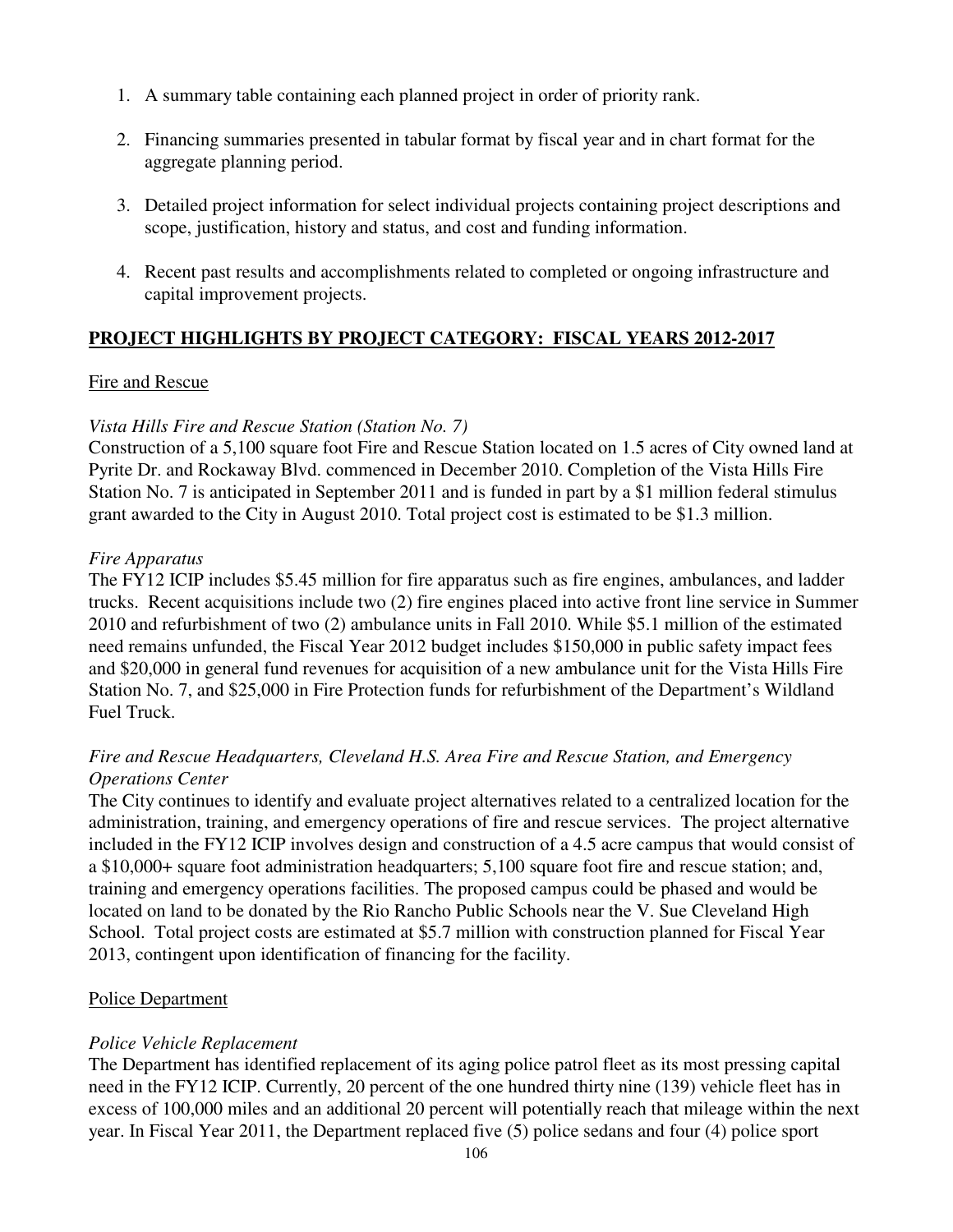utility vehicles utilizing grant funding from the Department of Justice and a special limited obligation loan from the New Mexico Finance Authority in the amount of \$269,900 (Resolution 67, Enactment 10-066). An additional amount of \$136,505 of public safety impact fees were allocated at Midyear 2011 for acquisition of three (3) police sedans and two (2) police sport utility vehicles. The Fiscal Year 2012 capital budget includes \$166,565 in public safety impact fees and \$58,393 in general fund revenue for seven (7) to eight (8) police vehicles. Funding for additional replacement of police patrol vehicles in future years is largely undetermined at this time, however public safety impact fees have been programmed through Fiscal Year 2017 and the City anticipates future loans pledging Law Enforcement Protection funds.

#### *Police Substations*

In order to enhance police services throughout the City, and to better serve specific geographic areas within the 104 square mile area of the City limits, projects for north and south police substations have been included for Fiscal Years 2013 and 2014, and Fiscal Years 2014 and 2015, respectively. Project costs, including planning, land acquisition, and construction of two 13,000 square foot substations are currently estimated at a little over \$2 million each.

#### *Multi-purpose Law Enforcement Training Complex*

The project involves construction of a multi-purpose training complex, including classroom space, driving track, and multiple firing ranges for use in police training exercises. The facility would be located on approximately 12 acres of land in a remote location within the City and would be utilized by multiple units within the Department as well as by external law enforcement agencies, including the City's Special Weapons and Tactics (SWAT) and Perimeter Teams, national training entities, and surrounding police agencies in Sandoval County and Metropolitan area. The project is programmed for Fiscal Years 2015 and 2016 at a total cost of approximately \$2.5 million. Funding remains to be determined at this time.

#### Transportation

### *Westside Blvd. Permanent Roadway Improvements*

Westside Blvd. was originally a developer project however was not completed as such. In Spring 2010 the City completed temporary road improvements at a cost of \$381,266 to open the roadway in support of development in the area, including the new Presbyterian Hospital and the Village Commercial Center. Permanent roadway improvements were planned in Fiscal Year 2012, however the 2011/2013 General Obligation Road Bonds were defeated in the March 2011 election and the project remains unfunded. The estimated cost of the project is \$3.5 million.

#### *Loma Colorado Blvd. and Paseo del Volcan Improvements*

The City reallocated existing capital funds in the aggregate amount of \$2.4 million for construction of roadway and related drainage infrastructure in Paseo Gateway in support of economic development in the area. The project was completed in April 2011 and consisted of intersection improvements at Paseo del Volcan and Loma Colorado Blvd. and extension of Loma Colorado Blvd. to its full arterial section approximately 1,500 feet north of the intersection and tapering to two lanes thereof to Alban Rd. Alban Rd. was also extended to the Sue V. Cleveland High School including street lighting.

#### *Unser Blvd. Widening-Phase II*

The project consists of access control and widening of Unser Blvd. between Faro Rd. and Progress Blvd. from two (2) lanes to four (4) lanes, with build out of six (6) lanes by 2030. As one of only three (3) major north-south roadway facilities serving the urban west side of the Metropolitan area, the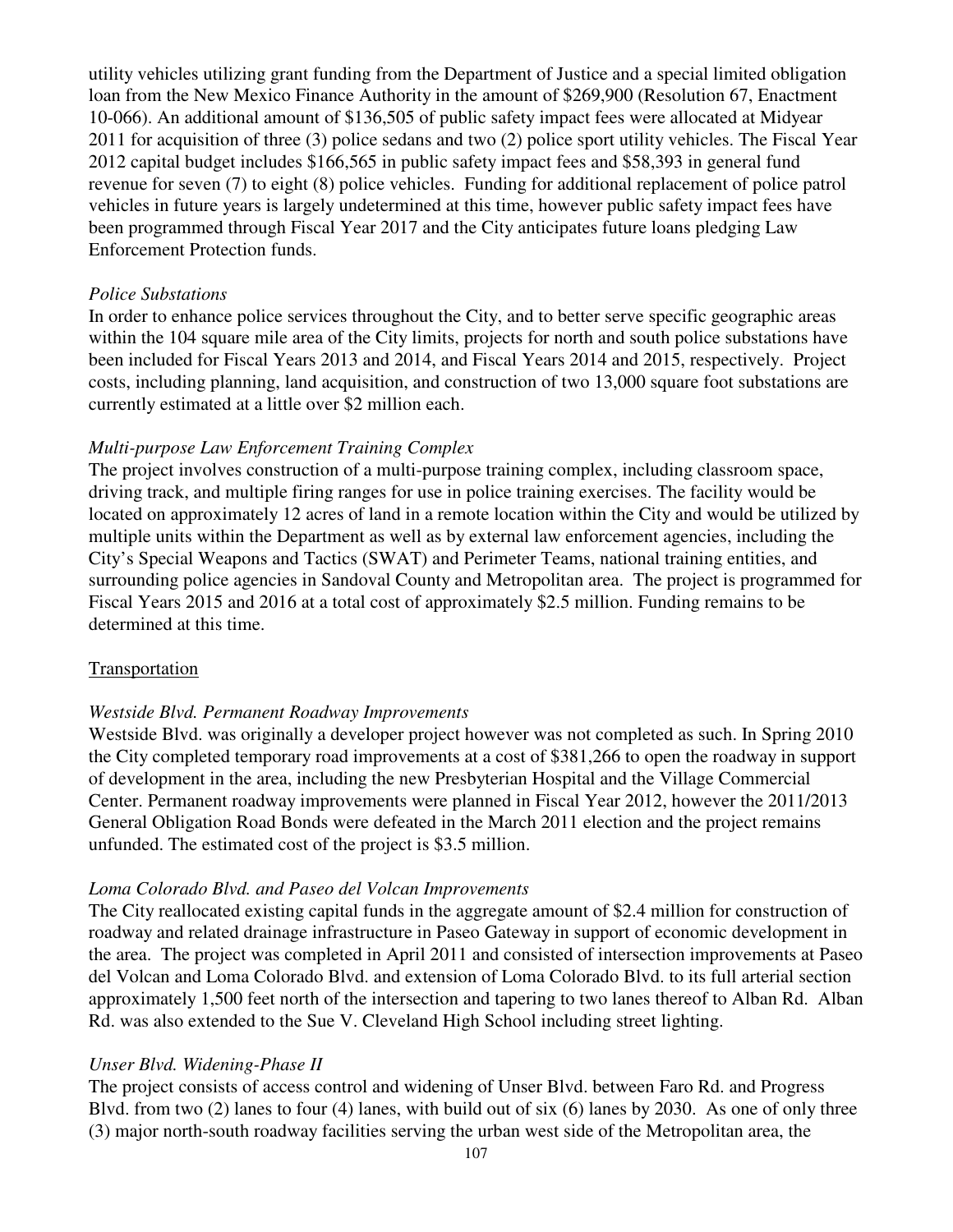project is a high priority for the City as the growth potential of areas such as the City Center is realized. Because of the extensive cost of the roadway widening project (estimated at \$37 million), the project will be phased beginning with Phase IIA: Paseo del Volcan to King Blvd.; then, Phase IIB: Cherry Rd. to Paseo del Volcan; and lastly, Phase IIC: King Blvd. to Progress Blvd.

Design and land acquisition of Phase IIA is complete and construction is expected to commence in Summer 2011 to be completed in six (6) months. Major sources of funding for the project include 2009 general obligation bond proceeds (\$8.36 million) and federal grant funds (\$4.7 million).

## *Paseo del Volcan-Phase II (Iris to US HWY550)*

Construction of the 3.38 mile extension of Paseo del Volcan from Iris Rd. to NM HWY 550 was completed and the road opened to the public in February 2011. The extension consisted of a two lane, access controlled road facility with various arroyo and street crossings, and will facilitate economic development in the City Center Area. Project to date expenditures and contracts total \$22.5 million, including a change order for application of On Grade Friction Course (OGFC) completed in Summer 2011. Application of OGFC maintains good frictional characteristics over the operating range of speeds traveled on this segment of Paseo del Volcan.

# *Northern Blvd. Widening (Acorn Loop to 34th Street)*

The project involves widening Northern Blvd. from two (2) lanes to four (4) lanes from  $36<sup>th</sup>$  Street to Unser Blvd. Costs to construct the entire planned roadway lane expansions are estimated at \$15 million and are tentatively planned for Fiscal Years 2012 and 2016, contingent upon identification of an additional \$8.6 million in financial resources for Phase B in Fiscal Year 2016.

Because of the extensive cost of the project, the project has been separated into two (2) phases. Phase A consists of widening from  $35<sup>th</sup>$  Ct. to Broadmoor Blvd., while Phase B consists of widening from Broadmoor Blvd. to Unser Blvd. Right of way certifications and acquisitions have been completed and construction is in progress for Phase A. Anticipated completion is October 2011.

# *Wellspring Avenue*

Construction of the new four (4) lane half mile road segment from Westside Blvd. to Unser Blvd. commenced in June 2011 and will be completed in August 2011. The project will serve development in the southern Cabezon area, including the nearly completed Presbyterian Hospital.

# Utility-Water

# *Water Rights Acquisition*

Annual water rights purchases are required to satisfy Office of the State Engineer (OSE) permit requirements of seven hundred twenty eight (728) acre feet per year over the next five (5) years. Since Fiscal Year 2008, the City has expended \$16.5 million, and acquired 1,007.51 acre feet of water rights since tracking began in Fiscal Year 2009. Acquisition of water rights has been funded through a combination of Utility Operating Revenues and Utility Bond Proceeds. In July 2010, the City enacted a water rights acquisition fee of \$3 per customer billing to finance ongoing water rights acquisition. Pledging this source of revenue, the City entered into a loan agreement in the aggregate principal amount of \$7 million for water rights acquisition in January 2011. The balance of loan proceeds available for purchase of water rights through Fiscal Year 2017 is \$5,164,401 and the estimated recurring revenue from the water rights acquisition fee available through Fiscal Year 2017 is \$4 million.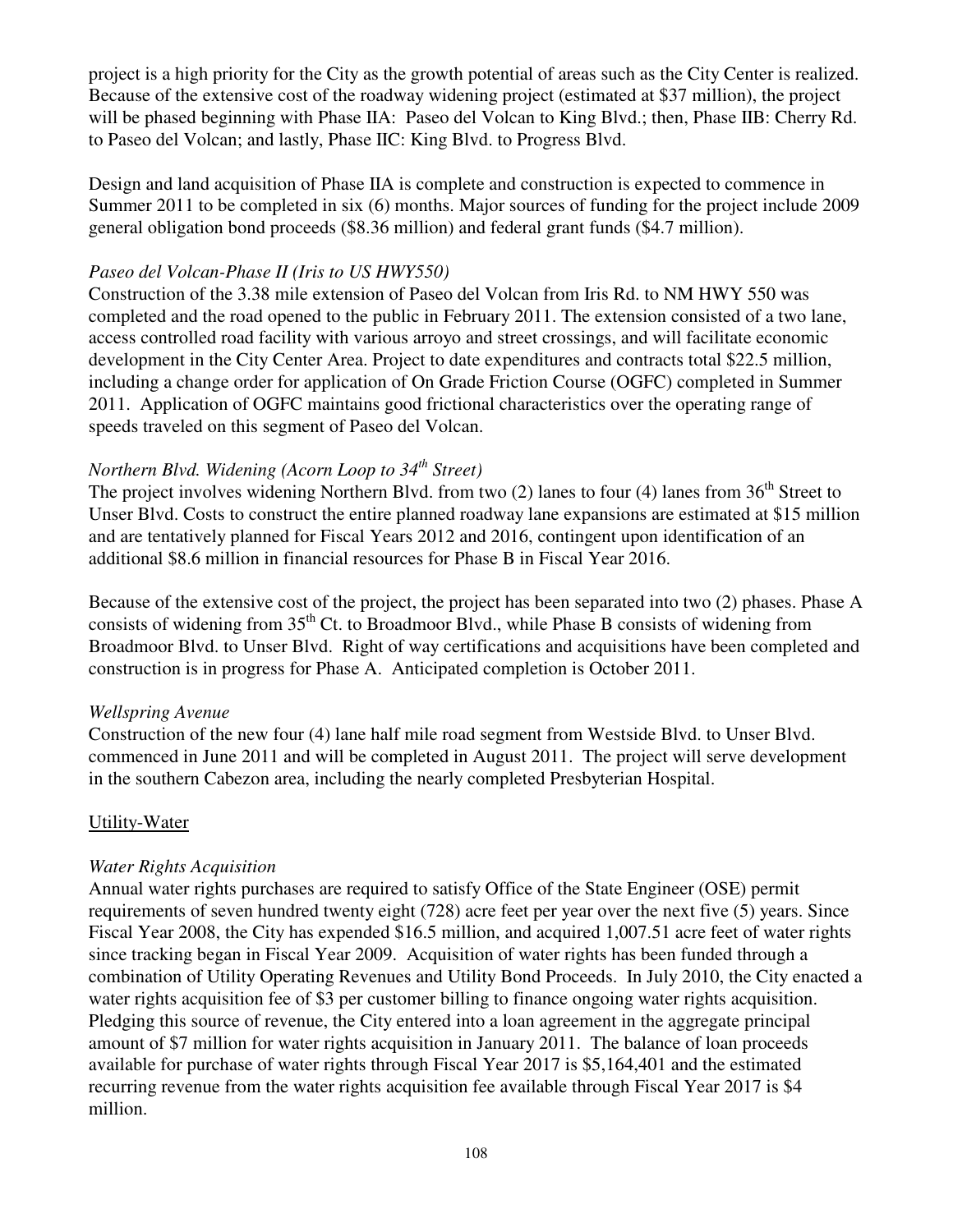# *City Center Booster Station and Transmission Line from 26th Street to 30th Street*

To support development in the City Center and Central Business District, the City has prioritized the \$2.4 million project to allow greater flexibility in the allocation of water resources to the area. Design and land acquisition is in progress and the project is fully funded.

# *Waterline Extension from Paseo Gateway to Enchanted Hills including Paseo Gateway Water Tank*  The project will provide additional water supply and storage to the Paseo Gateway and Enchanted Hills areas. Total project cost is estimated to be \$3.5 million and the project involves three phases. Phase IIA consists of a Zone 3 to Zone 2 waterline and pressure reducing valve. Phase IIB consists of a 4 Million Gallon Per Day (MGD) water tank. Phase III consists of a transmission line from the 4 MGD reservoir and transmission line and altitude valve in Zone 2 to Reservoir 12. Construction of Phase IIA consisting of the waterline extension within the Paseo Gateway Area that ties to the existing line serving the Sue V. Cleveland High School was completed in May 2010. Design of Phase IIB is 100% complete and land acquisition has been completed. The Fiscal Year 2012 capital budget includes \$175,622 of water impact fees for the Phase III water line however the project remains underfunded in the amount of \$2.4 million.

# *Equipping Well 23 @ Site S-27*

Well drilling was completed in December 2008 and preliminary design of permanent well site facilities commenced in September 2009. Total cost for the drilling phase of the project was \$2.9 million and project costs associated with designing, equipping, and constructing the well are estimated to be \$17 million. The future well site will meet water availability commitments for the Paseo Gateway development, accommodate future growth in the Central Business District, and provide a redundant source of water supply for the Enchanted Hills area.

### Utility-Wastewater

# *Wastewater Treatment Plant (WWTP) #6 Expansion and Effluent Pump Station and Reuse Line to WWTP#2*

Environmental clearances for the WWTP#6 expansion and reuse line have been completed and design is in progress. The project will expand treatment capacity at the plant while the pump station and waterline will deliver reuse water from WWTP#6 to WWTP#2, providing irrigation for various city park facilities, the Rio Rancho Sports Complex, the Cabezon subdivision, and the Chamisa Hills Country Club. Treated effluent water will also be used for direct injection activities related to the aquifer recharge project currently in progress. Construction of a portion of the reuse pipeline from WWTP#6 to the intersection of 27<sup>th</sup> Street and Southern Blvd. was completed in September 2010 and contracts have been signed for Phase I of the reuse line in the Montoya's Arroyo and for procurement of a membrane filtration system at WWTP#6. Installation of the membrane filtration system will be completed by December 2011 and construction of the remaining project scope is planned for Fiscal Years 2012 and 2013. The project is financed primarily with proceeds of a limited obligation loan from the New Mexico Environment Department (NMED) in the principal amount of \$25 million.

# *Broadmoor/Chessman Sewer line*

The project involves repairing and realigning approximately 300 feet of the line to improve wastewater flow characteristics and increase flow capacity. The sewer line is located in the Montoyas sewer basin and is the primary sewer interceptor. Project cost is estimated to be \$414,359 and is supported by wastewater impact fees. Construction is anticipated to be completed in Fiscal Year 2012.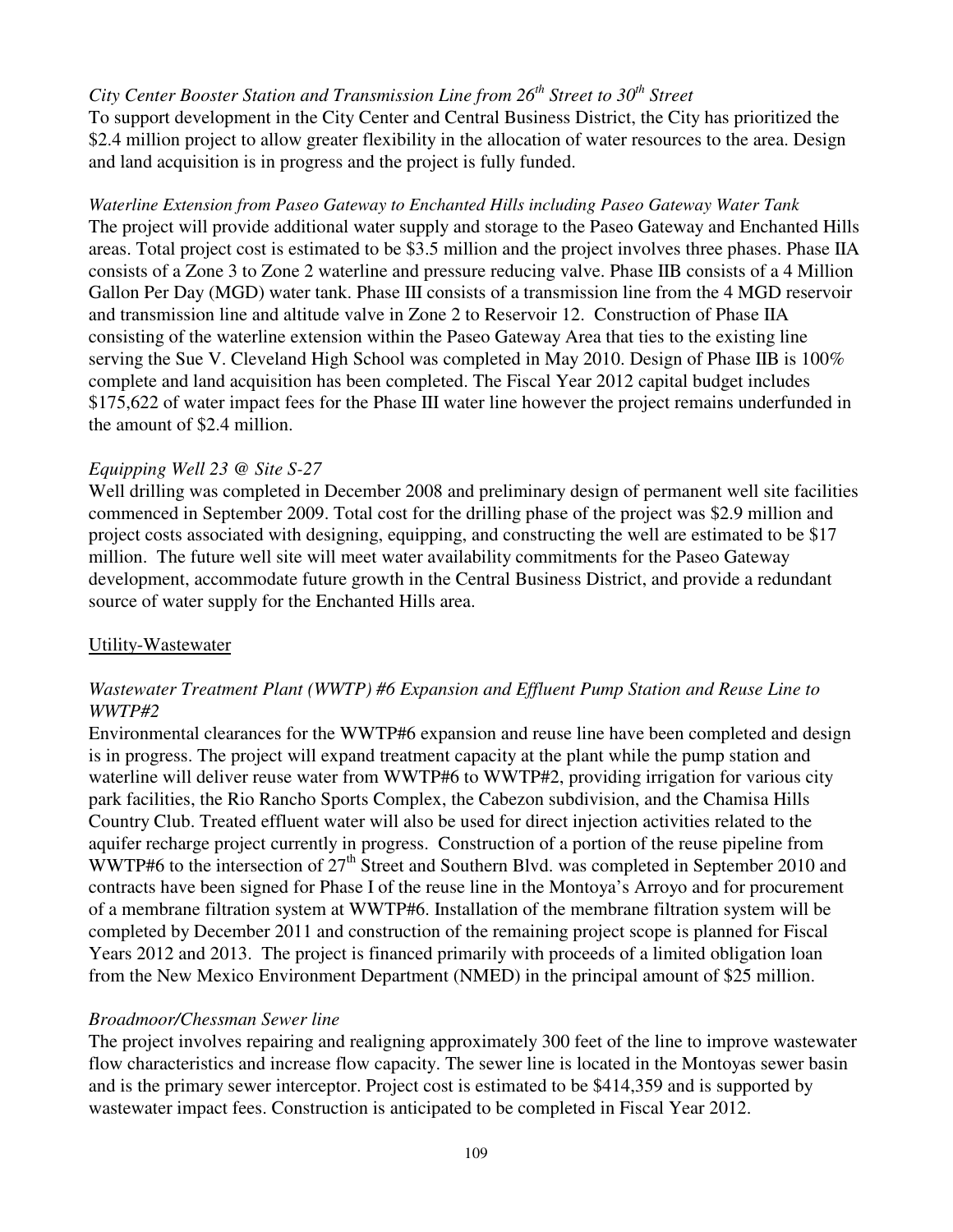## *Montoya's Arroyo Sewer Upgrade-Phase 3*

The project involves installation of a new 22" sanitary sewer pipe to replace the existing 15" pipe that will be capped and abandoned in place. Project cost is estimated to be \$3.65 million and the project is only partially funded at this time. Substantial rain events in the arroyo during 2010 that resulted in damage to the sewer line caused the project to elevate in priority rank to the number three (3) project in the Wastewater facility category.

### Parks, Recreation, and Community Services

### *Turf Replacement*

The Olympus Grass Removal project in the FY11 ICIP has been expanded in the FY12 ICIP to include other locations identified for turf replacement, including King Meadows, High Range Park, Nicklaus Park, and Havasu Falls Park. Total project cost is estimated at \$136,000 and \$55,000 has been proposed in the Fiscal Year 2012 budget. Conversion of existing turf areas at the Quantum Public Safety building to xeriscape is expected to produce \$7,057 in annual cost savings. Conversion of existing steep slopes at King Meadows to native grass is expected to produce \$6,708 in annual cost savings and grass removal at High Range Park is expected to produce \$970 in annual cost savings.

### *Convenience and Recycling Center*

While the existing site plan for the future City Maintenance Yard includes space for a convenience and recycling center, the Department has partnered with Sandoval County in the interim for co-location of a center at the County's old gate house and transfer station. Sandoval County has made road, equipment, and other site improvements while the City purchased bailer equipment in Fiscal Year 2011. The Fiscal Year 2012 proposed budget includes \$14,100 in capital funding for acquisition of a mobile office and storage building for recyclables. \$8,020 in operating funding has also been included in the Fiscal Year 2012 budget for containers for small volume recyclables.

### *New Senior Center*

Design and construction of a new 30,000 square foot senior center will be phased beginning with design in Fiscal Years 2012 and 2013, land acquisition in Fiscal Year 2014, and construction in Fiscal Year 2015. The City has secured two capital outlay appropriations in the aggregate dollar amount of \$597,000 to plan, design, equip, and furnish a senior center, while an estimated \$8.3 million in funding remains to be determined. Additional capital outlay requests and/or state grant requests through the New Mexico Aging and Long-Term Services Department may be pursued.

### *Sports Complex North*

Comprehensive facility master planning continues for the phasing of the Rio Rancho Sports Complex North located between the Vista Entrada and Lomas Encantadas developments. Construction of Phase I-A was successfully completed in January 2010 and Cibola Little League began use of the facility for the 2010 Summer baseball season. Phase 1-A consisted of construction of two (2) 215 foot artificial turf outfield little league fields with chain link and metal panel fencing, dugouts, and backstops; concrete ADA parking lot; dirt parking lot with compacted base course; post and cable perimeter fencing; and irrigation and native revegitative seeding of disturbed areas. The estimated cost of accomplishing full build out of the Sports Complex North is approximately \$13 million and planned expenditures extend past Fiscal Year 2017. All planned expenditures are contingent upon identification of funding.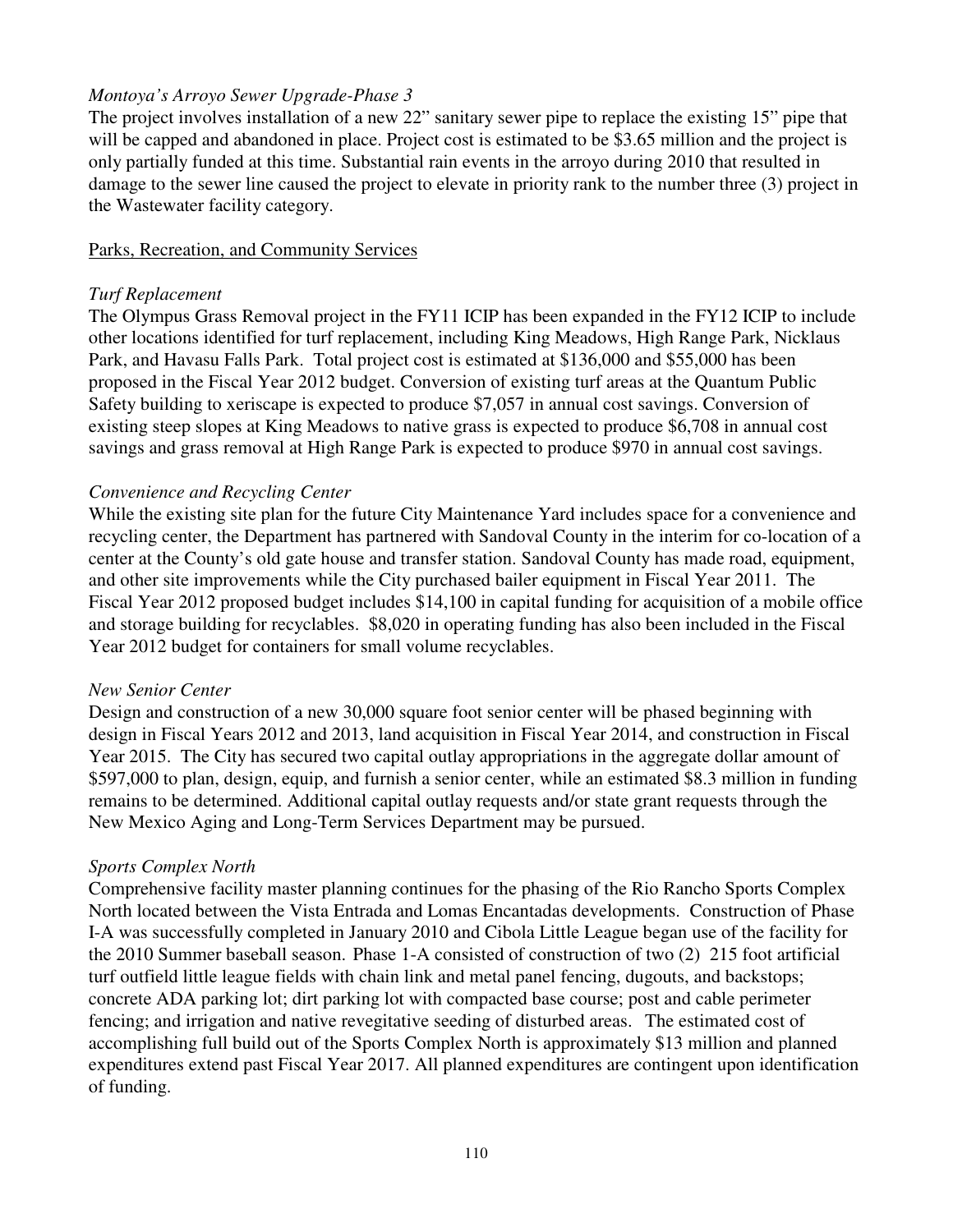# *Northern Blvd. Community Center*

Design of the 15,500 square foot recreation center was completed in March 2008 and construction and equipping of the facility is planned for Fiscal Year 2014 and 2015, contingent upon identification of \$4 million in project funding. The City plans to pursue state capital outlay appropriations during the 2013 legislative session. The Center would serve residents throughout the City on a year-round basis and would have the potential to operate at extended hours beyond the capacity of the City's existing recreation centers.

# Drainage

# *Red River Watershed/Monterey-Granada Drainage Improvements*

The project involves construction of a drainage pond at the intersection of Granada Rd. and Monterey Rd. and redesign and construction of the drainage system from Sonora Rd. through the pond and out to the NM HWY 528 right of way. Land acquisition was completed in Fiscal Year 2007 and 2008 and design of the pond and outlet pipe was completed in May 2009. The project is necessary to allow development in the area and for Special Assessment District (SAD) 9 to be successful. Construction of drainage improvements is tentatively scheduled for Fiscal Year 2012, contingent upon the success of SAD 9 and receipt of \$400,000 in project contributions from the Southern Sandoval County Arroyo Flood Control Authority (SSCAFCA).

# Other Departments and Equipment

# *City Maintenance Yard*

The City continues to identify and evaluate project alternatives related to a new maintenance yard facility that would serve various support functions as well as provide direct services to citizens. Current preliminary project plans involve phasing of site work/preparation, fencing, and construction of a fuel station, building maintenance facility, fleet maintenance facility, parks maintenance facility, traffic operations and construction inspections facility, and convenience and recycling center on roughly 12 acres of City owned land on the southeast corner of the intersection of Kim Rd. and Idalia Rd. Total project costs are currently estimated at nearly \$11 million. The project had been moved from a current need in the FY10 ICIP to an intermediate term need in the FY11 ICIP and remains as such in the FY12 ICIP, to commence project activity in Fiscal Year 2013. The change was made due to lack of funding for the project. The City has extended its contract term for lease of its current facility on Southern Blvd. to Fiscal Year 2012.

# *Municipal Court Building*

The FY12 ICIP includes a project for a new Municipal Court facility to commence preliminary design activities in Fiscal Year 2013 contingent upon identification of funding. The building is proposed to be located on City owned land at Olympus Park located west of the Quantum Public Safety Building. Project cost is estimated to be nearly \$7 million. While the project had been informally discussed for some time, the Municipal Court Building is included for the first time in the City's capital plan.

# **CAPITAL SPENDING OVERVIEW: FISCAL YEARS 2012-2017**

In the aggregate, the City's capital program consists of two hundred twenty four (224) projects at a total estimated cost of \$752.3 million for the planning period beginning on July 1, 2011 and ending on June 30, 2017 (FY12-FY17). Similar to past ICIPs, the major project categories accounting for the most substantial portions of the aggregate program are Transportation and Drainage (46%) and Utilities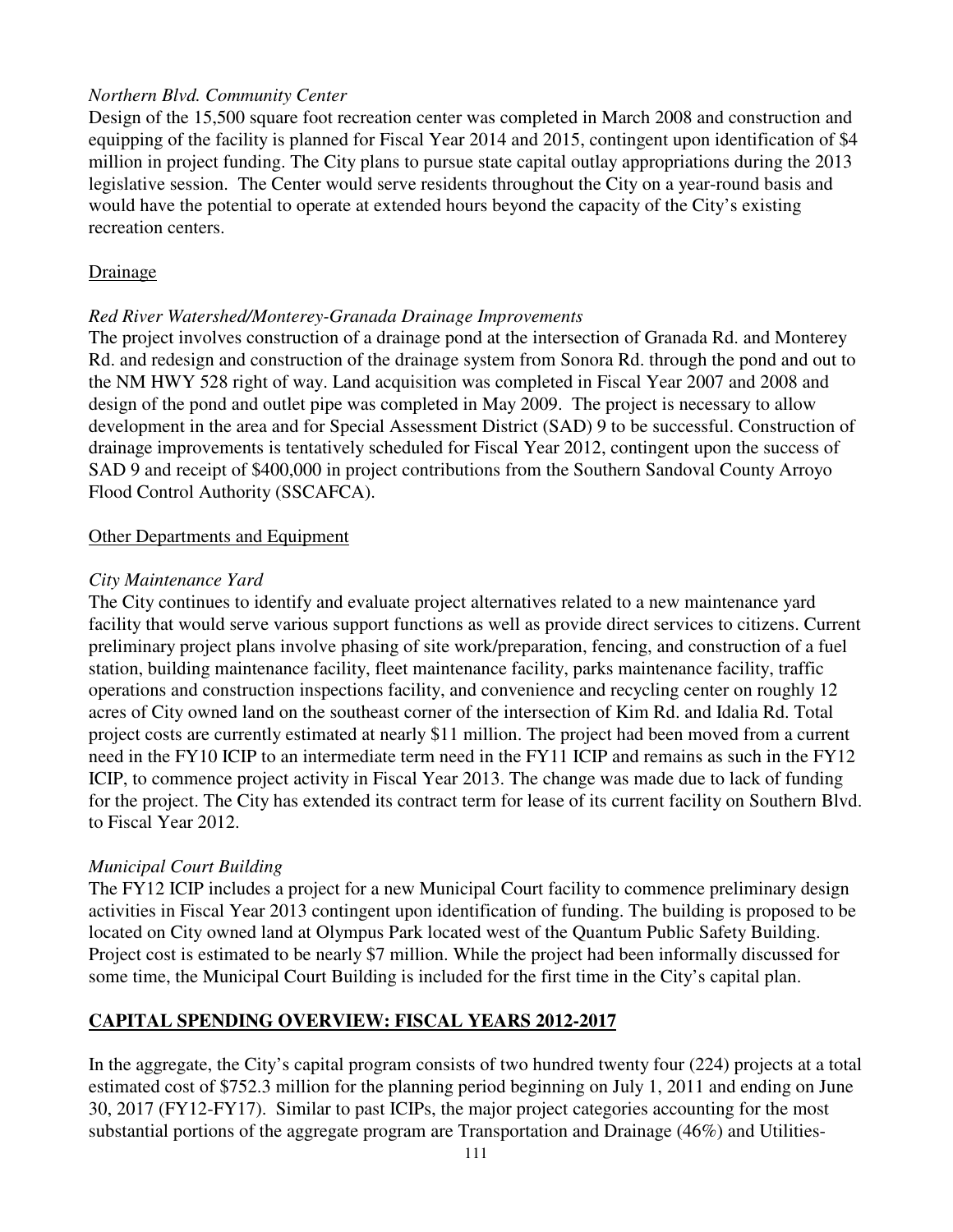Water and Wastewater (42%).

A complete breakdown of planned capital spending by project category and fiscal year is presented in a summary page following this message.

The size of the capital program has decreased by \$60.4 million or 7 percent compared to last year's plan.

|                                | FY11-16           |              | FY12-17       |                           | \$ Change      | $%$ Change |
|--------------------------------|-------------------|--------------|---------------|---------------------------|----------------|------------|
|                                |                   |              |               |                           |                |            |
| Transportation                 | \$<br>331,607,820 | \$           | 296, 163, 852 | $\mathcal{S}$             | (35, 443, 968) | $-11\%$    |
| Utilities-Wastewater           | \$<br>217,476,366 | \$           | 189,226,268   | \$                        | (28,250,098)   | $-13%$     |
| Utilities-Water                | \$<br>128,950,315 | $\mathbb{S}$ | 127,914,919   | $\mathbb{S}$              | (1,035,396)    | $-1\%$     |
| Drainage                       | \$<br>55,173,884  | $\mathbb{S}$ | 50,970,258    | $\mathcal{S}$             | (4,203,626)    | $-8\%$     |
| Parks, Rec. and Comm. Services | \$<br>36,284,790  | $\mathbb{S}$ | 38,884,640    | $\mathcal{S}$             | 2,599,850      | 7%         |
| Fire and Rescue                | \$<br>19,752,575  | \$           | 17,905,597    | \$                        | (1,846,978)    | $-9\%$     |
| General                        | \$<br>12,252,977  | \$           | 19,232,059    | $\boldsymbol{\mathsf{S}}$ | 6,979,082      | 57%        |
| Police                         | \$<br>11,245,706  | \$           | 12,034,738    | $\boldsymbol{\mathsf{S}}$ | 789,032        | 7%         |
|                                | \$<br>812,744,433 | \$           | 752,332,331   | \$                        | (60, 412, 102) | -7 $\%$    |

# **ICIP Comparison: FY11-16 and FY12-17**

The most significant changes in the size of the capital program are attributable to the following changes:

# Project Category

*- Other Departments and Equipment*: In the FY12 ICIP, the addition of the Municipal Court Building project (\$6.8 million) accounted for the largest increase to the project category. A revised needs assessment for fleet vehicle acquisition produced a further increase of approximately \$520,000, while the removal of several projects resulted in a net increase of \$6.9 million. Projects removed from the FY12 ICIP include Energy Efficiency projects completed in Fiscal Year 2011, and General Building Improvements for Recreation Centers moved to the Parks facility category.

*-Police:* The increase of nearly \$800,000 to the Police project category is mostly attributable to an increase in Marked Police Vehicle Replacements resulting from the revised needs assessment. The revised needs assessment reflects the addition of sixteen (16) new patrol vehicles acquired in Fiscal Years 2010 and 2011, and auctioning of eight (8) police vehicles in Fiscal Year 2011. The unit cost of a police sport utility vehicle was also increased from \$34,000 to \$37,000 per vehicle including equipping.

*-Fire and Rescue:* Nearly the entire reduction to the Fire and Rescue facility category is attributable to the Vista Hills Fire Station project, including a reduction in the estimate based on actual cost figures, current year expenditures for construction, and acquisition of Station apparatus in Fiscal Year 2011.

*-Parks, Recreation, and Community Services:* The \$2.6 million increase to the Parks and Recreation capital plan is the net result of changes to cost estimates; removal of completed projects; and, new projects added to the FY12 ICIP. Major items of revision include: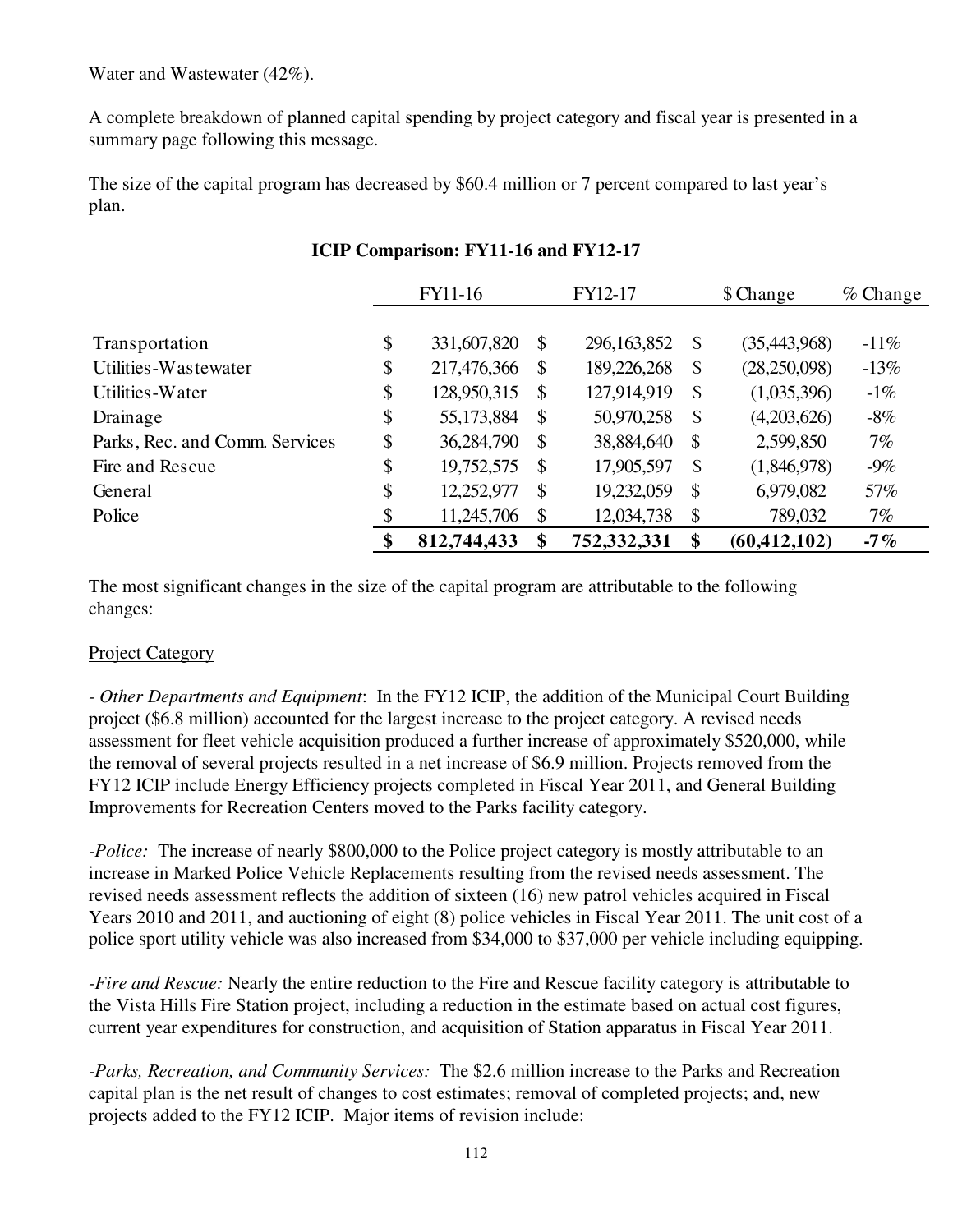- Increased costs anticipated for the New Senior Center (\$497,900), Sabana Grande Comprehensive Renovations (\$660,000), and Cabezon Dog Park (\$355,000)
- Additional projects, including Sports Complex Softball Field Improvements (\$327,986), Park Maintenance Yard Study (\$125,000), Park Maintenance Equipment (\$359,000), Pool Repairs and Improvements (\$300,000), and Trail Connections (\$265,000)

*-Drainage:* The \$4.2 million reduction in the Drainage facility capital plan is the net result of changes to cost estimates; removal of completed projects; and, new projects added to the FY12 ICIP. Major items of revision include:

- Reduction of \$4.6 million to the Special Assessment District (SAD) 9 project estimate due to a revision of final boundaries of the district adopted by the Governing Body in August 2010 (Resolution 72, Enactment 10-071)
- Reduction of \$2.78 million to drainage projects for Unit 10, 11, 12, 17, and 20
- Removal of the completed Special Assessment District (SAD) 7A (\$356,238)
- Addition of projects, including Broadmoor Expansion Drainage Infrastructure (\$2.5 million), and Lisbon Channel Improvements @ Tulip Road (\$200,000).

-*Transportation*: The estimated cost of the City's transportation needs has been decreased by \$35.4 million or 11 percent. The net decrease is attributable to changes in both estimated and actual capital costs; attrition of projects in progress or completed; deletion of projects; and, the addition of several new projects. Major items of revision include:

- A total increase of \$19.4 million in new projects, including: Arena Drive from Unser Blvd. to HP Way (\$4.3 million); High Resort Reconstruction (\$5 million); and, Paseo del Volcan from  $10^{th}$  Street to Unser Blvd. (\$3.7 million).
- A reduction of \$8.27 million for projects removed from the FY12 ICIP, including: College Drive from Unser blvd. to Arena Dr. (\$5.3 million); and, Black Arroyo Channel Crossing (\$1.2 million)
- A reduction of \$46.6 million for projects remaining on the FY12 ICIP carried over from the FY11 approved plan, including: reductions of approximately \$18.7 million in prior year expenditures made for Loma Colorado and Paseo del Volcan Improvements, Paseo del Volcan Extension, Unser Blvd. Widening-Phase IIA, and Northern Widening Phase A; reductions to cost estimates for Westside Blvd. Roadway Improvements (\$2.2 million), and Pavement Preservation projects (\$27.3 million).

-*Utilities-Water and Wastewater*: A net decrease of \$29.3 million from the previously approved Utilities ICIP is incorporated in this year's plan to reflect changes to cost estimates, attrition of projects in progress or completed; and, deletion and addition of projects resulting from revisions in the overall infrastructure needs assessment. The Water and Wastewater project categories include all capital projects necessary to meet system maintenance and improvement requirements for existing development, and new infrastructure needs based on utility availabilities issued by the City. The Water facility category decreased by a net amount of \$1 million. The change reflects the following: an aggregate decrease of \$1.4 million in cost estimates for ICIP projects carried over from FY11 to FY12; an aggregate decrease of \$4.17 million for deleted projects completed or near completion, including Well 12 Reverse Osmosis; and, an aggregate increase of \$4.5 million in new projects added to the ICIP, including a new 4 Million Gallon Per Day Water Tank at Tank 6B. The Wastewater facility category decreased by a net amount of \$28.3 million. The change reflects the following: an aggregate increase of \$34.3 million in cost estimates for ICIP projects carried over from FY11 to FY12; an aggregate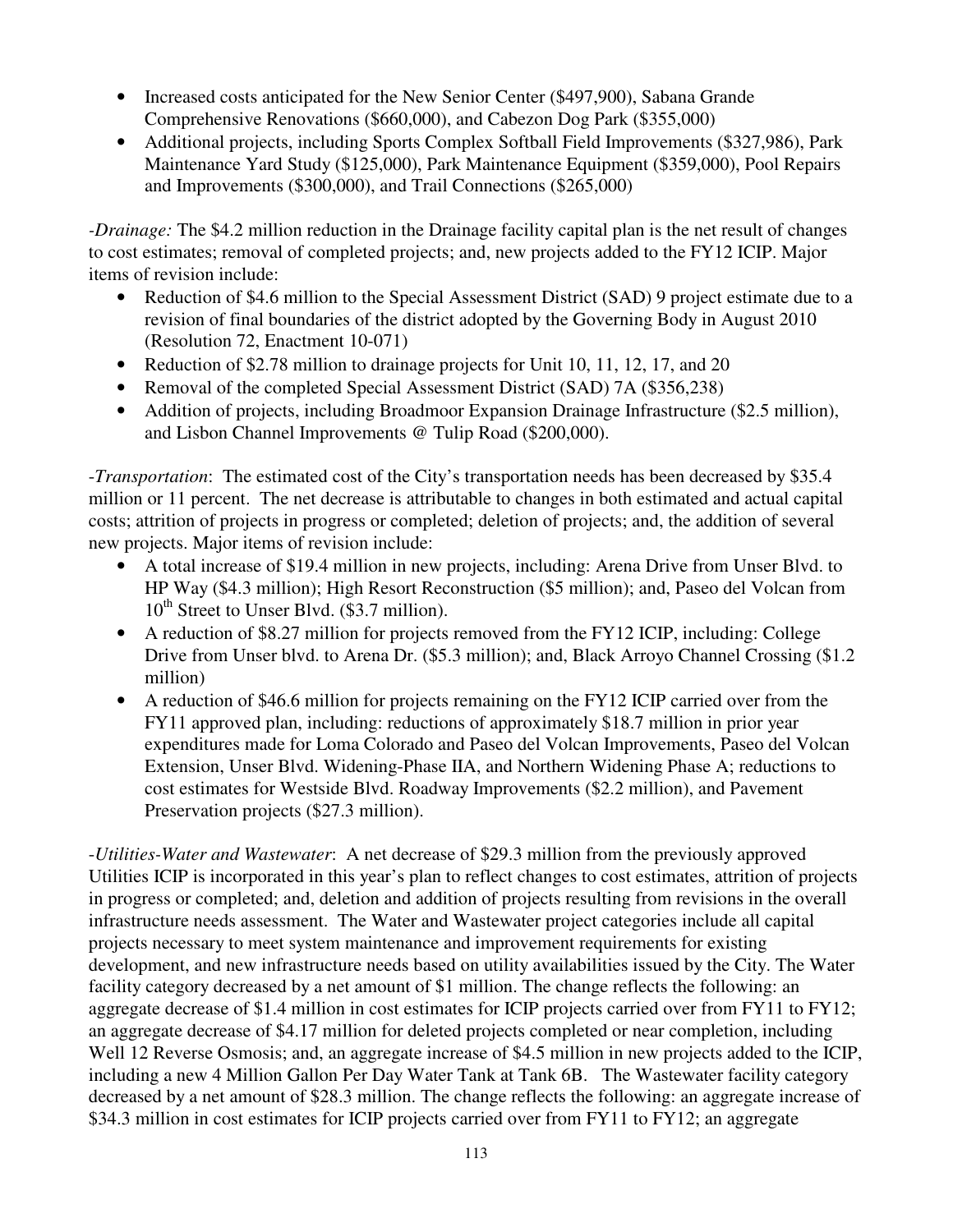decrease of \$66.3 million for deleted projects, including the WWTP#2 Effluent Arsenic Removal facility, and the completed La Barranca Sewer line-Phase I; and, an increase of \$3.2 million for new projects.

# **CAPITAL FINANCING OVERVIEW: FISCAL YEARS 2012-2017**

At the time of publication of the final ICIP, the City has affirmatively and/or tentatively identified funding sources for 13 percent of the total capital spending planned to occur through Fiscal Year 2017. Sources include both pay-as-you-go (use of current financial resources) and debt financing sources, while 87 percent of the total program funding is yet to be determined.

The City continuously identifies funding for high priority projects throughout the fiscal year and an effort has been made in the FY12 ICIP to accurately represent the funding gap that exists between capital needs as identified in this plan and financial resources available for those needs. A continuing effort in the Fiscal Year 2012 will be to complete a debt capacity and affordability analysis such that the City can plan for future general obligation and limited obligation debt for high priority projects.

The table below presents a broad look at the capital financing position of the FY12-17 ICIP. A more detailed break out of funding by source and fiscal year is presented in a summary page following this message.

| Type of Financing | \$ Amount   | % of Total |
|-------------------|-------------|------------|
| Pay as You Go     | 62,159,012  | $8.26\%$   |
| Debt Financing    | 39,284,760  | $5.22\%$   |
| To Be Determined  | 650,888,559 | 86.52%     |
| <b>TOTAL</b>      | 752,332,331 | $100\%$    |

# **Fiscal Year 2012 Capital Budget**

| Fund                 |   | \$ Amount |
|----------------------|---|-----------|
| <b>General Fund</b>  |   | 140,293   |
| Special Funds        | S | 1,478,643 |
| <b>Utility Funds</b> |   | 2,343,072 |
| <b>TOTAL</b>         |   | 3,962,008 |

# General Fund: \$140,293

Capital outlay in the General Fund typically consists of items such as equipment and software. Larger capital items and improvements such as vehicle and machinery acquisition and building improvements are funded through the Equipment and Building Replacement Funds. General Fund capital outlay for Fiscal Year 2012 includes Fire Alarm Tracking and Billing System software for the Accounting Department (\$34,900); a combination Cardiac Monitor/Defibrillator for the Fire Department (\$27,000); a \$20,000 general fund appropriation toward a new Ambulance unit; and, \$58,393 for Police Patrol vehicles. Capital outlay is \$85,757 more than actual Fiscal Year 2011 expenditures, which were increased during the year due to special projects, included an insurance claim for the replacement playground at Sugar Park, and Geographic Information System (GIS) software licenses Parks and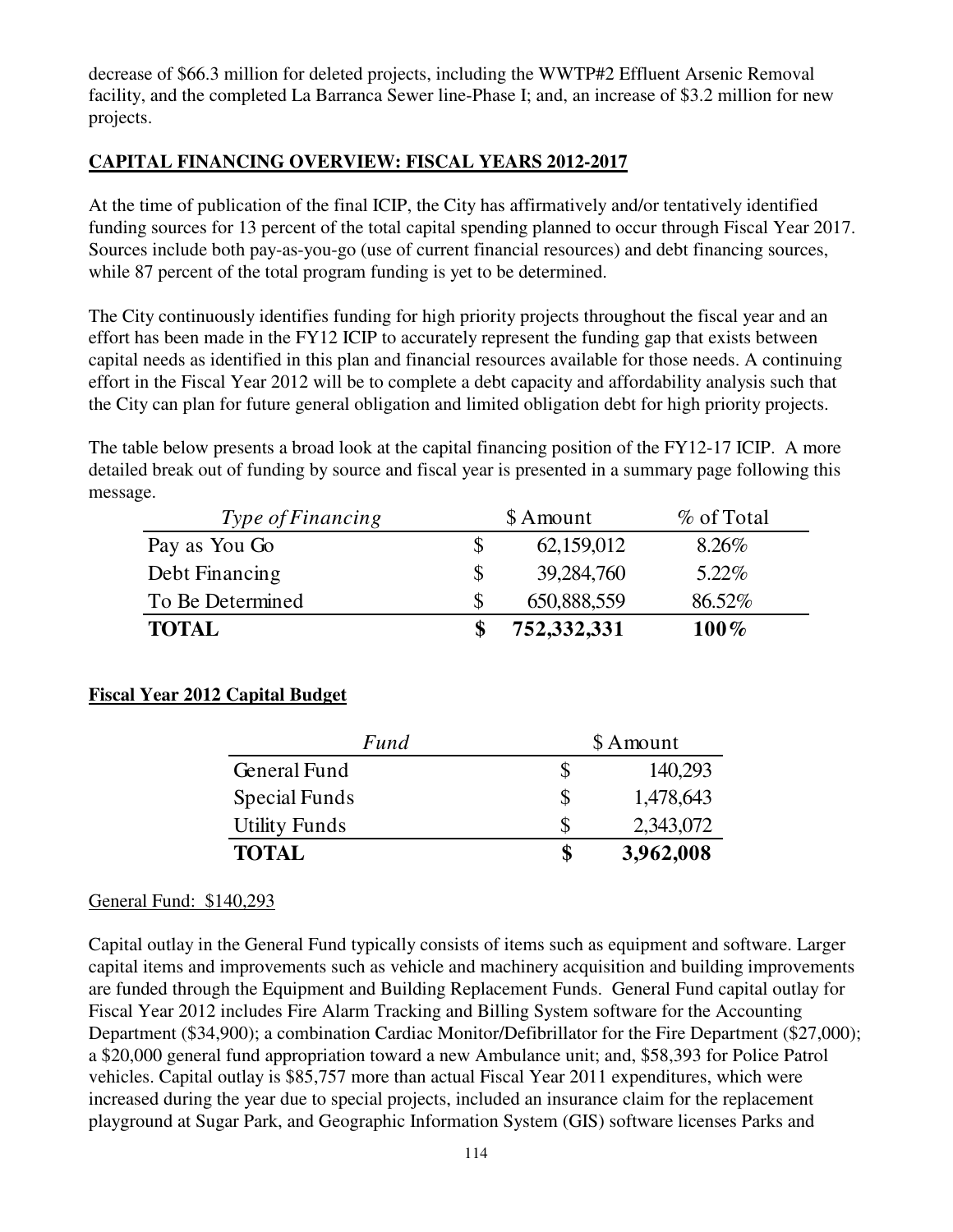Development Services. Additional appropriations were made in the final capital outlay budget for the

ambulance unit and police patrol vehicles due to a higher than estimated ending fund balance for Fiscal Year 2011.

Special Funds: \$1,478,643

Special funds are established to account for revenue sources related to specific activities and objectives that require segregated accounting for restricted or committed purposes. Major capital projects funded in Fiscal Year 2012 via special fund resources include:

-Wildland Fuel Chassis Replacement: \$25,000 (Fire Protection Funds)

-Well Repair and Rehabilitation: \$200,000 (Environmental Gross Receipts Tax Revenues)

-Recycling Center Mobile Office and Storage Container: \$14,110 (Environmental Gross Receipts Tax Revenues)

-Road Restoration, Pedestrian Safety, and Traffic Calming Projects: \$70,000 (Municipal Road Fund/Gas Tax Revenues)

-Olympus Park Turf Replacement: \$55,000 (Recreation Development Fund)

-Destroyed Vehicle Replacement Contingency: \$49,963 (Equipment Replacement Fund)

-Building/Facility Improvements, include Quantum Conduit Installation, Haynes Park Lighting, Recreation Center Improvements: \$99,700 (Building Improvement Fund)

-Plan Design New Senior Center: \$90,504 (State Appropriations Fund)

-Road Impact Fee Projects: \$422,917

- -Trail Connections: \$15,000 (Bikeway and Trail Impact Fees)
- -Park Impact Fees Projects: \$119,882

-Replacement Police Patrol Vehicles: \$166,565 (Public Safety Impact Fees)

-New Ambulance for Station No. 7/Vista Hills Fire Station: \$150,000 (Public Safety Impact Fees)

Utility Funds: \$2,343,072

Capital outlay in the Utilities Funds contains items such as equipment and major infrastructure projects. Funding for capital projects is made available through a combination of transfers from Utilities operating sources, grants, impact fees, loan proceeds, bond proceeds, and interest earnings. Major capital projects funded in Fiscal Year 2012 via Utility fund resources include: -Meter Installations and Change Outs: \$772,800 (Utility Operating/Net Revenue) -Rebuild/Repair to Wastewater Treatment Plants # 2A, 2B, and 3: \$400,000 (Utility Operating/Net Revenue) -Water Rights Acquisition: \$580,191 (Water Rights Acquisition Fee Revenue)

-Paseo Gateway Waterline: \$175,622 (Water Impact Fees)

-Lift Station #10 Splitter Box: \$275,589 (Wastewater Impact Fees)

In closing, I believe this capital program recommendation accurately represents the capital priorities of the City as identified through department level capital needs assessment, asset management, and ongoing infrastructure planning. Project financing has been identified to the extent practicable given the uncertainty of funding and dedicated revenue sources associated with capital projects. Additional work will be undertaken by City staff throughout the fiscal year to identify resources for capital projects.

Respectfully,

James C. Jimenez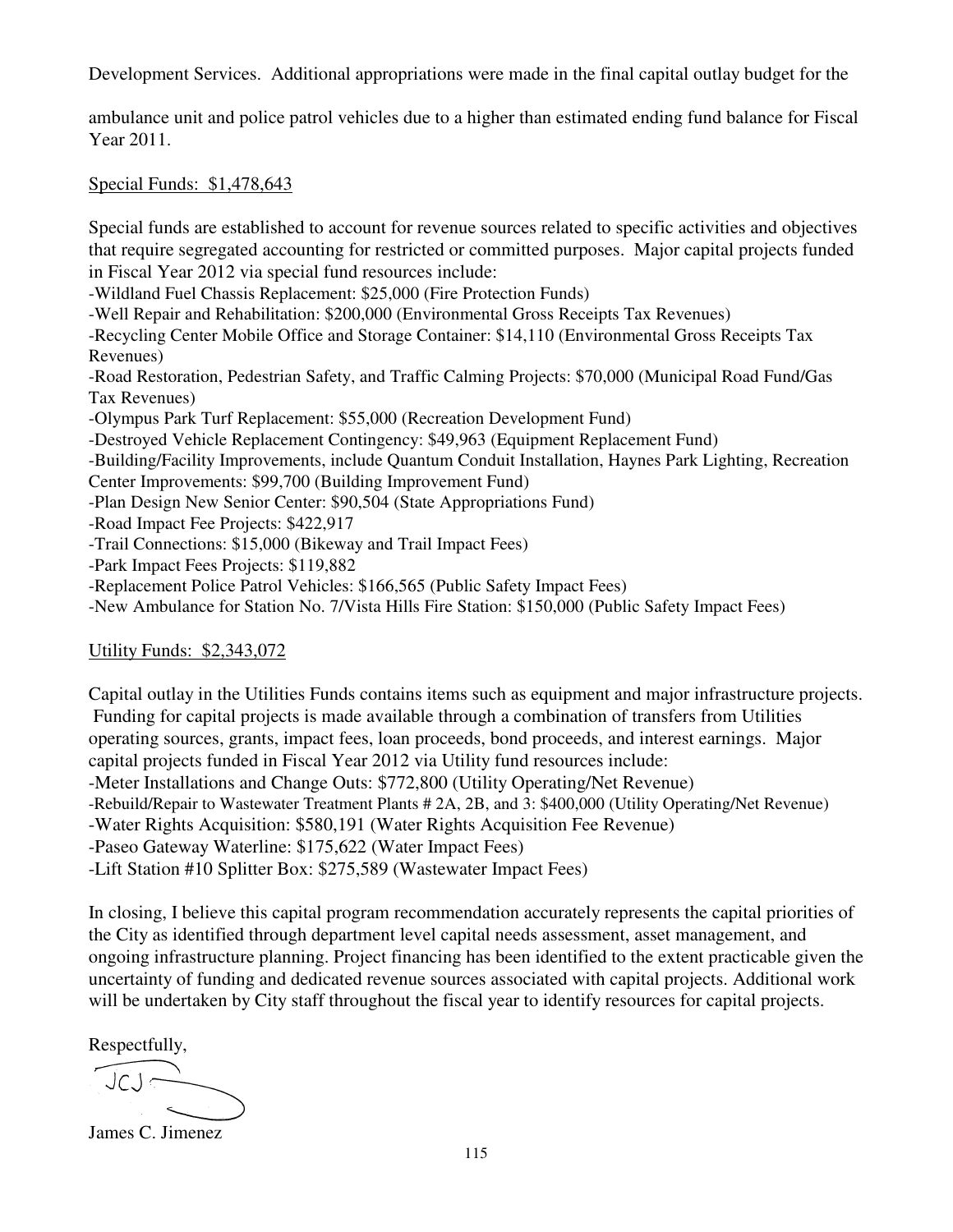# City Manager

# City of Rio Rancho, New Mexico Reconciliation of the FY2012-2017 Infrastructure and Capital Improvements Plan (ICIP) to the FY2012 Capital Outlay Budget July 27, 2011

| <b>Total FY2012 ICIP Spending Amount</b>                                                                                                                                                                                                                                                           |       | S  | 3,962,008 |
|----------------------------------------------------------------------------------------------------------------------------------------------------------------------------------------------------------------------------------------------------------------------------------------------------|-------|----|-----------|
| Amounts budgeted as capital outlay in the FY2012 budget<br>are different because:                                                                                                                                                                                                                  |       |    |           |
| Capital spending resulting in a physical asset not costing<br>\$10,000 or more and not having a useful life of at least<br>10 years are not included in the ICIP                                                                                                                                   |       |    |           |
| 501-7010-505-7025-GIS Connector Toolset \$                                                                                                                                                                                                                                                         | 9,100 |    |           |
| 501-7035-550-7025-Vortiblend Polymer System \$                                                                                                                                                                                                                                                     | 5,550 | \$ | 14,650    |
| Amounts budgeted for under the professional services line<br>item are included in the ICIP because they are related<br>to a larger capital expenditure, however the likelyhood of<br>capitalization of the expenditure as a City asset is<br>uncertain at the time of publication of this document |       |    |           |
|                                                                                                                                                                                                                                                                                                    | \$    | \$ |           |
| <b>Total FY2012 Capital Outlay Budget Amount</b>                                                                                                                                                                                                                                                   |       | S  | 3,976,658 |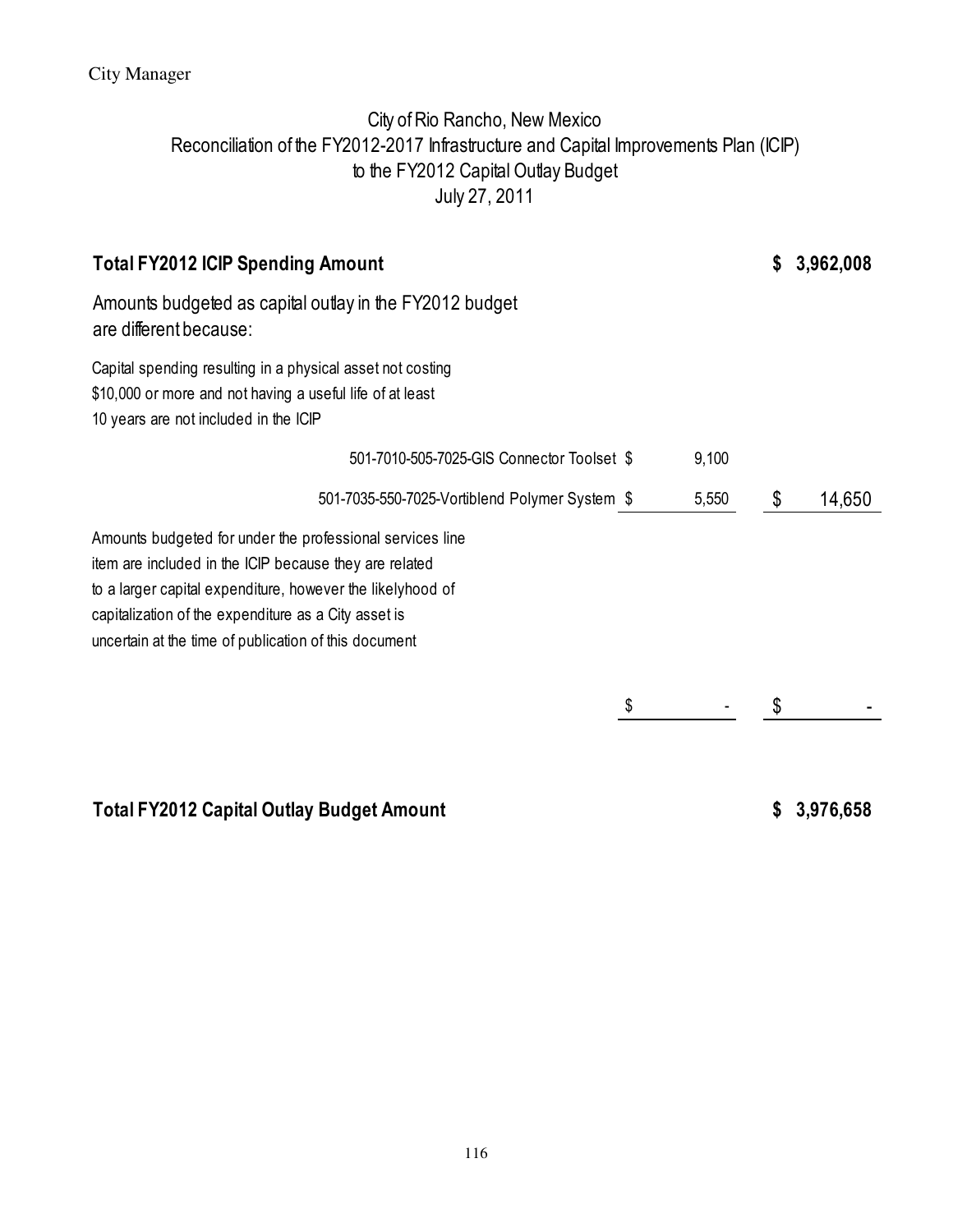# Final Infrastructure and Capital Improvement Plan (ICIP) Allocations by Project Category: FY12-FY17

| <b>Project Category</b>                                                  | Total No.<br>of Projects          | FY2012<br><b>Budget</b> | FY2012<br>Total | FY2013                   | FY2014                            | FY2015                    | FY2016          | FY2017                                                             | <b>TOTALS</b> |
|--------------------------------------------------------------------------|-----------------------------------|-------------------------|-----------------|--------------------------|-----------------------------------|---------------------------|-----------------|--------------------------------------------------------------------|---------------|
| General                                                                  | 10                                | \$<br>191,473           | \$<br>923,513   | \$ 1,157,397             | \$4,823,775                       | \$2,877,316               | \$<br>3,300,058 | 6,150,000<br>\$                                                    | \$19,232,059  |
| Police                                                                   | $\overline{7}$                    | \$<br>224,958           | \$<br>536,214   | 861,246<br>\$            | \$3,059,246                       | 2,436,032<br>\$           | 3,573,000<br>\$ | 1,569,000<br>\$                                                    | \$12,034,738  |
| Fire and Rescue                                                          | 8                                 | \$<br>222,000           | \$<br>2,870,472 | 6,318,125<br>\$          | \$1,990,000                       | \$<br>1,917,000           | 2,525,000<br>\$ | 2,285,000<br>\$                                                    | \$17,905,597  |
| Parks, Rec., and Comm.                                                   | 43                                | \$<br>378,498           | \$<br>2,006,015 | 2,074,767<br>\$          | \$10,178,208                      | \$11,451,350              | 5,495,000<br>\$ | 7,679,300<br>\$                                                    | \$38,884,640  |
| Drainage                                                                 | 26                                | \$                      | \$7,721,258     | \$12,088,000             | \$10,171,000                      | 6,010,000<br>\$           | \$7,945,000     | \$7,035,000                                                        | \$50,970,258  |
| Transportation                                                           | 68                                | \$<br>492,917           | \$49,946,952    | \$46,261,716             | \$26,845,410                      | \$38,702,223              | \$68,945,944    | \$65,461,606                                                       | \$296,163,852 |
| Utility-Water                                                            | $30\,$                            | \$<br>1,776,573         | \$18,958,659    | \$21,022,524             | \$24,011,390                      | \$29,258,093              | \$24,231,077    | \$10,433,176                                                       | \$127,914,919 |
| Utility-Wastewater                                                       | 32                                | \$<br>675,589           | \$33,306,327    | \$35,258,810             | \$20,260,243                      | 3,264,665<br>\$           | \$15,599,414    | \$81,536,810                                                       | \$189,226,268 |
| <b>TOTALS</b>                                                            | 224                               | \$3,962,008             | \$116,269,410   | \$125,042,585            | \$101,339,272                     | \$95,916,679              | \$131,614,493   | \$182,149,892                                                      | \$752,332,331 |
| Transportation, \$296,163,852, 39%                                       |                                   |                         |                 |                          | Total Utility, \$317,026,958, 42% |                           |                 | Utility-Water, \$127.843,489, 17%<br>***************************** |               |
| Drainage, \$50,970,258, 7%<br>Parks, Rec., and Comm.,<br>\$39,348,174,5% | Fire and Rescue, \$17,905,597, 2% |                         |                 | Police, \$12,034,738, 2% |                                   | General, \$19,232,059, 3% |                 | Utility-Wastewater, \$189.183.469, 25%                             |               |
|                                                                          |                                   |                         |                 |                          |                                   |                           |                 |                                                                    |               |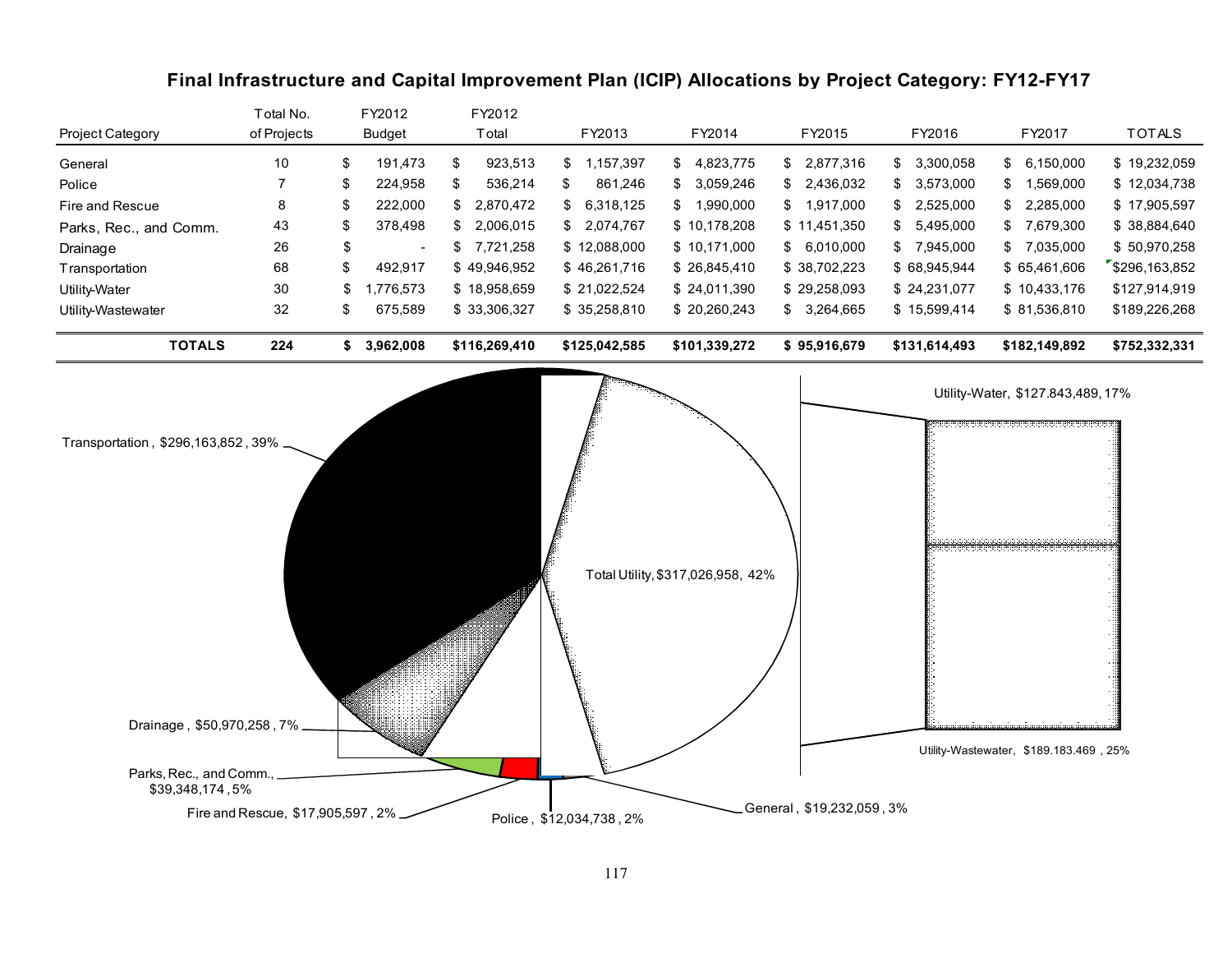# Final Infrastructure and Capital Improvement Plan (ICIP) Financing by Source: FY12-FY17

| <b>Funding Source Category</b>          | FY2012<br>Budget   |     | FY2012<br>Total |      | FY2013        |      | FY2014       |      | FY2015       |      | FY2016        |      | FY2017        |               | <b>TOTALS</b> |
|-----------------------------------------|--------------------|-----|-----------------|------|---------------|------|--------------|------|--------------|------|---------------|------|---------------|---------------|---------------|
|                                         |                    |     |                 |      |               |      |              |      |              |      |               |      |               |               |               |
| <b>General Operating Funds</b>          | \$<br>190,256      | \$  | 276,251         |      |               |      |              |      |              |      |               |      |               | \$            | 276,251       |
| <b>Utility Operating Funds</b>          | \$<br>1.670<br>.31 | \$. | 2,966,157       | - 56 | 800.090. ا    | - \$ | 291,686 \$   |      | 163,909 \$   |      | 168,826 \$    |      | 173.891       | SS.           | 4,773,567     |
| Other Special Fund Revenue              | \$<br>463,812      | \$. | 2,276,183       | S    | 549,956       | - \$ | 379,328      | - \$ | 343,309 \$   |      | 331,683 \$    |      | 344,461       | S.            | 4,224,920     |
| Grants-In-Aid                           | \$<br>90.504       |     | \$12,202,352    | S.   | 3,659,613     | S    | 3,741,000    |      | \$10,019,500 | S.   | 2,336,500     | S.   | 2.357.000     |               | \$34,315,965  |
| Impact Fees                             | \$<br>.325.575     | \$. | 6,863,280       | \$   | 2,381,812     | - \$ | 910,866      | \$.  | .333,367     | \$.  | .231,501      | \$.  | 1.239.197     |               | \$13,960,023  |
| Other Pay as You Go Financing           | \$<br>580.191      | \$  | 1.094.111       | \$   | 689.290       | - \$ | 657.999 \$   |      | 689.575      | - \$ | 722.004       | - \$ | 755.307       | \$.           | 4.608.286     |
| To Be Determined                        | \$                 |     | \$56.764.067    |      | \$112,849,663 |      | \$93.803.795 |      | \$83,367,019 |      | \$126,823,979 |      | \$177,280,038 |               | \$650,888,559 |
| <b>General Obligation Bond Proceeds</b> | \$<br>$\sim$       | \$. | 7,392,763       |      |               |      |              |      |              |      |               |      |               | $\mathcal{S}$ | 7.392.763     |
| Utility Revenue Bond Proceeds           | \$<br>$\sim$       | \$  | 15,723          | \$   | .597,430      |      | 222.189      |      |              |      |               |      |               | \$            | 1,835,342     |
| Limited Obligation Loan Proceeds        | \$                 |     | 25,827,393      | \$   | 2,305,723     | S    | 1,332,409    |      |              |      |               |      |               |               | \$29,465,525  |
| Other Pay as You Use Debt Financing     | \$<br>$\sim$       | \$  | 591,130         |      |               |      |              |      |              |      |               |      |               | \$            | 591,130       |

TOTALS 3,962,008 \$ 116,269,410 \$ 125,042,585 \$ 101,339,272 \$ 95,916,679 \$ 131,614,493 \$ 182,149,894 \$ 752,332,331 \$

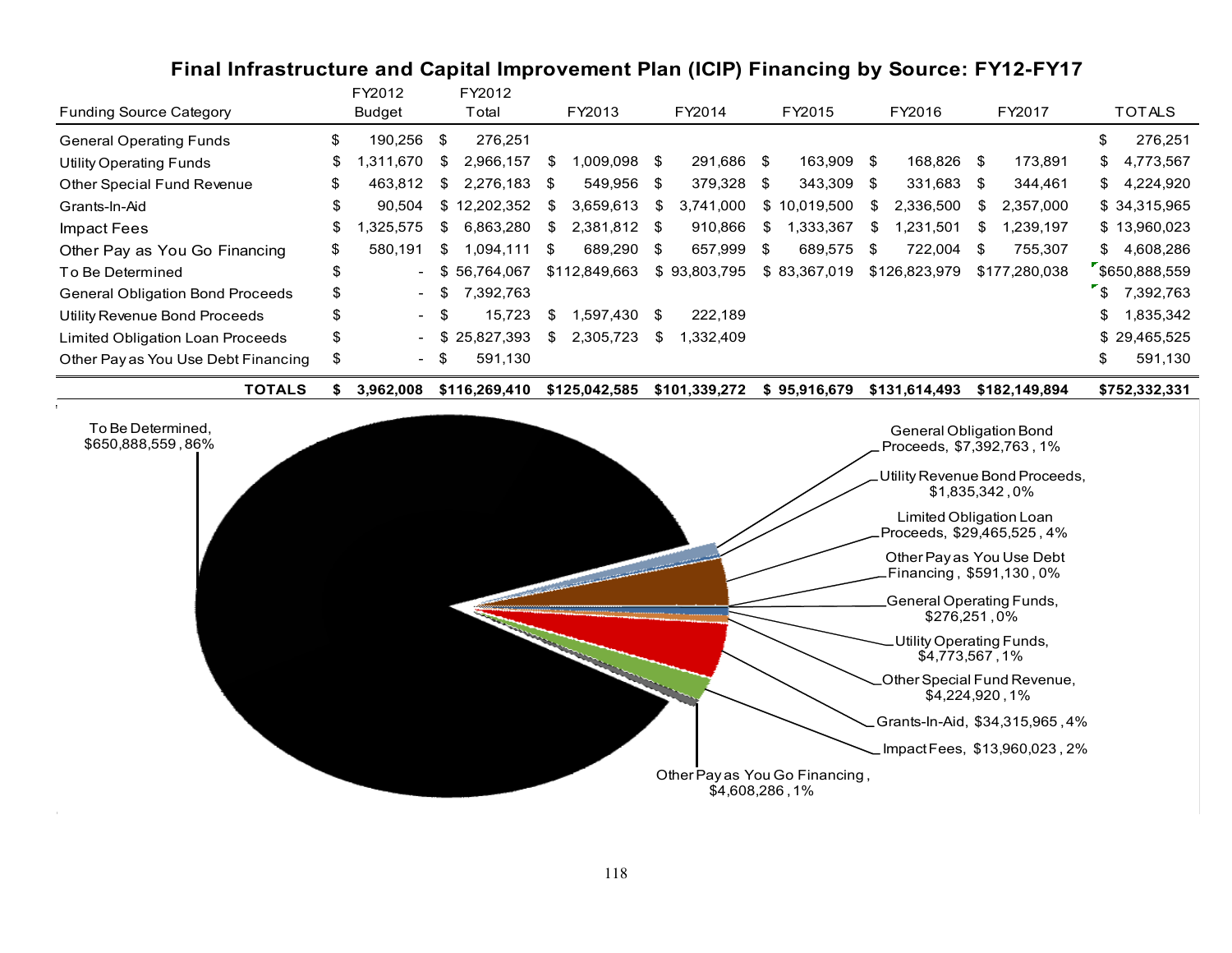

2012-2017 Infrastructure and Capital Improvement PlanGeneral

|                  |                  | FY2012-FY2017: ICIP SUMMARY                                               |                        |                   |                                            |                   |                    |                |              |                    |                |                                                                                        | Funding<br>Source                     | <b>Funding</b><br>Source | <b>Funding</b><br>Source | Funding<br>Source | <b>Total Funding</b> |            |
|------------------|------------------|---------------------------------------------------------------------------|------------------------|-------------------|--------------------------------------------|-------------------|--------------------|----------------|--------------|--------------------|----------------|----------------------------------------------------------------------------------------|---------------------------------------|--------------------------|--------------------------|-------------------|----------------------|------------|
| Rank<br>Priority | Project<br>No.   | <b>Project Title</b>                                                      | <b>Project to Date</b> | 2012 Budget       | 2012 Additional<br>Spending<br>Anticipated | 2012 Total        | 2013               | 2014           | 2015         | 2016               | 2017           | Funding<br>Requested:<br>FY12-FY17                                                     | (A)                                   | (B)                      | (C)                      | (D)               | $(A)+(B)+(C)+(D)$    |            |
|                  | PI0687<br>TD0990 | City Maintenance Yard                                                     | $\mathbb{S}$           |                   |                                            |                   |                    |                |              |                    |                |                                                                                        | To Be<br>Determined                   |                          |                          |                   |                      |            |
|                  | WW0991           |                                                                           | 963,314                | <b>S</b>          | \$                                         | \$                | \$<br>$907,397$ \$ | $4,493,995$ \$ | 2,802,316    | \$<br>2,685,058 \$ |                | \$ 10,888,766                                                                          | \$10,888,766                          |                          |                          |                   | \$                   | 10,888,766 |
| $\overline{2}$   | 312              | Fleet Vehicles (Destroyed<br>Vehicles, Replacement,                       | $\mathsf{\$}$          | \$<br>$49,963$ \$ | $242,040$ \$                               | 292,003 \$        | $250,000$ \$       | $329,780$ \$   |              | \$                 | \$             | 871,783<br>\$                                                                          | General Fund<br>Revenues              | To Be<br>Determined      |                          |                   |                      |            |
|                  |                  | and New)                                                                  |                        |                   |                                            |                   |                    |                |              |                    |                |                                                                                        | \$<br>49,963                          | 821,820<br>$\mathbb{S}$  |                          |                   | \$                   | 871,783    |
| 3                | N/A              | Municipal Court Building                                                  | - \$                   | \$                | S.                                         | \$                | $\mathfrak s$      | $\mathbb{S}$   | 75,000<br>\$ | 615,000 \$<br>- \$ | $6,150,000$ \$ | 6,840,000                                                                              | To Be<br>Determined                   |                          |                          |                   |                      |            |
|                  |                  |                                                                           |                        |                   |                                            |                   |                    |                |              |                    |                |                                                                                        | \$6,840,000                           |                          |                          |                   | s.                   | 6,840,000  |
| 4                | 101              | Crywolf Software-False<br>Alarm Tracking and Billing   \$                 |                        | $34,900$ \$<br>\$ |                                            | \$<br>$34,900$ \$ |                    | \$             | \$           | $\mathbb{S}$       | \$             | 34,900<br>S.                                                                           | General Fund<br>Revenues              |                          |                          |                   |                      |            |
|                  |                  | System                                                                    |                        |                   |                                            |                   |                    |                |              |                    |                |                                                                                        | \$<br>34,900                          |                          |                          |                   | \$                   | 34,900     |
| 5                | 313:<br>IT1256   | Police Conduit                                                            | $\mathbb{S}$           | $15,700$ \$<br>\$ |                                            | \$<br>15,700 \$   |                    | \$             | $\mathbb{S}$ | \$                 | \$             | s.<br>15,700                                                                           | Other Special<br><b>Fund Revenues</b> |                          |                          |                   |                      |            |
|                  |                  |                                                                           |                        |                   |                                            |                   |                    |                |              |                    |                |                                                                                        | \$<br>15,700<br><b>Utility Funds</b>  |                          |                          |                   | \$                   | 15,700     |
| 6                | 501<br>Water     | Water Utility Equipment,<br>including Back Up<br>Generator, Servers, Leak | -\$                    | \$<br>75,600 \$   |                                            | \$<br>75,600 \$   |                    | $\mathfrak s$  | $\mathbb{S}$ | \$                 | \$             | 75,600<br>s.                                                                           | Operating<br>Revenues                 |                          |                          |                   |                      |            |
|                  |                  | Correlator                                                                |                        |                   |                                            |                   |                    |                |              |                    |                |                                                                                        | \$<br>75,600<br><b>Utility Funds</b>  |                          |                          |                   | \$                   | 75,600     |
|                  | 501<br><b>WW</b> | <b>Wastewater Utility</b><br>Equipment, including Liquid   \$             |                        | \$<br>$15,310$ \$ |                                            | \$<br>$15,310$ \$ |                    | \$             | \$           | \$                 | \$             | s.<br>15,310                                                                           | Operating<br>Revenues                 |                          |                          |                   |                      |            |
|                  |                  | Polymer Feed System                                                       |                        |                   |                                            |                   |                    |                |              |                    |                |                                                                                        | \$<br>15,310<br>Other Special         |                          |                          |                   | \$                   | 15,310     |
| 8                | LB1176           | Radio Frequency ID<br>System                                              | \$                     | \$                | \$<br>$400,000$ \$                         | $400,000$ \$      |                    | \$             | \$           | \$                 | \$             | s.<br>400,000                                                                          | <b>Fund Revenues</b>                  |                          |                          |                   |                      |            |
|                  |                  |                                                                           |                        |                   |                                            |                   |                    |                |              |                    |                |                                                                                        | \$ 400,000<br>General Fund            |                          |                          |                   | \$                   | 400,000    |
| 9                | LB1179           | Drive Through Window                                                      | - \$                   | \$                | $60,000$ \$<br>\$                          | $60,000$ \$       |                    | \$             | \$           | $\mathbb{S}$       | \$             | 60.000<br>-S                                                                           | Revenues                              |                          |                          |                   |                      |            |
|                  |                  |                                                                           |                        |                   |                                            |                   |                    |                |              |                    |                |                                                                                        | \$<br>60,000<br>Contributions,        | Higher                   |                          |                   | \$                   | 60,000     |
| 10               | FS1189           | <b>UNM Art Project</b>                                                    | \$                     | \$                | $30,000$ \$<br>\$                          | $30,000$ \$       |                    | $\mathfrak s$  | \$           | \$                 | \$             | 30,000<br>s.                                                                           | Donations and<br>Sponsorships         | <b>Education GRT</b>     |                          |                   |                      |            |
|                  |                  |                                                                           |                        |                   |                                            |                   |                    |                |              |                    |                |                                                                                        | \$<br>15,000 \$                       | 15,000                   |                          |                   | \$                   | 30,000     |
|                  |                  | <b>TOTALS</b>                                                             | 963,314 \$<br>\$       | 191,473 \$        | 732,040 \$                                 |                   |                    |                |              |                    |                | 923,513 \$ 1,157,397 \$ 4,823,775 \$ 2,877,316 \$ 3,300,058 \$ 6,150,000 \$ 19,232,059 |                                       |                          |                          |                   | s.                   | 19,232,059 |
|                  |                  |                                                                           |                        |                   |                                            |                   |                    |                |              |                    |                |                                                                                        |                                       |                          |                          |                   |                      |            |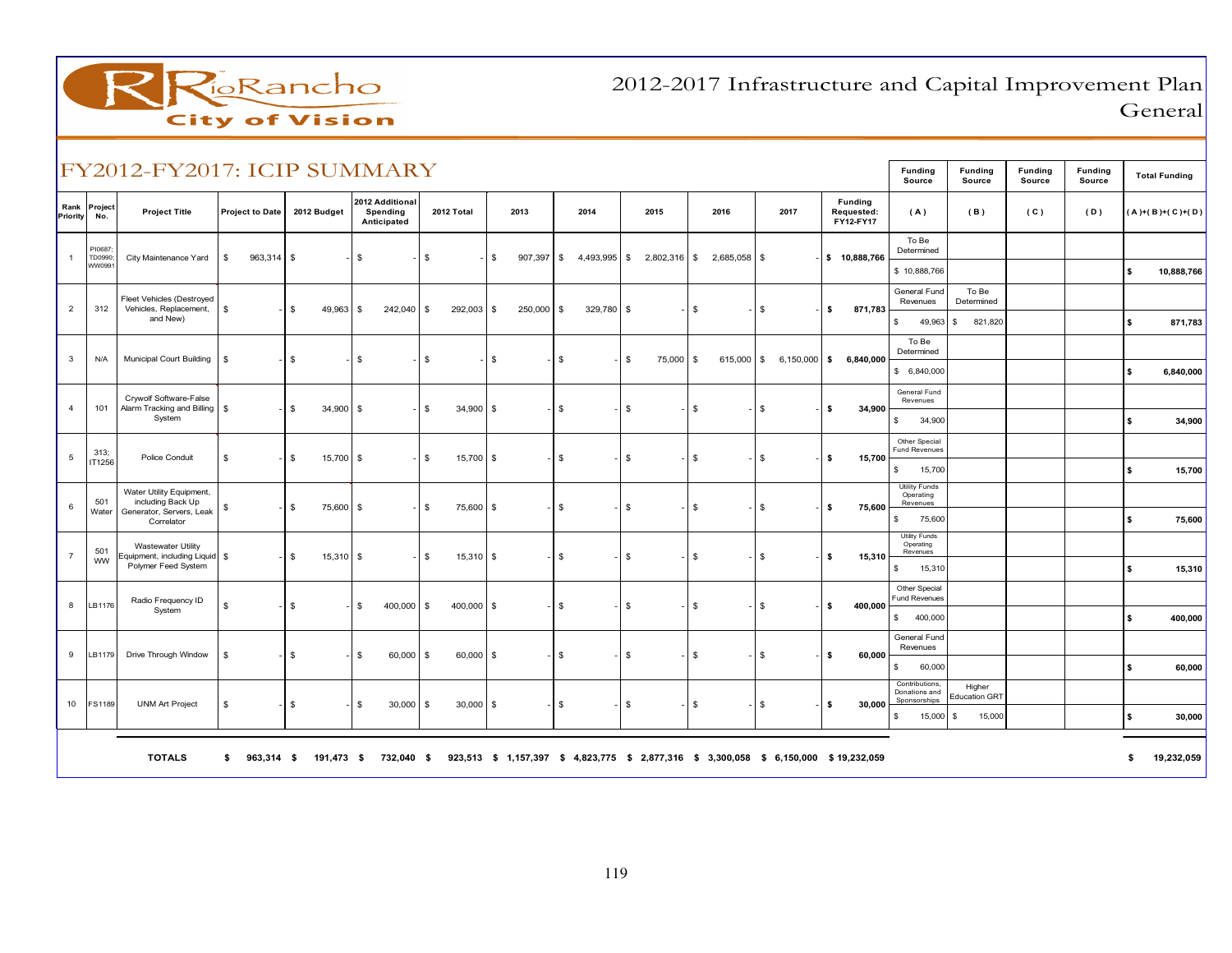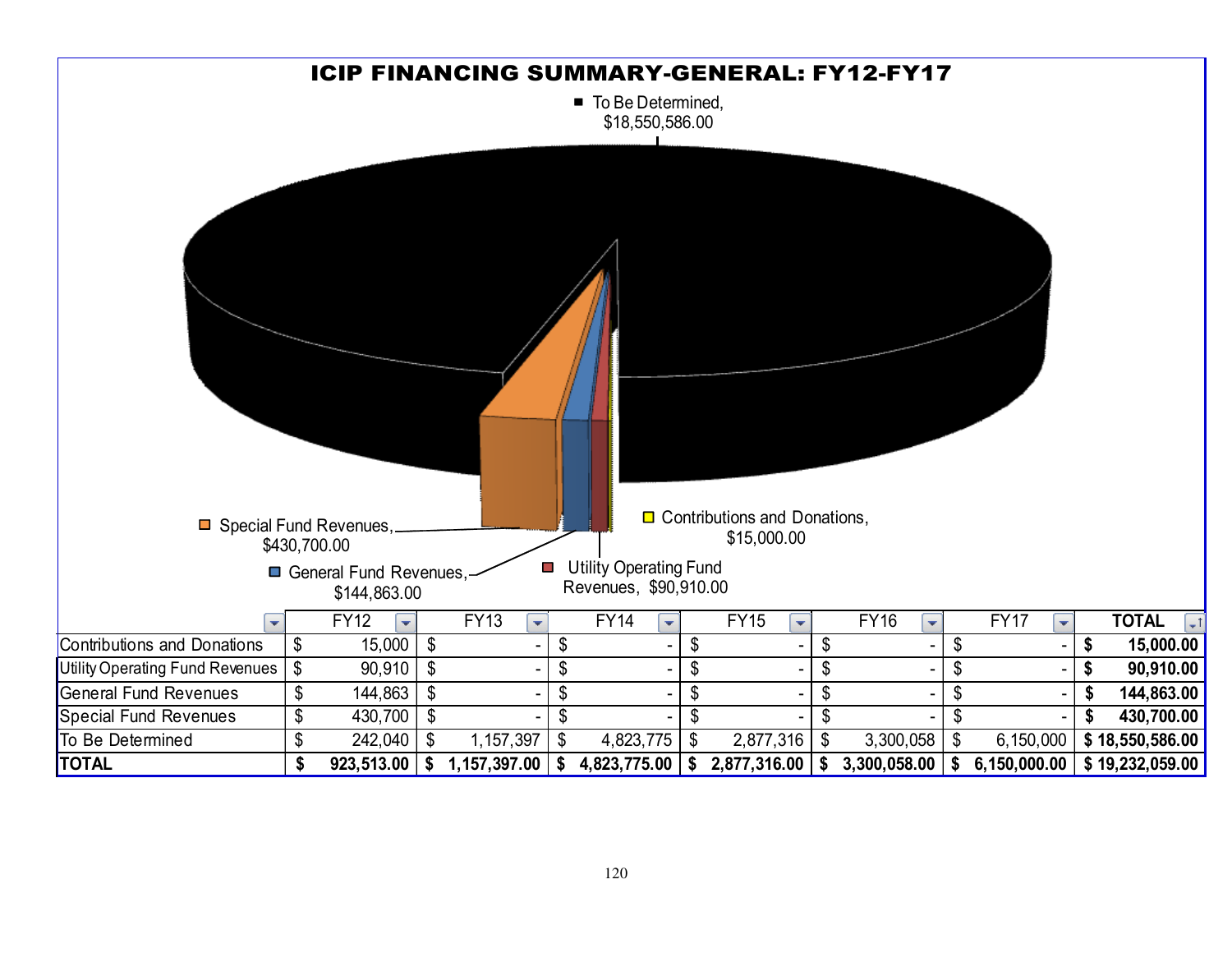

2012-2017 Infrastructure and Capital Improvement PlanPolice

|                 |                     | $ $ FY2012-FY2017: ICIP Summary   |    |                    |              |                                              |                    |                                               |                 |               |                          |             |                          |                                         |         |      |                                                                                        | Funding<br>Source                    | <b>Funding</b><br>Source              | <b>Funding</b><br>Source | <b>Funding</b><br>Source |                | <b>Total Funding</b>                                           |
|-----------------|---------------------|-----------------------------------|----|--------------------|--------------|----------------------------------------------|--------------------|-----------------------------------------------|-----------------|---------------|--------------------------|-------------|--------------------------|-----------------------------------------|---------|------|----------------------------------------------------------------------------------------|--------------------------------------|---------------------------------------|--------------------------|--------------------------|----------------|----------------------------------------------------------------|
| <b>Priority</b> | Rank Project<br>No. | <b>Project Title</b>              |    | Project To<br>Date |              | 2012 Budget                                  |                    | 2012<br>Additional<br>Spending<br>Anticipated | 2012 Total      | 2013          | 2014                     |             | 2015                     | 2016                                    |         | 2017 | <b>Funding</b><br>Requested:<br>FY12-FY17                                              | (A)                                  | (B)                                   | (C)                      | (D)                      |                | *Indicate the total<br>amount of funding<br>identified to date |
| $\overline{1}$  | 241:                | <b>Marked Police Vehicles</b>     |    |                    |              | $$616,176$ $$224,958$ $$228,042$ $$$         |                    |                                               |                 |               |                          |             |                          |                                         |         |      | 453,000 \$ 453,000 \$ 896,000 \$ 293,000 \$ 1,179,000 \$ 1,569,000 \$ 4,843,000        | Impact Fees-<br>Public Safety        | General Fund<br>Revenues              | To Be<br>Determined      |                          |                | $(A) + (B) + (C) + (D)$                                        |
|                 | 101                 | (Replacement)                     |    |                    |              |                                              |                    |                                               |                 |               |                          |             |                          |                                         |         |      |                                                                                        | \$463,982                            | \$                                    | 58,393 \$4,320,625       |                          | \$             | 4,843,000                                                      |
| $\overline{2}$  | N/A                 | <b>Animal Control Trucks</b>      | S  |                    | \$           |                                              | $\mathfrak{S}$     | $35,150$ \$                                   | $35,150$ \$     | $35,150$ \$   |                          | $35,150$ \$ |                          | \$                                      |         | \$   | 105,450<br>\$                                                                          | To Be<br>Determined                  |                                       |                          |                          |                |                                                                |
|                 |                     | (Replacement)                     |    |                    |              |                                              |                    |                                               |                 |               |                          |             |                          |                                         |         |      |                                                                                        | \$105,450                            |                                       |                          |                          | $\mathbb{S}$   | 105,450                                                        |
| $\mathbf{3}$    | <b>FUND</b>         | Police Motorcycles                | \$ | $48.064$ \$        |              |                                              | $\mathbb{S}$       | $48.064$ \$                                   | $48.064$ \ \ \$ | 72,096 \$     |                          | 72,096 \$   | $24,032$ \$              |                                         | \$      |      | 216,288<br>\$                                                                          | To Be<br>Determined                  | Other Special<br>Fund Revenues        |                          |                          |                |                                                                |
|                 | 243                 | (Replacement)                     |    |                    |              |                                              |                    |                                               |                 |               |                          |             |                          |                                         |         |      |                                                                                        | \$                                   | 48,064 \$ 168,224                     |                          |                          | $\mathbb{S}$   | 216,288                                                        |
| $\overline{4}$  | N/A                 | <b>SWAT Vehicle</b>               | \$ |                    | $\mathbf{s}$ |                                              | $\mathbf{s}$       |                                               | \$              | $$245,000$ \$ |                          |             | \$                       | \$                                      |         | \$   | \$<br>245,000                                                                          | <b>State Grants</b>                  | Other Special<br><b>Fund Revenues</b> |                          |                          |                |                                                                |
|                 |                     |                                   |    |                    |              |                                              |                    |                                               |                 |               |                          |             |                          |                                         |         |      |                                                                                        | $$122,500$ \$                        | 122,500                               |                          |                          | $\mathbb{S}$   | 245,000                                                        |
| 5               | N/A                 | North Substation                  | \$ |                    | $\sqrt{3}$   |                                              | l \$               |                                               | \$              | \$            | $56,000$ \$ 2,000,000 \$ |             |                          | \$                                      | \$      |      | \$2,056,000                                                                            | Impact Fees-<br><b>Public Safety</b> | To Be<br>Determined                   |                          |                          |                |                                                                |
|                 |                     |                                   |    |                    |              |                                              |                    |                                               |                 |               |                          |             |                          |                                         |         |      |                                                                                        | \$                                   | 89,907 \$1,966,093                    |                          |                          | $\mathbb{S}$   | 2,056,000                                                      |
| 6               | N/A                 | South Substation                  | \$ |                    | l \$         |                                              | $-1$ \$            |                                               | \$              | \$            | \$                       |             | $56,000$ \$ 2,000,000 \$ |                                         | $-1$ \$ |      | \$2,056,000                                                                            | Impact Fees-<br><b>Public Safety</b> | To Be<br>Determined                   |                          |                          |                |                                                                |
|                 |                     |                                   |    |                    |              |                                              |                    |                                               |                 |               |                          |             |                          |                                         |         |      |                                                                                        | \$                                   | 73,215 \$1,982,785                    |                          |                          | $\mathbf{s}$   | 2,056,000                                                      |
| $\overline{7}$  | N/A                 | Multipurpose Law Enforcement   \$ |    |                    | $\mathbf{s}$ |                                              | $\mathbf{\hat{s}}$ |                                               | \$              | \$            | \$                       |             |                          | $$119,000 \;   \; $2,394,000 \;   \; $$ |         |      | \$2,513,000                                                                            | Impact Fees-<br><b>Public Safety</b> | To Be<br>Determined                   |                          |                          |                |                                                                |
|                 |                     | <b>Training Facility</b>          |    |                    |              |                                              |                    |                                               |                 |               |                          |             |                          |                                         |         |      |                                                                                        | \$                                   | 93,161 \$2,419,839                    |                          |                          | $\mathfrak{s}$ | 2,513,000                                                      |
|                 |                     |                                   |    |                    |              |                                              |                    |                                               |                 |               |                          |             |                          |                                         |         |      |                                                                                        |                                      |                                       |                          |                          |                |                                                                |
|                 |                     | <b>TOTALS</b>                     |    |                    |              | $$664,240 \t{s} 224,958 \t{s} 311,256 \t{s}$ |                    |                                               |                 |               |                          |             |                          |                                         |         |      | $536,214$ \$ 861,246 \$ 3,059,246 \$ 2,436,032 \$ 3,573,000 \$ 1,569,000 \$ 12,034,738 |                                      |                                       |                          |                          | Ŝ              | 12,034,738                                                     |

121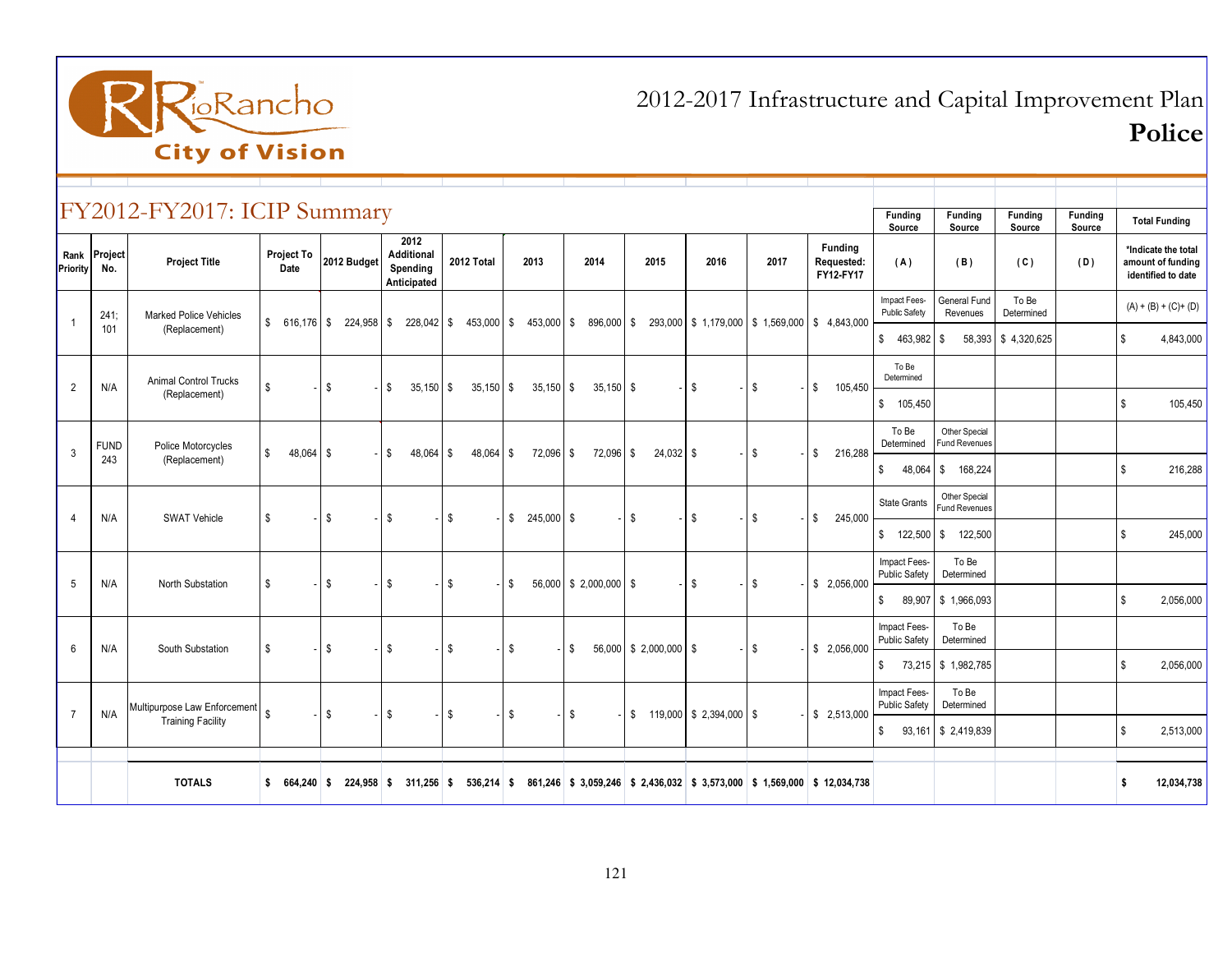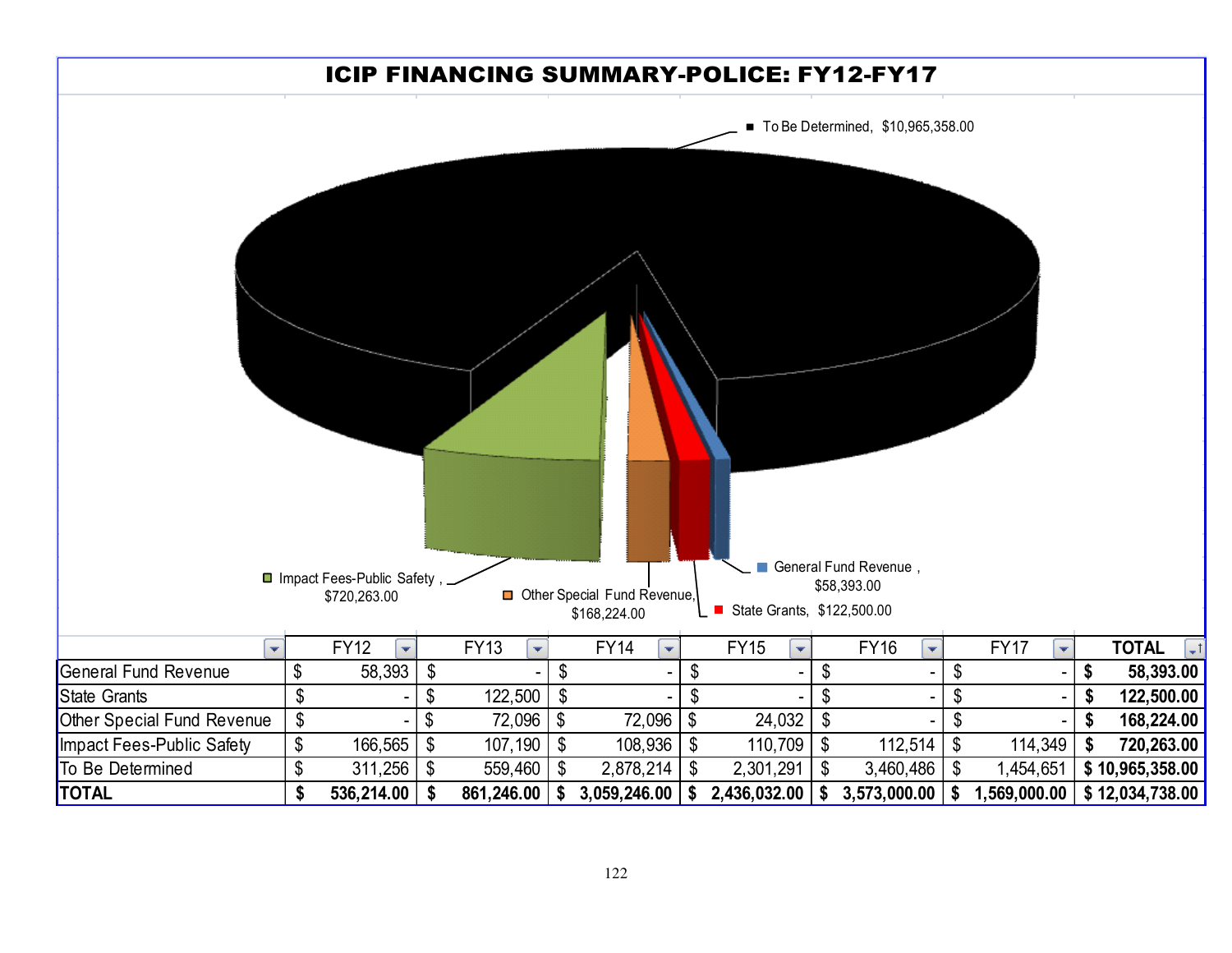

# 2012-2017 Infrastructure and Capital Improvement PlanFire Rescue

|                  | FY2012-FY2017: ICIP Summary |                                                     |                    |                        |                                                      |                            |                        |                         |                             |             |             |                                                                                                                  |                                      |                                      |                                |                   |                                                                |
|------------------|-----------------------------|-----------------------------------------------------|--------------------|------------------------|------------------------------------------------------|----------------------------|------------------------|-------------------------|-----------------------------|-------------|-------------|------------------------------------------------------------------------------------------------------------------|--------------------------------------|--------------------------------------|--------------------------------|-------------------|----------------------------------------------------------------|
|                  |                             |                                                     |                    |                        |                                                      |                            |                        |                         |                             |             |             |                                                                                                                  | Funding<br>Source                    | Funding<br>Source                    | Funding<br>Source              | Funding<br>Source | <b>Total Funding</b>                                           |
| Rank<br>Priority | Project<br>No.              | <b>Project Title</b>                                | Project To<br>Date | 2012 Budget<br>Request | 2012<br><b>Additional</b><br>Spending<br>Anticipated | 2012 Total                 | 2013                   | 2014                    | 2015                        | 2016        | 2017        | <b>Funding</b><br>Requested:<br>FY12-FY17                                                                        | (A)                                  | (B)                                  | (C)                            | (D)               | *Indicate the total<br>amount of funding<br>identified to date |
| $\overline{1}$   | FR1048                      | Vista Hills Fire Station                            |                    |                        | $\mathbb{S}$<br>$310,373$ \$                         | $310,373$ \$               |                        | \$                      | \$                          | \$          | \$          | \$<br>310,373                                                                                                    | Impact Fees-<br>Public Safety        | <b>ARRA Funding</b>                  |                                |                   | $(A)+(B)+(C)+(D)$                                              |
|                  |                             |                                                     |                    |                        |                                                      |                            |                        |                         |                             |             |             |                                                                                                                  | \$<br>$303,548$ \$                   | 6,825                                |                                |                   | \$<br>310,373                                                  |
| 2                | FR1001                      | Vista Hills Fire Station<br>Apparatus (Engine and   | $$319,485$ \ \$    | 170,000 \$             |                                                      | $\mathbf{s}$<br>170,000 \$ |                        | \$                      | \$                          | \$          | \$          | \$<br>170,000                                                                                                    | Impact Fees-<br><b>Public Safety</b> | General Fund<br>Revenues             |                                |                   |                                                                |
|                  | FR1263                      | Ambulance)                                          |                    |                        |                                                      |                            |                        |                         |                             |             |             |                                                                                                                  | \$<br>150,000 \$                     | 20,000                               |                                |                   | \$<br>170,000                                                  |
| 3                | 250:                        | Fire Apparatus, incl.                               | \$<br>548.464      | l \$                   | $25,000$ \$ 1,733,000 \$ 1,758,000 \$                |                            |                        | 603,000 \$ 1,648,000 \$ | 75,000 \$                   | 683,000 \$  |             | 683,000 \$ 5,450,000                                                                                             | <b>State Grants</b>                  | Impact Fees-<br><b>Public Safety</b> | To Be<br>Determined            |                   |                                                                |
|                  | 354                         | Refurbishment                                       |                    |                        |                                                      |                            |                        |                         |                             |             |             |                                                                                                                  | $\mathbb{S}$                         |                                      | 25,000 \$ 276,850 \$ 5,148,150 |                   | \$<br>5,450,000                                                |
| $\overline{4}$   | 101                         | Fire and EMS Equipment                              | \$<br>75,629 \$    | $27,000$ \$            |                                                      | \$<br>$27,000$ \$          | $27,000$ \$            | 27,000 \$               | $27,000$ \$                 | $27,000$ \$ | $27,000$ \$ | 162,000                                                                                                          | General Fund<br>Revenues             | <b>State Grants</b>                  |                                |                   |                                                                |
|                  |                             | (Major)                                             |                    |                        |                                                      |                            |                        |                         |                             |             |             |                                                                                                                  | \$<br>$27,000$ \$                    | 135,000                              |                                |                   | \$<br>162,000                                                  |
| 5                |                             | PS0786 Station 1 Remodel/Renovation                 | $34,145$ \$<br>\$  |                        | \$<br>$535,098$ \$                                   | 535,098 \$                 |                        | \$                      | \$                          | \$          | \$          | \$<br>535,098                                                                                                    | To Be<br>Determined                  |                                      |                                |                   |                                                                |
|                  |                             |                                                     |                    |                        |                                                      |                            |                        |                         |                             |             |             |                                                                                                                  | \$<br>535.098                        |                                      |                                |                   | 535.098<br>S.                                                  |
| 6                | FR1103                      | Fire Rescue Headquarters,<br>Cleveland HS Area Fire | \$                 | l \$                   | \$<br>70,000 \$                                      |                            | 70,000 \$ 5,658,125 \$ |                         | \$                          | \$          | \$          | \$5,728,125                                                                                                      | Impact Fees-<br>Public Safety        | To Be<br>Determined                  |                                |                   |                                                                |
|                  |                             | Station, and Emergency<br><b>Operations Center</b>  |                    |                        |                                                      |                            |                        |                         |                             |             |             |                                                                                                                  | \$                                   | 123,595 \$ 5,604,530                 |                                |                   | 5,728,125<br>\$                                                |
| $\overline{7}$   | N/A                         |                                                     | <sup>\$</sup>      | - IS                   | \$                                                   | \$                         | \$                     | s.                      |                             |             |             | 285,000 \$ 1,785,000 \$ 1,785,000 \$ 1,545,000 \$ 5,400,000                                                      | Impact Fees-<br>Public Safety        | To Be<br>Determined                  |                                |                   |                                                                |
|                  |                             | <b>Future-Fire Stations</b>                         |                    |                        |                                                      |                            |                        |                         |                             |             |             |                                                                                                                  | \$                                   | 223,255 \$ 5,176,746                 |                                |                   | 5,400,000<br>\$                                                |
| $\mathsf{R}$     | 250                         | <b>Command Vehicles</b>                             | \$<br>$32,821$ \$  |                        | $\mathbb{S}$                                         | \$                         | \$<br>30,000           | \$<br>30,000            | $\mathbb{S}$<br>$30,000$ \$ | $30,000$ \$ | $30,000$ \$ | 150,000                                                                                                          | <b>State Grants</b>                  |                                      |                                |                   |                                                                |
|                  |                             |                                                     |                    |                        |                                                      |                            |                        |                         |                             |             |             |                                                                                                                  | \$<br>150,000                        |                                      |                                |                   | \$<br>150,000                                                  |
|                  |                             | <b>TOTALS</b>                                       | $$2,135,270$ \$    |                        |                                                      |                            |                        |                         |                             |             |             | 222,000 \$ 2,648,472 \$ 2,870,472 \$ 6,318,125 \$ 1,990,000 \$ 1,917,000 \$ 2,525,000 \$ 2,285,000 \$ 17,905,597 |                                      |                                      |                                |                   | 17,905,597<br>\$                                               |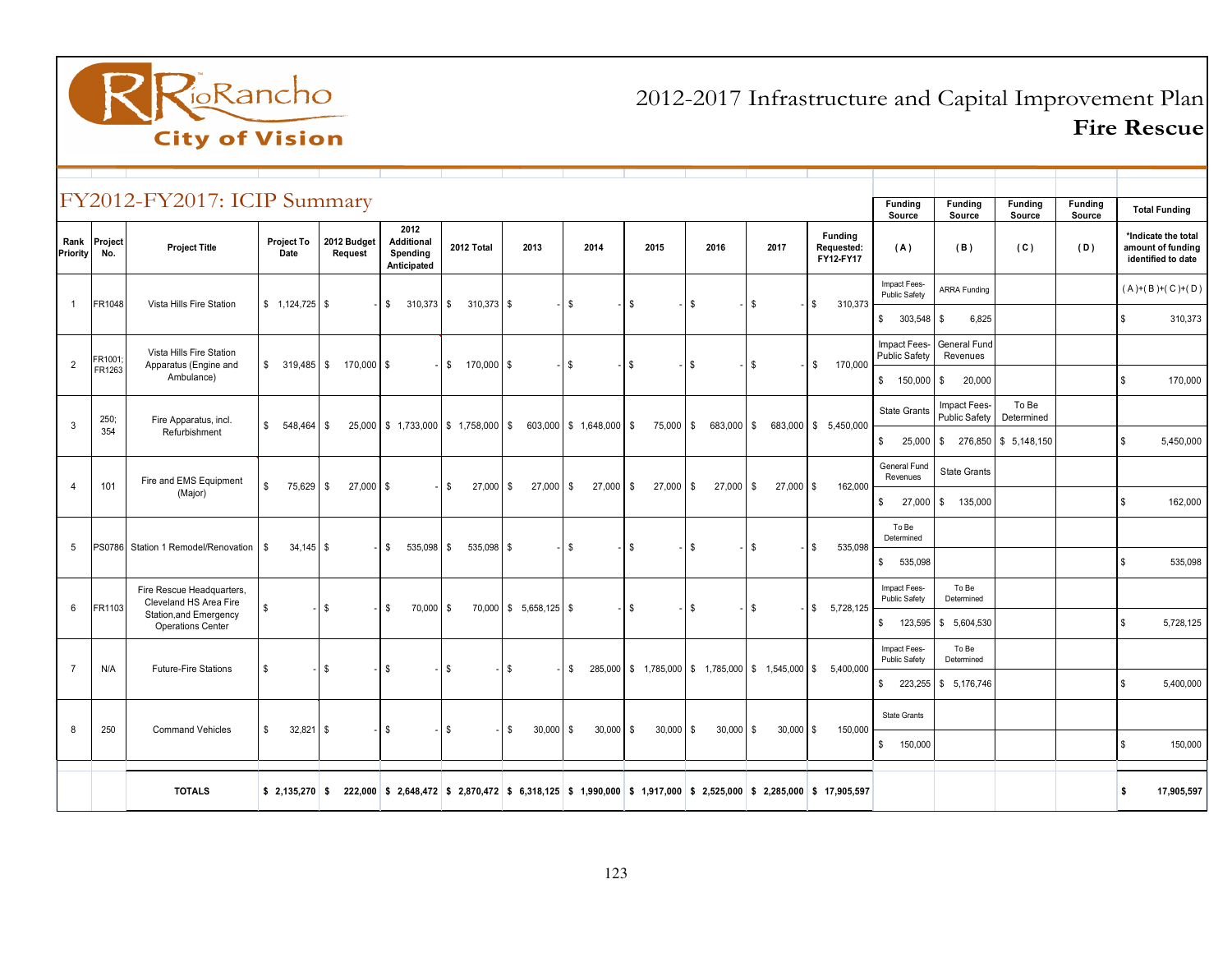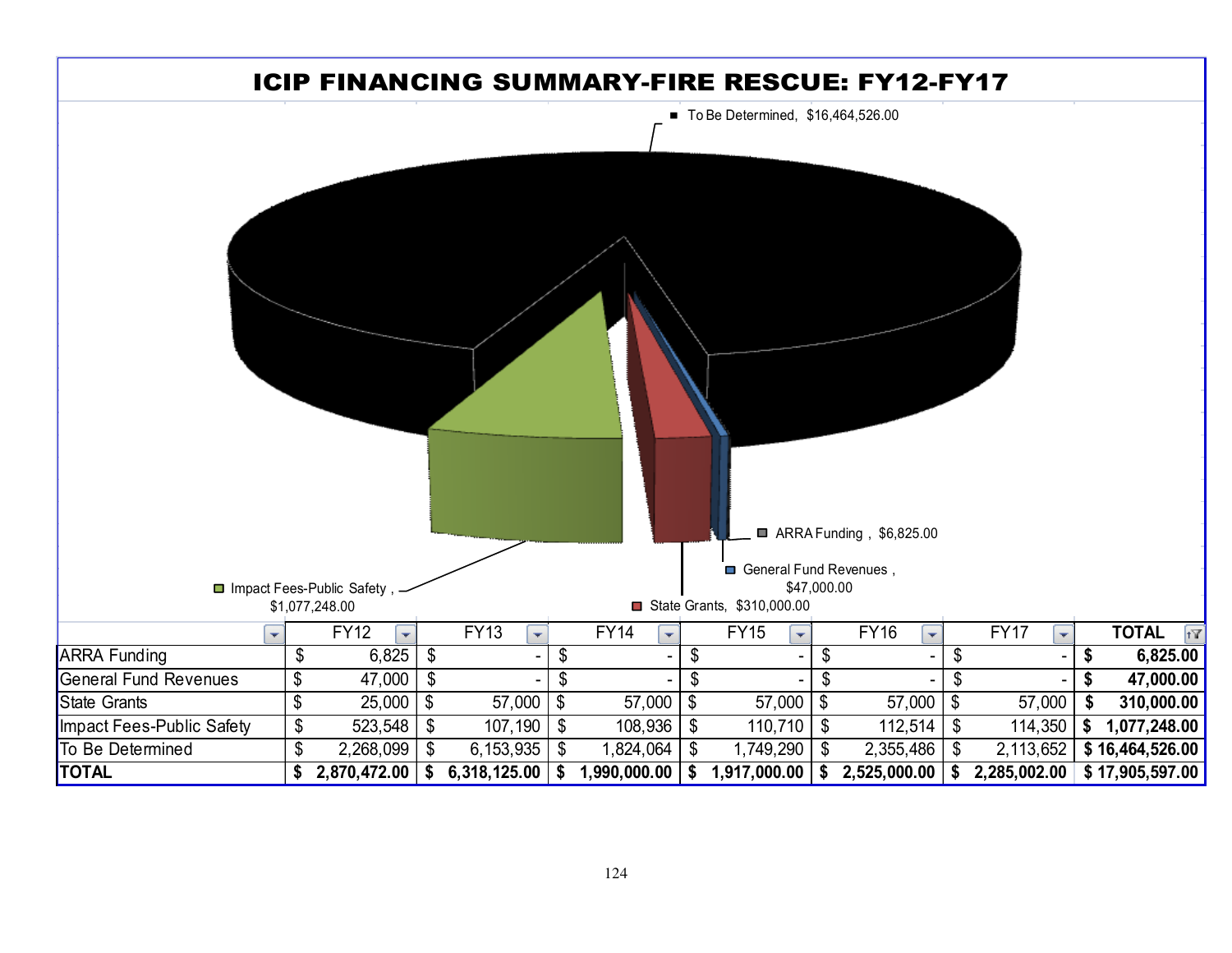

|                |                     | FY2012-FY2017: ICIP Summary                               |                             |              |             |                                       |                           |                                    |              |                             |               |                                                                                                                                      |                                      |                                       |                          |                           |                          |                          |                                                   |
|----------------|---------------------|-----------------------------------------------------------|-----------------------------|--------------|-------------|---------------------------------------|---------------------------|------------------------------------|--------------|-----------------------------|---------------|--------------------------------------------------------------------------------------------------------------------------------------|--------------------------------------|---------------------------------------|--------------------------|---------------------------|--------------------------|--------------------------|---------------------------------------------------|
| Priority       | Rank Project<br>No. | <b>Project Title</b>                                      | Project to<br>Date          | Request      | 2012 Budget | 2012<br><b>Additional</b><br>Spending | 2012 Total                | 2013                               | 2014         | 2015                        | 2016          | 2017                                                                                                                                 | Funding<br>Requested:                | <b>Funding</b><br>Source              | <b>Funding</b><br>Source | Funding<br>Source         | <b>Funding</b><br>Source | <b>Funding</b><br>Source | <b>Total Funding</b><br><b>Identified to Date</b> |
|                |                     |                                                           |                             |              |             | Anticipated                           |                           |                                    |              |                             |               |                                                                                                                                      | FY12-FY17                            | (A)                                   | (B)                      | (C)                       | (D)                      | (E)                      | $(A)+(B)+(C)+$<br>$(D) + (E)$                     |
|                |                     | <b>MSC Parking Lot</b>                                    |                             |              |             |                                       |                           |                                    |              |                             |               |                                                                                                                                      |                                      | To Be<br>Determined                   |                          |                           |                          |                          |                                                   |
| $\mathbf{1}$   | FS1010              | Renovations                                               | \$<br>$25,437$ \$           |              |             | $$825,000$ \$                         | 825,000 \$                |                                    | $\mathbb{S}$ | \$                          | \$            | \$                                                                                                                                   | \$825,000                            | 825,000<br>\$                         |                          |                           |                          |                          | \$<br>825,000                                     |
|                |                     | Schematic Design                                          |                             |              |             |                                       |                           |                                    |              |                             |               |                                                                                                                                      |                                      | State Capital                         |                          |                           |                          |                          |                                                   |
| $\overline{2}$ | PR1162              | Development and Land<br><b>Acquisition for New Senior</b> | \$                          | <b>S</b>     | 90,504      | 109,496 \$<br>- \$                    |                           | 200,000 \$ 250,000 \$ 1,320,000 \$ |              |                             | \$            | \$                                                                                                                                   | \$1,770,000                          | Outlay<br>\$1,770,000                 |                          |                           |                          |                          | s.<br>1,770,000                                   |
|                |                     | Center                                                    |                             |              |             |                                       |                           |                                    |              |                             |               |                                                                                                                                      |                                      | To Be                                 |                          |                           |                          |                          |                                                   |
| 3              | N/A                 | New Senior Center                                         | <b>S</b>                    | $\mathbb{S}$ |             | \$                                    | \$                        | \$                                 | $\mathbb{S}$ | \$7,103,850                 | <b>S</b>      | \$                                                                                                                                   | \$7,103,850                          | Determined                            |                          |                           |                          |                          |                                                   |
|                |                     |                                                           |                             |              |             |                                       |                           |                                    |              |                             |               |                                                                                                                                      |                                      | \$7,103,850                           |                          |                           |                          |                          | \$7,103,850                                       |
|                |                     | Northern Blvd. Community                                  |                             |              |             |                                       |                           |                                    |              |                             |               |                                                                                                                                      |                                      | State Capital<br>Outlay               | To Be<br>Determined      |                           |                          |                          |                                                   |
| $\overline{4}$ | CE0772              | Center                                                    |                             |              |             | \$                                    | $\sqrt{3}$                | \$                                 |              | $$3,640,000$ $$360,000$ $$$ |               | \$                                                                                                                                   | \$4,000,000                          | \$3,640,000                           | 360,000<br>\$            |                           |                          |                          | \$<br>4,000,000                                   |
|                |                     |                                                           |                             |              |             |                                       |                           |                                    |              |                             |               |                                                                                                                                      |                                      | County                                | Impact Fees-             | To Be                     |                          |                          |                                                   |
| 5              | PR0447              | Sports Complex North                                      |                             |              |             |                                       | $$272,841$ $$272,841$ $$$ |                                    |              |                             |               | $\frac{1}{2}$ \$ 1,825,000 $\frac{1}{2}$ \$ 2,500,000 $\frac{1}{2}$ \$ 2,500,000 $\frac{1}{2}$ \$ 600,000 $\frac{1}{2}$ \$ 7,697,841 |                                      | Grants<br>$\mathbb{S}$<br>139,534     | Parks<br>508,643<br>\$   | Determined<br>\$7,049,664 |                          |                          | \$<br>7,697,841                                   |
|                |                     |                                                           |                             |              |             |                                       |                           |                                    |              |                             |               |                                                                                                                                      |                                      | To Be                                 |                          |                           |                          |                          |                                                   |
| 6              | N/A                 | <b>Meadowlark Senior</b><br>Center Kitchen                | \$                          | $\mathbb{S}$ |             | \$                                    | \$                        | $$115,617$ \$                      |              | $\mathbb{S}$                | $\mathfrak s$ | \$                                                                                                                                   | \$ 115,617                           | Determined                            |                          |                           |                          |                          |                                                   |
|                |                     | Renovations                                               |                             |              |             |                                       |                           |                                    |              |                             |               |                                                                                                                                      |                                      | \$ 115,617                            |                          |                           |                          |                          | \$<br>115,617                                     |
|                |                     | <b>Meadowlark Senior</b>                                  |                             |              |             |                                       |                           |                                    |              |                             |               |                                                                                                                                      |                                      | To Be<br>Determined                   |                          |                           |                          |                          |                                                   |
| $\overline{7}$ | N/A                 | <b>Center Floor Renovations</b>                           | $56,380$ \$<br>\$           |              |             | 80,000 \$<br>\$                       | 80,000 \$                 |                                    | \$           | \$                          | \$            | \$                                                                                                                                   | 80,000<br>s.                         | $\mathbb{S}$<br>80,000                |                          |                           |                          |                          | \$<br>80,000                                      |
|                |                     |                                                           |                             |              |             |                                       |                           |                                    |              |                             |               |                                                                                                                                      |                                      | Environmental                         |                          |                           |                          |                          |                                                   |
| 8              | 260;<br>PR1218      | <b>Convenience Recycling</b><br>Center                    | $\mathbf{s}$<br>$29,956$ \$ |              | $14,110$ \$ | $16,213$ \$                           | $30,323$ \$               |                                    | $\mathbb{S}$ | \$                          | $\mathfrak s$ | \$                                                                                                                                   | \$<br>30,323                         | <b>GRT</b> Revenues<br>30,323<br>\$   |                          |                           |                          |                          | \$<br>30,323                                      |
|                |                     | <b>Turf Water Conservation</b>                            |                             |              |             |                                       |                           |                                    |              |                             |               |                                                                                                                                      |                                      | <b>Other Special</b>                  | To Be                    |                           |                          |                          |                                                   |
| 9              | PR1255              | (Fmr Olympus Grass<br>Removal and Xeriscape               | \$                          | <b>S</b>     | $55,000$ \$ | $13,000$ \$                           | 68,000 \$                 | 68,000 \$                          |              | $\mathbb{S}$                | $\mathbb{S}$  | \$                                                                                                                                   | \$ 136.000                           | Fund                                  | Determined               |                           |                          |                          |                                                   |
|                |                     | Project)                                                  |                             |              |             |                                       |                           |                                    |              |                             |               |                                                                                                                                      |                                      | $\mathfrak s$<br>55,000               | 81,000<br>- \$           |                           |                          |                          | \$<br>136,000                                     |
| 10             | N/A                 | Park Playground                                           | $\boldsymbol{\mathsf{s}}$   | $\mathbb{S}$ |             | \$                                    | S.                        | $$279,000$ \$                      |              | \$260,000                   | \$            |                                                                                                                                      | $$164,000$ \$ 703,000                | To Be<br>Determined                   |                          |                           |                          |                          |                                                   |
|                |                     | Replacements                                              |                             |              |             |                                       |                           |                                    |              |                             |               |                                                                                                                                      |                                      | \$703,000                             |                          |                           |                          |                          | \$<br>703,000                                     |
|                |                     | Aquatic Center Solar                                      |                             |              |             |                                       |                           |                                    |              |                             |               |                                                                                                                                      |                                      | To Be                                 |                          |                           |                          |                          |                                                   |
| 11             | N/A                 | Water Heating Retrofit                                    | \$                          | \$           |             | \$                                    | \$                        | $$130,000$ \$                      |              | $\mathbb{S}$                | \$            | \$                                                                                                                                   | \$ 130,000                           | Determined<br>$\mathbb{S}$<br>130,000 |                          |                           |                          |                          | \$<br>130,000                                     |
|                |                     | District 6 Community                                      |                             |              |             |                                       |                           |                                    |              |                             |               |                                                                                                                                      |                                      | <b>State Capital</b>                  |                          |                           |                          |                          |                                                   |
| 12             | N/A                 | Center and Pool (Land,                                    | \$                          | $\mathbb{S}$ |             | \$                                    | $\mathfrak{s}$            | \$                                 | \$           | \$                          | \$            |                                                                                                                                      | $$2,000,000$ \$ 2,000,000            | Outlay                                |                          |                           |                          |                          |                                                   |
|                |                     | Design)                                                   |                             |              |             |                                       |                           |                                    |              |                             |               |                                                                                                                                      |                                      | \$2,000,000                           |                          |                           |                          |                          | \$<br>2,000,000                                   |
| 13             | N/A                 | <b>Recreation Center West</b>                             | \$                          | $\mathbb{S}$ |             | \$                                    | \$                        | \$                                 | \$           | \$                          |               |                                                                                                                                      | $$600,000$ $$4,000,000$ $$4,600,000$ | State Capital<br>Outlay               | To Be<br>Determined      |                           |                          |                          |                                                   |
|                |                     |                                                           |                             |              |             |                                       |                           |                                    |              |                             |               |                                                                                                                                      |                                      | 600,000<br>$\mathfrak{S}$             | \$4,000,000              |                           |                          |                          | \$<br>4,600,000                                   |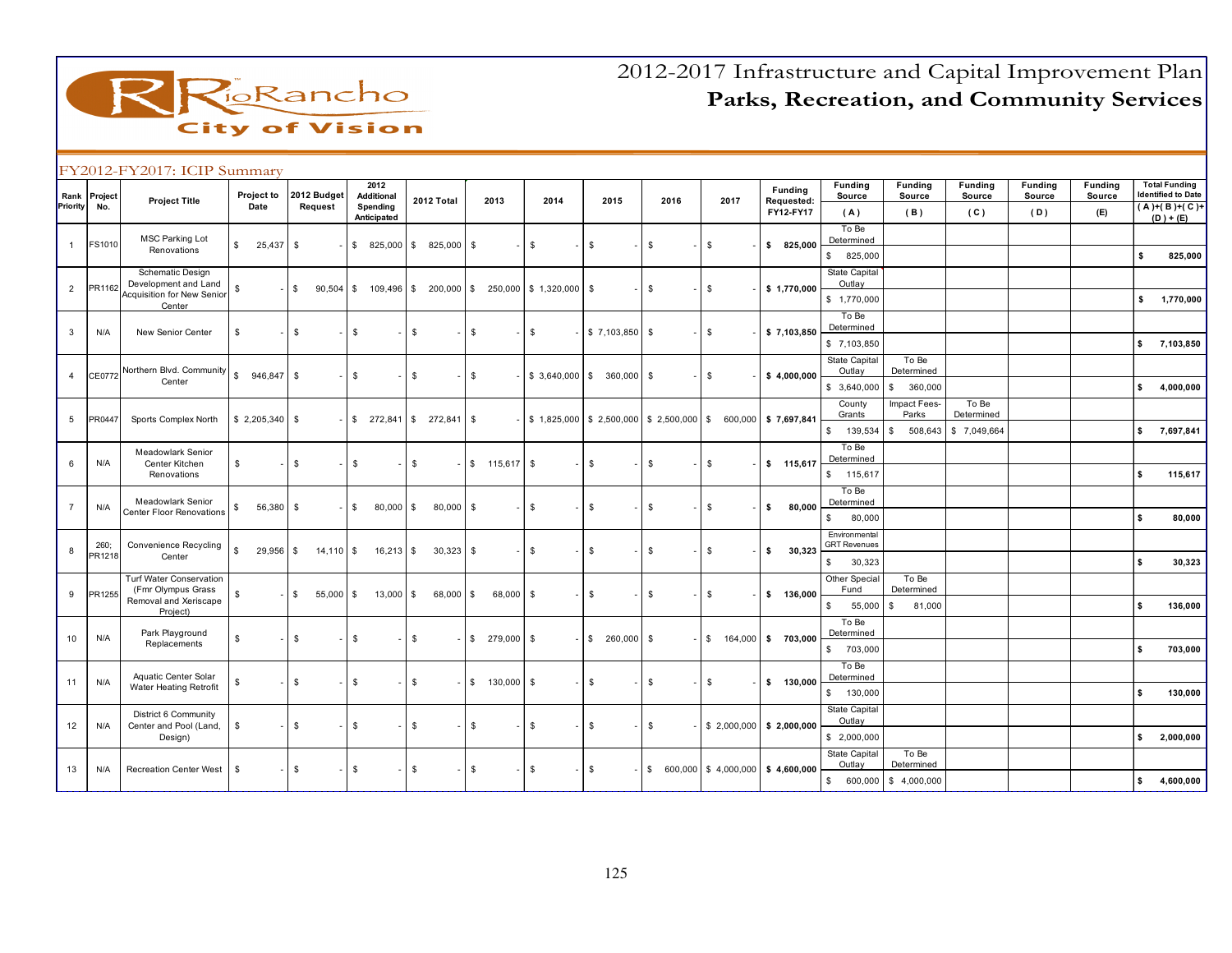

| Priority | Rank Project<br>No. | <b>Project Title</b>                   | Project to<br>Date           |    | 2012 Budget<br>Request |      | 2012<br><b>Additional</b><br>Spending |               | 2012 Total  | 2013                                    |              | 2014               |              | 2015           | 2016                                      | 2017         | Funding<br>Requested:<br>FY12-FY17 |        | <b>Funding</b><br>Source<br>(A)       | <b>Funding</b><br>Source<br>(B) | <b>Funding</b><br>Source<br>(C) | <b>Funding</b><br>Source<br>(D) | <b>Funding</b><br>Source<br>(E) | <b>Total Funding</b><br><b>Identified to Date</b><br>$(A)+(B)+(C)+$ |
|----------|---------------------|----------------------------------------|------------------------------|----|------------------------|------|---------------------------------------|---------------|-------------|-----------------------------------------|--------------|--------------------|--------------|----------------|-------------------------------------------|--------------|------------------------------------|--------|---------------------------------------|---------------------------------|---------------------------------|---------------------------------|---------------------------------|---------------------------------------------------------------------|
| 14       | PR1129              | Common Ground Park                     | - \$                         | \$ | 7,886 \$               |      | Anticipated                           | $\mathfrak s$ | 7,886 \$    |                                         |              | 50,000 \$2,587,858 | l S          |                | \$                                        | \$           | \$2,645,744                        |        | Impact Fees-<br>Parks                 | To Be<br>Determined             |                                 |                                 |                                 | $(D) + (E)$                                                         |
|          |                     |                                        |                              |    |                        |      |                                       |               |             |                                         |              |                    |              |                |                                           |              |                                    |        | $\mathfrak s$<br>7,886                | \$2,637,858                     |                                 |                                 |                                 | \$<br>2,645,744                                                     |
|          |                     | Sabana Grande                          |                              |    |                        |      |                                       |               |             |                                         |              |                    |              |                |                                           |              |                                    |        | To Be<br>Determined                   |                                 |                                 |                                 |                                 |                                                                     |
| 15       | N/A                 | Comprehensive<br>Renovation            | \$                           | \$ |                        | \$   |                                       | \$            |             | $\mathbb{S}$                            | \$           |                    | S.           |                | 190,000 \$1,810,000 \$                    |              | \$2,000,000                        |        | \$2,000,000                           |                                 |                                 |                                 |                                 | \$<br>2,000,000                                                     |
|          | CE0773:             | North Hills Open Space                 |                              |    |                        |      |                                       |               |             |                                         |              |                    |              |                |                                           |              |                                    |        | Impact Fees-<br>Parks                 | Federal<br>Grants               |                                 |                                 |                                 |                                                                     |
| 16       | FS1011              | Park and Trail/BBBS Park               | 68,034 \$<br>\$              |    | $14,000$ $\sqrt{5}$    |      | 39,476 \$                             |               | $53,476$ \$ |                                         | $\mathbb{S}$ |                    | $\mathbb{S}$ |                | \$                                        | \$           | \$                                 | 53,476 | $\mathfrak s$<br>26,467               | 27,009<br>- \$                  |                                 |                                 |                                 | \$<br>53,476                                                        |
|          |                     |                                        |                              |    |                        |      |                                       |               |             |                                         |              |                    |              |                |                                           |              |                                    |        | Impact Fees-<br>Bikeways/Trai         | Impact Fees-<br>Parks           | To Be<br>Determined             |                                 |                                 |                                                                     |
| 17       | PR0639              | <b>Bosque Trails</b>                   | $\mathbb{S}$<br>$198,313$ \$ |    |                        | \$   |                                       | $\mathfrak s$ |             | \$<br>50,000                            | $\mathbb{S}$ | 50,000             | $\mathbf{s}$ | $50,000$ \$    | $50,000$ \$                               |              | 62,300 \$ 262,300                  |        | \$ 151,880                            | 12,470<br>- \$                  | 97,950<br>-S                    |                                 |                                 | \$<br>262,300                                                       |
|          |                     |                                        |                              |    |                        |      |                                       |               |             |                                         |              |                    |              |                |                                           |              |                                    |        | <b>State Grants</b>                   | General Fund<br>Revenues        |                                 |                                 |                                 |                                                                     |
| 18       | PR0913              | Veteran's Memorial Wall                | $23,121$ \$<br>S.            |    |                        | -8   | 34,178 \$                             |               | $34,178$ \$ |                                         | \$           |                    | \$           |                | \$                                        | \$           | s.                                 | 34,178 | s.<br>$8,182$ \$                      | 25,996                          |                                 |                                 |                                 | \$<br>34,178                                                        |
|          |                     | Petroglyph Medical                     |                              |    |                        |      |                                       |               |             |                                         |              |                    |              |                |                                           |              |                                    |        |                                       |                                 |                                 |                                 |                                 |                                                                     |
| 19       | N/A                 | Center Park                            | \$                           | s. |                        |      | <b>TBD</b>                            | \$            |             | \$                                      | \$           |                    | \$           |                | \$                                        | $\mathbb{S}$ | <b>S</b>                           |        | $\mathbb{S}$                          |                                 |                                 |                                 |                                 | \$                                                                  |
|          |                     |                                        |                              |    |                        |      |                                       |               |             |                                         |              |                    |              |                |                                           |              |                                    |        | Impact Fees-<br>Parks                 |                                 |                                 |                                 |                                 |                                                                     |
| 20       | PR1130              | Esther Bone Pond Path                  | - \$                         | \$ |                        | \$   |                                       | \$            |             | $\mathbb{S}$                            | \$           |                    | S.           | $20,000$ \$    |                                           | \$           | s.                                 | 20,000 | \$<br>20,000                          |                                 |                                 |                                 |                                 | \$<br>20,000                                                        |
|          |                     | Sports Complex Trash                   |                              |    |                        |      |                                       |               |             |                                         |              |                    |              |                |                                           |              |                                    |        | To Be<br>Determined                   |                                 |                                 |                                 |                                 |                                                                     |
| 21       | N/A                 | Cans                                   | <b>S</b>                     | \$ |                        | \$   |                                       | -S            |             | \$<br>10,000                            | $\mathbb{S}$ | 10,000             | l S          |                | \$                                        | $\mathbb{S}$ | s.                                 | 20,000 | \$<br>20,000                          |                                 |                                 |                                 |                                 | \$<br>20,000                                                        |
|          |                     | Mountain View Park                     |                              |    |                        |      |                                       |               |             |                                         |              |                    |              |                |                                           |              |                                    |        | County<br>Grants                      | To Be<br>Determined             |                                 |                                 |                                 |                                                                     |
| 22       | N/A                 | Tennis Courts and<br>Parking Area      | \$                           | s. |                        | \$   |                                       | \$            |             | \$                                      | $\mathbb{S}$ |                    |              | $$ 137,500$ \$ |                                           | \$           | \$ 137,500                         |        | \$ 125,000                            | 12,500<br>$\mathbf{\hat{S}}$    |                                 |                                 |                                 | \$<br>137,500                                                       |
|          |                     | Cabezon "Dog Park"                     |                              |    |                        |      |                                       |               |             |                                         |              |                    |              |                |                                           |              |                                    |        | Impact Fees-<br>Parks                 | To Be<br>Determined             |                                 |                                 |                                 |                                                                     |
| 23       | PR1214              | Playground                             | \$                           | \$ | $5,000$ \$             |      |                                       | \$            | $5,000$ \$  | 62,000                                  | S.           | 50,000             | S.           |                | $50,000$ \$ 100,000 \$ 150,000 \$ 417,000 |              |                                    |        | \$<br>67,000                          | S.<br>350,000                   |                                 |                                 |                                 | \$<br>417,000                                                       |
|          |                     |                                        |                              |    |                        |      |                                       |               |             |                                         |              |                    |              |                |                                           |              |                                    |        | To Be<br>Determined                   |                                 |                                 |                                 |                                 |                                                                     |
| 24       |                     | CE0697 Sierra North II Park (Field) \$ | 427,738 \$                   |    |                        | -1\$ |                                       | \$            |             | \$                                      |              | $$203,350$ \ \$    |              |                | \$                                        | \$           | \$203,350                          |        | 203.350<br>$\mathbb{S}$               |                                 |                                 |                                 |                                 | \$<br>203,350                                                       |
|          |                     |                                        |                              |    |                        |      |                                       |               |             |                                         |              |                    |              |                |                                           |              |                                    |        | Impact Fees-                          | Federal                         | To Be                           |                                 |                                 |                                                                     |
| 25       | PR1128              | Cielo Grande Park                      | $2,996$ \$<br>s.             |    |                        |      |                                       |               |             | 82,996 \$ 106,948 \$ 189,944 \$ 120,400 | $\mathbb{S}$ |                    | $\mathbb{S}$ |                | \$                                        | \$           | \$310,344                          |        | Parks<br>$\mathfrak s$<br>160,000     | Grants<br>52,940<br>$.$ \$      | Determined<br>97,404<br>- \$    |                                 |                                 | \$<br>310,344                                                       |
|          |                     |                                        |                              |    |                        |      |                                       |               |             |                                         |              |                    |              |                |                                           |              |                                    |        | To Be                                 |                                 |                                 |                                 |                                 |                                                                     |
| 26       | N/A                 | Melon Ridge Park                       | - \$                         | \$ |                        | - \$ |                                       | \$            |             | $\mathbb{S}$                            | $\mathbb{S}$ |                    | \$           |                | 22,000 \$ 220,000                         | \$           | \$242,000                          |        | Determined<br>$\mathbb{S}$<br>242,000 |                                 |                                 |                                 |                                 | \$<br>242,000                                                       |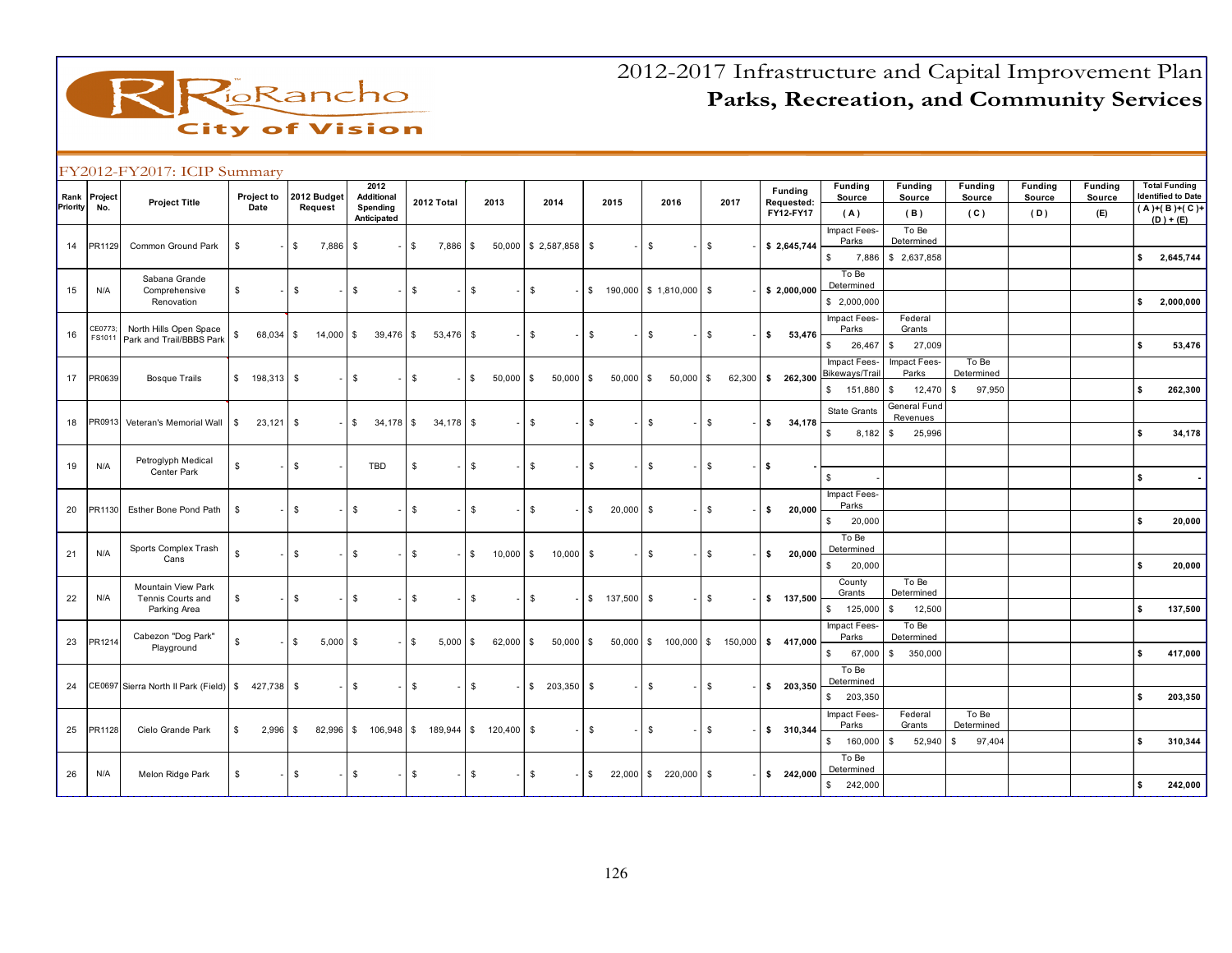

|          | Rank Project | <b>Project Title</b>                                  | Project to    |    | 2012 Budget |                | 2012<br><b>Additional</b> |            | 2012 Total  |              | 2013                     | 2014              |             | 2015                 |               | 2016                             |               | 2017                  |    | Funding<br>Requested: | <b>Funding</b><br>Source         | <b>Funding</b><br>Source     | Funding<br>Source | <b>Funding</b><br>Source | <b>Funding</b><br>Source | <b>Total Funding</b><br><b>Identified to Date</b> |
|----------|--------------|-------------------------------------------------------|---------------|----|-------------|----------------|---------------------------|------------|-------------|--------------|--------------------------|-------------------|-------------|----------------------|---------------|----------------------------------|---------------|-----------------------|----|-----------------------|----------------------------------|------------------------------|-------------------|--------------------------|--------------------------|---------------------------------------------------|
| Priority | No.          |                                                       | Date          |    | Request     |                | Spending<br>Anticipated   |            |             |              |                          |                   |             |                      |               |                                  |               |                       |    | FY12-FY17             | (A)                              | (B)                          | (C)               | (D)                      | (E)                      | $\overline{(A)}$ + $(B)$ + $(C)$ +<br>$(D) + (E)$ |
|          |              | Sports Complex                                        |               |    |             | $\mathbb{S}$   |                           |            |             |              |                          |                   |             |                      | $\mathfrak s$ |                                  |               |                       |    |                       | Impact Fees-<br>Parks            |                              |                   |                          |                          |                                                   |
| 27       | PR1131       | Addition/Expansion                                    | \$            | \$ |             |                | $10,020$ \$               |            | $10,020$ \$ |              |                          | $\mathbb{S}$      |             | \$                   |               |                                  | $\mathfrak s$ |                       | s. | 10,020                | $\mathbb{S}$<br>10,020           |                              |                   |                          |                          | \$<br>10,020                                      |
|          |              | Sports Complex Softball                               |               |    |             |                |                           |            |             |              |                          |                   |             |                      |               |                                  |               |                       |    |                       | Other Special<br>Fund            | To Be<br>Determined          |                   |                          |                          |                                                   |
| 28       | PR1182       | Field Improvements                                    | \$<br>43,584  | -S |             |                | $$27,986$ \$              |            | 27,986      | \$           |                          | $-$ \$ 100,000 \$ |             |                      |               | $$100,000$ $$100,000$ $$327,986$ |               |                       |    |                       | $\mathbb{S}$<br>27,986           | 300,000<br>l S               |                   |                          |                          | \$<br>327,986                                     |
|          |              |                                                       |               |    |             |                |                           |            |             |              |                          |                   |             |                      |               |                                  |               |                       |    |                       | Impact Fees-                     | To Be                        |                   |                          |                          |                                                   |
| 29       | PR1127       | Rainbow Observatory<br>Complex                        | \$            | \$ | 10,000      | <b>\$</b>      | $15,000$ \$               |            | $25,000$ \$ |              | 54,500 \$                |                   |             | - \$                 | \$            |                                  | \$            |                       | \$ | 79,500                | Parks<br>\$<br>10,000            | Determined<br>ls.<br>69,500  |                   |                          |                          | \$<br>79,500                                      |
|          |              | Park Maintenance Yard-                                |               |    |             |                |                           |            |             |              |                          |                   |             |                      |               |                                  |               |                       |    |                       | To Be                            |                              |                   |                          |                          |                                                   |
| 30       | N/A          | Feasibility and Preliminary \$                        |               | S. |             | \$             |                           | \$         |             | $\mathbb{S}$ | 25,000 \$                |                   | 100,000 \$  |                      | $\mathfrak s$ |                                  | $\mathfrak s$ |                       |    | \$ 125,000            | Determined                       |                              |                   |                          |                          |                                                   |
|          |              | Planning                                              |               |    |             |                |                           |            |             |              |                          |                   |             |                      |               |                                  |               |                       |    |                       | \$ 125,000<br>To Be              |                              |                   |                          |                          | \$<br>125,000                                     |
| 31       | N/A          | Park Maintenance<br>Equipment                         | \$            | \$ |             | $\mathfrak{S}$ |                           | \$         |             | \$           | 96,000                   | - \$              |             | \$ 120,000           | \$            |                                  |               | $$143,000$ \$ 359,000 |    |                       | Determined                       |                              |                   |                          |                          |                                                   |
|          |              |                                                       |               |    |             |                |                           |            |             |              |                          |                   |             |                      |               |                                  |               |                       |    |                       | 359,000<br>\$                    |                              |                   |                          |                          | \$<br>359,000                                     |
| 32       | PR1177       | Parks/Facility Improvements<br>and Renovations (incl. | \$            | \$ | $34,000$ \$ |                | $8,430$ \$                |            | $42,430$ \$ |              | 300,000 \$               |                   |             | $$300,000$ \$        |               |                                  |               | $$300,000$ \$         |    | 942.430               | Other Special<br>Fund            | To Be<br>Determined          |                   |                          |                          |                                                   |
|          | PR1180       | PR0966-Backflow Upgrades)                             |               |    |             |                |                           |            |             |              |                          |                   |             |                      |               |                                  |               |                       |    |                       | 42,430<br>\$                     | 900,000<br>l \$              |                   |                          |                          | \$<br>942,430                                     |
|          | PR1011       | <b>Recreation Center</b>                              |               |    |             |                |                           |            |             |              |                          |                   |             |                      |               |                                  |               |                       |    |                       | Other Special<br>Fund            | To Be<br>Determined          |                   |                          |                          |                                                   |
| 33       | PR1258       | Improvements and<br>Renovations                       | \$            | \$ | $50,002$ \$ |                | $58,929$ \$               |            | 108,931     | l S          | $30,000$ \$              |                   | 40,000      | <b>S</b><br>90,000   | \$            | 55,000 \$                        |               |                       |    | \$323,931             | $\mathbb{S}$<br>108,929          | 215,002<br>S.                |                   |                          |                          | \$<br>323,931                                     |
|          |              | Pool Repair and                                       |               |    |             |                |                           |            |             |              |                          |                   |             |                      |               |                                  |               |                       |    |                       | To Be<br>Determined              |                              |                   |                          |                          |                                                   |
| 34       | N/A          | Improvement Projects                                  | \$            | \$ |             | \$             |                           | \$         |             |              | $$100,000$ \$            |                   |             | $$ 100,000$ \$       |               |                                  |               | $$100,000$ \$ 300,000 |    |                       | 300,000<br>\$                    |                              |                   |                          |                          | \$<br>300,000                                     |
|          |              |                                                       |               |    |             |                |                           |            |             |              |                          |                   |             |                      |               |                                  |               |                       |    |                       | Impact Fees-                     | To Be                        |                   |                          |                          |                                                   |
| 35       | PR1213       | <b>Trail Connections</b>                              | \$            | \$ | $15,000$ \$ |                |                           | $\sqrt{3}$ | $15,000$ \$ |              | $50,000$ \$              |                   | $50,000$ \$ | 50,000               | \$            | $50,000$ \$                      |               | $50,000$ \$           |    | 265.000               | Bikeways/Trai<br>27,893<br>\$    | Determined<br>237,107<br>l S |                   |                          |                          | \$<br>265,000                                     |
|          |              |                                                       |               |    |             |                |                           |            |             |              |                          |                   |             |                      |               |                                  |               |                       |    |                       | To Be                            |                              |                   |                          |                          |                                                   |
| 36       | N/A          | RC Model Car Race Track   \$                          |               | -S |             | \$             |                           | \$         |             |              | $$160,000$ \$ 160,000 \$ |                   |             |                      | \$            |                                  | \$            |                       |    | \$320,000             | Determined                       |                              |                   |                          |                          |                                                   |
|          |              |                                                       |               |    |             |                |                           |            |             |              |                          |                   |             |                      |               |                                  |               |                       |    |                       | $\mathbb{S}$<br>320,000<br>To Be |                              |                   |                          |                          | \$<br>320,000                                     |
| 37       | N/A          | Clayton Meadows Ashpalt<br>removal and replacement    | $\mathfrak s$ | \$ |             | \$             |                           | \$         |             | \$           |                          | \$                | $32,000$ \$ |                      | $\mathfrak s$ |                                  | $\mathfrak s$ |                       | \$ | 32,000                | Determined                       |                              |                   |                          |                          |                                                   |
|          |              |                                                       |               |    |             |                |                           |            |             |              |                          |                   |             |                      |               |                                  |               |                       |    |                       | 32,000<br>\$                     |                              |                   |                          |                          | \$<br>32,000                                      |
| 38       | N/A          | Los Montoyas Parking Lot                              | $\mathbb{S}$  | s. |             | $\mathbb{S}$   |                           | \$         |             | \$           |                          | \$                |             | $\sqrt{3}$<br>38,000 | \$            |                                  | $\mathfrak s$ |                       | s. | 38,000                | To Be<br>Determined              |                              |                   |                          |                          |                                                   |
|          |              | Resurfacing                                           |               |    |             |                |                           |            |             |              |                          |                   |             |                      |               |                                  |               |                       |    |                       | 38,000<br>\$                     |                              |                   |                          |                          | \$<br>38,000                                      |
|          |              | Meadowlark Outdoor                                    |               |    |             |                |                           |            |             |              |                          |                   |             |                      |               |                                  |               |                       |    |                       | <b>State Capital</b><br>Outlay   |                              |                   |                          |                          |                                                   |
| 39       | N/A          | Classroom                                             | \$            | \$ |             | \$             |                           | \$         |             | \$           |                          | \$                |             | 50,000<br>\$         | \$            |                                  | \$            |                       | \$ | 50,000                | 50,000<br>\$                     |                              |                   |                          |                          | \$<br>50,000                                      |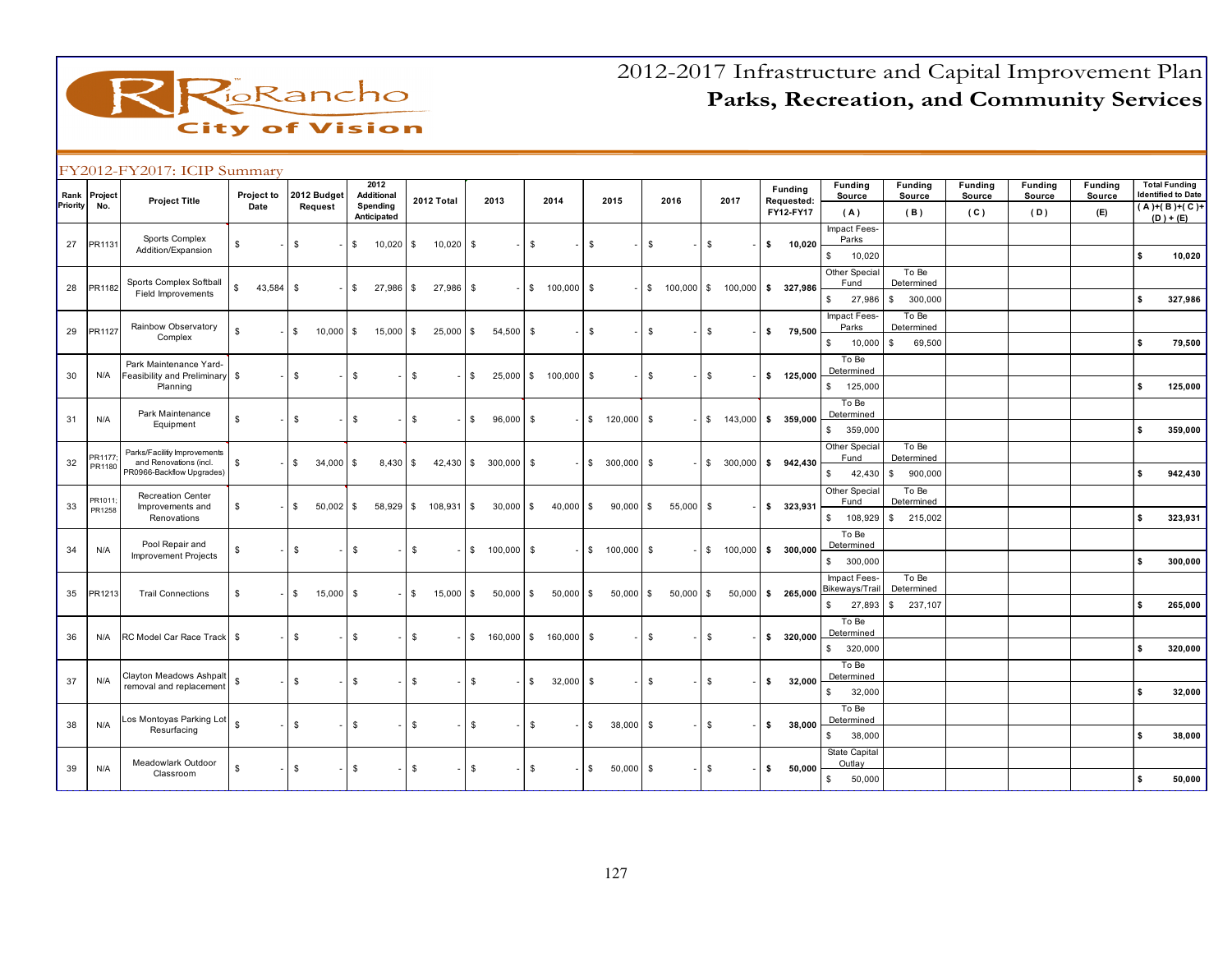

| Priority | Rank Project<br>No. | <b>Project Title</b>                                       | Project to<br>Date               | 2012 Budget<br>Request | 2012<br>Additional<br>Spending | 2012 Total          | 2013                                                                                       | 2014        | 2015                             | 2016        | 2017        | <b>Funding</b><br>Requested:<br>FY12-FY17 | Funding<br>Source<br>(A)              | <b>Funding</b><br>Source<br>(B) | Funding<br>Source<br>(C) | Funding<br>Source<br>(D) | <b>Funding</b><br>Source<br>(E) |        | <b>Total Funding</b><br><b>Identified to Date</b><br>(A)+(B)+(C)+ |
|----------|---------------------|------------------------------------------------------------|----------------------------------|------------------------|--------------------------------|---------------------|--------------------------------------------------------------------------------------------|-------------|----------------------------------|-------------|-------------|-------------------------------------------|---------------------------------------|---------------------------------|--------------------------|--------------------------|---------------------------------|--------|-------------------------------------------------------------------|
| 40       | N/A                 | Park Maintenance Riding<br>Sweeper                         |                                  | \$                     | Anticipated<br>-S              | - S                 | 77,000 \$<br>S                                                                             |             | l \$<br>$\overline{\phantom{a}}$ | <b>S</b>    | - \$        | 77,000<br>-S                              | To Be<br>Determined<br>77,000<br>\$   |                                 |                          |                          |                                 |        | $(D) + (E)$<br>77,000                                             |
| 41       | N/A                 | Park Maintenance Riding<br>Trencher                        |                                  | s.                     | - \$                           | - \$                | S<br>$17,250$ \$                                                                           |             | - \$<br>$\overline{\phantom{a}}$ | \$          | - \$        | 17,250<br>- \$                            | To Be<br>Determined<br>17,250<br>\$.  |                                 |                          |                          |                                 |        | 17,250                                                            |
| 42       | N/A                 | Park Maintenance 25'<br>Trailers                           | - \$<br>$\overline{\phantom{a}}$ | \$                     | - \$                           | - \$                | $20,000$ \$<br>s.                                                                          |             | l \$<br>$\sim$ $\sim$            | \$          | - \$        | 20,000<br>- \$                            | To Be<br>Determined<br>20,000<br>\$   |                                 |                          |                          |                                 |        | 20,000                                                            |
| 43       | PR1049              | Developer Dedicated Park<br>Plan Review and<br>Inspections | - \$                             | \$                     | 10,000<br>IS.                  | $10,000$ \$<br>l \$ | $10,000$ \$                                                                                | $10,000$ \$ | $10,000$ \$                      | $10,000$ \$ | $10,000$ \$ | 60,000                                    | Impact Fees-<br>Parks<br>60,000<br>S. |                                 |                          |                          |                                 |        | 60,000                                                            |
|          |                     |                                                            |                                  |                        |                                |                     |                                                                                            |             |                                  |             |             |                                           |                                       |                                 |                          |                          |                                 | $\sim$ |                                                                   |
|          |                     | <b>TOTALS</b>                                              | $$4,027,745$ \$                  |                        | 378,498 \$ 1,627,517           |                     | \$ 2,006,015 \$ 2,074,767 \$10,178,208 \$11,451,350 \$ 5,495,000 \$ 7,679,300 \$38,884,640 |             |                                  |             |             |                                           |                                       |                                 |                          |                          |                                 |        | 38,884,640                                                        |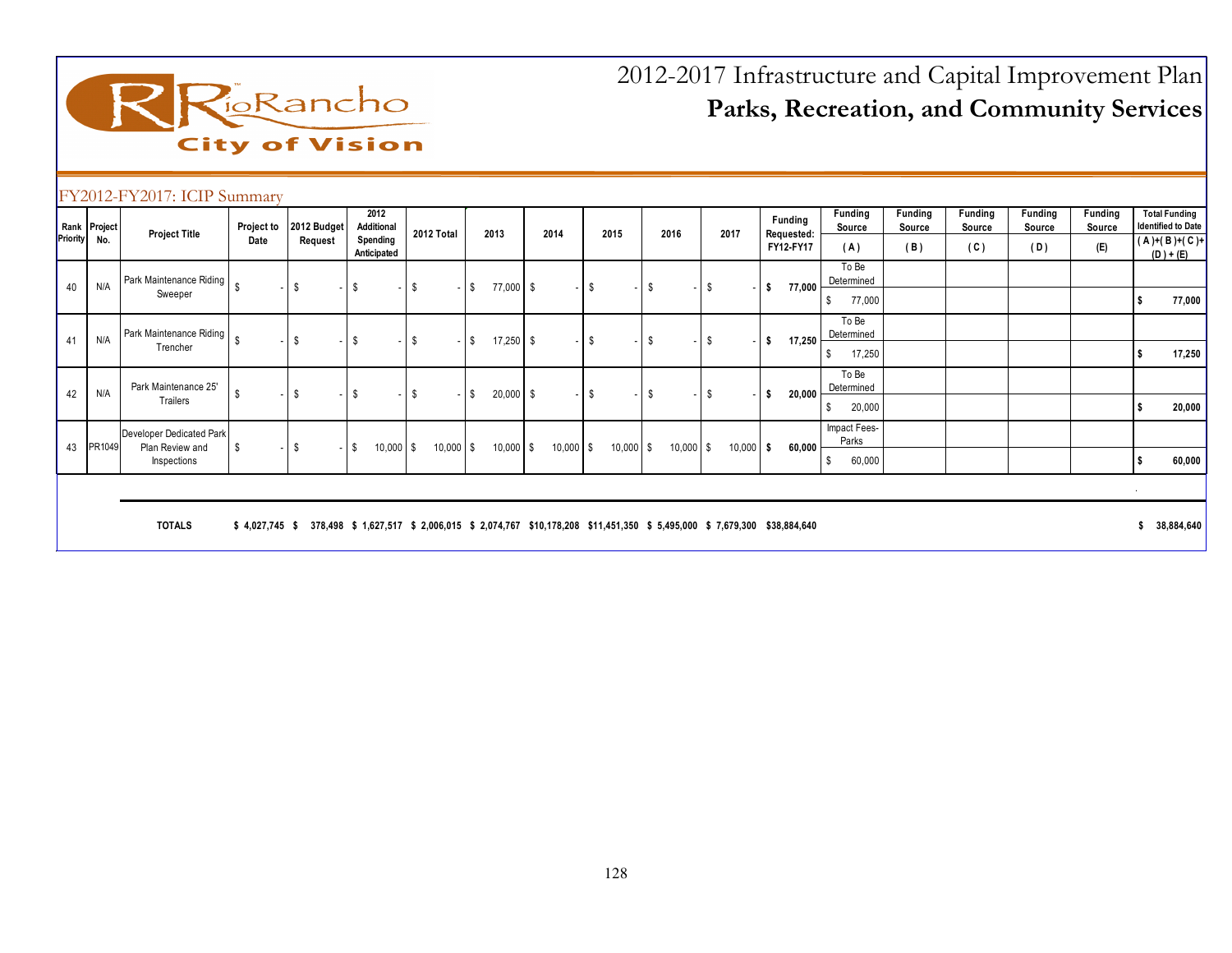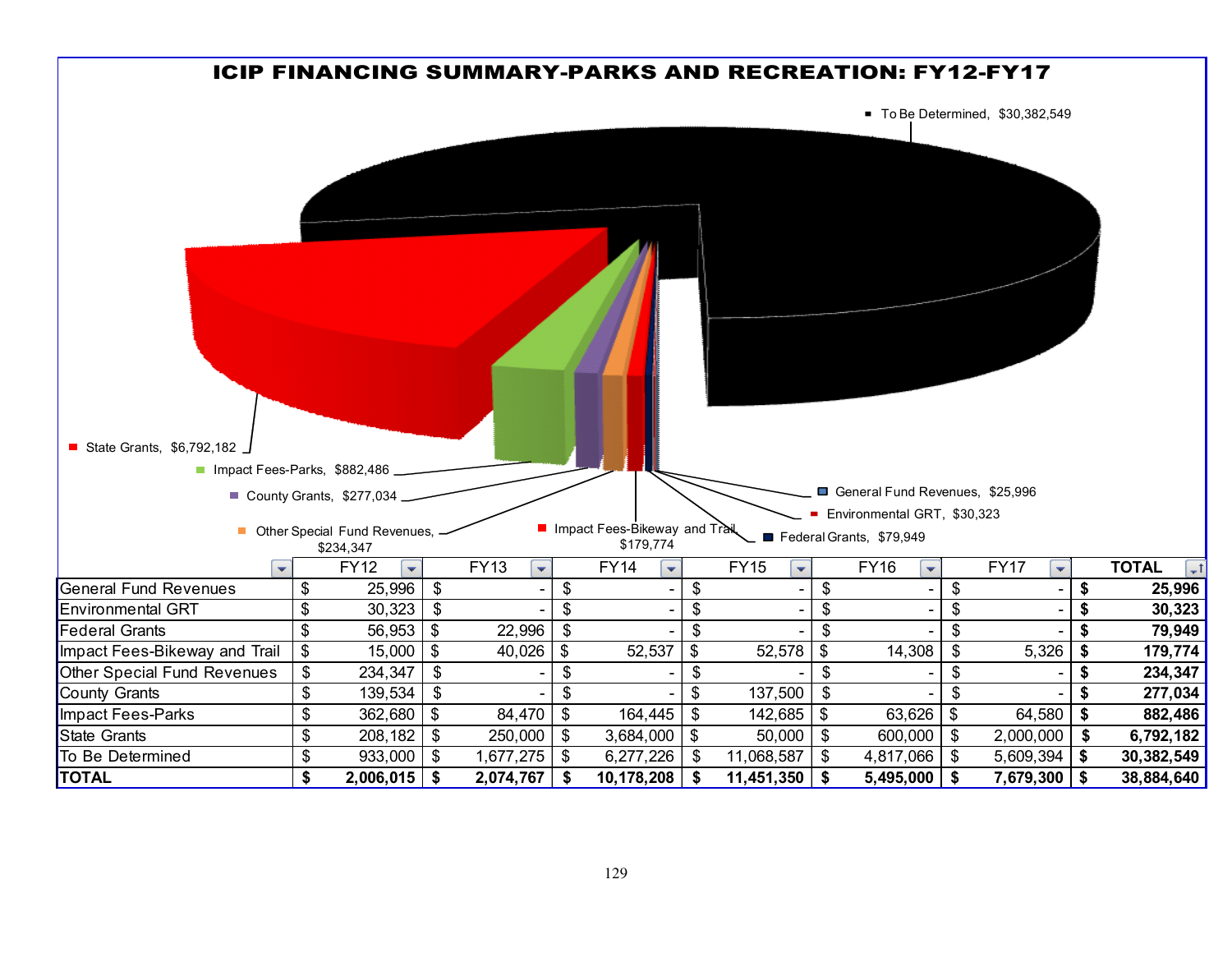

2012-2017 Infrastructure and Capital Improvement PlanDrainage

| Rank           | Project | <b>Project Title</b>                                   | <b>Project to Date</b> | 2012 Budget  | 2012<br>Additional      | 2012 Total                             | 2013          | 2014             | 2015                   | 2016                                                                        | 2017                        | <b>Funding Requested:</b> | Funding<br>Source                               | <b>Funding</b><br>Source                        | Funding<br>Source | <b>Funding</b><br>Source | <b>Total Funding</b>          |
|----------------|---------|--------------------------------------------------------|------------------------|--------------|-------------------------|----------------------------------------|---------------|------------------|------------------------|-----------------------------------------------------------------------------|-----------------------------|---------------------------|-------------------------------------------------|-------------------------------------------------|-------------------|--------------------------|-------------------------------|
| Priority       | No.     |                                                        |                        | Request      | Spending<br>Anticipated |                                        |               |                  |                        |                                                                             |                             | FY12-FY17                 | (A)                                             | (B)                                             | (C)               | (D)                      | $(A)$ + $(B)$ + $(C)$ + $(D)$ |
| N/A            | PW1039  | Special Assessment<br>District (SAD) 9:<br>Streets and | \$300,000              |              |                         | \$616,330 \$66,330 \$                  |               | S.               | \$                     | \$                                                                          | \$                          | $-1$ S<br>616,330         | Special<br>Proceeds                             | Assessment Bond To Be Determined                |                   |                          |                               |
|                |         | Drainage                                               |                        |              |                         |                                        |               |                  |                        |                                                                             |                             |                           | $$591,130$ \$                                   | 25,200                                          |                   |                          | s.<br>616,330                 |
| $\mathbf{1}$   | PI0835  | Redriver Watershed<br>Design/Construction<br>(AKA      |                        |              |                         | $\frac{1}{2}$ \$ 952,975 \$ 952,975 \$ |               | $-1$ \$<br>- 1   | \$<br>$\sim$           | $\mathbf{s}$<br>$\sim$                                                      | <b>S</b>                    | l \$<br>952,975           | Impact Fees-<br>Drainage                        | Contributions.<br>Donations and<br>Sponsorships |                   |                          |                               |
|                |         | Monterrey/Granada<br>Drainage<br>Improvements)         |                        |              |                         |                                        |               |                  |                        |                                                                             |                             |                           |                                                 | $$552,975$ \$400,000                            |                   |                          | 952,975<br>s                  |
| $\overline{2}$ | N/A     | City Center<br>Detention Pond                          | $\mathfrak s$          | $-$ \$       |                         | $$2,800,000$ $$2,800,000$ \$           |               | <b>S</b>         | $\mathbb{S}$<br>$\sim$ | \$                                                                          | \$                          | ls.<br>2,800,000          | To Be<br>Determined                             |                                                 |                   |                          |                               |
|                |         | Drainage Solution                                      |                        |              |                         |                                        |               |                  |                        |                                                                             |                             |                           | \$2,800,000                                     |                                                 |                   |                          | s.<br>2,800,000               |
| 3              | N/A     | Broadmoor<br>Expansion Drainage \$                     |                        | <b>S</b>     |                         | $$2,500,000$ $$2,500,000$ \$           |               | <b>S</b>         | $^{\circ}$             | $\mathbb{S}$                                                                | \$                          | ls.<br>2.500.000          | To Be<br>Determined                             |                                                 |                   |                          |                               |
|                |         | System                                                 |                        |              |                         |                                        |               |                  |                        |                                                                             |                             |                           | \$2,500,000                                     |                                                 |                   |                          | \$<br>2,500,000               |
|                | N/A     | Lisbon Channel @                                       | $\mathbb{S}$           | $\mathbb{S}$ |                         | $$200,000$ \$ 200,000 \$               |               | Is.              | \$                     | \$                                                                          | \$                          | 200,000<br>$-1$ s         | To Be<br>Determined                             |                                                 |                   |                          |                               |
|                |         | Tulip                                                  |                        |              |                         |                                        |               |                  |                        |                                                                             |                             |                           | \$ 200,000                                      |                                                 |                   |                          | s.<br>200,000                 |
| 5              | PI0638  | Los Milagros<br>Channel                                | \$<br>$22,763$ \$      |              | \$<br>$\sim$            | \$                                     | $$275,000$ \$ | $200,000$ \$     | $\sim$                 | \$                                                                          | \$                          | l \$<br>475,000           | Contributions,<br>Donations and<br>Sponsorships | To Be<br>Determined                             |                   |                          |                               |
|                |         | Improvements                                           |                        |              |                         |                                        |               |                  |                        |                                                                             |                             |                           | \$                                              | 19,886 \$455,114                                |                   |                          | s.<br>475,000                 |
| 6              | N/A     | <b>Future Special</b><br>Assessment                    | \$                     | s.           | \$                      | \$                                     |               |                  |                        | $$450,000$ $$450,000$ $$450,000$ $$450,000$ $$450,000$                      | $$ 450,000$ \$              | 2,250,000                 | To Be<br>Determined                             |                                                 |                   |                          |                               |
|                |         | <b>Districts</b>                                       |                        |              |                         |                                        |               |                  |                        |                                                                             |                             |                           | \$2,250,000                                     |                                                 |                   |                          | 2,250,000<br>s.               |
| 7              | N/A     | Emergency<br>Drainage Repair                           | \$                     | \$           |                         |                                        |               |                  |                        | $$400,000$ \ \$ 400,000 \ \$ 400,000 \ \$ 400,000 \ \$ 400,000 \ \$ 400,000 | $\frac{1}{2}$ \$ 400,000 \$ | 2,400,000                 | To Be<br>Determined                             |                                                 |                   |                          |                               |
|                |         | Projects                                               |                        |              |                         |                                        |               |                  |                        |                                                                             |                             |                           | \$2,400,000                                     |                                                 |                   |                          | s.<br>2,400,000               |
| 8              | PW0977  | Montebella Flood<br><b>Control Facility</b>            | \$<br>$40,756$ \$      |              | \$                      | \$                                     | $$950,000$ \$ |                  | $\mathbb{S}$           | \$                                                                          | \$                          | 950,000<br>$-1$ \$        | To Be<br>Determined                             |                                                 |                   |                          |                               |
|                |         | (above Iris Rd.)                                       |                        |              |                         |                                        |               |                  |                        |                                                                             |                             |                           | \$950,000                                       |                                                 |                   |                          | s.<br>950,000                 |
| 9              | PI0704  | Alberta Watershed<br>Infrastructure                    | \$<br>$8,016$ \$       |              | \$                      | \$                                     | \$660,000     | $$ 455,000$ \ \$ |                        | \$                                                                          | \$                          | l \$<br>1,115,000         | To Be<br>Determined                             |                                                 |                   |                          |                               |
|                |         | Improvements<br>Phase II                               |                        |              |                         |                                        |               |                  |                        |                                                                             |                             |                           | \$1,115,000                                     |                                                 |                   |                          | 1,115,000<br>s.               |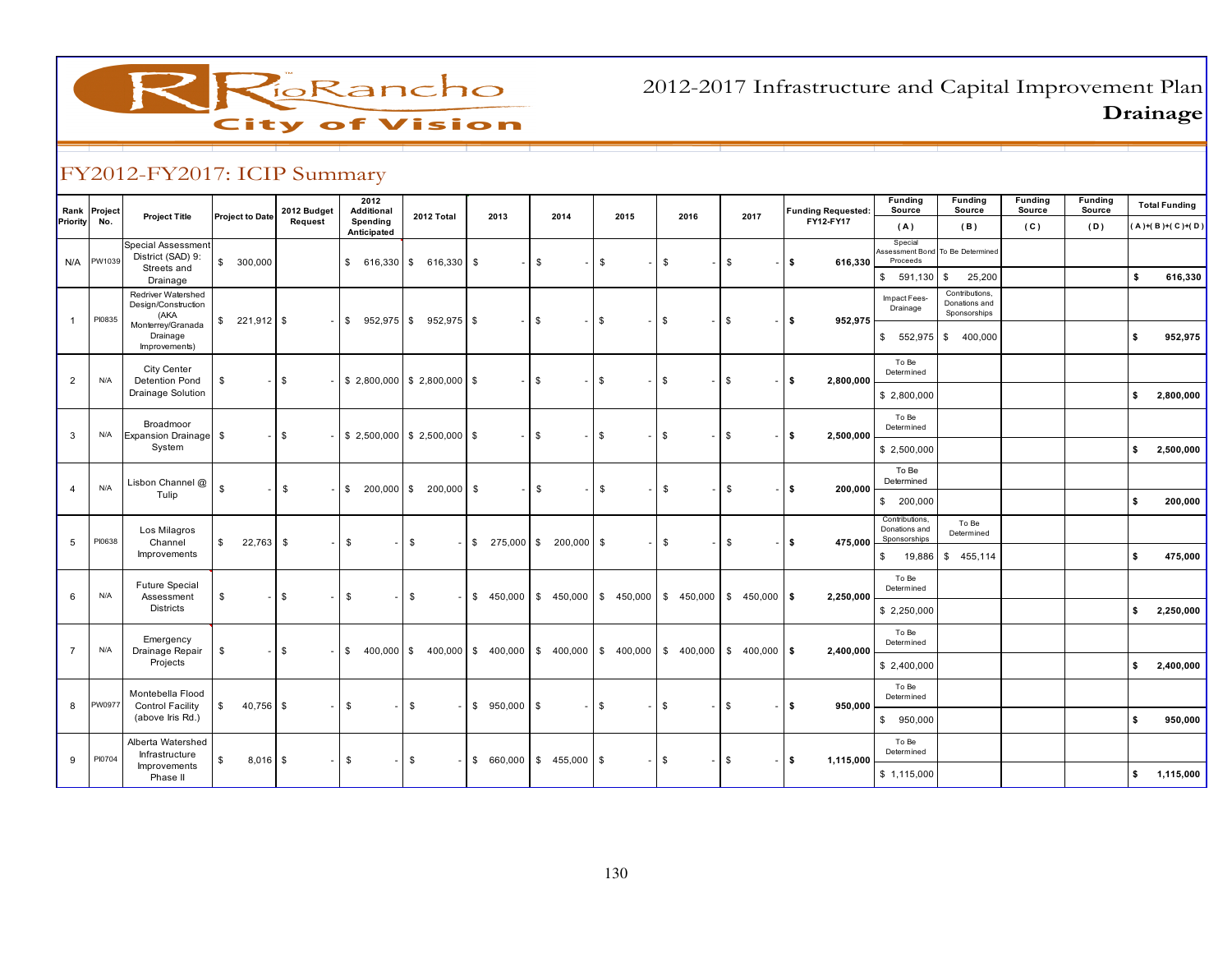RioRancho **City of Vision** 

2012-2017 Infrastructure and Capital Improvement PlanDrainage

| Rank<br>Priority | Project<br>No. | <b>Project Title</b>                 | <b>Project to Date</b> | 2012 Budget<br>Request | 2012<br><b>Additional</b><br>Spending | 2012 Total    | 2013                        | 2014                                                                               | 2015             | 2016                    | 2017            | <b>Funding Requested:</b><br>FY12-FY17 | <b>Funding</b><br>Source | Funding<br>Source | <b>Funding</b><br>Source | Funding<br>Source | <b>Total Funding</b> |
|------------------|----------------|--------------------------------------|------------------------|------------------------|---------------------------------------|---------------|-----------------------------|------------------------------------------------------------------------------------|------------------|-------------------------|-----------------|----------------------------------------|--------------------------|-------------------|--------------------------|-------------------|----------------------|
|                  |                |                                      |                        |                        | Anticipated                           |               |                             |                                                                                    |                  |                         |                 |                                        | (A)                      | (B)               | (C)                      | (D)               | $(A)$ +(B)+(C)+(D)   |
| 10               | N/A            | Guadalajara Basin<br>Improvements -  | \$                     | $\mathbb{S}$           | \$                                    | \$            |                             | $$950,000$ \$ 700,000 \$ 600,000                                                   |                  | \$                      | \$              | 2,250,000<br>\$                        | To Be<br>Determined      |                   |                          |                   |                      |
|                  |                | Phase II                             |                        |                        |                                       |               |                             |                                                                                    |                  |                         |                 |                                        | \$2,250,000              |                   |                          |                   | 2,250,000<br>s.      |
|                  |                | Alberta Watershed<br>Infrastructure  |                        |                        |                                       |               |                             |                                                                                    |                  |                         |                 |                                        | To Be<br>Determined      |                   |                          |                   |                      |
| 11               | N/A            | Improvements<br>Phase III            | \$                     | \$                     | \$                                    | - \$          | $$800,000$ \$               | $\sim$                                                                             | $\mathbb{S}$     | \$                      | \$              | \$<br>800,000                          | \$800,000                |                   |                          |                   | s.<br>800,000        |
|                  |                | <b>Christopher Point</b>             |                        |                        |                                       |               |                             |                                                                                    |                  |                         |                 |                                        | To Be<br>Determined      |                   |                          |                   |                      |
| 12               | N/A            | Drainage                             | \$                     | s.                     | \$                                    | \$            | 48,000 \$<br>\$             | $\sim$ .                                                                           | l S              | \$                      | \$              | 48,000<br>\$                           | $\mathfrak s$<br>48,000  |                   |                          |                   | s.<br>48,000         |
|                  |                | Unit 8 - Drainage                    |                        |                        |                                       |               |                             |                                                                                    |                  |                         |                 |                                        | To Be<br>Determined      |                   |                          |                   |                      |
| 13               | N/A            | Improvements                         | \$                     | \$                     | \$                                    | \$            |                             | $$3,350,000$ \$ 650,000 \$                                                         |                  | \$                      | \$              | 4,000,000<br>\$                        | \$4,000,000              |                   |                          |                   | 4,000,000<br>s.      |
|                  |                | Unit 10 Drainage                     |                        |                        |                                       |               |                             |                                                                                    |                  |                         |                 |                                        | To Be<br>Determined      |                   |                          |                   |                      |
| 14               | N/A            | Improvements                         | \$                     | \$                     | \$                                    | $\mathfrak s$ |                             | $$500,000$ \$ 500,000 \$ 500,000                                                   |                  | \$500,000               | $$500,000$ \$   | 2,500,000                              | \$2,500,000              |                   |                          |                   | \$<br>2,500,000      |
|                  |                | Unit 11 Drainage                     |                        |                        |                                       |               |                             |                                                                                    |                  |                         |                 |                                        | To Be<br>Determined      |                   |                          |                   |                      |
| 15               | N/A            | Improvements                         | \$                     | s.                     | \$                                    | \$            | $\sqrt{3}$                  | 600,000 \$ 600,000 \$ 650,000                                                      |                  | \$2,100,000             | $$700,000$ \$   | 4,650,000                              | \$4,650,000              |                   |                          |                   | s.<br>4,650,000      |
|                  |                | Unit 12 Drainage                     |                        |                        |                                       |               |                             |                                                                                    |                  |                         |                 |                                        | To Be<br>Determined      |                   |                          |                   |                      |
| 16               | N/A            | Improvements                         | \$                     | \$                     | \$                                    | \$            |                             | $$500,000$ $$520,000$ $$990,000$                                                   |                  | \$500,000               | $$500,000$ \$   | 3,010,000                              | \$3,010,000              |                   |                          |                   | 3,010,000<br>s.      |
|                  |                | Unit 16 Drainage                     |                        |                        |                                       |               |                             |                                                                                    |                  |                         |                 |                                        | To Be<br>Determined      |                   |                          |                   |                      |
| 17               | N/A            | Improvements                         | \$                     | \$                     | \$                                    | \$            | $$500,000$ \$               |                                                                                    | 5,000<br>$-1$ \$ | 20,000<br>\$            | $$490,000$ \ \$ | 1,015,000                              | \$1,015,000              |                   |                          |                   | 1,015,000<br>s.      |
| 18               | N/A            | Unit 17 Drainage                     |                        | $\mathfrak s$          | \$                                    | - \$          |                             | $$1,475,000$ $$1,625,000$ $$1,475,000$ $$1,475,000$ $$1,475,000$ $$1,475,000$ $$5$ |                  |                         |                 |                                        | To Be<br>Determined      |                   |                          |                   |                      |
|                  |                | Land Improvements                    | \$                     |                        |                                       |               |                             |                                                                                    |                  |                         |                 | 7,525,000                              | \$7,525,000              |                   |                          |                   | \$7,525,000          |
| 19               | N/A            | Unit 20 Drainage                     | \$                     | $\mathfrak s$          | \$                                    | \$            | $\mathfrak s$<br>530,000 \$ | $910,000$ $\sqrt{\ }$                                                              |                  |                         | $500,000$ \$    | 3,380,000                              | To Be<br>Determined      |                   |                          |                   |                      |
|                  |                | Improvements                         |                        |                        |                                       |               |                             |                                                                                    |                  | $940,000$ \$ 500,000 \$ |                 |                                        | \$3,380,000              |                   |                          |                   | s.<br>3,380,000      |
|                  |                | East Branch Black<br>Arroyo Lining-- |                        |                        |                                       |               |                             |                                                                                    |                  |                         |                 |                                        | To Be<br>Determined      |                   |                          |                   |                      |
| 20               | N/A            | Southern Blvd. to<br>Cabezon         | \$                     | \$                     | \$                                    | \$            | \$                          | $-$ \$ 1,161,000 \$                                                                |                  | $\sqrt[6]{3}$           | \$              | \$<br>1,161,000                        | \$1,161,000              |                   |                          |                   | 1,161,000<br>\$      |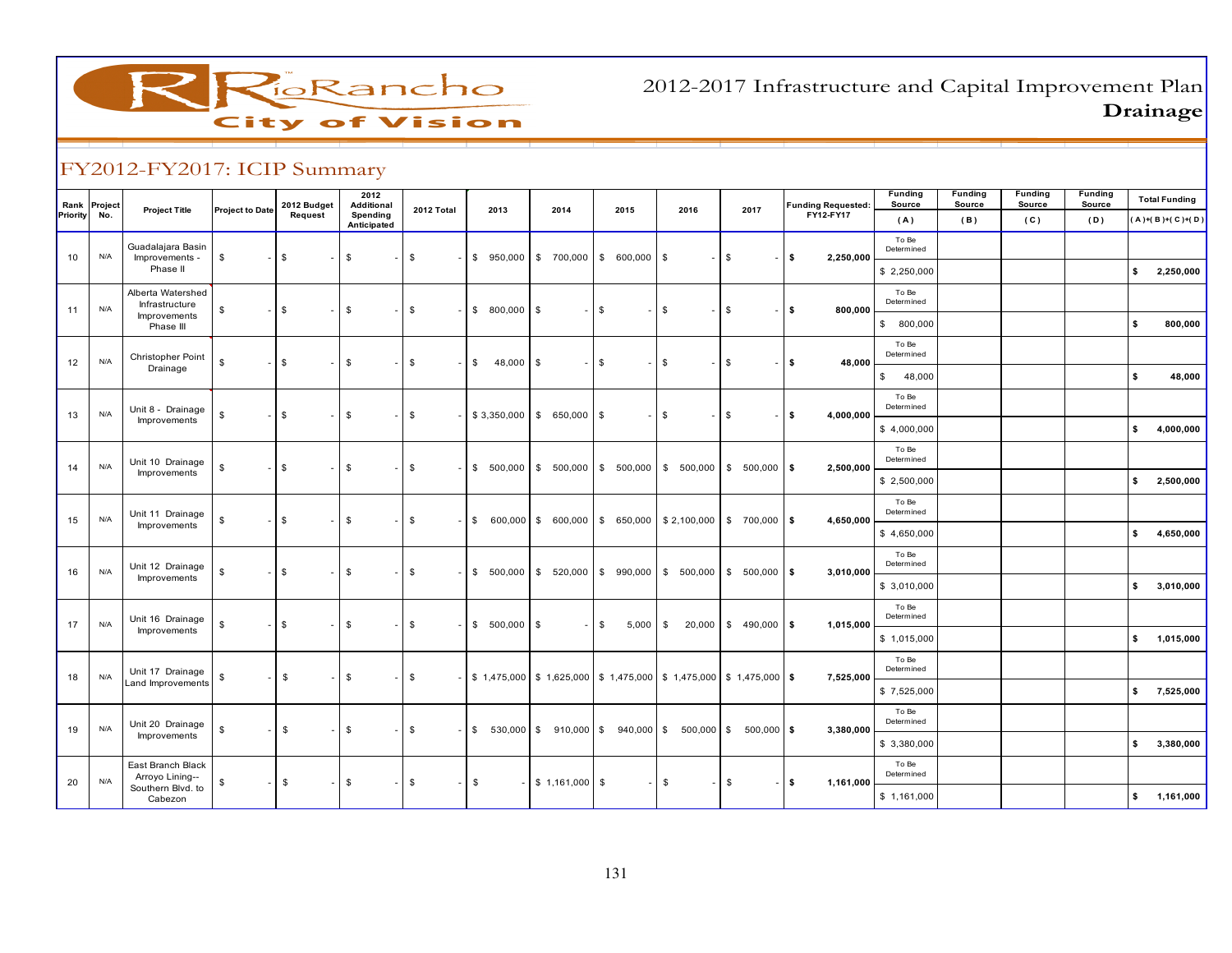

2012-2017 Infrastructure and Capital Improvement PlanDrainage

|          | Rank Project | <b>Project Title</b>               | <b>Project to Date</b>      | 2012 Budget                    | 2012<br>Additional                                                                         | 2012 Total | 2013                   | 2014                           | 2015                                     | 2016                                     | 2017                                     | <b>Funding Requested:</b> | <b>Funding</b><br>Source                        | Funding<br>Source | <b>Funding</b><br>Source | Funding<br>Source | <b>Total Funding</b> |
|----------|--------------|------------------------------------|-----------------------------|--------------------------------|--------------------------------------------------------------------------------------------|------------|------------------------|--------------------------------|------------------------------------------|------------------------------------------|------------------------------------------|---------------------------|-------------------------------------------------|-------------------|--------------------------|-------------------|----------------------|
| Priority | No.          |                                    |                             | Request                        | Spending<br>Anticipated                                                                    |            |                        |                                |                                          |                                          |                                          | FY12-FY17                 | (A)                                             | (B)               | (C)                      | (D)               | $(A)+(B)+(C)+(D)$    |
| 21       | N/A          | <b>West Branch Black</b><br>Arroyo | \$                          | \$<br>$\overline{\phantom{a}}$ | \$<br>$\overline{\phantom{a}}$                                                             | \$         | - \$                   | $$2,000,000$ \$                |                                          | \$<br>$\overline{\phantom{a}}$           | \$<br>$\overline{\phantom{a}}$           | S.<br>2,000,000           | To Be<br>Determined                             |                   |                          |                   |                      |
|          |              | Improvements--<br>West of Unser    |                             |                                |                                                                                            |            |                        |                                |                                          |                                          |                                          |                           | \$2,000,000                                     |                   |                          |                   | 2,000,000<br>Ŝ.      |
| 22       | N/A          | Industrial Park East \$            |                             | \$<br>$\overline{a}$           | \$<br>$\overline{\phantom{a}}$                                                             | \$         | - \$                   | <b>S</b>                       | S.<br>$\sim$ 1                           | $$2,000,000$ \ \$                        | $\sim$                                   | l S<br>2,000,000          | To Be<br>Determined                             |                   |                          |                   |                      |
|          |              |                                    |                             |                                |                                                                                            |            |                        |                                |                                          |                                          |                                          |                           | \$2,000,000                                     |                   |                          |                   | 2,000,000<br>\$      |
| 23       | N/A          | WWTP #3 Channel                    | <b>S</b>                    | \$<br>$\overline{\phantom{a}}$ |                                                                                            | \$         | - \$                   | l \$                           | <b>S</b><br>$\overline{a}$               | \$<br>$\sim$                             | $$2,000,000$ \$                          | 2,000,000                 | To Be<br>Determined                             |                   |                          |                   |                      |
|          |              | Stabilization                      |                             |                                |                                                                                            |            |                        |                                |                                          |                                          |                                          |                           | \$2,000,000                                     |                   |                          |                   | 2,000,000<br>s.      |
| 24       | N/A          | Grey Hawk Pond                     | - \$                        | \$                             |                                                                                            | \$         | <b>\$</b>              | <b>S</b>                       | $-1$ \$<br>$\overline{\phantom{a}}$      | \$<br>$\overline{\phantom{a}}$           | $20,000$ \$<br>\$                        | 20,000                    | To Be<br>Determined                             |                   |                          |                   |                      |
|          |              | Rework                             |                             |                                |                                                                                            |            |                        |                                |                                          |                                          |                                          |                           | \$<br>20,000                                    |                   |                          |                   | 20,000<br>\$         |
| 25       | PW1056       | SUNSET Arroyo &<br>Lisbon Ave      | $\mathbb{S}$<br>$26,733$ \$ |                                | $-$ \$251,953 \$251,953 \$                                                                 |            |                        | $\mathbf{s}$<br>$\overline{a}$ | <b>S</b><br>$\sim$ 1                     | \$<br>$\sim$                             | $\mathbb{S}$<br>$\overline{\phantom{a}}$ | s.<br>251,953             | Contributions,<br>Donations and<br>Sponsorships | State Grants      | Impact Fees-<br>Drainage |                   |                      |
|          |              | Crossing                           |                             |                                |                                                                                            |            |                        |                                |                                          |                                          |                                          |                           | \$<br>98,920                                    | 13,526<br>- \$    | 139,507<br>- \$          |                   | 251,953<br>\$.       |
| 26       | PW1071       | Chamisa Greens                     | $25,597$ \$<br>\$           | н.                             | \$<br>$\overline{\phantom{a}}$                                                             | \$         | $-$ \$<br>$100,000$ \$ |                                | $\mathbb{S}$<br>$\overline{\phantom{a}}$ | $\mathbb{S}$<br>$\overline{\phantom{a}}$ | $\mathbb{S}$                             | s.<br>100,000             | To Be<br>Determined                             |                   |                          |                   |                      |
|          |              | <b>Detention Pond</b>              |                             |                                |                                                                                            |            |                        |                                |                                          |                                          |                                          |                           | 100,000<br>\$                                   |                   |                          |                   | 100,000              |
|          |              |                                    |                             |                                |                                                                                            |            |                        |                                |                                          |                                          |                                          |                           |                                                 |                   |                          |                   |                      |
|          |              | <b>TOTALS</b>                      | $$645,777$ \$               |                                | - \$7,721,258 \$7,721,258 \$12,088,000 \$10,171,000 \$6,010,000 \$7,945,000 \$7,035,000 \$ |            |                        |                                |                                          |                                          |                                          | 50,970,258                |                                                 |                   |                          |                   | \$50,970,258         |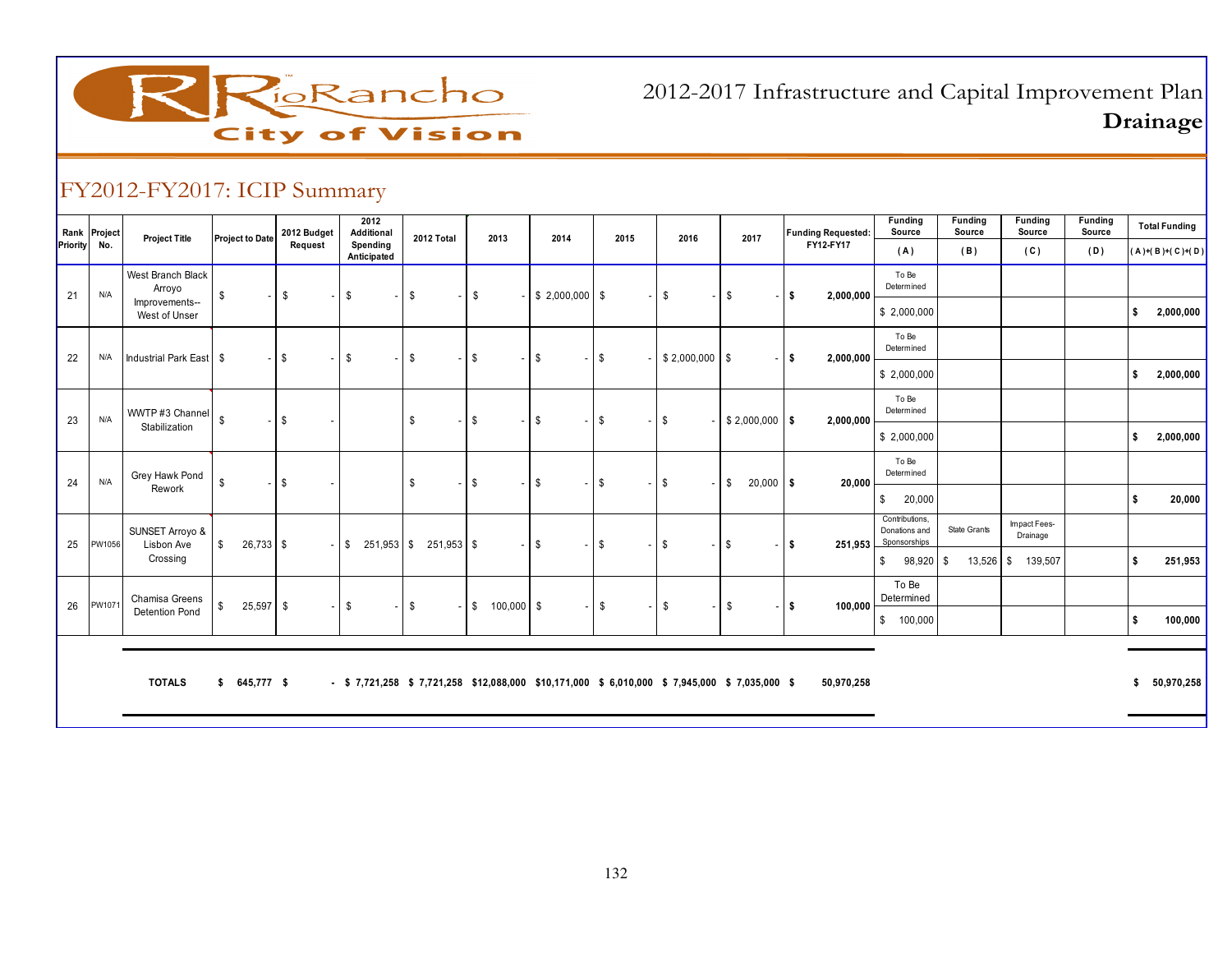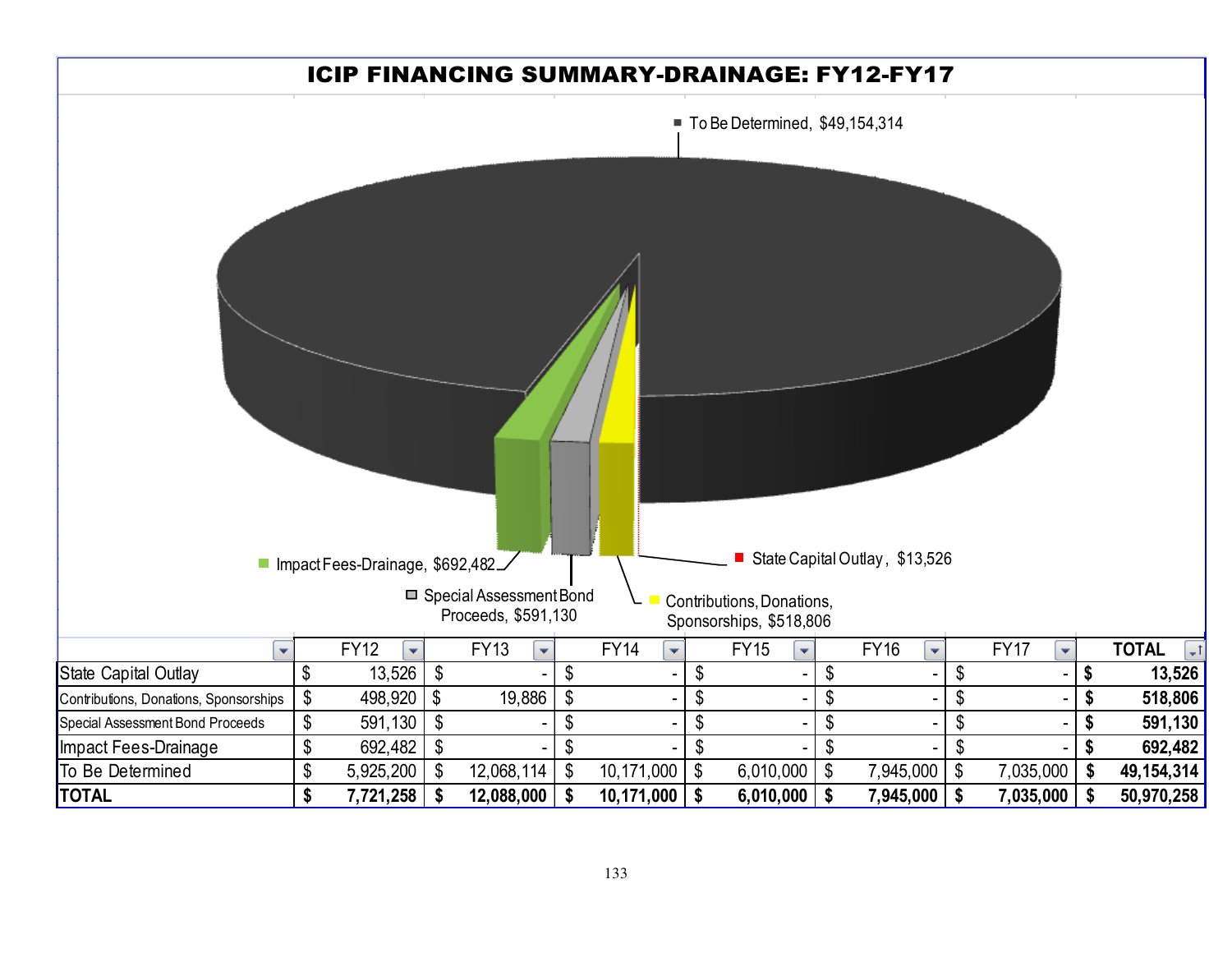

| Rank<br>Priority | Project<br>No.    | <b>Project Title</b>                                       | <b>Project to Date</b> | 2012 Budget<br>Request | 2012<br>Additional<br>Spending<br>Anticipated | 2012 Total                                  | 2013         | 2014                                                                                                        | 2015   | 2016                    | 2017          | <b>Funding</b><br>Requested:<br>FY2012-<br>FY2017 | <b>Funding</b><br>Source<br>(A)    | Funding<br>Source<br>(B)            | Fundina<br>Source<br>(C) | Fundina<br>Source<br>(D)       | Fundina<br>Source<br>(E)                           |    | <b>Total Funding</b><br><b>Identified to Date</b><br>$(A)+(B)+(C)+(D)+(E)$ |
|------------------|-------------------|------------------------------------------------------------|------------------------|------------------------|-----------------------------------------------|---------------------------------------------|--------------|-------------------------------------------------------------------------------------------------------------|--------|-------------------------|---------------|---------------------------------------------------|------------------------------------|-------------------------------------|--------------------------|--------------------------------|----------------------------------------------------|----|----------------------------------------------------------------------------|
| $\mathbf{1}$     | N/A               | Westside Blvd.<br>Permanent Roadway:<br>Golf Course Rd. to | \$<br>$381,266$ \$     |                        |                                               | $$3,521,151$ $$3,521,151$ $$$               |              | \$                                                                                                          | \$     | $\mathbb{S}$            | $\mathbb{S}$  | \$3,521,151                                       | To Be<br>Determined<br>\$3,521,151 |                                     |                          |                                |                                                    | \$ | 3,521,151                                                                  |
| $\overline{2}$   | PW1007            | Unser Blvd.<br>Loma Colorado and<br>PDV Improvements       |                        |                        |                                               | $$194,549$ $$194,549$ $$$                   |              | $\mathbb{S}$                                                                                                | \$     | \$                      | \$            | \$ 194,549                                        | G.O. Bond<br>Proceeds              | mpact Fees-<br>Roads                | Special Fund<br>Loans    |                                |                                                    |    |                                                                            |
|                  |                   | Paseo del Volcan-                                          |                        |                        |                                               |                                             |              |                                                                                                             |        |                         |               |                                                   | 76,241<br>Federal<br>Grants        | \$ 106,937<br>G.O. Bond<br>Proceeds | $\sqrt{3}$<br>11,371     |                                |                                                    | s. | 194,549                                                                    |
| 3                |                   | Pl0843 PHASE II (Iris to US \$22,287,917 \$<br>HWY 550)    |                        |                        |                                               | $$221,449$ $$221,449$ $$$                   |              | \$                                                                                                          | \$     | \$                      | \$            | \$221,450                                         | \$217,753                          | \$<br>3,696                         |                          |                                |                                                    | s. | 221,450                                                                    |
| $\overline{4}$   | PI0718;<br>PI0768 | Unser Blvd.<br>Widening-Phase II<br>(Farol Rd. to          | $$7,081,097$ \$        |                        |                                               | $$11,989,423$ $$11,989,423$ $$$             |              | \$                                                                                                          | \$     | \$                      | \$            | \$11,989,423                                      | <b>State Grants</b>                | G.O. Bond<br>Proceeds               | Impact Fees-<br>Roads    | Special Fund<br>Loans Proceeds | Federal<br>Grants                                  |    |                                                                            |
|                  |                   | Progress Blvd.)                                            |                        |                        |                                               |                                             |              |                                                                                                             |        |                         |               |                                                   | \$77.261<br>Federal                | \$5,791,210<br>G.O. Bond            |                          |                                | $\frac{1}{2}$ \$ 1,140,000 \$ 280,952 \$ 4,700,000 |    | \$11,989,423                                                               |
| $5\overline{5}$  | PI0719            | Northern Blvd.<br>Widening (Acorn<br>Lp. To 34th St.)      |                        |                        |                                               | $-$ \$ 3,784,795 \$ 3,784,795 \$            |              | \$                                                                                                          | \$     | \$                      | \$            | \$3,784,795                                       | Grants<br>\$2,614,518              | Proceeds<br>\$1,170,277             |                          |                                |                                                    |    | \$3,784,795                                                                |
| 6                |                   | PW1005 Wellspring Avenue   \$                              | $39,726$ \$            |                        |                                               | $62,500$   \$ 1,483,132   \$ 1,545,632   \$ |              | \$                                                                                                          | \$     | \$                      | \$            | \$1,545,632                                       | Impact Fees-<br>Roads              | G.O. Bond<br>Proceeds               | To Be<br>Determined      |                                |                                                    |    |                                                                            |
|                  |                   |                                                            |                        |                        |                                               |                                             |              |                                                                                                             |        |                         |               |                                                   | \$1,434,571                        | 83,895<br>$\mathbb{S}$              | 27,166<br>- \$           |                                |                                                    |    | \$ 1,545,632                                                               |
| $\overline{7}$   | PW1159            | Deceleration Lane<br>on US HWY 550 at                      | $28,621$ \$<br>\$      |                        |                                               |                                             |              | \$                                                                                                          | \$     | \$                      | $\mathfrak s$ | \$ 104,712                                        | <b>State Grants</b>                | Municipal<br>Gas Tax                |                          |                                |                                                    |    |                                                                            |
|                  |                   | Northwest Loop<br>Annual Structural                        |                        |                        |                                               |                                             |              |                                                                                                             |        |                         |               |                                                   | 78,534<br>$\mathbb{S}$<br>To Be    | \$<br>26,178                        |                          |                                |                                                    | \$ | 104,712                                                                    |
| 8                | N/A               | Crack Seal Program- \$<br>Citywide                         |                        | \$                     |                                               |                                             |              | \$ 500.000 \$ 500.000 \$ 517.500 \$ 535.613 \$ 554.359 \$ 573.762 \$ 593.843 \$ 3.275.077                   |        |                         |               |                                                   | Determined<br>\$3,275,077          |                                     |                          |                                |                                                    |    | \$3,275,077                                                                |
|                  |                   | Pavement<br>Preservation                                   |                        |                        |                                               |                                             |              |                                                                                                             |        |                         |               |                                                   | To Be<br>Determined                |                                     |                          |                                |                                                    |    |                                                                            |
| 9                | N/A               | Program: FY12-<br><b>FY17</b>                              | $$2,893,669$ \ \$      |                        |                                               |                                             |              | $$10,482,179$ $$10,482,179$ $$13,553,529$ $$6,820,270$ $$7,024,076$ $$2,710,227$ $$8,953,468$ $$49,543,749$ |        |                         |               |                                                   | \$49,543,749                       |                                     |                          |                                |                                                    |    | \$49,543,749                                                               |
| 10               | PW1236            | Road Restoration                                           | \$                     | $50,000$ \$<br>l S     |                                               | \$<br>50,000                                | S.<br>30,000 | $30,000$ \$<br><b>S</b>                                                                                     | 30,000 | $30,000$ \$<br><b>S</b> |               | $30,000$ \$ 200,000                               | Road<br>Restoration                |                                     |                          |                                |                                                    |    |                                                                            |
|                  |                   |                                                            |                        |                        |                                               |                                             |              |                                                                                                             |        |                         |               |                                                   | \$ 200,000                         |                                     |                          |                                |                                                    | s. | 200,000                                                                    |
| 11               | N/A               | Roadway<br>Reconstruction:                                 |                        |                        |                                               |                                             |              | $-$ \$3,966,346 \$3,966,346 \$2,096,044 \$3,755,754 \$4,662,011 \$12,966,834 \$8,166,346 \$35,613,335       |        |                         |               |                                                   | To Be<br>Determined                |                                     |                          |                                |                                                    |    |                                                                            |
|                  |                   | FY11-FY16                                                  |                        |                        |                                               |                                             |              |                                                                                                             |        |                         |               |                                                   | \$35,613,335                       |                                     |                          |                                |                                                    |    | \$35,613,335                                                               |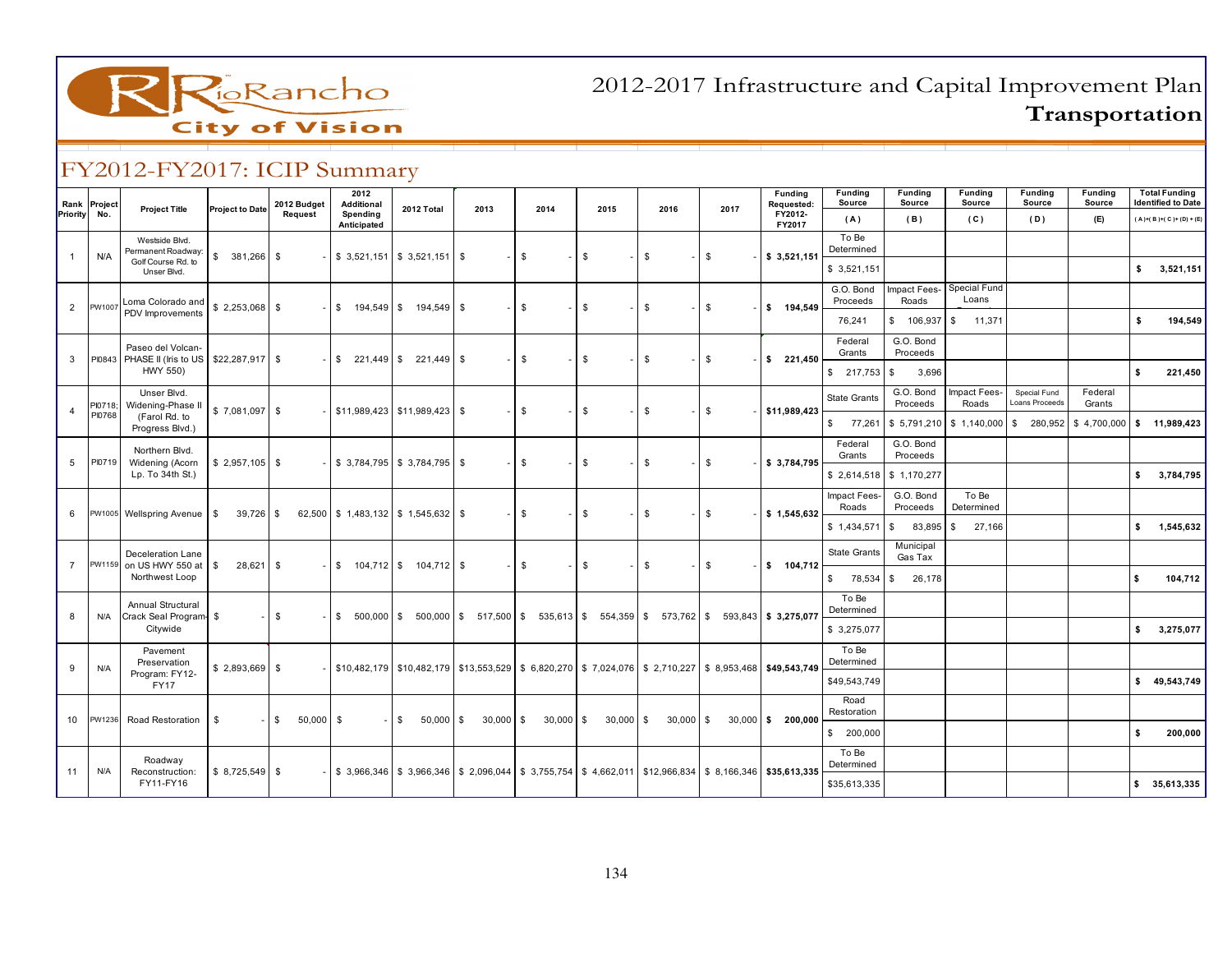

|          | Rank Project | <b>Project Title</b>                               | <b>Project to Date</b>       | 2012 Budget                | 2012<br>Additional                                                              | 2012 Total                                                                                                | 2013 | 2014         | 2015        | 2016          | 2017                 | Funding<br>Requested:  | <b>Funding</b><br>Source             | <b>Funding</b><br>Source | <b>Funding</b><br>Source     | <b>Funding</b><br>Source | <b>Funding</b><br>Source |              | <b>Total Funding</b><br><b>Identified to Date</b> |
|----------|--------------|----------------------------------------------------|------------------------------|----------------------------|---------------------------------------------------------------------------------|-----------------------------------------------------------------------------------------------------------|------|--------------|-------------|---------------|----------------------|------------------------|--------------------------------------|--------------------------|------------------------------|--------------------------|--------------------------|--------------|---------------------------------------------------|
| Priority | No.          |                                                    |                              | Request                    | Spending<br>Anticipated                                                         |                                                                                                           |      |              |             |               |                      | FY2012-<br>FY2017      | (A)                                  | (B)                      | (C)                          | (D)                      | (E)                      |              | $(A)+(B)+(C)+(D)+(E)$                             |
| 12       | PW1152       | Leon Grande                                        | $\mathbb{S}$                 | 56,512 \$ 166,667          |                                                                                 | $$604,821$ \$771,488                                                                                      |      | \$           | $\mathbb S$ | $\mathfrak s$ | l \$                 | \$771,488              | Municipal Gas<br><b>Tax Revenues</b> | <b>State Grants</b>      | Impact Fees-<br>Roads        | Federal<br>Grants        |                          |              |                                                   |
|          |              | Sidewalk                                           |                              |                            |                                                                                 |                                                                                                           |      |              |             |               |                      |                        | $$26,205$ \$                         |                          | 78,616 \$ 166,667 \$ 500,000 |                          |                          | \$           | 771,488                                           |
| 13       |              | Lisbon Avenue<br>Pl0761; Curb and Sidewalks        | $\mathbb{S}$<br>102,733 \$   |                            |                                                                                 | $$444,610 \ $ \$444,610 \ \$                                                                              |      | \$           | \$          | \$            | $\mathbb{S}$         | \$444,610              | Federal<br>Grants                    | G.O. Bond<br>Proceeds    |                              |                          |                          |              |                                                   |
|          |              | Pl0805 from Southern Blvd.<br>to Tarpon Avenue     |                              |                            |                                                                                 |                                                                                                           |      |              |             |               |                      |                        | \$ 330,000                           | \$ 114,610               |                              |                          |                          | \$           | 444,610                                           |
| 14       | PW1137       | Meadowlark and<br>Prairie Sage Way                 | $\mathbb{S}$                 |                            | $ \frac{1}{3}$ 56,250 $\frac{1}{3}$ 218,750 $\frac{1}{3}$ 275,000 $\frac{1}{3}$ |                                                                                                           |      | \$           | \$          | \$            | $\mathbb{S}$         | \$275,000              | Municipal<br>Gas Tax                 | Federal<br>Grants        | Impact Fees-<br>Roads        |                          |                          |              |                                                   |
|          |              | <b>Bike Trail</b><br>Improvements                  |                              |                            |                                                                                 |                                                                                                           |      |              |             |               |                      |                        | \$ 12,500                            | \$206,250                | $\mathfrak s$<br>56,250      |                          |                          | \$           | 275,000                                           |
| 15       |              | Unser Blvd. Access                                 | $\mathfrak s$<br>$51,068$ \$ |                            |                                                                                 |                                                                                                           |      |              |             | $\sqrt{3}$    | $-1$ \$              |                        | To Be<br>Determined                  |                          |                              |                          |                          |              |                                                   |
|          |              | Pl0713   Mgt. Plan-Southern<br>Blvd. to Abrazo Rd. |                              |                            | $-$ \$ 672,750 \$ 672,750 \$ 1,863,000 \$ 6,520,500 \$                          |                                                                                                           |      |              | $\sim$ 1    |               |                      | \$9,056,250            | \$9,056,250                          |                          |                              |                          |                          | $\mathsf{s}$ | 9,056,250                                         |
|          | PW0925       | Iris Paving<br>Improvements from                   |                              |                            |                                                                                 |                                                                                                           |      |              |             |               |                      |                        | Special Fund<br>Loans                |                          |                              |                          |                          |              |                                                   |
| 16       |              | Idalia Rd. to Paseo<br>del Volcan                  | $1,934$ \$                   |                            |                                                                                 | $$136,800 \, \ 8 \, 136,800 \, \ 8$                                                                       |      | <b>S</b>     | $-$ \$      | $\mathbb{S}$  | $-1$ \$              | \$ 136,800             | \$ 136,800                           |                          |                              |                          |                          | s.           | 136,800                                           |
|          |              | City Center                                        |                              |                            |                                                                                 |                                                                                                           |      |              |             |               |                      |                        | Impact Fees-<br>Roads                | State Grants             |                              |                          |                          |              |                                                   |
| 17       | PW1253       | Pedestrian<br>Facilities                           | $\mathfrak s$                | S.<br>$28,500$ $\sqrt{5}$  |                                                                                 | 85,500 \$ 114,000 \$                                                                                      |      | $\mathbb{S}$ | $-$ \$      | \$            | - IS                 | \$114,000              | \$ 28,500                            | \$<br>85,500             |                              |                          |                          | \$           | 114,000                                           |
|          |              | <b>Tarpon Sidewalks</b>                            |                              |                            |                                                                                 |                                                                                                           |      |              |             |               |                      |                        | Impact Fees-<br>Roads                | State Grants             |                              |                          |                          |              |                                                   |
| 18       | PW1252       | from Wexford to<br>Sourthern Blvd.                 | \$                           | $\mathbb{S}$<br>$9,000$ \$ | $27,000$ \$                                                                     | $36,000$ \$                                                                                               |      | \$           | \$          | \$            | $\mathfrak s$        | $\mathbf{s}$<br>36,000 | 9,000<br>$\mathbb{S}$                | \$<br>27,000             |                              |                          |                          | \$           | 36,000                                            |
|          |              | Arena Drive from                                   |                              |                            |                                                                                 |                                                                                                           |      |              |             |               |                      |                        | To Be<br>Determined                  |                          |                              |                          |                          |              |                                                   |
| 19       | N/A          | Unser Blvd. to HP<br>Way                           | S.                           | <b>S</b>                   |                                                                                 | $\frac{1}{3}$ 167,000 $\frac{1}{3}$ 167,000 $\frac{1}{3}$ 1,500,000 $\frac{1}{3}$ 2,610,000 $\frac{1}{3}$ |      |              |             | <b>S</b>      | $\mathfrak s$        | \$4,277,000            | \$4,277,000                          |                          |                              |                          |                          |              | \$ 4,277,000                                      |
|          |              | <b>Unser Shoulders</b>                             |                              |                            |                                                                                 |                                                                                                           |      |              |             |               |                      |                        | To Be<br>Determined                  |                          |                              |                          |                          |              |                                                   |
| 20       | N/A          | from Progress Blvd.   \$<br>to Northwest Loop      |                              | $-1$ \$                    |                                                                                 | $$1,350,000$ $$1,350,000$                                                                                 |      |              |             |               |                      | \$1,350,000            | \$1,350,000                          |                          |                              |                          |                          |              | \$ 1,350,000                                      |
|          |              | College Blvd. from                                 |                              |                            |                                                                                 |                                                                                                           |      |              |             |               |                      |                        | To Be<br>Determined                  |                          |                              |                          |                          |              |                                                   |
| 21       | N/A          | King Blvd. to Center \$<br>Drive                   |                              | -8                         | $-$ \$ 1,475,427 \$ 1,475,427 \$                                                |                                                                                                           |      | $\mathbb{S}$ | $\sqrt{3}$  | \$            | $\overline{\bullet}$ | \$1,475,427            | \$1,475,427                          |                          |                              |                          |                          |              | \$ 1,475,427                                      |
|          |              | Lincoln Avenue<br>mprovements-Phase                |                              |                            |                                                                                 |                                                                                                           |      |              |             |               |                      |                        | Impact Fees-<br>Roads                | To Be<br>Determined      |                              |                          |                          |              |                                                   |
| 22       | PI0804       | I-Adams Lane to<br>Chayote Rd.                     | $$235,960$ \$                |                            | $-$ \$ 2,000,000 \$ 2,000,000 \$ 7,700,000 \$                                   |                                                                                                           |      |              | \$          | S.            | $-1$ \$              | \$9,700,000            |                                      | $$46,516$ $$9,653,484$   |                              |                          |                          |              | \$9,700,000                                       |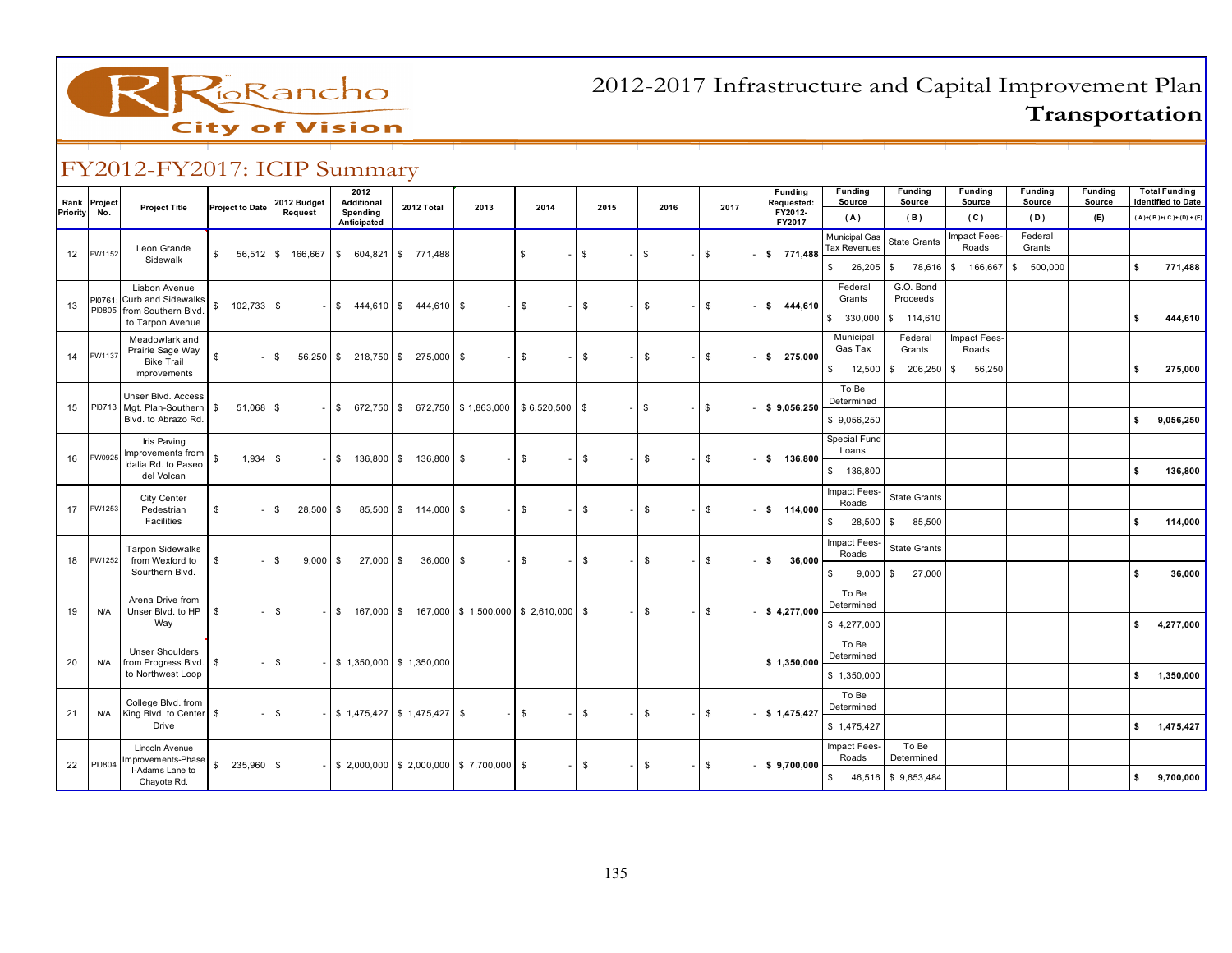

|              |              | 1.20121212017.101104111417                  |                   |              |                        |              |                                                   |              |             |              |                                              |              |           |               |                     |              |                                   |          |      |                                                                                   |                               |                          |                          |                          |                          |    |                                                   |
|--------------|--------------|---------------------------------------------|-------------------|--------------|------------------------|--------------|---------------------------------------------------|--------------|-------------|--------------|----------------------------------------------|--------------|-----------|---------------|---------------------|--------------|-----------------------------------|----------|------|-----------------------------------------------------------------------------------|-------------------------------|--------------------------|--------------------------|--------------------------|--------------------------|----|---------------------------------------------------|
| Priority No. | Rank Project | <b>Project Title</b>                        | Project to Date   |              | 2012 Budget<br>Request |              | 2012<br>Additional                                |              | 2012 Total  |              | 2013                                         |              | 2014      |               | 2015                |              | 2016                              |          | 2017 | <b>Funding</b><br>Requested:<br>FY2012-                                           | <b>Funding</b><br>Source      | <b>Funding</b><br>Source | <b>Funding</b><br>Source | <b>Funding</b><br>Source | <b>Funding</b><br>Source |    | <b>Total Funding</b><br><b>Identified to Date</b> |
|              |              |                                             |                   |              |                        |              | Spending<br>Anticipated                           |              |             |              |                                              |              |           |               |                     |              |                                   |          |      | FY2017                                                                            | (A)                           | (B)                      | (C)                      | (D)                      | (E)                      |    | $(A)+(B)+(C)+(D)+(E)$                             |
| 23           | N/A          | High Resort Blvd<br>Reconstruction (NM      | \$                | \$           |                        |              | $$5,076,720$ $$5,076,720$ \$                      |              |             |              |                                              | \$           |           | \$            |                     | \$           |                                   | \$       |      | \$5,076,720                                                                       | To Be<br>Determined           |                          |                          |                          |                          |    |                                                   |
|              |              | 528 to Broadmoor<br>Blvd.)                  |                   |              |                        |              |                                                   |              |             |              |                                              |              |           |               |                     |              |                                   |          |      |                                                                                   | \$5,076,720                   |                          |                          |                          |                          | s. | 5,076,720                                         |
| 24           | N/A          | S. Blvd. Corridor<br>Study (NM 528 to       | \$                | \$           |                        | \$           |                                                   | \$           |             | \$           |                                              | $\mathbb{S}$ |           | \$            |                     |              | $$994,850$ \$                     |          |      | \$994,850                                                                         | Federal<br>Grants             | To Be<br>Determined      |                          |                          |                          |    |                                                   |
|              |              | Rainbow Blvd.)                              |                   |              |                        |              |                                                   |              |             |              |                                              |              |           |               |                     |              |                                   |          |      |                                                                                   | \$850,000                     | \$144,850                |                          |                          |                          | s. | 994,850                                           |
| 25           | PW1254       | <b>Traffic Signal</b><br>Detection          | \$                | \$           |                        | \$           | 50,000 \$                                         |              | 50,000 \$   |              | $25,000$ \$                                  |              | 25,000 \$ |               | $25,000$ \$         |              | 25,000 \$                         |          |      | 25,000 \$ 175,000                                                                 | State Grants                  | To Be<br>Determined      |                          |                          |                          |    |                                                   |
|              |              | Replacement                                 |                   |              |                        |              |                                                   |              |             |              |                                              |              |           |               |                     |              |                                   |          |      |                                                                                   |                               | $$37,500$ $$137,500$     |                          |                          |                          | \$ | 175,000                                           |
|              | PW1140;      | <b>ADA Sidewalk</b>                         |                   |              |                        |              |                                                   |              |             |              |                                              |              |           |               |                     |              |                                   |          |      |                                                                                   | Municipal Gas<br>Tax Revenues |                          |                          |                          |                          |    |                                                   |
| 26           | PW1259       | Improvements                                | \$                | $-1$ \$      |                        | $\mathbb{S}$ | $23,546$ \$                                       |              |             |              |                                              |              |           |               |                     |              |                                   |          |      | $23,546$ \ \$ 25,000 \ \$ 25,000 \ \$ 25,000 \ \$ 25,000 \ \$ 25,000 \ \$ 148,546 | \$ 148,546                    |                          |                          |                          |                          | \$ | 148,546                                           |
|              |              | Rockaway Blvd.                              |                   |              |                        |              |                                                   |              |             |              |                                              |              |           |               |                     |              |                                   |          |      |                                                                                   | Municipal Gas<br>Tax Revenues | To Be<br>Determined      |                          |                          |                          |    |                                                   |
| 27           | PW1138       | and Northern Blvd.<br><b>Traffic Signal</b> | \$<br>$16,313$ \$ |              |                        |              | $-$ \$ 211,620 \$ 211,620 \$                      |              |             |              |                                              | $-1$ \$      |           | \$            |                     | \$           |                                   | <b>S</b> |      | \$211,620                                                                         | \$ 11,620                     | \$ 200,000               |                          |                          |                          | s. | 211,620                                           |
|              | N/A          | <b>Baltic Avenue</b><br>Sidewalk from       | \$                | - IS         |                        | \$           |                                                   | \$           |             |              | $$200,000$ \ \$                              |              |           | <b>S</b>      |                     | \$           |                                   | $-1$ \$  |      | \$200,000                                                                         | Federal<br>Grants             | To Be<br>Determined      |                          |                          |                          |    |                                                   |
| 28           |              | Southern Blvd. to<br>Pecos Loop             |                   |              |                        |              |                                                   |              |             |              |                                              |              |           |               |                     |              |                                   |          |      |                                                                                   | \$ 150,000                    | \$<br>50,000             |                          |                          |                          | \$ | 200,000                                           |
|              | PW1142       | Minor Traffic                               |                   |              |                        |              |                                                   |              |             |              |                                              |              |           |               |                     |              |                                   |          |      |                                                                                   | Municipal Gas<br>Tax Revenues |                          |                          |                          |                          |    |                                                   |
| 29           | PW1238       | Calming/Median<br>Work                      | \$<br>$5,220$ \$  |              | $10,000$ $\sqrt{5}$    |              | 14,780 \$                                         |              |             |              | 24,780   \$20,000   \$20,000   \$20,000   \$ |              |           |               |                     |              | $20,000$ \$                       |          |      | $20,000$ \$ 124,780                                                               | \$ 124,780                    |                          |                          |                          |                          | s. | 124,780                                           |
|              |              | Idalia Rd.<br>PW0909 Reconstruction from    | $\mathbb{S}$      |              |                        |              |                                                   |              |             |              |                                              |              |           |               |                     |              |                                   |          |      |                                                                                   | G.O. Bond<br>Proceeds         | Federal<br>Grants        | Impact Fees-<br>Roads    | To Be<br>Determined      |                          |    |                                                   |
| 30           |              | NM HWY 528 to Iris<br>Rd.                   | 78,233 \$         |              |                        |              | $-$   \$ 151,794   \$ 151,794   \$ 1,938,003   \$ |              |             |              |                                              |              |           |               | $-$ \$11,440,777 \$ |              |                                   | $-1$ \$  |      | \$13,530,574                                                                      | \$ 151,794                    | \$11,430,830             |                          | $$656,614 \; $1,291,336$ |                          |    | \$ 13,530,574                                     |
|              | PW0976       | 27th Street                                 | $$135,478$ \$     |              |                        | \$           |                                                   |              |             |              | $1,040$ \ \$ 609,970 \ \$ 953,273 \ \$       |              |           |               |                     | \$           |                                   |          |      |                                                                                   | G.O. Bond<br>Proceeds         | To Be<br>Determined      |                          |                          |                          |    |                                                   |
| 31           |              | Improvements                                |                   |              |                        |              | $1,040$ \$                                        |              |             |              |                                              |              |           |               |                     |              |                                   | $-1$ \$  |      | $-$ \$ 1,564,283                                                                  | \$                            | 1,040 \$ 1,563,243       |                          |                          |                          |    | \$ 1,564,283                                      |
|              |              | City Center Parking $\int_{\S}$             |                   |              |                        |              |                                                   |              |             |              |                                              |              |           |               |                     |              |                                   |          |      |                                                                                   | To Be<br>Determined           |                          |                          |                          |                          |    |                                                   |
| 32           | N/A          | Lots                                        |                   | $\mathbb{S}$ |                        | $\mathbb{S}$ |                                                   | $\mathbb{S}$ |             | $\mathbb{S}$ |                                              | $\mathbb S$  |           | $\mathfrak s$ |                     | $\mathbb{S}$ |                                   |          |      | $-$ \$ 411,250 \$ 411,250                                                         | \$411,250                     |                          |                          |                          |                          | s. | 411,250                                           |
|              |              | Traffic Signal/IT                           |                   |              |                        |              |                                                   |              |             |              |                                              |              |           |               |                     |              |                                   |          |      |                                                                                   | Municipal<br>Gas Tax          | To Be<br>Determined      |                          |                          |                          |    |                                                   |
| 33           | PI0859       | Communications<br>Improvements              |                   |              |                        | $-1$ \$      | $17,916$ \$                                       |              | $17,916$ \$ |              | $50,000$ \$                                  |              |           |               |                     |              | $50,000$ \$ 150,000 \$ 150,000 \$ |          |      | $50,000$ \$ 467,916                                                               | \$ 17,916                     | \$ 450,000               |                          |                          |                          | s. | 467,916                                           |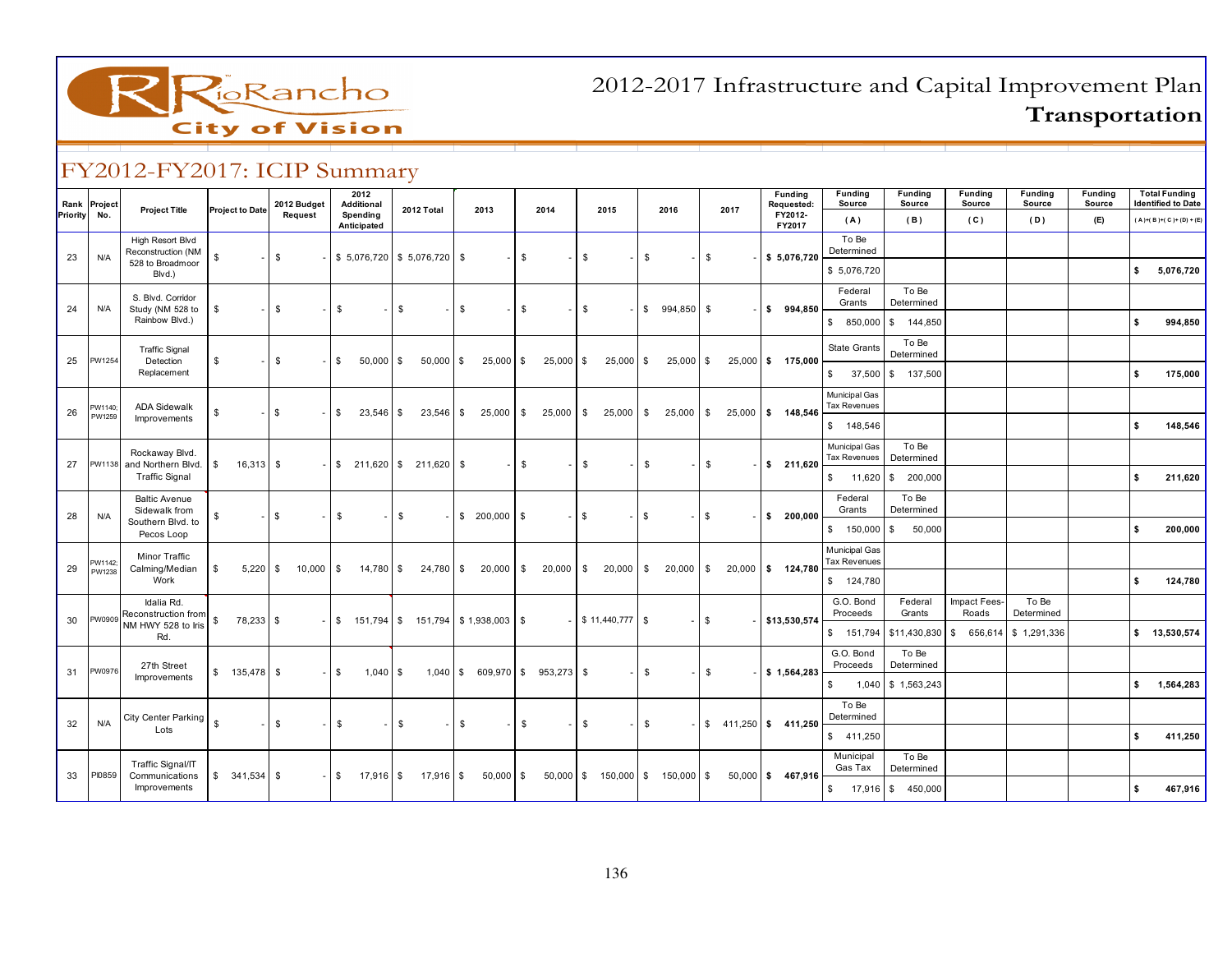

| Rank     | Project          | <b>Project Title</b>                        | <b>Project to Date</b> | 2012 Budget             | 2012<br><b>Additional</b> | 2012 Total     | 2013              | 2014                                                       | 2015          | 2016             | 2017         | <b>Funding</b><br>Requested:      | <b>Funding</b><br>Source             | <b>Funding</b><br>Source | <b>Funding</b><br>Source | <b>Funding</b><br>Source | <b>Funding</b><br>Source | <b>Total Funding</b><br><b>Identified to Date</b> |
|----------|------------------|---------------------------------------------|------------------------|-------------------------|---------------------------|----------------|-------------------|------------------------------------------------------------|---------------|------------------|--------------|-----------------------------------|--------------------------------------|--------------------------|--------------------------|--------------------------|--------------------------|---------------------------------------------------|
| Priority | No.              |                                             |                        | Request                 | Spending<br>Anticipated   |                |                   |                                                            |               |                  |              | FY2012-<br>FY2017                 | (A)                                  | (B)                      | (C)                      | (D)                      | (E)                      | $(A)+(B)+(C)+(D)+(E)$                             |
|          | PI0718:          | Unser Blvd.<br>Widening-Phase II-           |                        |                         |                           |                |                   |                                                            |               |                  |              |                                   | Impact Fees-<br>Roads                | To Be<br>Determined      |                          |                          |                          |                                                   |
| 34       | PI0768           | B (Cherry Rd. to<br>PdV)                    | \$                     | \$                      | \$<br>$\sim$ .            | $\sqrt{3}$     | $$4,550,000$ \$   |                                                            | <b>\$</b>     | $$6,959,271$ \\$ |              | \$11,509,271                      |                                      | $$223,515$ $$11,285,756$ |                          |                          |                          | \$ 11,509,271                                     |
|          |                  | Intersection<br>Improvements /              |                        |                         |                           |                |                   |                                                            |               |                  |              |                                   | To Be<br>Determined                  |                          |                          |                          |                          |                                                   |
| 35       | N/A              | King Blvd. @ 10th<br>St.                    | \$                     | \$                      | \$<br>$\sim$              | \$             | \$                | \$<br>$\sim$                                               | $$550,000$ \$ |                  | $-1$ \$      | \$550,000                         | \$550,000                            |                          |                          |                          |                          | s.<br>550,000                                     |
|          |                  |                                             |                        |                         |                           |                |                   |                                                            |               |                  |              |                                   | Municipal Gas<br><b>Tax Revenues</b> |                          |                          |                          |                          |                                                   |
| 36       | PW1141<br>PW1237 | Pedestrian Safety<br>Improvements           | \$                     | $10,827$ \$ $10,000$ \$ | $11,158$ \$               |                |                   | $21,158$ \$ 25,000 \$ 25,000 \$ 25,000 \$                  |               |                  |              | $25,000$   \$ 25,000   \$ 146,158 | \$146,158                            |                          |                          |                          |                          | 146,158<br>\$                                     |
|          |                  |                                             |                        |                         |                           |                |                   |                                                            |               |                  |              |                                   | To Be                                |                          |                          |                          |                          |                                                   |
| 37       | N/A              | 17th Avenue<br>Construction                 | \$                     | \$                      | $\mathbb{S}$<br>$-1$      | $\sqrt{3}$     | $^{\circ}$        | 54,000 \$1,500,000 \$845,000 \$                            |               | $\sim$           | $\mathbf{s}$ | \$2,399,000                       | Determined                           |                          |                          |                          |                          |                                                   |
|          |                  |                                             |                        |                         |                           |                |                   |                                                            |               |                  |              |                                   | \$2,399,000                          |                          |                          |                          |                          | \$<br>2,399,000                                   |
| 38       | N/A              | New<br>Streetlights/Street   \$             |                        | l S                     | S.                        | $-$ \$         | $$25,000$ \$      | 25,000 \$                                                  | $25,000$ \$   | $25,000$ \$      |              | 25,000 \$ 125,000                 | Municipal Gas<br><b>Tax Revenues</b> |                          |                          |                          |                          |                                                   |
|          |                  | <b>Light Upgrades</b>                       |                        | $\sim$                  |                           |                |                   |                                                            |               |                  |              |                                   | \$ 125,000                           |                          |                          |                          |                          | \$<br>125,000                                     |
|          |                  | Loma Colorado<br>Raised Medians             |                        |                         |                           |                |                   |                                                            |               |                  |              |                                   | To Be<br>Determined                  |                          |                          |                          |                          |                                                   |
| 39       | N/A              | from Northern Blvd.<br>to Broadmoor Blvd.   | \$                     | $-1$ \$<br>$\sim$ 1     | $\mathbb{S}$              | $-5$           | $$1,800,000$ \$   |                                                            | $-5$          | $-1$ \$          | $-5$         | \$1,800,000                       | \$1,800,000                          |                          |                          |                          |                          | \$<br>1,800,000                                   |
|          |                  | King Blvd.<br>Construction from             |                        |                         |                           |                |                   |                                                            |               |                  |              |                                   | To Be<br>Determined                  |                          |                          |                          |                          |                                                   |
| 40       | N/A              | Unser Blvd. to<br>Wilpett Rd.               | $\mathbb{S}$           | \$                      | \$                        | $-5$           |                   | $$176,000 \;   \; $1,500,000 \;   \; $2,800,000 \;   \; $$ |               |                  | $-1$ \$      | \$4,476,000                       | \$4,476,000                          |                          |                          |                          |                          | 4,476,000<br>\$                                   |
|          | N/A              | Chayote Rd.                                 |                        | \$                      | \$                        | $\sqrt{3}$     |                   |                                                            |               |                  |              |                                   | To Be<br>Determined                  |                          |                          |                          |                          |                                                   |
| 41       |                  | Improvements                                | \$                     |                         |                           |                |                   | $$124,000 \;   \; $750,000 \;   \; $1,930,000 \;   \; $$   |               |                  | $-$ \$       | \$2,804,000                       | \$2,804,000                          |                          |                          |                          |                          | 2,804,000<br>\$                                   |
| 42       | N/A              | Pine Rd. and 10th<br>St. Intersection       | \$                     | \$                      |                           | \$             | $$250,000$ \$     |                                                            | \$            | \$               | \$           | \$250,000                         | To Be<br>Determined                  |                          |                          |                          |                          |                                                   |
|          |                  | Improvements                                |                        |                         |                           |                |                   |                                                            |               |                  |              |                                   | \$250,000                            |                          |                          |                          |                          | \$<br>250,000                                     |
|          |                  | Pine Rd. and Old                            |                        |                         |                           |                |                   |                                                            |               |                  |              |                                   | To Be                                |                          |                          |                          |                          |                                                   |
| 43       | N/A              | Unser Blvd.<br>Intersection<br>Improvements | \$                     | \$                      |                           | $$\mathbb{S}$$ | $$250,000$ \$     |                                                            | $\mathfrak s$ | \$               | $\mathbb{S}$ | \$250,000                         | Determined<br>\$250,000              |                          |                          |                          |                          | 250,000<br>\$                                     |
|          |                  | Center Drive from                           |                        |                         |                           |                |                   |                                                            |               |                  |              |                                   | To Be                                |                          |                          |                          |                          |                                                   |
| 44       | N/A              | Access Rd. to                               | \$                     | \$                      |                           | \$             | $$1,350,000$ \ \$ |                                                            | \$<br>$\sim$  | \$               | \$           | \$1,350,000                       | Determined                           |                          |                          |                          |                          |                                                   |
|          |                  | Paseo del Volcan                            |                        |                         |                           |                |                   |                                                            |               |                  |              |                                   | \$1,350,000                          |                          |                          |                          |                          | 1,350,000<br>\$                                   |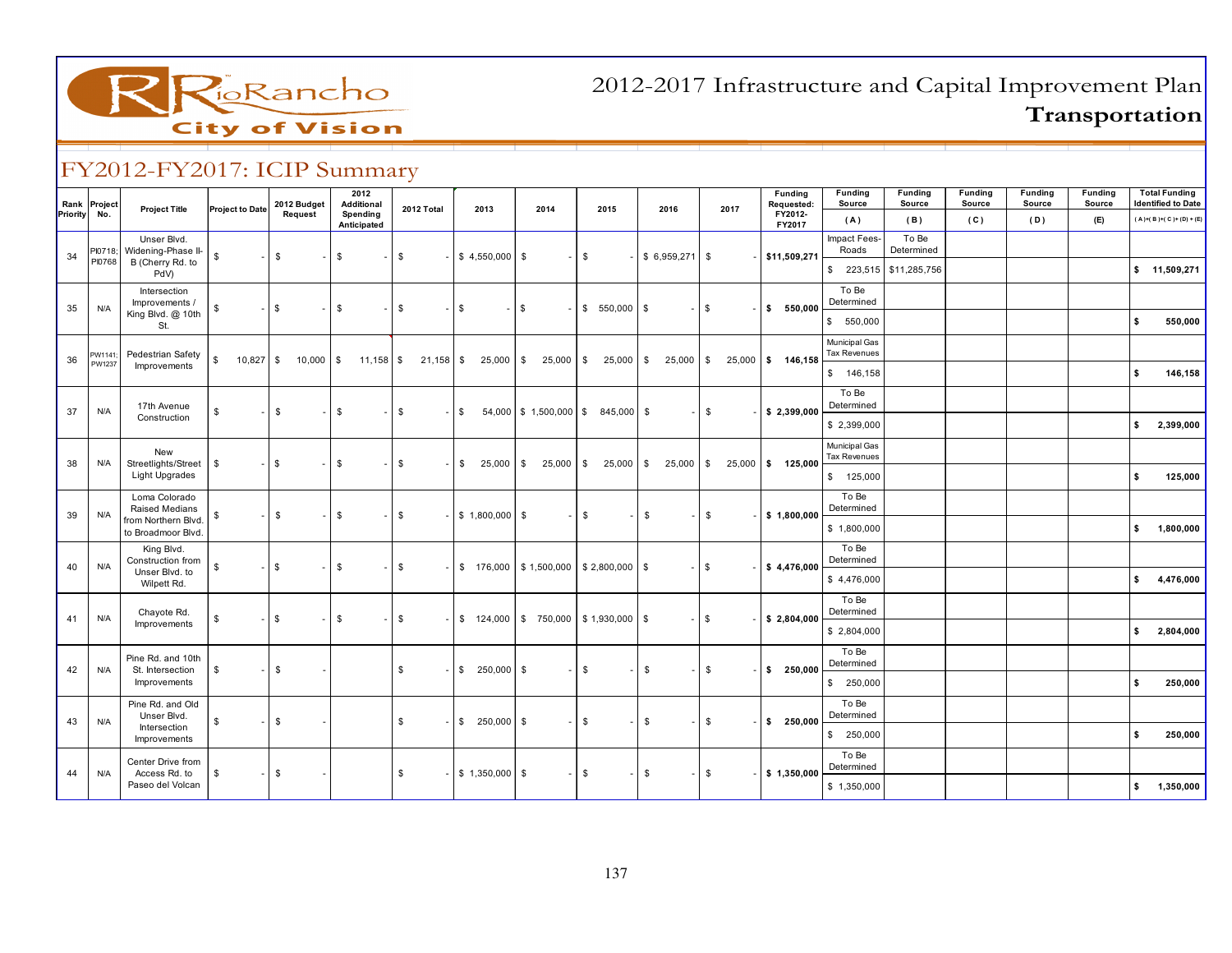

| Rank<br>Project |                                         |                        | 2012 Budget | 2012<br>Additional      |                                                   |                 |              |                                                |                          |      | Funding<br>Requested:                                | Funding<br>Source     | <b>Funding</b><br>Source | <b>Funding</b><br>Source | <b>Funding</b><br>Source | Funding<br>Source |    | <b>Total Funding</b><br><b>Identified to Date</b> |
|-----------------|-----------------------------------------|------------------------|-------------|-------------------------|---------------------------------------------------|-----------------|--------------|------------------------------------------------|--------------------------|------|------------------------------------------------------|-----------------------|--------------------------|--------------------------|--------------------------|-------------------|----|---------------------------------------------------|
| Priority<br>No. | <b>Project Title</b>                    | <b>Project to Date</b> | Request     | Spending<br>Anticipated | 2012 Total                                        | 2013            | 2014         | 2015                                           | 2016                     | 2017 | FY2012-<br>FY2017                                    | (A)                   | (B)                      | (C)                      | (D)                      | (E)               |    | $(A)+(B)+(C)+(D)+(E)$                             |
| 45<br>N/A       | Traffic Signal /<br>Pasilla Rd. @ NM    | \$                     | \$          | \$                      | \$                                                | \$450,000       | - \$         | \$                                             | -96                      | \$   | \$ 450,000                                           | To Be<br>Determined   |                          |                          |                          |                   |    |                                                   |
|                 | <b>HWY528</b>                           |                        |             |                         |                                                   |                 |              |                                                |                          |      |                                                      | \$450,000             |                          |                          |                          |                   | s. | 450,000                                           |
| N/A             | Loma Colorado<br>Blvd. Extension        | \$                     |             | \$                      | $\mathbb{S}$                                      |                 |              |                                                |                          |      |                                                      | To Be<br>Determined   |                          |                          |                          |                   |    |                                                   |
| 46              | from Huron Dr. to<br>Paseo del Volcan   |                        | \$          |                         |                                                   | $\mathbb S$     |              | $$1,600,000$   \$7,500,000   \$19,500,000   \$ |                          |      | \$28,600,000                                         | \$28,600,000          |                          |                          |                          |                   |    | \$28,600,000                                      |
| PW1239          | Lincoln Avenue<br>mprovements-Phase     | $\mathbb{S}$           |             |                         |                                                   |                 |              |                                                |                          |      |                                                      | Impact Fees-<br>Roads | Federal<br>Grants        | To Be<br>Determined      |                          |                   |    |                                                   |
| 47              | II-Chayote Rd. to<br>Paseo del Volcan   |                        |             |                         | $$100,000$ $$400,000$ $$500,000$ $$3,351,290$ $$$ |                 |              | \$                                             | -1\$                     | l \$ | \$3,851,290                                          | $$146,516$ \ \$       |                          | 400,000 \$ 3,304,774     |                          |                   | s. | 3,851,290                                         |
| 48<br>N/A       | Joe Harris Avenue<br>from 7th St. NE to | \$                     | \$          | \$                      | $\mathbb{S}$                                      | $$1,012,702$ \$ |              | \$                                             | $\mathbb{S}$             | \$   | \$1,012,702                                          | To Be<br>Determined   |                          |                          |                          |                   |    |                                                   |
|                 | 9th St. NE                              |                        |             |                         |                                                   |                 |              |                                                |                          |      |                                                      | \$1,012,702           |                          |                          |                          |                   | s. | 1,012,702                                         |
| 49<br>N/A       | Saratoga Rd.<br>Sidewalks-              | \$                     | \$          | S.                      | <b>S</b>                                          | \$<br>$\sim$    | \$           |                                                | $$50,000$ $$426,000$ $$$ |      | \$ 476,000                                           | Federal<br>Grants     | To Be<br>Determined      |                          |                          |                   |    |                                                   |
|                 | Rockaway Blvd. to<br>Northern Blvd.     |                        |             |                         |                                                   |                 |              |                                                |                          |      |                                                      | \$ 319,500            | 156,500<br>l S           |                          |                          |                   | s. | 476,000                                           |
|                 | Camino Encantadas-                      |                        |             |                         |                                                   |                 |              |                                                |                          |      |                                                      | Impact Fees-<br>Roads | To Be<br>Determined      |                          |                          |                   |    |                                                   |
| 50<br>N/A       | Lincoln Avenue to<br>Hapsburg Rd.       | \$                     | \$          | \$                      | $\mathbb{S}$                                      | $\mathbb{S}$    | $\mathbb{S}$ | \$                                             |                          |      | $62,000$ \$ 750,000 \$ 931,000 \$ 1,743,000          | \$ 389,561            | \$1,353,439              |                          |                          |                   |    | \$ 1,743,000                                      |
|                 | Southern Blvd.<br>Widening-15th         |                        |             |                         |                                                   |                 |              |                                                |                          |      |                                                      | To Be<br>Determined   |                          |                          |                          |                   |    |                                                   |
| 51<br>N/A       | Street to Rainbow<br>Blvd.              | \$                     | \$          | \$                      | $\mathbb{S}$                                      | $\mathbb{S}$    | $\mathbb{S}$ |                                                |                          |      | $$984,000$ $$10,000,000$ $$17,600,000$ $$28,584,000$ | \$28,584,000          |                          |                          |                          |                   |    | \$28,584,000                                      |
|                 | Northern Blvd.<br>Widening Phase B      |                        |             |                         |                                                   |                 |              |                                                |                          |      |                                                      | To Be<br>Determined   |                          |                          |                          |                   |    |                                                   |
| PI0719<br>52    | (Broadmoor Blvd. to<br>Unser Blvd.)     | \$                     | \$          | \$                      | \$                                                | \$              | $\mathbb{S}$ | \$                                             | $$8,625,000$ \ \$        |      | \$8,625,000                                          | \$8,625,000           |                          |                          |                          |                   | s. | 8,625,000                                         |
| PW0906          | Broadmoor<br>Extension Phase I          |                        |             |                         |                                                   |                 |              |                                                |                          |      |                                                      | Federal<br>Grants     | Impact Fees-<br>Roads    | To Be<br>Determined      |                          |                   |    |                                                   |
| 53              | (Norwich Ave. to<br>Paseo del Volcan)   | $$426,052$ \ \$        |             | \$                      | \$                                                | \$              | $\mathbb{S}$ | \$                                             |                          |      | $$600,000$ $$6,474,000$ $$7,074,000$                 | $$510,000$ \ \$       |                          | 240,563 \$6,323,437      |                          |                   |    | \$7,074,000                                       |
|                 | Loma Colorado Dr.<br>Extension-         |                        |             |                         |                                                   |                 |              |                                                |                          |      |                                                      | To Be<br>Determined   |                          |                          |                          |                   |    |                                                   |
| 54<br>N/A       | Broadmoor to<br>Chessman Rd.            | \$                     | \$          | \$                      | \$                                                | $\mathbb{S}$    | \$           | $\mathbb{S}$                                   |                          |      | $$1,650,000$ $$2,700,000$ $$4,350,000$               | \$4,350,000           |                          |                          |                          |                   | \$ | 4,350,000                                         |
|                 | Westside Blvd.<br>Corridor Study from   |                        |             |                         |                                                   |                 |              |                                                |                          |      |                                                      | To Be<br>Determined   |                          |                          |                          |                   |    |                                                   |
| 55<br>N/A       | Unser Blvd. to<br>Rainbow               | \$                     | \$          | \$                      | \$                                                | \$              | \$           | -15                                            | $$1,500,000$ \ \$        |      | \$1,500,000                                          | \$1,500,000           |                          |                          |                          |                   | \$ | 1,500,000                                         |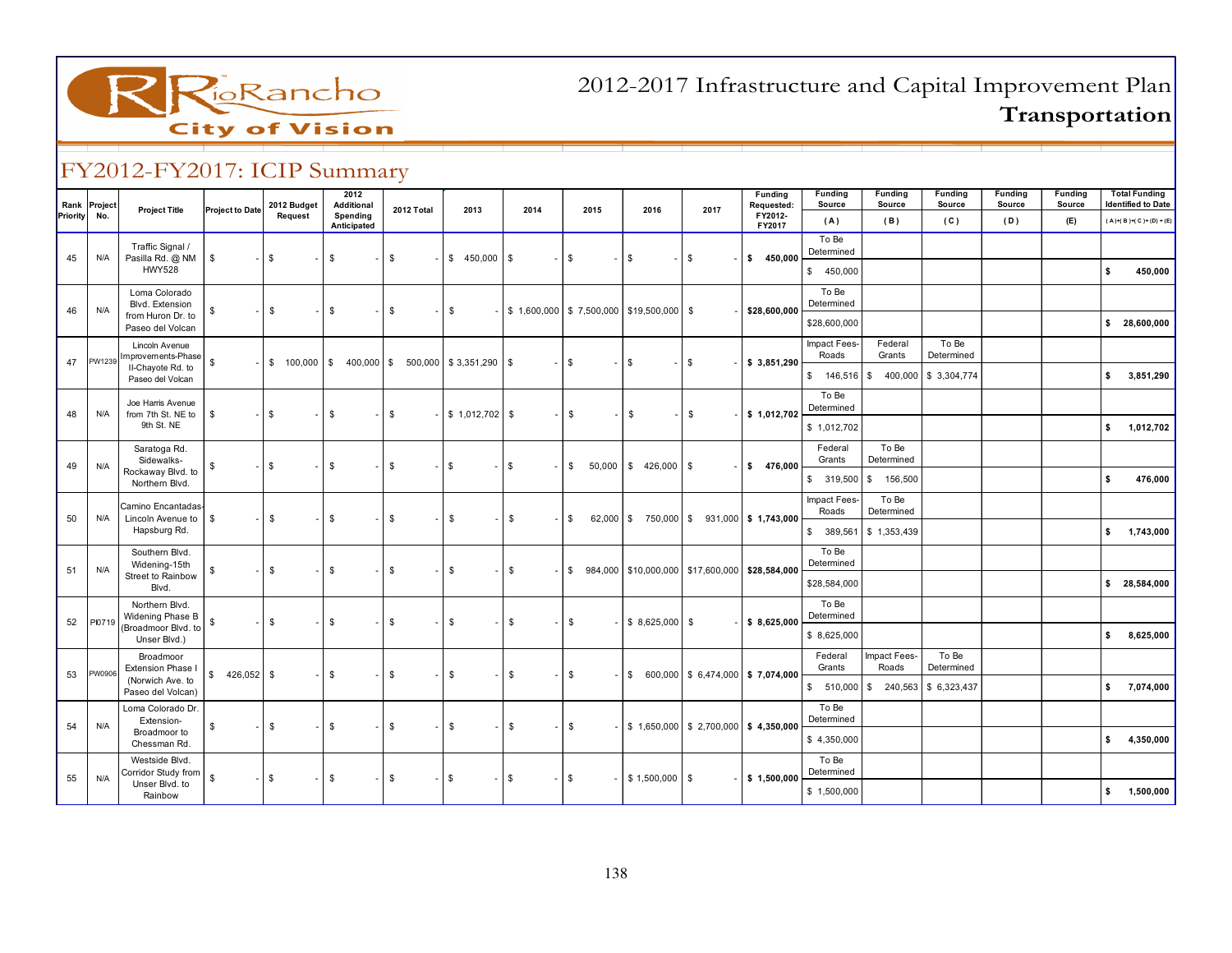

| Rank<br>Priority | Project<br>No.    | <b>Project Title</b>                                    | <b>Project to Date</b> | 2012 Budget<br>Request | 2012<br>Additional<br>Spending | 2012 Total     | 2013          | 2014                             | 2015           | 2016            | 2017                          | Funding<br>Requested:<br>FY2012- | <b>Funding</b><br>Source      | <b>Funding</b><br>Source | <b>Funding</b><br>Source | <b>Funding</b><br>Source | <b>Funding</b><br>Source | <b>Total Funding</b><br><b>Identified to Date</b> |
|------------------|-------------------|---------------------------------------------------------|------------------------|------------------------|--------------------------------|----------------|---------------|----------------------------------|----------------|-----------------|-------------------------------|----------------------------------|-------------------------------|--------------------------|--------------------------|--------------------------|--------------------------|---------------------------------------------------|
|                  |                   |                                                         |                        |                        | Anticipated                    |                |               |                                  |                |                 |                               | FY2017                           | (A)                           | (B)                      | (C)                      | (D)                      | (E)                      | $(A)+(B)+(C)+(D)+(E)$                             |
| 56               | N/A               | Franklin Rd, from<br>Curtis Ct. to Sandia   \$          |                        | \$                     | Ś.                             | \$             | \$            | \$                               | \$             | $$1,340,000$ \$ |                               | \$1,340,000                      | To Be<br>Determined           |                          |                          |                          |                          |                                                   |
|                  |                   | Vista Elementary                                        |                        |                        |                                |                |               |                                  |                |                 |                               |                                  | \$1,340,000                   |                          |                          |                          |                          | \$<br>1,340,000                                   |
|                  |                   | Rainbow Corridor<br>Study (Rio                          |                        |                        |                                |                |               |                                  |                |                 |                               |                                  | To Be                         |                          |                          |                          |                          |                                                   |
| 57               | N/A               | Rancho/Albuquerque<br>City Limits to Southern<br>Blvd.) | \$                     | \$                     | Ŝ.                             | \$             | \$            | \$                               | \$             | \$              |                               | $$500,000$ \$ 500,000            | Determined<br>\$500,000       |                          |                          |                          |                          | \$<br>500,000                                     |
|                  |                   |                                                         |                        |                        |                                |                |               |                                  |                |                 |                               |                                  | Federal                       | To Be                    |                          |                          |                          |                                                   |
| 58               | N/A               | Pecos Loop Sidewalks<br>(Rainbow Blvd. to Baltic \$     |                        | \$                     | $\mathbb{S}$                   | $\sqrt{3}$     | \$            | \$                               | \$             | \$              |                               | $50,000$ \$ 400,000 \$ 450,000   | Grants                        | Determined               |                          |                          |                          |                                                   |
|                  |                   | Ave.)                                                   |                        |                        |                                |                |               |                                  |                |                 |                               |                                  | \$300,000                     | \$ 150,000               |                          |                          |                          | \$<br>450,000                                     |
|                  |                   | Unser Blvd. Widening-                                   |                        |                        |                                |                |               |                                  |                |                 |                               |                                  | Impact Fees-<br>Roads         |                          |                          |                          |                          |                                                   |
| 59               | PI0718;<br>PI0768 | Phase IIC (King Blvd. to \$<br>Progress Blvd.)          |                        | \$                     | $\mathbb{S}$<br>$\sim$         | $\mathbb{S}$   | $\mathbb{S}$  | $\mathbb{S}$                     | $$\$           | \$              |                               | $$6,872,331$ $$6,872,331$        |                               | $$150,563$ $$6,721,768$  |                          |                          |                          | \$<br>6,872,331                                   |
|                  |                   | <b>Broadmoor Extension</b>                              |                        |                        |                                |                |               |                                  |                |                 |                               |                                  | To Be                         |                          |                          |                          |                          |                                                   |
| 60               | N/A               | Phase II (Northern<br>Blvd. to Paseo del                | \$                     | \$                     | S.<br>$\sim$                   | \$             | \$            | \$                               | \$             | \$<br>$\sim$    | $-$ \$ 5,951,000 \$ 5,951,000 |                                  | Determined                    |                          |                          |                          |                          |                                                   |
|                  |                   | Volcan)                                                 |                        |                        |                                |                |               |                                  |                |                 |                               |                                  | \$5,951,000                   |                          |                          |                          |                          | \$<br>5,951,000                                   |
|                  |                   |                                                         |                        |                        |                                |                |               |                                  |                |                 |                               |                                  | To Be<br>Determined           |                          |                          |                          |                          |                                                   |
| 61               | N/A               | Encantado Channel<br><b>Bridge Crossing</b>             | \$                     | $\mathbb S$<br>$\sim$  | $\mathbb{S}$                   | $-5$<br>$\sim$ | $\mathbb{S}$  | $\mathbb{S}$<br>$\sim$<br>$\sim$ | <b>S</b>       | \$<br>$\sim$    | $-$ \$ 500,000 \$ 500,000     |                                  | \$500,000                     |                          |                          |                          |                          | \$<br>500,000                                     |
|                  |                   |                                                         |                        |                        |                                |                |               |                                  |                |                 |                               |                                  | To Be                         |                          |                          |                          |                          |                                                   |
| 62               | N/A               | Traffic Signals /<br>Double Diamond @ \$                |                        | $\sqrt{3}$<br>$\sim$   | \$<br>- 1                      | $\sqrt{3}$     | $\mathbb{S}$  | $\mathbb{S}$<br>$\sim$           | $\mathfrak{s}$ | \$              |                               | $$450,000$ \$450,000             | Determined                    |                          |                          |                          |                          |                                                   |
|                  |                   | High Resort Blvd.                                       |                        |                        |                                |                |               |                                  |                |                 |                               |                                  | \$450,000                     |                          |                          |                          |                          | \$<br>450,000                                     |
|                  |                   | Rockaway Blvd./NM                                       |                        |                        |                                |                |               |                                  |                |                 |                               |                                  | To Be<br>Determined           |                          |                          |                          |                          |                                                   |
| 63               | N/A               | 528 Realignment                                         | \$                     | \$                     | \$                             | $\sqrt{3}$     | \$            | $$100,000$ \$                    |                | \$              | $\mathbb{S}$                  | \$ 100,000                       | \$ 100,000                    |                          |                          |                          |                          | \$<br>100,000                                     |
|                  |                   |                                                         |                        |                        |                                |                |               |                                  |                |                 |                               |                                  | To Be                         |                          |                          |                          |                          |                                                   |
| 64               | PW1087            | Lakeview<br>Rehabilitation                              | $$34,457$ \ \ \$       |                        | \$<br>$\sim$                   | \$             | \$            | \$                               | \$             | \$              |                               | $-$ \$ 1,016,336 \$ 1,016,336    | Determined                    |                          |                          |                          |                          |                                                   |
|                  |                   |                                                         |                        |                        |                                |                |               |                                  |                |                 |                               |                                  | \$1,016,336<br>Contributions, |                          |                          |                          |                          | \$<br>1,016,336                                   |
|                  |                   | Intersection<br>Improvements / Sprint                   |                        |                        |                                |                |               |                                  |                |                 |                               |                                  | Donatons and<br>Sponsorships  | To Be<br>Determined      |                          |                          |                          |                                                   |
| 65               | PI0637            | Blvd. @ Enchanted<br>Hills Blvd.                        | \$<br>$24,138$ \$      |                        | $\mathbb{S}$                   | $-$ \$         | $$550,000$ \$ |                                  | $\mathfrak s$  | \$              | $\mathbb{S}$                  | \$550,000                        | \$ 42,150                     | \$ 507,850               |                          |                          |                          | \$<br>550,000                                     |
|                  |                   | Intersection                                            |                        |                        |                                |                |               |                                  |                |                 |                               |                                  | To Be                         |                          |                          |                          |                          |                                                   |
| 66               | PW105             | Improvements /<br>Cabezon Blvd. @<br>Western Hills Dr.  | $19,826$ \$<br>\$      |                        | \$<br>$\sim$                   | \$             | $$900,000$ \$ |                                  | \$             | \$<br>$\sim$    | \$                            | \$900,000                        | Determined<br>\$900,000       |                          |                          |                          |                          | \$<br>900,000                                     |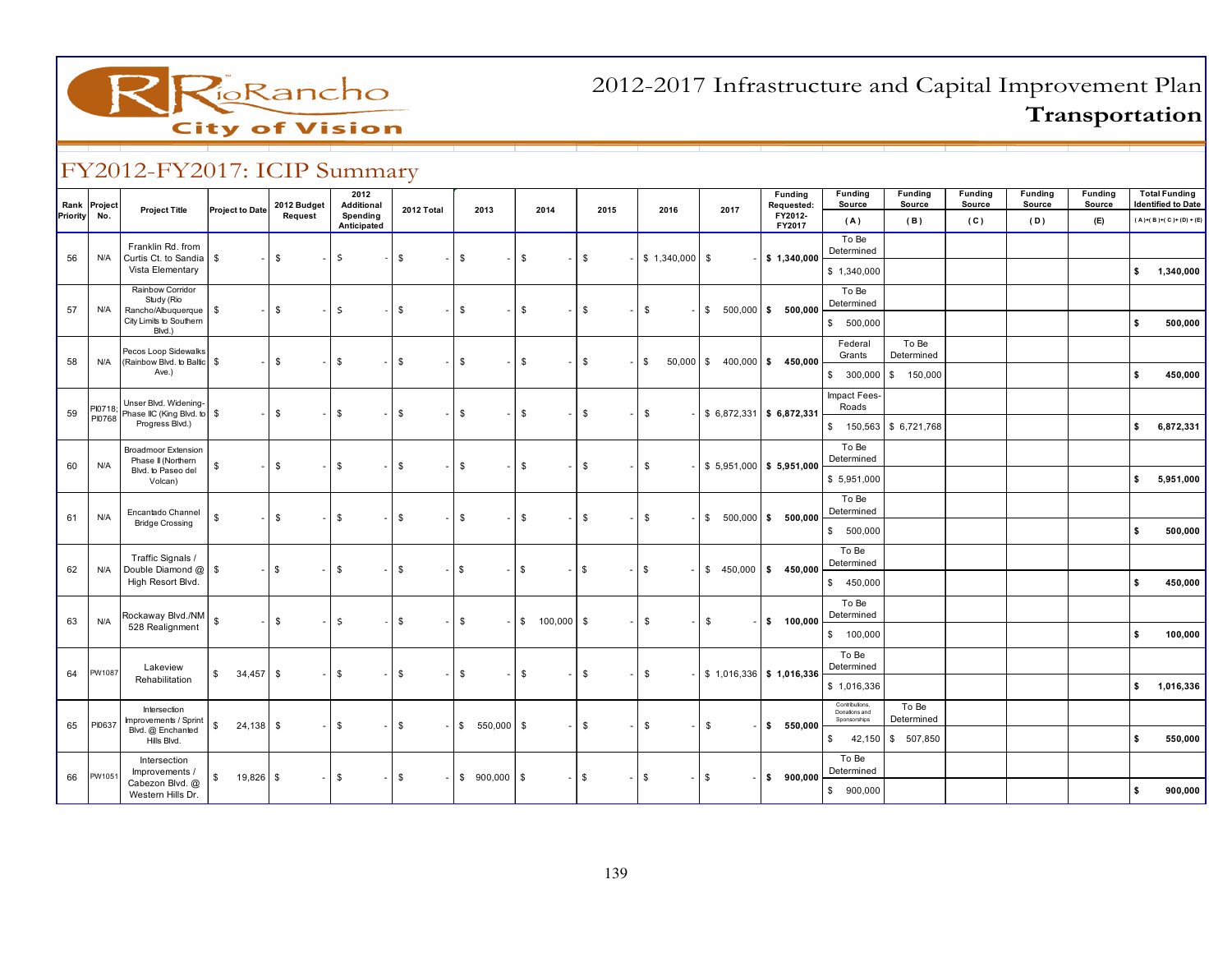

| Priority | Rank Project<br>No. | <b>Project Title</b>                           | <b>Project to Date</b> | 2012 Budget<br>Request | 2012<br>Additional<br>Spending<br>Anticipated | 2012 Total | 2013                   | 2014           | 2015       | 2016           | 2017 | <b>Funding</b><br>Requested:<br>FY2012-<br>FY2017                                                                | <b>Funding</b><br>Source<br>(A) | Funding<br>Source<br>(B) | Funding<br>Source<br>(C) | Funding<br>Source<br>(D) | Funding<br>Source<br>(E) | <b>Total Funding</b><br><b>Identified to Date</b><br>$(A)+(B)+(C)+(D)+(E)$ |
|----------|---------------------|------------------------------------------------|------------------------|------------------------|-----------------------------------------------|------------|------------------------|----------------|------------|----------------|------|------------------------------------------------------------------------------------------------------------------|---------------------------------|--------------------------|--------------------------|--------------------------|--------------------------|----------------------------------------------------------------------------|
| 67       | PW1052              | Intersection<br>Improvements /<br>King Blvd. @ | $43,778$ \$            |                        | $65,069$ \$<br>$-1$ \$                        |            | 65,069 \$1,265,678 \$  | . <b>.</b>     | \$<br>- 1  | \$<br>$\sim$ 1 | ъ    | \$1,330,747                                                                                                      | <b>State Grants</b>             | To Be<br>Determined      |                          |                          |                          |                                                                            |
|          |                     | Wilpett                                        |                        |                        |                                               |            |                        |                |            |                |      |                                                                                                                  |                                 | 65,069 \$1,265,678       |                          |                          |                          | 1,330,747                                                                  |
| 68       | N/A                 | Paseo del Volcan<br>from 10th St. to           |                        | S                      |                                               | \$.        | \$<br>$\sim$ 100 $\pm$ | \$<br>$\sim$ 1 | -\$<br>- 1 | \$             |      | $-$ \$ 3,742,032 \$ 3,742,032                                                                                    | To Be<br>Determined             |                          |                          |                          |                          |                                                                            |
|          |                     | Unser Blvd.                                    |                        |                        |                                               |            |                        |                |            |                |      |                                                                                                                  | \$3,742,032                     |                          |                          |                          |                          | 3,742,032                                                                  |
|          |                     |                                                |                        |                        |                                               |            |                        |                |            |                |      |                                                                                                                  |                                 |                          |                          |                          |                          |                                                                            |
|          |                     | <b>TOTALS</b>                                  | \$48.232.081 \$        |                        |                                               |            |                        |                |            |                |      | 492,917 \$49,454,035 \$49,946,952 \$46,261,716 \$26,845,410 \$38,702,223 \$68,945,944 \$65,461,606 \$296,163,852 |                                 |                          |                          |                          |                          | \$296,163,852                                                              |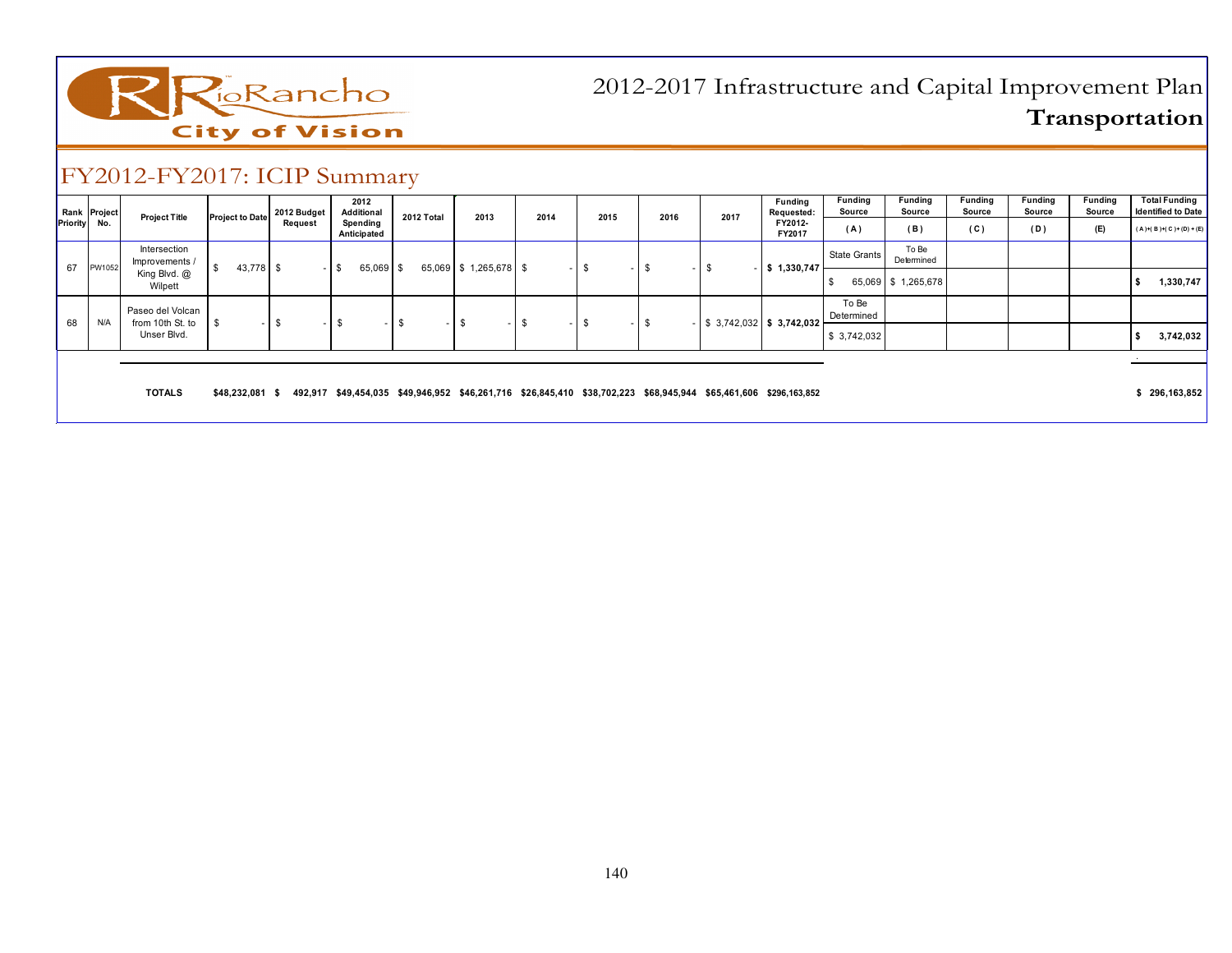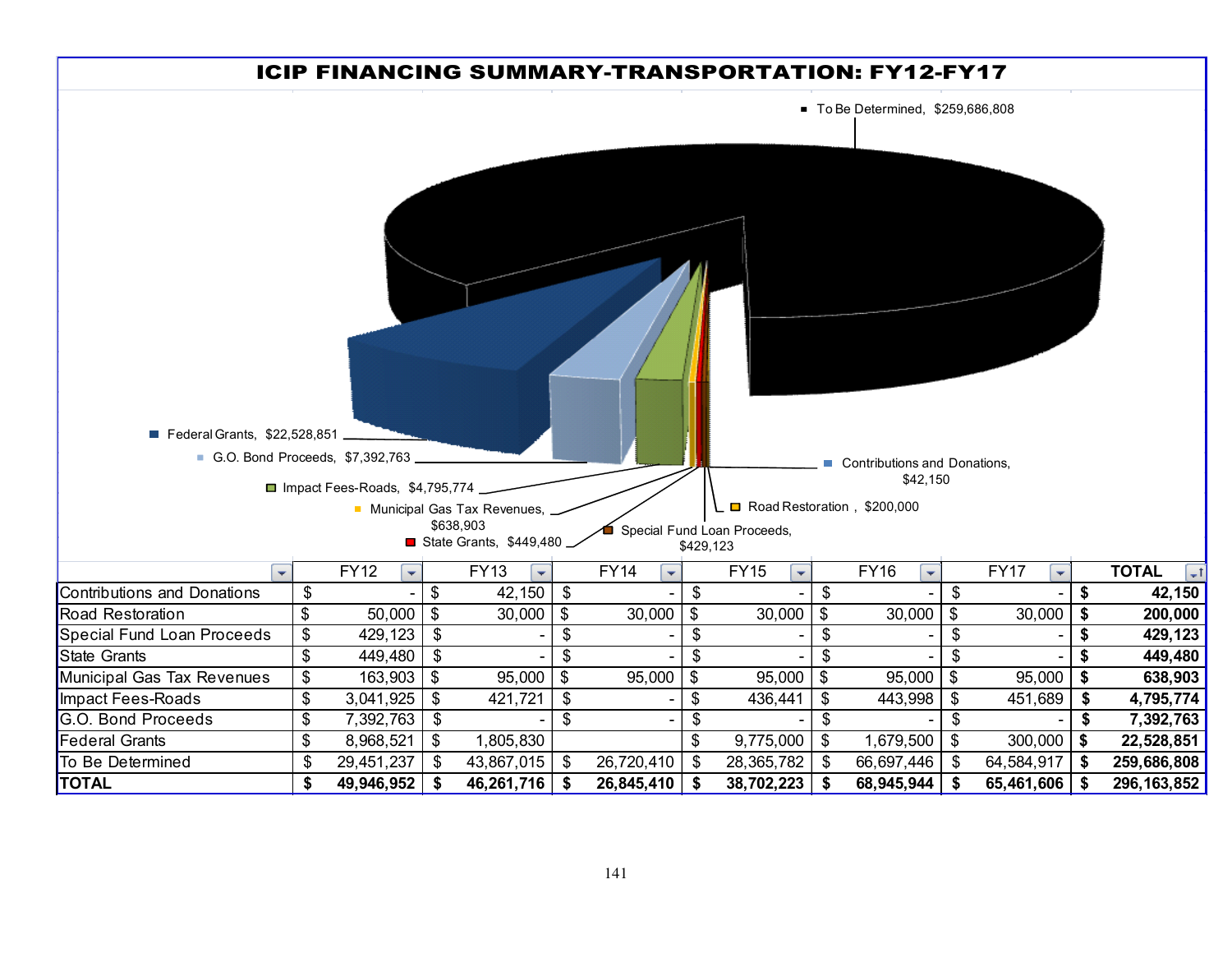

2012-2017 Infrastructure and Capital Improvement PlanUtilities-Water

|                 |                         | FY2012-FY2017: ICIP Summary                                         |                          |                            |                                                  |                    |              |                   |                   |                   |                              |                                        | Funding<br>Source                        | <b>Funding</b><br>Source                        | <b>Funding</b><br>Source              | <b>Funding</b><br>Source        | <b>Total Funding:</b><br>FY11-FY16 |
|-----------------|-------------------------|---------------------------------------------------------------------|--------------------------|----------------------------|--------------------------------------------------|--------------------|--------------|-------------------|-------------------|-------------------|------------------------------|----------------------------------------|------------------------------------------|-------------------------------------------------|---------------------------------------|---------------------------------|------------------------------------|
| <b>Priority</b> | Rank Project<br>No.     | <b>Project Title</b>                                                | <b>Project To Date</b>   | 2012 Budget<br>Request     | 2012 Additional<br><b>Funding</b><br>Anticipated | 2012 Total         | 2013         | 2014              | 2015              | 2016              | 2017                         | <b>Funding Requested:</b><br>FY12-FY17 | (A)                                      | (B)                                             | (C)                                   | (D)                             | (A)+(B)+(C)+(D)                    |
|                 | WA1145<br><b>WA1244</b> | Water Rights Acquisitions                                           | 16,459,646<br>$^{\circ}$ | 580,191 \$<br>\$           | 1,916,269 \$                                     | 2,496,460 \$       | 2,542,977 \$ | 2,619,267 \$      | 2,697,845 \$      | 2,778,780 \$      | 2,862,143 \$                 | 15,997,472                             | <b>Water Rights</b><br>Acquisition Fee   | Utility Loan<br>Proceeds                        | To Be<br>Determined                   |                                 |                                    |
|                 |                         |                                                                     |                          |                            |                                                  |                    |              |                   |                   |                   |                              |                                        |                                          | \$ 4,032,329 \$ 5,164,401                       | \$ 6,800,742                          |                                 | <b>S</b><br>15,997,472             |
| $\overline{2}$  | WA1143<br>WA1243        | Repair / Rehab Wells                                                | s<br>136,841             | $\mathbb{S}$<br>200,000 \$ | $571,223$ \$                                     | 771,223 \$         | 503,751 \$   | 518,864           | l S<br>534,430 \$ | 550,463 \$        | 566,977 \$                   | 3,445,707                              | Environmental<br><b>GRT Revenues</b>     | Utility Fund<br>Operating<br>Revenues           | To Be<br>Determined                   |                                 |                                    |
|                 |                         |                                                                     |                          |                            |                                                  |                    |              |                   |                   |                   |                              |                                        | s.<br>257,055 \$                         |                                                 | 346,209 \$ 2,842,444                  |                                 | $\mathbf{s}$<br>3,445,707          |
| 3               |                         | City center Booster Pump<br>WA1041 Station and Transmission Main    | 457,656<br>ls.           | \$                         | 65,245 \$<br>-S                                  | $65,245$ \$        | 1,860,248 \$ |                   | l s               | IS.               | $\sqrt{3}$                   | 1,925,493<br>$-$ S                     | Impact Fees-<br>Water                    | <b>State Capital</b><br>Outlay<br>Appropriation | Utility Fund<br>Operating<br>Revenues | <b>Utility Bond</b><br>Proceeds |                                    |
|                 |                         | from 26th to 30 Street                                              |                          |                            |                                                  |                    |              |                   |                   |                   |                              |                                        | s<br>942,072                             | <b>S</b><br>102,529 \$                          | 638,439 \$                            | 242,453 \$                      | 1,925,493                          |
|                 | WA1065<br>WA1068        | <b>Naterline Extension from Paseo</b><br>Gateway to Enchanted Hills | \$<br>546,636            | \$<br>175,622 \$           | 2,117,936 \$                                     | 2,293,558 \$       | 673,680 \$   |                   | S.                | s.                | \$                           | - I S<br>2,967,238                     | Impact Fees-<br>Water                    | To Be<br>Determined                             |                                       |                                 |                                    |
|                 | <b>WA1245</b>           | including MGD Paseo Gateway<br>Water Tank.                          |                          |                            |                                                  |                    |              |                   |                   |                   |                              |                                        | s<br>484,379                             | \$2,482,859                                     |                                       |                                 | \$.<br>2,967,238                   |
| 5               | WA0794                  | Equip Well Site S-27, including<br>Arsenic Treatment, Water         | \$<br>$3,245,488$ \$     |                            | 5,469,604<br>\$                                  | 5,469,604 \$<br>\$ | 5,628,765 \$ | 5,628,765 \$      |                   | l \$              | l \$                         | 16,727,134<br>l \$                     | State Capital<br>Outlay<br>Appropriation | Utility Funds                                   | Impact Fees-<br>Water                 | To Be<br>Determined             |                                    |
|                 |                         | Quality Treatment, and new<br><b>Transmission Main</b>              |                          |                            |                                                  |                    |              |                   |                   |                   |                              |                                        | s.<br>738,803 \$                         | 176,135 \$                                      |                                       | 44,511 \$ 15,767,686 \$         | 16,727,134                         |
| 6               | N/A                     | Southern Boulevard Waterline                                        | -S                       | \$                         | 1,099,072 \$<br>S.                               | 1,099,072 \$       |              | <b>S</b>          | \$                | S.                | -S                           | 1,099,072<br>$-1$ \$                   | To Be<br>Determined                      |                                                 |                                       |                                 |                                    |
|                 |                         | Extensions                                                          |                          |                            |                                                  |                    |              |                   |                   |                   |                              |                                        | \$ 1,099,072                             |                                                 |                                       |                                 | 1,099,072<br>s                     |
| $\overline{7}$  |                         |                                                                     |                          | \$                         | 175,000<br>- 96                                  | 175,000 \$         | 180,250      |                   | l s               | ls.<br>196,964    | $\mathbf{s}$<br>$202,873$ \$ | 1,131,972                              | Utility Fund<br>Operating<br>Revenues    | To Be<br>Determined                             |                                       |                                 |                                    |
|                 |                         | WA1270 New Pressure Reducing Valves   \$                            |                          |                            |                                                  | -\$                |              | 185,658<br>l S    | 191,227           |                   |                              |                                        | s                                        | 100,000 \$ 1,031,972                            |                                       |                                 | 1,131,972<br>s                     |
| $\mathbf{R}$    | N/A                     | Renovate/Paint Water Storage                                        | \$.                      | $\mathbb{S}$               | 378,454 \$<br>$\mathbf{s}$                       | 378,454 \$         | 389,808      | 401,502 \$<br>l S | 413,547           | ls.<br>425,953 \$ | 438,732 \$                   | 2,447,996                              | Environmental<br><b>GRT Revenues</b>     | To Be<br>Determined                             |                                       |                                 |                                    |
|                 |                         | Tanks                                                               |                          |                            |                                                  |                    |              |                   |                   |                   |                              |                                        | $\mathsf{s}$                             | 729,356 \$ 1,718,640                            |                                       |                                 | 2,447,996<br>\$.                   |
| $\mathbf{q}$    | N/A                     | Tank #3 and #9Removal of<br>Lead Based Paint and New                | l S                      | \$                         | 776,353 \$<br>$\mathbf{s}$                       | 776,353 \$         |              | - \$              | S.                | S.                | \$                           | $-1$ S<br>776,353                      | To Be<br>Determined                      |                                                 |                                       |                                 |                                    |
|                 |                         | <b>Coating System</b>                                               |                          |                            |                                                  |                    |              |                   |                   |                   |                              |                                        | 776,353<br>s                             |                                                 |                                       |                                 | 776,353<br>\$.                     |
| 10              | 501:<br>WA1248          | Automatic Meter Reading<br>System, Meter Installations, and S       | 579,079                  | \$<br>820,760 \$           | $(479, 717)$ \$                                  | 341,043 \$         | $349,190$ \$ | 359,665 \$        | 370,455 \$        | 381,569 \$        | $393,016$ \$                 | 2,194,938                              | Utility Fund<br>Operating<br>Revenues    | To Be<br>Determined                             |                                       |                                 |                                    |
|                 | WA1249<br>WA1150        | Meter Change-outs and Rehabs                                        |                          |                            |                                                  |                    |              |                   |                   |                   |                              |                                        | s                                        | 822,784 \$ 1,372,154                            |                                       |                                 | 2,194,938<br>\$.                   |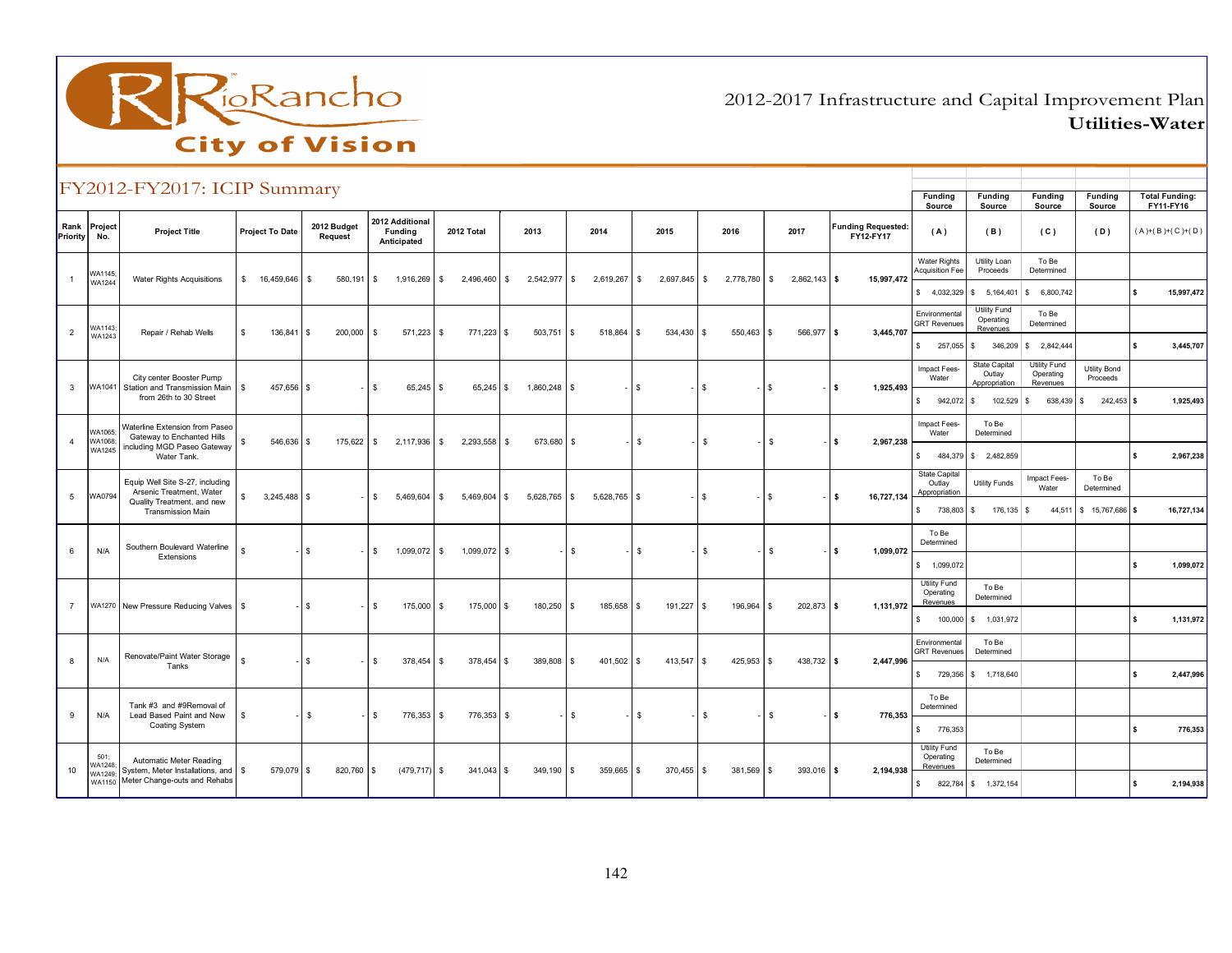

2012-2017 Infrastructure and Capital Improvement PlanUtilities-Water

|                  |                          | FY2012-FY2017: ICIP Summary                                                                       |                             |                        |                                           |                            |                 |                                |                           |                            |                              |                                        | Funding<br>Source                            | <b>Funding</b><br>Source                | Funding<br>Source     | <b>Funding</b><br>Source | <b>Total Funding:</b><br>FY11-FY16 |
|------------------|--------------------------|---------------------------------------------------------------------------------------------------|-----------------------------|------------------------|-------------------------------------------|----------------------------|-----------------|--------------------------------|---------------------------|----------------------------|------------------------------|----------------------------------------|----------------------------------------------|-----------------------------------------|-----------------------|--------------------------|------------------------------------|
| Rank<br>Priority | Project<br>No.           | <b>Project Title</b>                                                                              | <b>Project To Date</b>      | 2012 Budget<br>Request | 2012 Additional<br>Funding<br>Anticipated | 2012 Total                 | 2013            | 2014                           | 2015                      | 2016                       | 2017                         | <b>Funding Requested:</b><br>FY12-FY17 | (A)                                          | (B)                                     | (C)                   | (D)                      | $(A)+(B)+(C)+(D)$                  |
| 11               | WA1268                   | Install/Replace Waterlines<br>Concurrent with Roadway                                             | s                           | $\sqrt{3}$             | $\mathbb{S}$<br>1,118,762 \$              | 1,118,762 \$               | 1,152,325       | $\mathsf{s}$<br>1,186,895      | $\mathbb{S}$<br>1,222,501 | 1,259,176 \$<br>$\sqrt{3}$ | 1,296,952 \$                 | 7,236,611                              | <b>Utility Fund</b><br>Operating<br>Revenues | Environmental<br><b>GRT Revenues</b>    | To Be<br>Determined   |                          |                                    |
|                  |                          | Projects                                                                                          |                             |                        |                                           |                            |                 |                                |                           |                            |                              |                                        | 143,655<br>s.                                | 2,596<br>-S                             | \$7,090,360           |                          | l s<br>7,236,611                   |
| 12               | WA1146:<br><b>WA1272</b> | <b>SCADA</b> Improvements                                                                         | s                           | l s                    | $$^{\circ}$<br>2,783,865 \$               | 2,783,865 \$               | 360,500         | 371,315<br>-S.                 | 382,454<br>s.             | 393,928<br>$\sqrt{3}$      | 405,746 \$<br>\$.            | 4,697,809                              | Utility Fund<br>Operating<br>Revenues        | Impact Fees-<br>Water                   | To Be<br>Determined   |                          |                                    |
|                  |                          |                                                                                                   |                             |                        |                                           |                            |                 |                                |                           |                            |                              |                                        | 13,127<br>s<br>Utility Fund                  | 353,382<br>\$<br>To Be                  | 4,331,299<br>s.       |                          | $\mathsf{s}$<br>4,697,808          |
| 13               | 512                      | Vehicles and Heavy Equipment                                                                      | S,<br>193,558 \$            |                        | <b>S</b><br>150,000 \$                    | 150,000 \$                 | 154,500         | 159,135<br>s.                  | 163,909<br>s.             | 168,826<br>l \$            | l \$<br>173,891 \$           | 970,261                                | Operating<br>Revenues                        | Determined                              |                       |                          |                                    |
|                  |                          |                                                                                                   |                             |                        |                                           |                            |                 |                                |                           |                            |                              |                                        | 820,261<br>s.<br>Utility Fund<br>Operating   | 150,000<br>-S<br>Environmental          | To Be                 |                          | l s<br>970,261                     |
| 14               | WA0886                   | <b>Existing Well Site Security</b>                                                                | s<br>745.642 \$             |                        | \$<br>211,487                             | $\mathbb{S}$<br>211.487 \$ | 160,000         | $\mathbb{S}$<br>126,099        | s.<br>129,882             | 133,778<br>l S             | $\mathbb{S}$<br>$137.793$ \$ | 899.038                                | Revenues<br>s.                               | <b>GRT Revenues</b><br>\$<br>305,426 \$ | Determined<br>593,612 |                          | $\mathsf{s}$<br>899,038            |
|                  |                          | Booster Station and                                                                               |                             |                        |                                           |                            |                 |                                |                           |                            |                              |                                        | To Be<br>Determined                          |                                         |                       |                          |                                    |
| 15               | N/A                      | Transmission Line from Tank 8<br>to Tank 13                                                       | <b>S</b><br>$\sim$          | \$                     | \$<br>436,000 \$                          | 436,000 \$                 | 5,476,487       | $\mathbf{s}$                   | \$                        | <b>S</b>                   | \$                           | ١s<br>5,912,487                        | \$5,912,487                                  |                                         |                       |                          | 5,912,487<br>l S                   |
| 16               | N/A                      | Edinburgh Rd. Waterline                                                                           | $\mathbb{S}$                | \$                     | \$                                        | \$                         | l s<br>50,000   | \$<br>750,000                  | S.                        | l S                        | \$                           | l s<br>800,000                         | Impact Fees-<br>Water                        | To Be<br>Determined                     |                       |                          |                                    |
|                  |                          | Improvements                                                                                      |                             |                        |                                           |                            |                 |                                |                           |                            |                              |                                        | $\mathsf{s}$<br>100,000                      | 700,000<br>s.                           |                       |                          | l s<br>800,000                     |
| 17               | N/A                      | Land Purchases for Future<br>Utilities                                                            | s                           | \$                     | \$<br>392,533 \$                          | 392,533 \$                 | 404,309         | \$<br>416,438                  | $\mathbb{S}$<br>428,931   | <b>S</b><br>441,799        | $\mathfrak s$<br>455,053 \$  | 2,539,063                              | Impact Fees-<br>Water                        | To Be<br>Determined                     |                       |                          |                                    |
|                  |                          |                                                                                                   |                             |                        |                                           |                            |                 |                                |                           |                            |                              |                                        | s.<br>307,039                                | \$2,232,024                             |                       |                          | $\sim$<br>2,539,063                |
| 18               | N/A                      | Re-Drill Well 9 and Equip for<br>400 ac-ft./yr and Transmission<br>Line from Main St. to Northern | <b>S</b>                    | \$                     | \$                                        | \$                         | 412,000<br>\$   | \$<br>6,580,389                | $$10,639,580$ \$          |                            | \$                           | $\sim$<br>17,631,969                   | To Be<br>Determined                          |                                         |                       |                          |                                    |
|                  |                          | Blvd.                                                                                             |                             |                        |                                           |                            |                 |                                |                           |                            |                              |                                        | \$17,631,969<br>Impact Fees-                 | To Be                                   |                       |                          | l s<br>17,631,969                  |
| 19               | N/A                      | New 4MGD Tank 17A                                                                                 | -S                          | S.                     | \$                                        | $\mathfrak s$              | 361,867<br>- \$ | $\mathfrak{s}$<br>1,867,712 \$ |                           | -S                         | \$                           | 2,229,579<br>$\sim$                    | Water<br>s.<br>212,620                       | Determined<br>\$ 2,016,959              |                       |                          | $\sim$<br>2,229,579                |
|                  |                          |                                                                                                   |                             |                        |                                           |                            |                 |                                |                           |                            |                              |                                        | To Be                                        |                                         |                       |                          |                                    |
| 20               | N/A                      | New 4MGD Tank 6B                                                                                  | -S                          | \$                     | \$                                        | $\mathfrak s$              | 361,867<br>\$   | $\mathsf{\$}$<br>1,867,712 \$  |                           | l S                        | $\mathfrak s$                | 2,229,579<br>$\sim$                    | Determined<br>\$2,229,579                    |                                         |                       |                          | l s<br>2,229,579                   |
|                  |                          | New 3MGD Tank at Enchanted                                                                        |                             |                        |                                           |                            |                 |                                |                           |                            |                              |                                        | Impact Fees-<br>Water                        | To Be<br>Determined                     |                       |                          |                                    |
| 21               | WA0910                   | <b>Hills West</b>                                                                                 | $\mathbf{s}$<br>$97,214$ \$ |                        | S.                                        | $^{\circ}$                 | <b>S</b>        | 25,882<br>-S                   | S.<br>207,911             | l s<br>2,970,152 \$        |                              | l s<br>3,203,945                       | s.                                           | 141,196 \$ 3,062,749                    |                       |                          | 3,203,945<br>l s                   |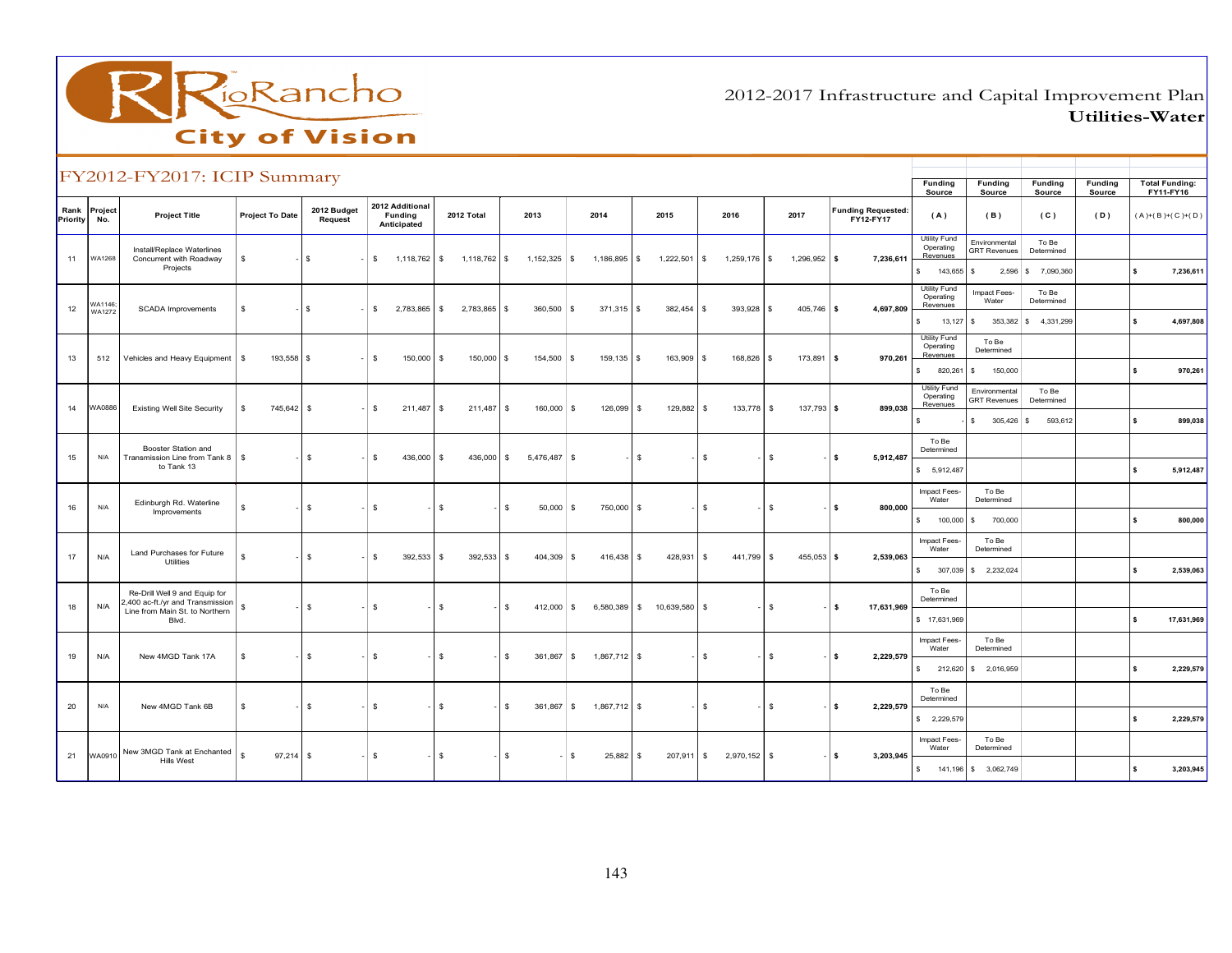

2012-2017 Infrastructure and Capital Improvement PlanUtilities-Water

|          |                     | $1.2012 \pm 1.2017$ . ICH building                            |                        |                        |                                                                                                                                 |              |                    |                            |                    |                |                                |                                        | Funding<br>Source        | Funding<br>Source   | Funding<br>Source | Funding<br>Source | <b>Total Funding:</b><br>FY11-FY16 |
|----------|---------------------|---------------------------------------------------------------|------------------------|------------------------|---------------------------------------------------------------------------------------------------------------------------------|--------------|--------------------|----------------------------|--------------------|----------------|--------------------------------|----------------------------------------|--------------------------|---------------------|-------------------|-------------------|------------------------------------|
| Priority | Rank Project<br>No. | <b>Project Title</b>                                          | <b>Project To Date</b> | 2012 Budget<br>Request | 2012 Additional<br>Funding<br>Anticipated                                                                                       | 2012 Total   | 2013               | 2014                       | 2015               | 2016           | 2017                           | <b>Funding Requested:</b><br>FY12-FY17 | (A)                      | (B)                 | (C)               | (D)               | $(A)+(B)+(C)+(D)$                  |
| 22       | N/A                 | Equip Well #18 to Monitor Static<br>Water Level               | -S                     | $\mathbb{S}$           | <b>S</b>                                                                                                                        | $\mathbb{S}$ | \$                 | $\mathbf{s}$               | s.<br>125,000 \$   |                | $\mathbb{S}$                   | ls.<br>125,000                         | To Be<br>Determined      |                     |                   |                   |                                    |
|          |                     |                                                               |                        |                        |                                                                                                                                 |              |                    |                            |                    |                |                                |                                        | $\mathsf{s}$<br>125,000  |                     |                   |                   | 125,000<br>s.                      |
| 23       | N/A                 | Redrill Well #4 or #5 and Equip<br>for 1,500 gpm with Arsenic | <b>S</b>               | \$                     | <b>\$</b>                                                                                                                       | \$           | <b>S</b>           | $\mathbf{s}$<br>412,000 \$ | 4,892,500 \$       | $4,000,000$ \$ |                                | l s<br>9,304,500                       | To Be<br>Determined      |                     |                   |                   |                                    |
|          |                     | Treatment                                                     |                        |                        |                                                                                                                                 |              |                    |                            |                    |                |                                |                                        | \$9,304,500              |                     |                   |                   | 9,304,500<br>s.                    |
| 24       | N/A                 | Upgrade Enchanted Hills East                                  | <sub>S</sub>           | \$                     | \$                                                                                                                              | \$           | - \$               | 122,094<br>\$              | 1,571,961 \$<br>S. |                | $\mathfrak s$                  | 1,694,055<br>l s                       | To Be<br>Determined      |                     |                   |                   |                                    |
|          |                     | <b>Booster Station</b>                                        |                        |                        |                                                                                                                                 |              |                    |                            |                    |                |                                |                                        | \$ 1,694,055             |                     |                   |                   | 1,694,055<br>\$                    |
| 25       | N/A                 | Drill Well S-25 and Equip for                                 | -S                     | $\mathbb{S}$           | <b>S</b>                                                                                                                        | $\mathbb{S}$ | <b>S</b>           | 412,000 \$<br>$\mathbf{s}$ | 5,285,960 \$       | 10,329,688 \$  |                                | 16,027,648<br>ls.                      | Impact Fees-<br>Water    | To Be<br>Determined |                   |                   |                                    |
|          |                     | 3,000 gpm                                                     |                        |                        |                                                                                                                                 |              |                    |                            |                    |                |                                |                                        | \$ 273,576 \$ 15,754,072 |                     |                   |                   | 16,027,648<br>s.                   |
|          |                     | Booster Station @ Well 16 to                                  |                        |                        |                                                                                                                                 |              |                    |                            |                    |                |                                |                                        | To Be<br>Determined      |                     |                   |                   |                                    |
| 26       | N/A                 | City Center                                                   | $\mathbb{S}$           | $$\mathbb{S}$$         | <b>\$</b>                                                                                                                       | \$           | IS.                | $\mathbf{s}$               | \$                 | 200,000<br>l S | $\mathbb{S}$<br>$2,000,000$ \$ | 2,200,000                              | \$2,200,000              |                     |                   |                   | 2,200,000<br>s.                    |
| 27       | N/A                 | Convert well #1 from a                                        | \$                     | \$                     | \$                                                                                                                              | $\mathbb{S}$ | - \$               | $\mathbf{s}$               | s.                 | -S             | \$<br>$100,000$ \$             | 100,000                                | To Be<br>Determined      |                     |                   |                   |                                    |
|          |                     | Production to Monitoring Well                                 |                        |                        |                                                                                                                                 |              |                    |                            |                    |                |                                |                                        | 100,000<br>s.            |                     |                   |                   | 100,000<br>s.                      |
|          |                     | Demo Existing Well #2 Building<br>and Install New Well House, |                        |                        |                                                                                                                                 |              |                    |                            |                    |                |                                |                                        | To Be<br>Determined      |                     |                   |                   |                                    |
| 28       | N/A                 | Motor Control Center, and MIOX<br>Cell System                 | s                      | \$                     | \$                                                                                                                              | \$           | \$                 | \$                         | \$                 | -S             | $525,000$ \$<br>\$             | 525,000                                | 525,000<br>s.            |                     |                   |                   | s.<br>525,000                      |
|          |                     | Install a Bypass Line Between                                 |                        |                        |                                                                                                                                 |              |                    |                            |                    |                |                                |                                        | To Be<br>Determined      |                     |                   |                   |                                    |
| 29       | N/A                 | Well #8 and Tank 8A and<br>Refurbish Existing Tank            | \$                     | \$                     | $\mathbf s$                                                                                                                     | $\mathbb{S}$ | $\mathbf{\hat{A}}$ | $\mathbf{s}$               | \$                 | -S             | \$<br>$500,000$ \$             | 500,000                                | 500,000<br>S             |                     |                   |                   | s.<br>500,000                      |
| 30       | N/A                 | Refurbish Existing Tank @ Well                                | $\mathbb{S}$           | \$                     | \$                                                                                                                              | \$           | l\$                | $\mathbf{s}$               | \$                 | <b>S</b>       | \$<br>$375,000$ \$             | 375,000                                | To Be<br>Determined      |                     |                   |                   |                                    |
|          |                     | #13                                                           |                        |                        |                                                                                                                                 |              |                    |                            |                    |                |                                |                                        | S<br>375,000             |                     |                   |                   | 375,000<br>s.                      |
|          |                     |                                                               |                        |                        |                                                                                                                                 |              |                    |                            |                    |                |                                |                                        |                          |                     |                   |                   |                                    |
|          |                     | <b>TOTALS</b>                                                 |                        |                        | \$ 22,461,759 \$ 1,776,573 \$ 17,182,086 \$ 18,958,659 \$ 21,022,524 \$ 24,011,390 \$ 29,258,093 \$ 24,231,077 \$ 10,433,176 \$ |              |                    |                            |                    |                |                                | 127,914,919                            |                          |                     |                   |                   | \$ 127,914,919                     |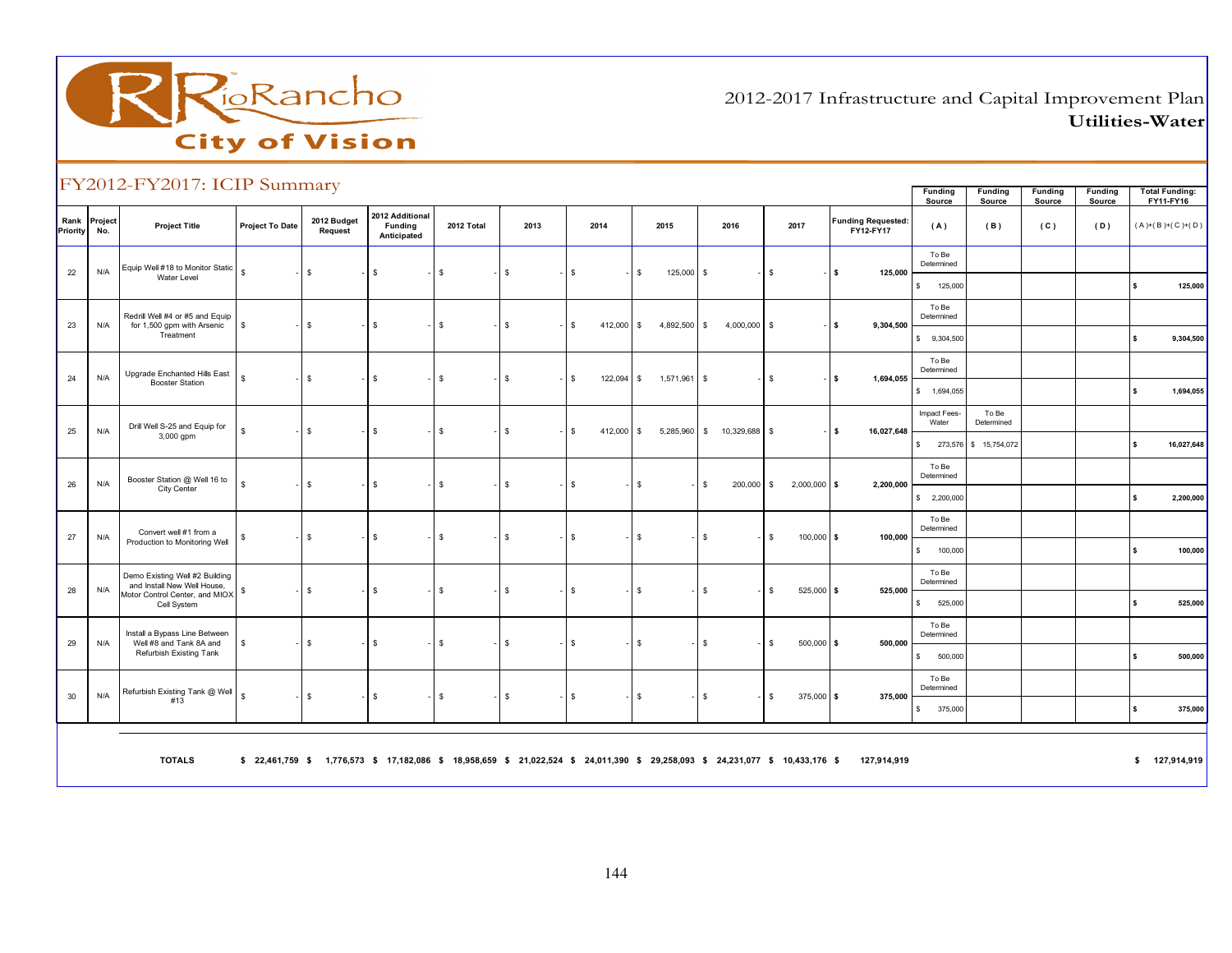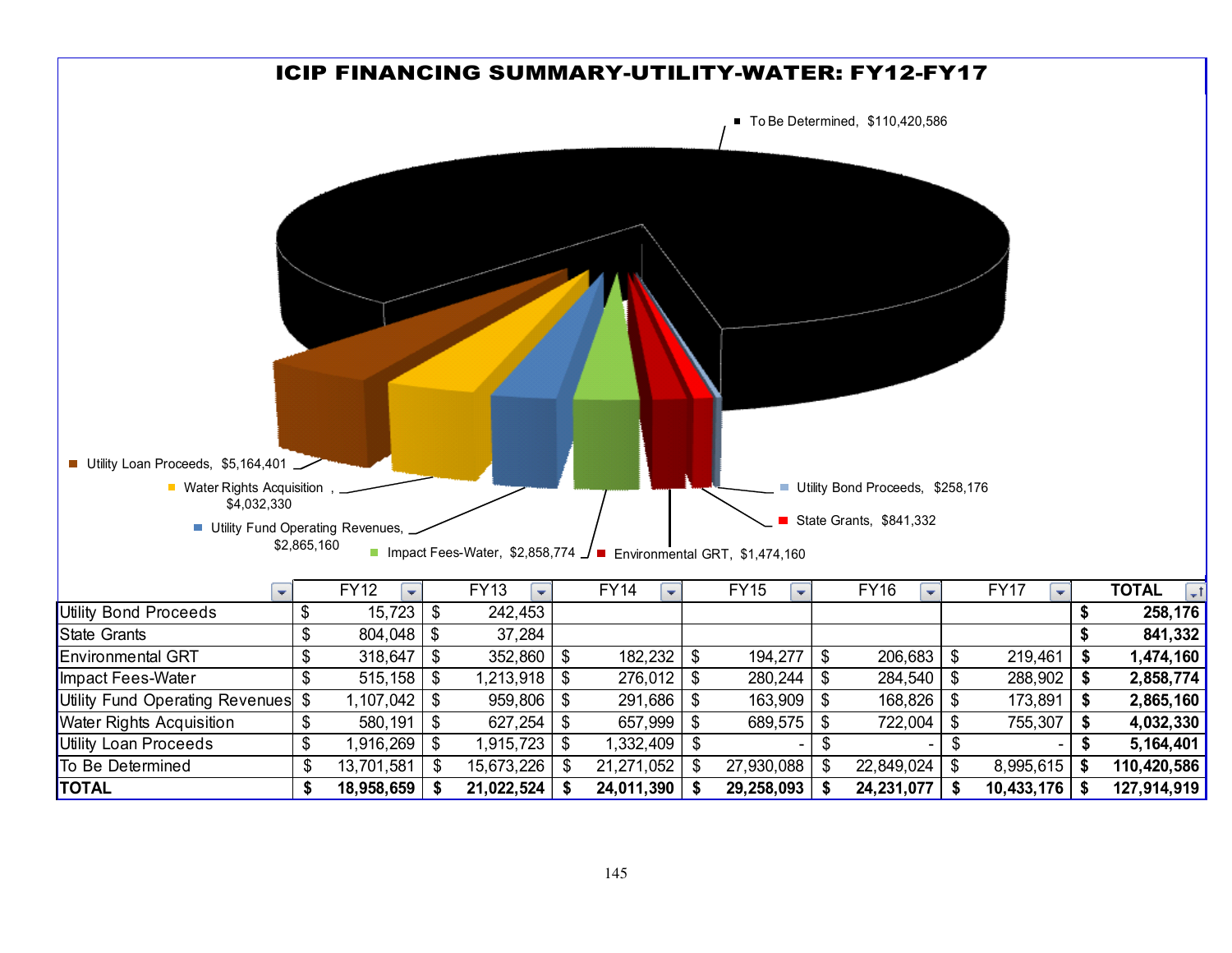

2012-2017 Infrastructure and Capital Improvement PlanUtilities-Wastewater

|                |                     | FY2012-FY2017: ICIP Summary                                                             |                        |                              |                                            |                                |                            |           |            |            |              | FY2012-FY2017            | Funding<br>Source                                               | <b>Funding</b><br>Source               | Funding<br>Source                             | <b>Funding</b><br>Source | <b>Total Funding:</b><br>FY11-FY16 |
|----------------|---------------------|-----------------------------------------------------------------------------------------|------------------------|------------------------------|--------------------------------------------|--------------------------------|----------------------------|-----------|------------|------------|--------------|--------------------------|-----------------------------------------------------------------|----------------------------------------|-----------------------------------------------|--------------------------|------------------------------------|
| Priority       | Rank Project<br>No. | <b>Project Title</b>                                                                    | <b>Project to Date</b> | 2012 Budget<br>Request       | 2012 Additional<br>Spending<br>Anticipated | 2012 Total                     | 2013                       | 2014      | 2015       | 2016       | 2017         | <b>Funding Requested</b> | (A)                                                             | (B)                                    | (C)                                           | (D)                      | $(A) + (B) + (C) + (D)$            |
|                | WW0673<br>WW0928    | WWTP#6 Expansion, Effluent<br>Tank and Pump Station and<br>Reuse Line to WWTP#2-Phase I | 1,879,509 \$<br>\$     |                              |                                            | \$ 24,289,418 \$ 24,289,418 \$ |                            | \$        | s          | S.         | \$           | 24,289,418<br>IS         | Impact Fees-<br>Wastewater                                      | Utility Funds<br>Operating<br>Revenues | Utility Loan<br>Proceeds                      |                          |                                    |
|                |                     |                                                                                         |                        |                              |                                            |                                |                            |           |            |            |              |                          | $\mathbb{S}$<br>$33,015$ \$<br>Impact Fees-<br>Wastewater       |                                        | 774,402 \$ 23,482,001                         |                          | ١s<br>24,289,418                   |
| $\overline{2}$ | WW1150              | Broadmoor / Chessmen Sewer<br>Line Repair                                               | $\mathbf{s}$           | $\mathbf{s}$                 | $\mathbb{S}$<br>414,359 \$                 | 414,359 \$                     |                            | \$        | - 8        | $\sqrt{3}$ | \$           | 414,359<br>- IS          | 414,359<br>$\mathsf{s}$                                         |                                        |                                               |                          | ls.<br>414,359                     |
| 3              | N/A                 | Montoya's Arroyo Sewer<br>Upgrade-Phase 3                                               | \$                     | $\mathbb{S}$                 | 2,007,788 \$<br>$\mathbb{S}$               | 2,007,788 \$                   | 1,642,788 \$               |           | s          | S.         | s.           | 3,650,575<br>- IS        | Environmental<br><b>GRT Revenues</b>                            | Impact Fees-<br>Wastewater             | <b>Utility Funds</b><br>Operating<br>Revenues | To Be<br>Determined      |                                    |
|                |                     |                                                                                         |                        |                              |                                            |                                |                            |           |            |            |              |                          | $\mathsf{s}$<br>908,390<br>$\mathbf{s}$<br><b>Utility Funds</b> | 592,957                                | l s                                           | 405,425 \$ 1,743,803 \$  | 3,650,575                          |
| $\overline{4}$ | WW1251              | Significant Rebuild and Repair<br>WWTP 2A and 3                                         | $\mathbb{S}$           | $\mathfrak{s}$<br>400,000 \$ |                                            | $400,000$ \$<br>$^{\circ}$     |                            | <b>\$</b> | $\sqrt{3}$ | $\sqrt{3}$ | $\mathbb{S}$ | 400,000<br>- IS          | Operating<br>Revenues<br>$\mathbb{S}$<br>400,000                |                                        |                                               |                          | l s<br>400,000                     |
|                |                     |                                                                                         |                        |                              |                                            |                                |                            |           |            |            |              |                          | To Be                                                           |                                        |                                               |                          |                                    |
| 5              | N/A                 | Sludge De-Watering Building at<br>WWTP #2                                               | $\mathbf{s}$           | $\mathfrak{s}$               | $\mathfrak s$<br>376,929 \$                | 376,929 \$                     | 4,734,465 \$               |           | - IS-      | l \$       | l \$         | 5,111,394<br>- IS        | Determined<br>\$5,111,394                                       |                                        |                                               |                          | l s<br>5,111,394                   |
| 6              | WW1042              | NM 528 Force Main Expansion,                                                            | \$                     | $\sqrt{3}$                   | 180,002 \$<br>\$                           | 180,002 \$                     | $2,260,955$ \$             |           | l \$       | l \$       | \$           | 2,440,957<br>- IS-       | Impact Fees-<br>Wastewater                                      | To Be<br>Determined                    |                                               |                          |                                    |
|                |                     | Lift Station No. 22 Expansion                                                           |                        |                              |                                            |                                |                            |           |            |            |              |                          | $\mathsf{\$}$                                                   | 200,000 \$ 2,240,957                   |                                               |                          | l s<br>2,440,957                   |
| $\overline{7}$ |                     | WW1039 Lift Station No. 4 Odor Control   \$                                             | $10,117$ \$            |                              | 232,567 \$<br>l \$                         | 232,567 \$                     |                            | l \$      | \$         | l \$       | l \$         | $-1$ \$<br>232,567       | Environmental<br><b>GRT Revenues</b>                            | Utility Funds<br>Operating<br>Revenues | To Be<br>Determined                           |                          |                                    |
|                |                     |                                                                                         |                        |                              |                                            |                                |                            |           |            |            |              |                          | $\mathsf{s}$<br>139,873<br>$\mathbf{s}$                         | 54,802 \$                              | 37,892                                        |                          | 232,567<br>١s                      |
| 8              | <b>WW0887</b>       | Septic Dump Station                                                                     | $\mathbb{S}$           | \$                           | 404,406 \$<br>\$                           | 404,406 \$                     | $3,023,128$ \$             |           | s          | S.         | \$           | 3,427,534<br>l s         | <b>Utility Funds</b><br>Operating<br>Revenues                   | Impact Fees-<br>Wastewater             | To Be<br>Determined                           |                          |                                    |
|                |                     |                                                                                         |                        |                              |                                            |                                |                            |           |            |            |              |                          | \$<br>55,500<br>$\sqrt{3}$                                      | Utility Funds                          | 150,000 \$ 3,222,034                          |                          | l s<br>3,427,534                   |
| 9              | WW1147              | Splitter Box at Lift Station 10                                                         | $\sqrt{s}$             | $\mathbf{s}$<br>275,589 \$   | $33,055$ \$                                | 308,644 \$                     | 656,186 \$                 |           | - \$       | ls.        | $\mathbb{S}$ | 964.830<br>- IS          | Impact Fees-<br>Wastewater                                      | Operating<br>Revenues                  | To Be<br>Determined                           |                          |                                    |
|                |                     |                                                                                         |                        |                              |                                            |                                |                            |           |            |            |              |                          | \$355,589<br>$\mathbf{s}$                                       | 82,347 \$                              | 526,894                                       |                          | ls.<br>964,830                     |
| 10             | N/A                 | Retrofit WWTP#3 into 1.5MGD                                                             | $\mathbf{s}$           | $\mathbf{s}$                 | 1,324,000 \$<br>$^{\circ}$                 |                                | 1,324,000 \$ 10,234,122 \$ |           | l \$       | l s        | $\mathbb{S}$ | 11,558,122<br>l S        | To Be<br>Determined                                             |                                        |                                               |                          |                                    |
|                |                     | <b>MBR Facility</b>                                                                     |                        |                              |                                            |                                |                            |           |            |            |              |                          | \$11,558,122                                                    |                                        |                                               |                          | 11,558,122<br>l s                  |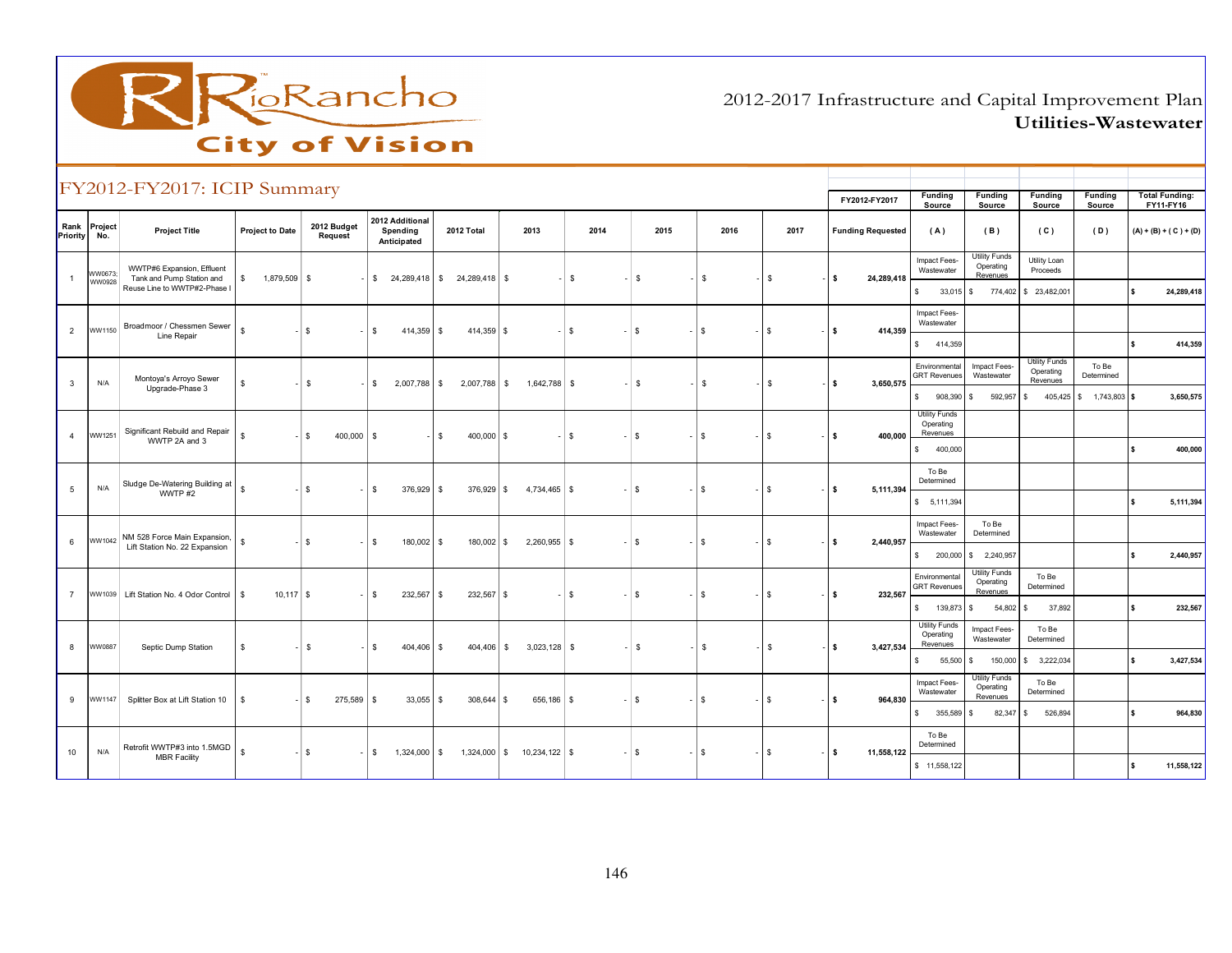

2012-2017 Infrastructure and Capital Improvement PlanUtilities-Wastewater

|          |                     | FY2012-FY2017: ICIP Summary                               |                              |                        |                                            |                              |                |                                |                |                     |                             |                          |                            |                                       |                                   |                              |                                    |
|----------|---------------------|-----------------------------------------------------------|------------------------------|------------------------|--------------------------------------------|------------------------------|----------------|--------------------------------|----------------|---------------------|-----------------------------|--------------------------|----------------------------|---------------------------------------|-----------------------------------|------------------------------|------------------------------------|
|          |                     |                                                           |                              |                        |                                            |                              |                |                                |                |                     |                             | FY2012-FY2017            | <b>Funding</b><br>Source   | Funding<br>Source                     | <b>Funding</b><br>Source          | Funding<br>Source            | <b>Total Funding:</b><br>FY11-FY16 |
| Priority | Rank Project<br>No. | <b>Project Title</b>                                      | <b>Project to Date</b>       | 2012 Budget<br>Request | 2012 Additional<br>Spending<br>Anticipated | 2012 Total                   | 2013           | 2014                           | 2015           | 2016                | 2017                        | <b>Funding Requested</b> | (A)                        | (B)                                   | (C)                               | (D)                          | $(A) + (B) + (C) + (D)$            |
| 11       | N/A                 | New Warehouse, Laboratory,                                | \$                           | \$                     | 337,734<br>$\mathbb{S}$                    | \$<br>337,734 \$             | 4,242,195      | <b>S</b>                       | s              | $\sqrt{3}$          | $\mathfrak s$               | 4,579,929<br>l s         | To Be<br>Determined        |                                       |                                   |                              |                                    |
|          |                     | and Office Complex at WWTP#2                              |                              |                        |                                            |                              |                |                                |                |                     |                             |                          | \$4,579,929                |                                       |                                   |                              | 4,579,929<br>$\mathbf{s}$          |
| 12       | WA0770              | Aquifer Storage Demo/Direct                               | 4,282,371 \$<br>$\mathbf{s}$ |                        | 1,530,283 \$<br><b>S</b>                   | 1,530,283 \$                 | $3,273,796$ \$ | $1,329,105$ \$                 |                | $\sqrt{3}$          | $\mathbb{S}$                | l s<br>6.133.184         | <b>State Grants</b>        | Impact Fees-<br>Wastewater            | Utility Bond and<br>Loan Proceeds | To Be<br>Determined          |                                    |
|          |                     | Injection                                                 |                              |                        |                                            |                              |                |                                |                |                     |                             |                          | \$2,894,286                | $\mathfrak s$<br>164,816              |                                   | $$1,967,166$ \$ 1,106,917 \$ | 6,133,184                          |
| 13       | N/A                 | Retrofit WWTP#1 into 1.5MGD<br><b>MBR Facility</b>        | <b>s</b>                     | $\sqrt{3}$             | $\sqrt{3}$                                 | $\mathfrak s$<br>-15         |                | $1,324,000$ \$ $10,234,122$ \$ |                | l \$                | l \$                        | 11,558,122<br>ls.        | To Be<br>Determined        |                                       |                                   |                              |                                    |
|          |                     |                                                           |                              |                        |                                            |                              |                |                                |                |                     |                             |                          | \$11,558,122               |                                       |                                   |                              | 11,558,122<br>\$.                  |
| 14       | N/A                 | Install/Replace Sanitary Sewer<br>Lines                   | \$                           | \$                     | $1,000,000$ \$<br><b>\$</b>                | $1,000,000$ \$               | 1,030,000      | $\mathfrak s$<br>1,060,900 \$  | $1,092,727$ \$ | $1,125,509$ \$      | $1,159,274$ \$              | 6,468,410                | To Be<br>Determined        |                                       |                                   |                              |                                    |
|          |                     |                                                           |                              |                        |                                            |                              |                |                                |                |                     |                             |                          | \$6,468,410                |                                       |                                   |                              | 6,468,410<br>s.                    |
| 15       | N/A                 | Vehicles and Heavy Machinery                              | <b>S</b>                     | \$                     | 150,000<br>$\sqrt{3}$                      | 150,000 \$<br>$\mathfrak s$  | 154,500        | 159,135 \$<br>$\mathbb S$      | $163,909$ \$   | 168,826             | 173,891 \$<br>$\mathfrak s$ | 970,261                  | To Be<br>Determined        |                                       |                                   |                              |                                    |
|          |                     |                                                           |                              |                        |                                            |                              |                |                                |                |                     |                             |                          | S<br>970,261               |                                       |                                   |                              | 970,261<br>$\mathbf{s}$            |
| 16       | N/A                 | Edinburgh Wastewater line                                 | $\sqrt{3}$                   | $\mathfrak s$          | l \$                                       | $\mathfrak s$<br>Is.         | 480,000        | $\mathbb S$                    | \$             | <b>S</b>            | $\sqrt{3}$                  | -   \$<br>480,000        | Impact Fees-<br>Wastewater | To Be<br>Determined                   |                                   |                              |                                    |
|          |                     |                                                           |                              |                        |                                            |                              |                |                                |                |                     |                             |                          | 42,483<br>s                | 437,517<br>S.<br><b>Utility Funds</b> |                                   |                              | s.<br>480,000                      |
| 17       | WW1149<br>WW1273    | <b>SCADA</b> Improvements                                 | 73,683<br>\$                 | $\mathfrak s$          | l \$<br>350, 197                           | 350,197 \$<br>\$             | 360,500        | $371,315$ \$<br>$\mathbb S$    | 382,454        | 393,928<br><b>S</b> | 405,746 \$<br>\$            | 2,264,140                | Impact Fees-<br>Wastewater | Operating<br>Revenues                 | To Be<br>Determined               |                              |                                    |
|          |                     |                                                           |                              |                        |                                            |                              |                |                                |                |                     |                             |                          | 433,333<br>$\mathsf{s}$    | $\mathbb{S}$<br>100,521               | \$ 1,730,286                      |                              | 2,264,140<br>s.                    |
| 18       | N/A                 | WWTP#6 Expansion-Phase 2                                  | l S                          | $\mathbb{S}$           | l \$                                       | $\mathbb{S}$<br>$\mathbb{S}$ |                | $\mathbf{s}$                   | $\mathbb{S}$   | $\mathbf{s}$        | 4,000,000 \$ 39,670,538 \$  | 43,670,538               | To Be<br>Determined        |                                       |                                   |                              |                                    |
|          |                     |                                                           |                              |                        |                                            |                              |                |                                |                |                     |                             |                          | \$43,670,538               |                                       |                                   |                              | 43,670,538<br>s.                   |
| 19       | N/A                 | Southern and Unser Sanitary<br>Sewer Line (SAS) Diversion | s                            | l \$                   | l \$                                       | $\mathbb{S}$<br>- IS         | 1,471,288 \$   |                                | $-5$           | l \$                | - IS                        | - I s<br>1,471,288       | To Be<br>Determined        |                                       |                                   |                              |                                    |
|          |                     |                                                           |                              |                        |                                            |                              |                |                                |                |                     |                             |                          | \$ 1,471,288               |                                       |                                   |                              | 1,471,288<br>s.                    |
| 20       | N/A                 | N. Blvd. Phase B-Unser to 30th                            | \$                           | \$                     | l \$                                       | \$<br>$\mathbf{s}$           | 370,887        | $\sqrt{3}$                     | $\mathbf s$    | l s                 | $\mathfrak s$               | $-1$ \$<br>370,887       | To Be<br>Determined        |                                       |                                   |                              |                                    |
|          |                     | Street Sanitary Sewer Line                                |                              |                        |                                            |                              |                |                                |                |                     |                             |                          | 370,887<br>$\mathsf{s}$    |                                       |                                   |                              | s.<br>370,887                      |
| 21       | N/A                 | CMU Security Wall @ WWTP#1   \$                           |                              | $\mathfrak s$          | $1-5$                                      | \$<br>$\mathbf s$            |                | $$\mathbb{S}$$<br>115,092 \$   |                | <b>S</b>            | $\mathfrak s$               | ls.<br>115,092           | To Be<br>Determined        |                                       |                                   |                              |                                    |
|          |                     |                                                           |                              |                        |                                            |                              |                |                                |                |                     |                             |                          | 115,092<br>s               |                                       |                                   |                              | 115,092<br><b>s</b>                |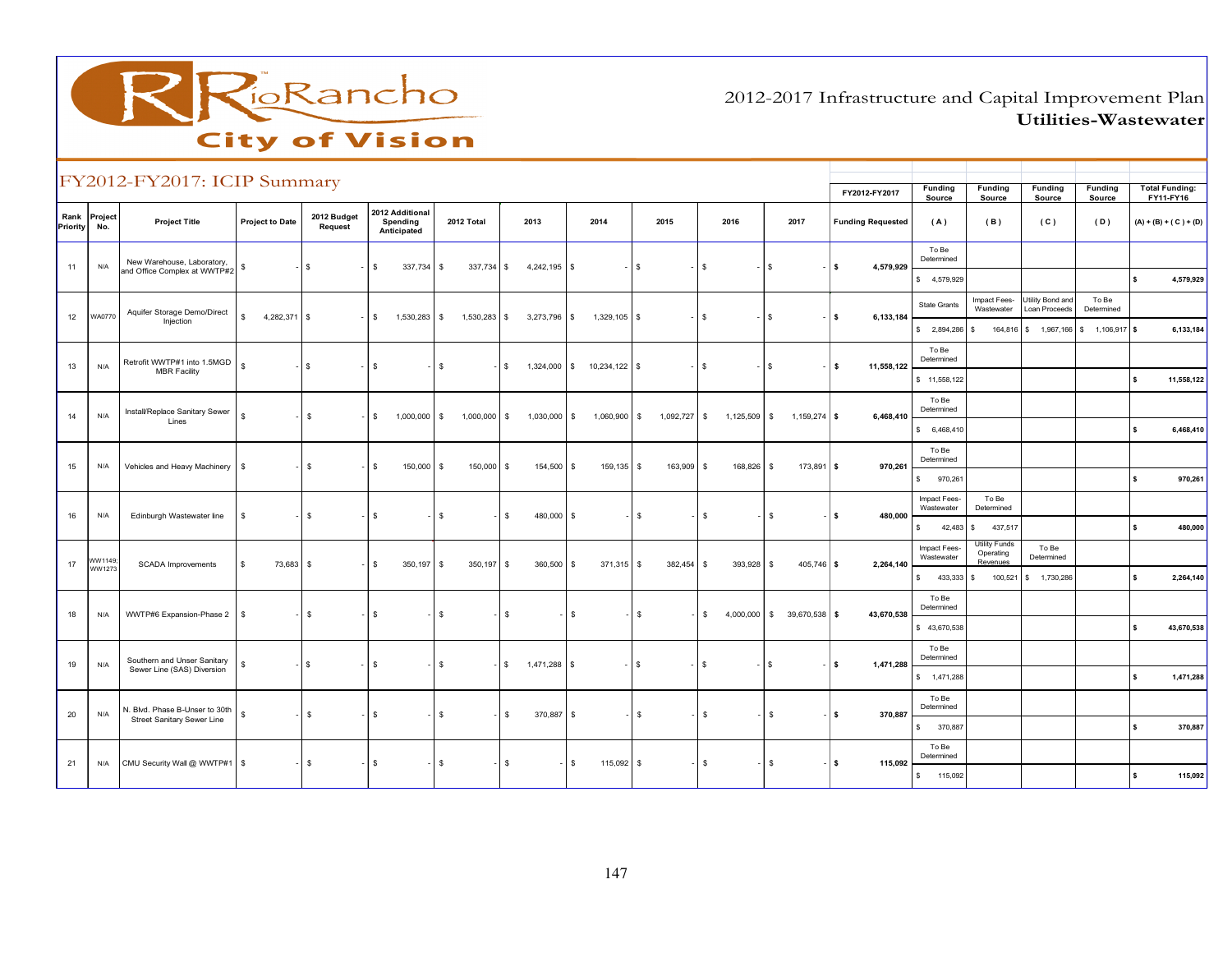

2012-2017 Infrastructure and Capital Improvement PlanUtilities-Wastewater

|                  |                | FY2012-FY2017: ICIP Summary                                                   |                        |                        |                                                                    |            |               |                            |                  |                       |                                          |                          |                            |                     |                   |                   |                                    |
|------------------|----------------|-------------------------------------------------------------------------------|------------------------|------------------------|--------------------------------------------------------------------|------------|---------------|----------------------------|------------------|-----------------------|------------------------------------------|--------------------------|----------------------------|---------------------|-------------------|-------------------|------------------------------------|
|                  |                |                                                                               |                        |                        |                                                                    |            |               |                            |                  |                       |                                          | FY2012-FY2017            | Funding<br>Source          | Funding<br>Source   | Funding<br>Source | Funding<br>Source | <b>Total Funding:</b><br>FY11-FY16 |
| Rank<br>Priority | Project<br>No. | <b>Project Title</b>                                                          | <b>Project to Date</b> | 2012 Budget<br>Request | 2012 Additional<br>Spending<br>Anticipated                         | 2012 Total | 2013          | 2014                       | 2015             | 2016                  | 2017                                     | <b>Funding Requested</b> | (A)                        | (B)                 | (C)               | (D)               | $(A) + (B) + (C) + (D)$            |
| 22               | N/A            | NM528 Force Main Expansion<br>and Lift Station No. 15                         | \$                     | \$                     | \$                                                                 | \$         | \$            | 768,178 \$<br>$\mathbb{S}$ |                  | \$                    | \$                                       | \$<br>768,178            | To Be<br>Determined        |                     |                   |                   |                                    |
|                  |                |                                                                               |                        |                        |                                                                    |            |               |                            |                  |                       |                                          |                          | s.<br>768,178              |                     |                   |                   | 768,178<br>l S                     |
| 23               | N/A            | oma Colorado Terminal Effluent<br>Reuse Storage Tank                          | s                      | \$                     | $\mathfrak s$                                                      | \$         | $\mathfrak s$ | \$<br>$6,000,000$ \$       |                  | \$                    | \$                                       | l \$<br>6,000,000        | Impact Fees-<br>Wastewater | To Be<br>Determined |                   |                   |                                    |
|                  |                |                                                                               |                        |                        |                                                                    |            |               |                            |                  |                       |                                          |                          | 100,000<br>S               | \$5,900,000         |                   |                   | 6,000,000<br>\$                    |
| 24               | N/A            | CMU Security Wall @ WWTP#2   \$                                               |                        | \$                     | $\mathbf{s}$                                                       | \$         | $\mathfrak s$ | 222,396 \$<br>S.           |                  | s                     | \$                                       | l s<br>222,396           | To Be<br>Determined        |                     |                   |                   |                                    |
|                  |                |                                                                               |                        |                        |                                                                    |            |               |                            |                  |                       |                                          |                          | 222,396<br>S               |                     |                   |                   | 222,396<br>\$                      |
| 25               | N/A            | Replace Membrane Filters at<br><b>WWTPs</b>                                   | s                      | \$                     | s.                                                                 | \$         | $\mathfrak s$ | $\mathbb{S}$               | 579,568<br>s.    | <b>S</b>              | \$                                       | \$<br>579,568            | To Be<br>Determined        |                     |                   |                   |                                    |
|                  |                |                                                                               |                        |                        |                                                                    |            |               |                            |                  |                       |                                          |                          | 579,568<br>s.              |                     |                   |                   | l S<br>579,568                     |
| 26               | N/A            | Industrial Park Loop Sewer Line                                               | l s                    | \$                     | s.                                                                 | \$         | $\mathfrak s$ | $\mathfrak s$              | 359,553<br>S.    | <b>S</b>              | \$                                       | 359,553<br>l s           | To Be<br>Determined        |                     |                   |                   |                                    |
|                  |                |                                                                               |                        |                        |                                                                    |            |               |                            |                  |                       |                                          |                          | 359,553<br>S.              |                     |                   |                   | 359,553<br>s.                      |
|                  |                | Barrancas Sewer Line-Phase II-                                                |                        |                        |                                                                    |            |               |                            |                  |                       |                                          |                          | Impact Fees-<br>Wastewater | To Be<br>Determined |                   |                   |                                    |
| 27               | N/A            | Idalia to City Center                                                         | s                      | \$                     | $\mathbf{s}$                                                       | \$         | $\mathfrak s$ | $\mathbf{s}$               | $\mathbb{S}$     | s<br>400,000          | $\mathbb{S}$<br>$3,600,000$ \$           | 4,000,000                | 133,333<br>$\mathsf{s}$    | 3,866,667<br>s.     |                   |                   | 4,000,000<br>s.                    |
|                  |                |                                                                               |                        |                        |                                                                    |            |               |                            |                  |                       |                                          |                          | To Be<br>Determined        |                     |                   |                   |                                    |
| 28               | N/A            | Unit 16 Sewer Feasibility Study                                               | l s                    | \$                     | -S                                                                 | \$         | \$            | S.                         | 339,019 \$<br>s. |                       | \$                                       | s.<br>339,019            | 339,019<br>$\mathsf{s}$    |                     |                   |                   | $\mathbf{s}$<br>339,019            |
|                  |                |                                                                               |                        |                        |                                                                    |            |               |                            |                  |                       |                                          |                          | To Be<br>Determined        |                     |                   |                   |                                    |
| 29               | N/A            | Effluent Pump Station and Re-<br>use Line-WWTP#2                              | s                      | \$                     | $\mathfrak s$                                                      | \$         | $\mathfrak s$ | $\mathbf{s}$               | 347,435<br>S.    | l s<br>$5,511,151$ \$ |                                          | 5,858,586<br>l s         | \$ 5,858,586               |                     |                   |                   | 5,858,586<br>\$                    |
|                  |                |                                                                               |                        |                        |                                                                    |            |               |                            |                  |                       |                                          |                          | Impact Fees-<br>Wastewater | To Be<br>Determined |                   |                   |                                    |
| 30               | N/A            | WWTP#2 Expansion and<br>Retrofit                                              | s                      | \$                     | $\mathfrak{s}$                                                     | \$         | $\mathfrak s$ | $\mathfrak s$              | S.               | S.<br>4,000,000       | $$34,677,361$ \$                         | 38,677,361               | $\mathsf{s}$<br>133,333    | \$ 38,544,028       |                   |                   | 38,677,361<br>s                    |
|                  |                |                                                                               |                        |                        |                                                                    |            |               |                            |                  |                       |                                          |                          | To Be                      |                     |                   |                   |                                    |
| 31               | N/A            | Chemical Storage Facility @<br>WWTP#1                                         | \$                     |                        | \$                                                                 | \$         | l \$          | l s                        | s.               | \$                    | $\sqrt{3}$<br>750,000 \$                 | 750,000                  | Determined<br>s.           |                     |                   |                   | $\sim$                             |
|                  |                |                                                                               |                        |                        |                                                                    |            |               |                            |                  |                       |                                          |                          | 750,000<br>To Be           |                     |                   |                   | 750,000                            |
| 32               | N/A            | Install New Walls in Sludge Cake<br>Disposal/Belt Press Building @<br>WWTP #2 | l s                    | $\sqrt{3}$             | s.                                                                 | \$         | l \$          | l s                        | s.               | $\mathfrak s$         | $1,100,000$ \$<br>-1\$                   | 1,100,000                | Determined                 |                     |                   |                   |                                    |
|                  |                |                                                                               |                        |                        |                                                                    |            |               |                            |                  |                       |                                          |                          | \$ 1,100,000               |                     |                   |                   | 1,100,000<br>l S                   |
|                  |                | <b>TOTALS</b>                                                                 | \$<br>6,245,681 \$     |                        | 675,589 \$ 32,360,738 \$ 33,306,327 \$ 35,258,810 \$ 20,260,243 \$ |            |               |                            |                  |                       | 3,264,665 \$ 15,599,414 \$ 81,536,810 \$ | 189,226,268              |                            |                     |                   |                   | \$189,226,268                      |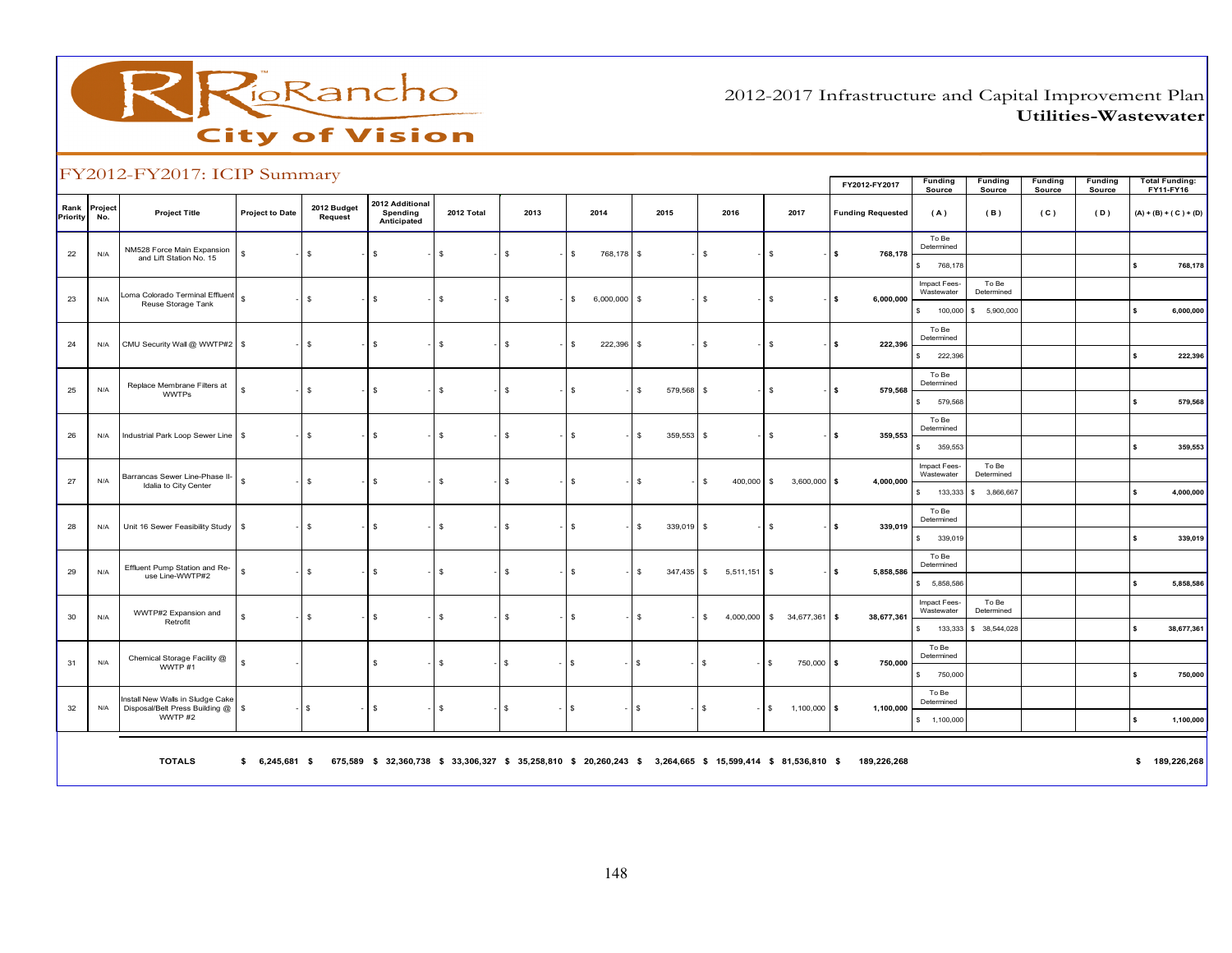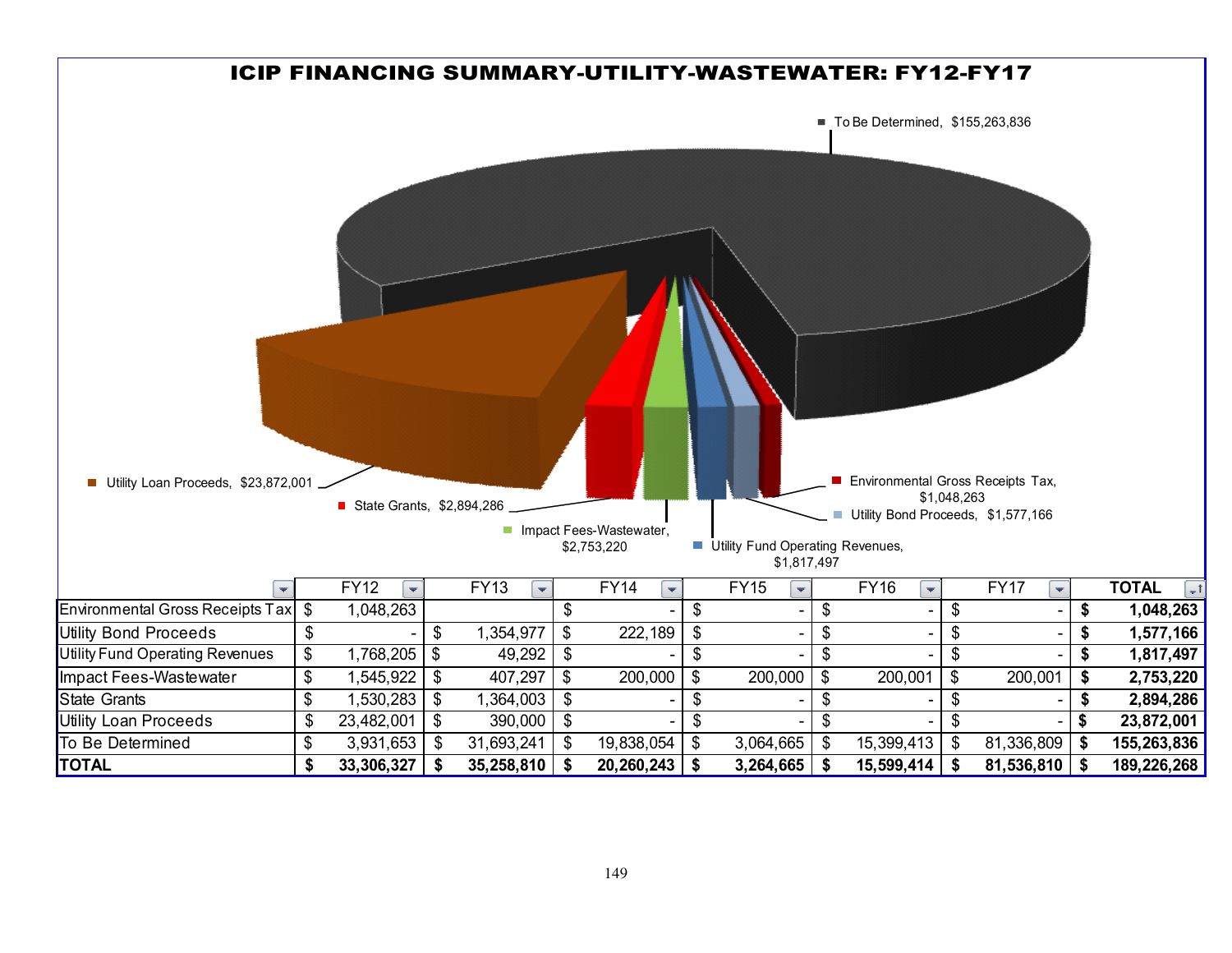|                                                              |                                  |                                   | Capital Outlay Summary               |                                |                   |                    |                   |                      |
|--------------------------------------------------------------|----------------------------------|-----------------------------------|--------------------------------------|--------------------------------|-------------------|--------------------|-------------------|----------------------|
|                                                              |                                  |                                   |                                      | <b>Projects</b>                | <b>Adopted FY</b> |                    | <b>Total Fund</b> | <b>Financing</b>     |
| Item/Project                                                 | Project#                         | Line Item                         | Department                           | <b>Rollovers</b>               | 12                |                    |                   | <b>Sources</b>       |
|                                                              |                                  |                                   |                                      |                                |                   |                    |                   |                      |
| <b>Department of Financial Services</b>                      |                                  |                                   |                                      | \$<br>$\overline{\phantom{a}}$ | \$<br>34,900      | - \$               | 34,900            |                      |
| Crywolf Sofware for Alarm Billing                            |                                  | 101-3005-415-7025 Finance         |                                      |                                | 34,900            |                    |                   | GF                   |
| <b>Department of Parks, Recreation and Cultural Services</b> |                                  |                                   |                                      | \$<br>$58 \quad $$             |                   | \$                 | 58                |                      |
|                                                              |                                  |                                   |                                      |                                |                   |                    |                   |                      |
| Sugar Park Replacement Playground                            | PR1157                           |                                   | 101-3526-452-7010 Parks & Recreation | 58                             |                   |                    |                   | <b>GF</b>            |
| <b>Department of Library and Information Services</b>        |                                  |                                   |                                      | \$<br>$60,000$ \$              | $\blacksquare$    | \$                 | 60,000            |                      |
| Drive Through Window                                         | LB1179                           | 101-4505-450-7010 Library         |                                      | 60,000                         |                   |                    |                   | <b>Miscellaneous</b> |
|                                                              | <b>Department of Police</b>      |                                   |                                      | \$                             | \$<br>$58,393$ \$ |                    | 58,393            |                      |
| <b>Patrol Vehicles</b>                                       | PS1262                           | 101-6025-424-7015 Police          |                                      |                                | 58,393            |                    |                   | <b>GF</b>            |
|                                                              | <b>Department of Fire/Rescue</b> |                                   |                                      | \$<br>$\blacksquare$           | \$<br>47,000      | $\dot{\mathsf{s}}$ | 47,000            |                      |
|                                                              |                                  |                                   |                                      |                                |                   |                    |                   |                      |
| Ambulance                                                    | FR1263                           | 101-6530-423-7015 Fire Operations |                                      |                                | 20,000            |                    |                   | <b>GF</b>            |
| Cardiac Monitor/Defibrillator                                | N/A                              | 101-6530-423-7025 Fire Operations |                                      |                                | 27,000            |                    |                   | GF                   |
|                                                              |                                  |                                   | Total General Fund \$                | 60,058                         | \$<br>140,293     | -\$                | 200,351           |                      |

# General FundCapital Outlay Summary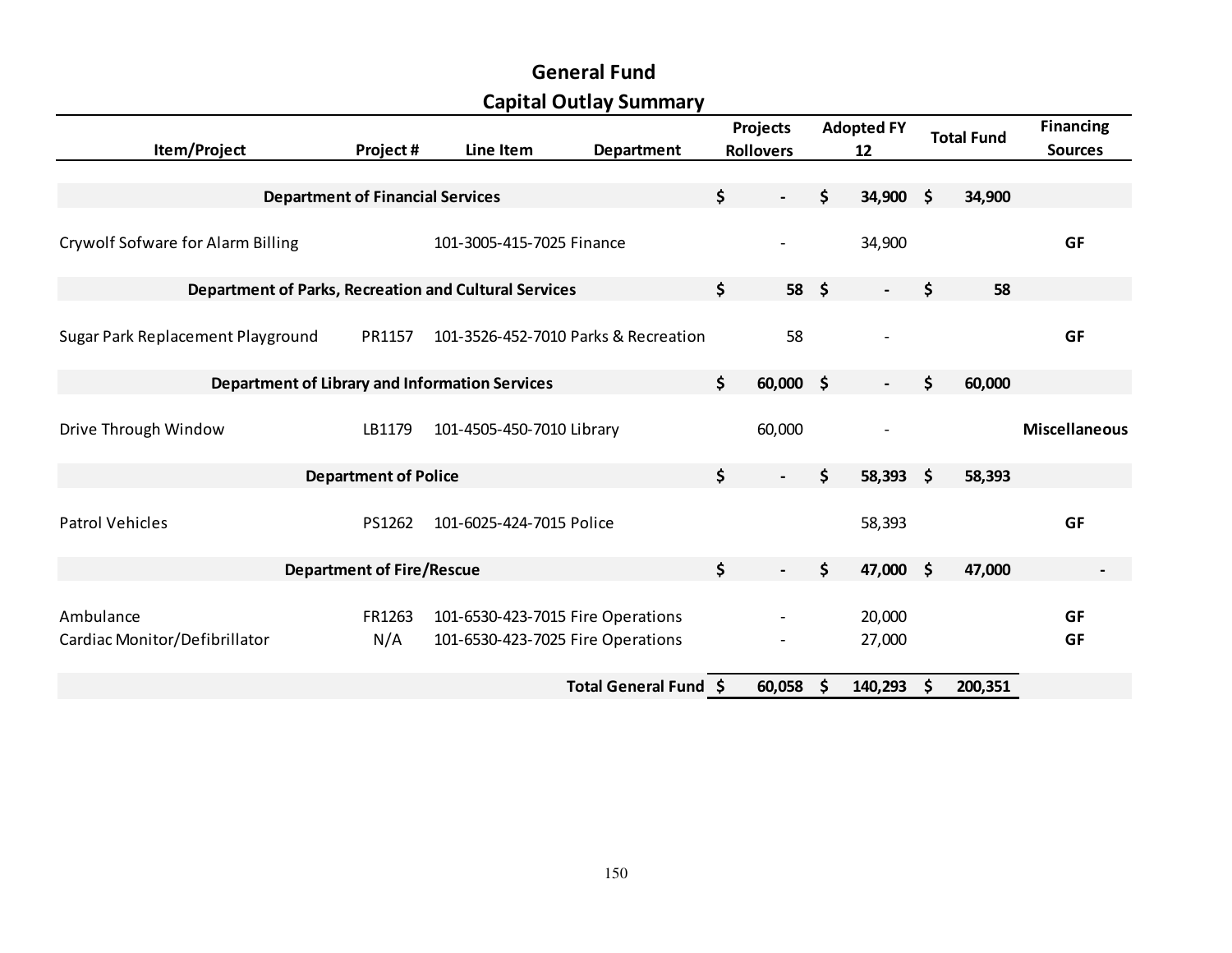|                                                                |                                      |                                 | <b>Capital Outlay Summary</b>                                              |                                |                    |                          |                    |                   |                            |
|----------------------------------------------------------------|--------------------------------------|---------------------------------|----------------------------------------------------------------------------|--------------------------------|--------------------|--------------------------|--------------------|-------------------|----------------------------|
|                                                                |                                      |                                 |                                                                            | Projects                       |                    | <b>Adopted FY</b>        |                    | <b>Total Fund</b> | <b>Financing</b>           |
| Item/Project                                                   | Project #                            | Line Item                       | Department                                                                 | Rollover                       |                    | 12                       |                    |                   | <b>Sources</b>             |
|                                                                |                                      |                                 |                                                                            |                                |                    |                          |                    |                   |                            |
|                                                                | <b>Recreation Activities Fund</b>    |                                 |                                                                            | \$<br>58,929 \$                |                    |                          | $2 \div$           | 58,931            |                            |
| <b>Recreation Centers Renovations</b>                          | PR1011                               |                                 | 205-0000-452-7010 Parks, Rec. & Com                                        | 58,929                         |                    | $\overline{2}$           |                    |                   | <b>Taxes</b>               |
|                                                                | <b>Recreation Activities II Fund</b> |                                 |                                                                            | \$<br>$36,415$ \$              |                    | $\blacksquare$           | \$                 | 36,415            |                            |
| Cabezon Park Volleyball Court<br>Sport Complex Shade Structure | PR1177<br>PR1182                     |                                 | 206-0000-450-7610 Parks, Rec. & Com<br>206-0000-450-7610 Parks, Rec. & Com | 8,430<br>27,985                |                    |                          |                    |                   | <b>Fees</b><br><b>Fees</b> |
|                                                                | <b>Library Fund</b>                  |                                 |                                                                            | \$<br>400,000 \$               |                    | $\blacksquare$           | \$                 | 400,000           |                            |
| Radio Frequency ID System                                      | LB1176                               | 220-0000-450-7025 Library       |                                                                            | 400,000                        |                    |                          |                    |                   | <b>Miscellaneous</b>       |
|                                                                | <b>Fire Protection Fund</b>          |                                 |                                                                            | \$<br>$\overline{\phantom{0}}$ | \$                 | 25,000                   | $\dot{\mathsf{s}}$ | 25,000            |                            |
| <b>Wildland Fuel Truck Chasis</b>                              | N/A                                  | 250-0000-422-7015 Fire / Rescue |                                                                            | $\qquad \qquad -$              |                    | 25,000                   |                    |                   | Grant                      |
|                                                                | <b>Recovery EECBG Fund</b>           |                                 |                                                                            | \$<br>449                      | $\dot{\mathsf{s}}$ |                          | \$                 | 449               |                            |
| <b>Building Lighting Retrofit</b>                              | PR1084                               |                                 | 254-0000-410-7010 Parks, Rec. & Com                                        | 449                            |                    |                          |                    |                   | Grant                      |
|                                                                | <b>Federal Grants Fund</b>           |                                 |                                                                            | \$<br>$6,824$ \$               |                    | $\overline{\phantom{a}}$ | \$                 | 6,824             |                            |
| Vista Hill Fire Station                                        | FR1048                               | 259-0000-424-7010 Fire / Rescue |                                                                            | 6,824                          |                    |                          |                    |                   | Grant                      |

# Special FundsCapital Outlay Summary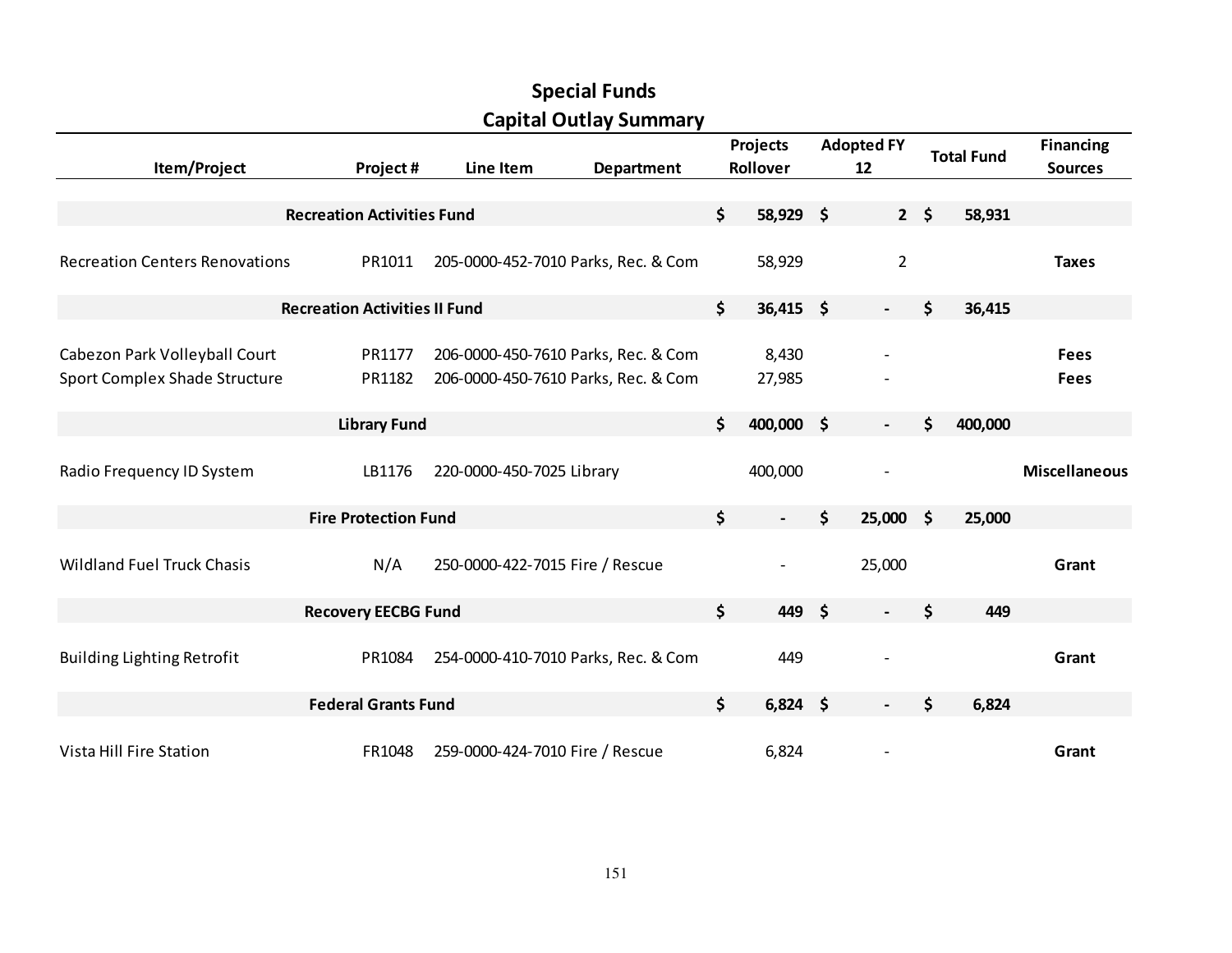|                                  |                            |                                | <b>Capital Outlay Summary</b>       |                  |                   |                   |                  |
|----------------------------------|----------------------------|--------------------------------|-------------------------------------|------------------|-------------------|-------------------|------------------|
|                                  |                            |                                |                                     | <b>Projects</b>  | <b>Adopted FY</b> |                   | <b>Financing</b> |
| Item/Project                     | Project#                   | Line Item                      | <b>Department</b>                   | Rollover         | 12                | <b>Total Fund</b> | <b>Sources</b>   |
|                                  |                            |                                |                                     |                  |                   |                   |                  |
|                                  | <b>Environmental GRT</b>   |                                |                                     | \$2,084,518      | \$<br>214,110     | \$2,298,628       |                  |
|                                  |                            |                                |                                     |                  |                   |                   |                  |
| Northern Blvd Phase A            | PI0719                     | 260-0000-511-7010 Public Works |                                     | 6,377            |                   |                   | <b>Taxes</b>     |
| Recycling Center Joint Agreement | PR1218                     |                                | 260-0000-511-7010 Parks, Rec. & Com | 16,213           |                   |                   | <b>Taxes</b>     |
| <b>Arsenic Security</b>          | <b>WA0886</b>              | 260-0000-511-7010 Utilities    |                                     | 61,592           |                   |                   | <b>Taxes</b>     |
| <b>City Center Booster Pump</b>  | WA1041                     | 260-0000-511-7010 Utilities    |                                     | 182,323          |                   |                   | <b>Taxes</b>     |
| Well 14 Booster/Filling Station  | WA1126                     | 260-0000-511-7010 Utilities    |                                     | 629,037          |                   |                   | <b>Taxes</b>     |
| FY 11 Repair / Rehab Water Lines | WA1143                     | 260-0000-511-7010 Utilities    |                                     | 56,771           |                   |                   | <b>Taxes</b>     |
| Well 8 Transformer Replacement   | WA1173                     | 260-0000-511-7010 Utilities    |                                     | 83,658           |                   |                   | <b>Taxes</b>     |
| FY 12 Wells Repair/Rehab         | WA1243                     | 260-0000-511-7010 Utilities    |                                     |                  | 200,000           |                   | <b>Taxes</b>     |
| Repair / Rehab Water Lines       | WA1269                     | 260-0000-511-7010 Utilities    |                                     | 285              |                   |                   | <b>Taxes</b>     |
| Lift Station #4 Odor Control     | WW1039                     | 260-0000-511-7010 Utilities    |                                     | 139,872          |                   |                   | <b>Taxes</b>     |
| Los Montoyas Sewer Line          | WW1183                     | 260-0000-511-7010 Utilities    |                                     | 908,390          |                   |                   | <b>Taxes</b>     |
| Recycling Center Joint Agreement | PR1218                     |                                | 260-0000-511-7025 Parks, Rec. & Com |                  | 14,110            |                   | <b>Taxes</b>     |
|                                  |                            |                                |                                     |                  |                   |                   |                  |
|                                  | <b>Municipal Road Fund</b> |                                |                                     | \$<br>143,899 \$ | 70,000            | \$<br>213,899     |                  |
|                                  | PI0859                     | 270-0000-443-7010 Public Works |                                     |                  |                   |                   | <b>Taxes</b>     |
| Fiber Optic Unser/Southern       |                            |                                |                                     | 8,733            |                   |                   |                  |
| Meadowlark/Prairie Sage Trail    | PW1137                     | 270-0000-443-7010 Public Works |                                     | 12,500           |                   |                   | <b>Taxes</b>     |
| Rockway Signal                   | PW1138                     | 270-0000-443-7010 Public Works |                                     | 3,686            |                   |                   | <b>Taxes</b>     |
| Leon Grande Sidewalk             | PW1152                     | 270-0000-443-7010 Public Works |                                     | 26,204           |                   |                   | <b>Taxes</b>     |
| Deceleration Lane US 550         | PW1159                     | 270-0000-443-7010 Public Works |                                     | 26,177           |                   |                   | <b>Taxes</b>     |
| Pedestrian Safety Crosswalk      | PW1237                     | 270-0000-443-7010 Public Works |                                     | 11,158           |                   |                   | <b>Taxes</b>     |
| <b>Road Restoration</b>          | PW1236                     | 270-0000-443-7024 Public Works |                                     |                  | 50,000            |                   | <b>Taxes</b>     |
| Fiber Optic Unser/Southern       | PI0859                     | 270-0000-443-7441 Public Works |                                     | 9,183            |                   |                   | <b>Taxes</b>     |
| Pedestrian Safety/Crosswalk      | PW1237                     | 270-0000-443-7441 Public Works |                                     |                  | 10,000            |                   | <b>Taxes</b>     |
| Rockway Signal                   | PW1138                     | 270-0000-443-7441 Public Works |                                     | 7,933            |                   |                   | <b>Taxes</b>     |
| Minor Traffic Calming/Median     | PW1238                     | 270-0000-443-7441 Public Works |                                     | 14,779           | 10,000            |                   | <b>Taxes</b>     |
| ADA Sidewalk Improvement         | PW1259                     | 270-0000-443-7441 Public Works |                                     | 23,546           |                   |                   | <b>Taxes</b>     |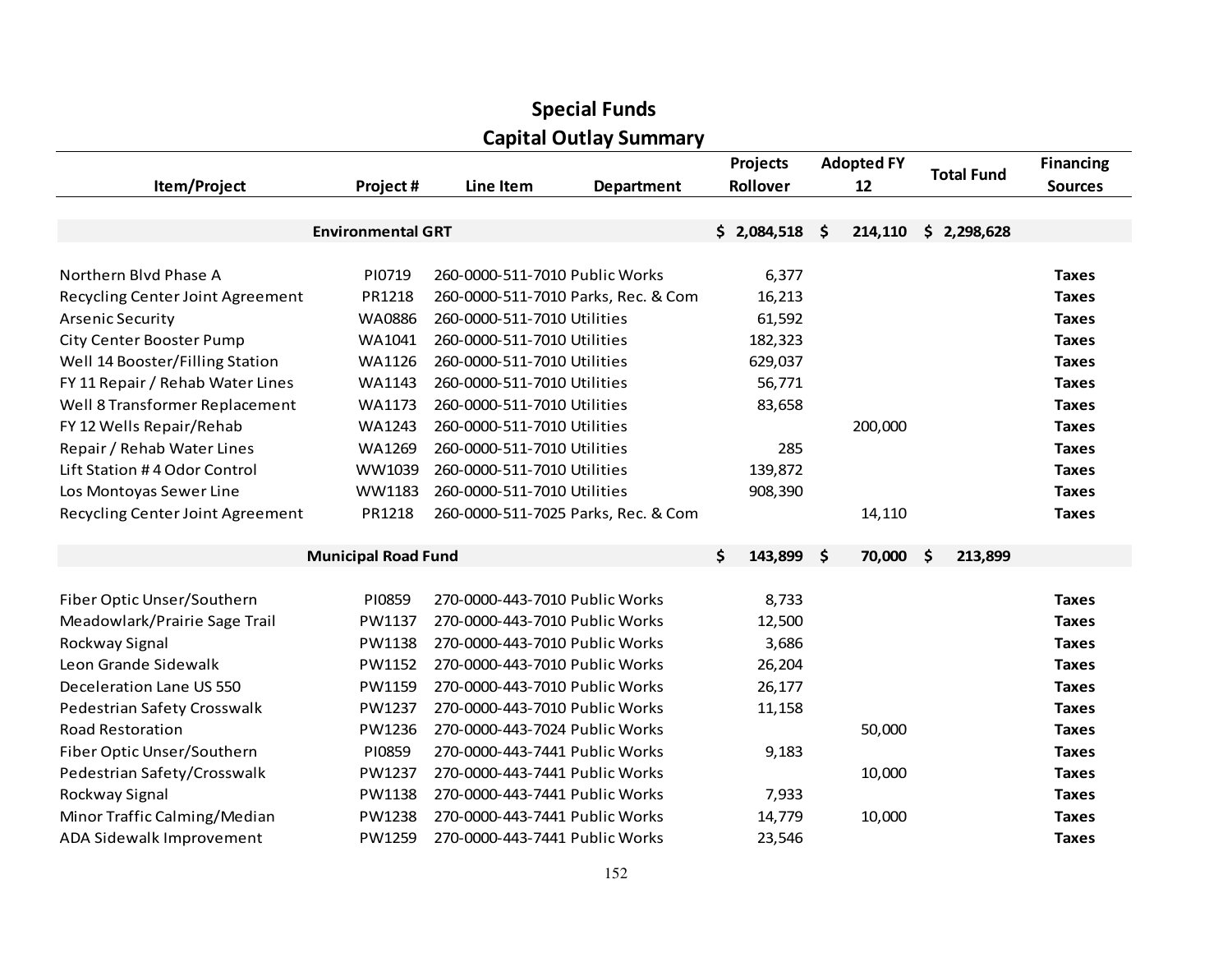|                                     |                               |                                      | <b>Capital Outlay Summary</b> |                  |                          |                   |                      |
|-------------------------------------|-------------------------------|--------------------------------------|-------------------------------|------------------|--------------------------|-------------------|----------------------|
|                                     |                               |                                      |                               | <b>Projects</b>  | <b>Adopted FY</b>        | <b>Total Fund</b> | <b>Financing</b>     |
| Item/Project                        | Project#                      | Line Item                            | <b>Department</b>             | Rollover         | 12                       |                   | <b>Sources</b>       |
|                                     |                               |                                      |                               |                  |                          |                   |                      |
|                                     | <b>Capital Projects Fund</b>  |                                      |                               | \$<br>30,000 \$  |                          | \$<br>30,000      |                      |
|                                     |                               |                                      |                               |                  |                          |                   |                      |
| <b>UNMArt Project</b>               | FS1189                        | 301-0000-442-7010 Financial Services |                               | 30,000           |                          |                   | <b>Miscellaneous</b> |
|                                     |                               |                                      |                               |                  |                          |                   |                      |
|                                     | <b>HP Infrastructure Fund</b> |                                      |                               | \$<br>280,952 \$ | $\overline{\phantom{a}}$ | \$<br>280,952     |                      |
|                                     |                               |                                      |                               |                  |                          |                   |                      |
| <b>Unser Widening Phase II</b>      | PI0718                        | 303-0000-442-7010 Public Works       |                               | 280,952          |                          |                   | Loan                 |
|                                     |                               |                                      |                               |                  |                          |                   |                      |
|                                     | <b>HS Infrastructure Fund</b> |                                      |                               | \$<br>148,170 \$ | $\overline{\phantom{a}}$ | \$<br>148,170     |                      |
|                                     |                               |                                      |                               |                  |                          |                   |                      |
| Intersection Iris & Idalia          | PW0925                        | 304-0000-442-7010 Public Works       |                               | 136,799          |                          |                   | Loan                 |
| Loma Colorado Rd & Paseo del Volcan | PW1007                        | 304-0000-442-7010 Public Works       |                               | 11,371           |                          |                   | Loan                 |
|                                     | <b>Infrastructure Fund</b>    |                                      |                               | $$13,109,389$ \$ | $\overline{\phantom{a}}$ | \$13,109,389      |                      |
|                                     |                               |                                      |                               |                  |                          |                   |                      |
| <b>Unser Widening Phase II</b>      | PI0718                        | 305-0000-442-7010 Public Works       |                               | 4,773,205        |                          |                   | Grant                |
| Northern Blvd Phase A               | PI0719                        | 305-0000-442-7010 Public Works       |                               | 2,614,517        |                          |                   | Grant                |
| SAP Lisbon-Curbs Sidewalk           | PI0805                        | 305-0000-442-7010 Public Works       |                               | 330,000          |                          |                   | Grant                |
| Paseo del Volcan Phase II           | PI0843                        | 305-0000-442-7010 Public Works       |                               | 4,964,994        |                          |                   | Grant                |
| SAD <sub>7</sub> A                  | PW0993                        | 305-0000-442-7010 Public Works       |                               | 6,000            |                          |                   | <b>GF</b>            |
| King Blvd & Wilpett                 | PW1052                        | 305-0000-442-7010 Public Works       |                               | 65,069           |                          |                   | Grant                |
| Lisbon-Sunset Arroyo Culver         | PW1056                        | 305-0000-442-7010 Public Works       |                               | 98,920           |                          |                   | Grant                |
| Meadowlark/Prairie Sage Trail       | PW1137                        | 305-0000-442-7010 Public Works       |                               | 37,500           |                          |                   | Grant                |
| Leon Grande Sidewalk                | PW1152                        | 305-0000-442-7010 Public Works       |                               | 78,615           |                          |                   | Grant                |
| Deceleration Lane US 550            | PW1159                        | 305-0000-442-7010 Public Works       |                               | 78,533           |                          |                   | Grant                |
| Sprint & Enchanted Traffic Signal   | PI0637                        | 305-0000-442-7272 Public Works       |                               | 42,150           |                          |                   | <b>Miscellaneous</b> |
| Los Milagros Channel                | PI0638                        | 305-0000-442-7273 Public Works       |                               | 19,886           |                          |                   | <b>Miscellaneous</b> |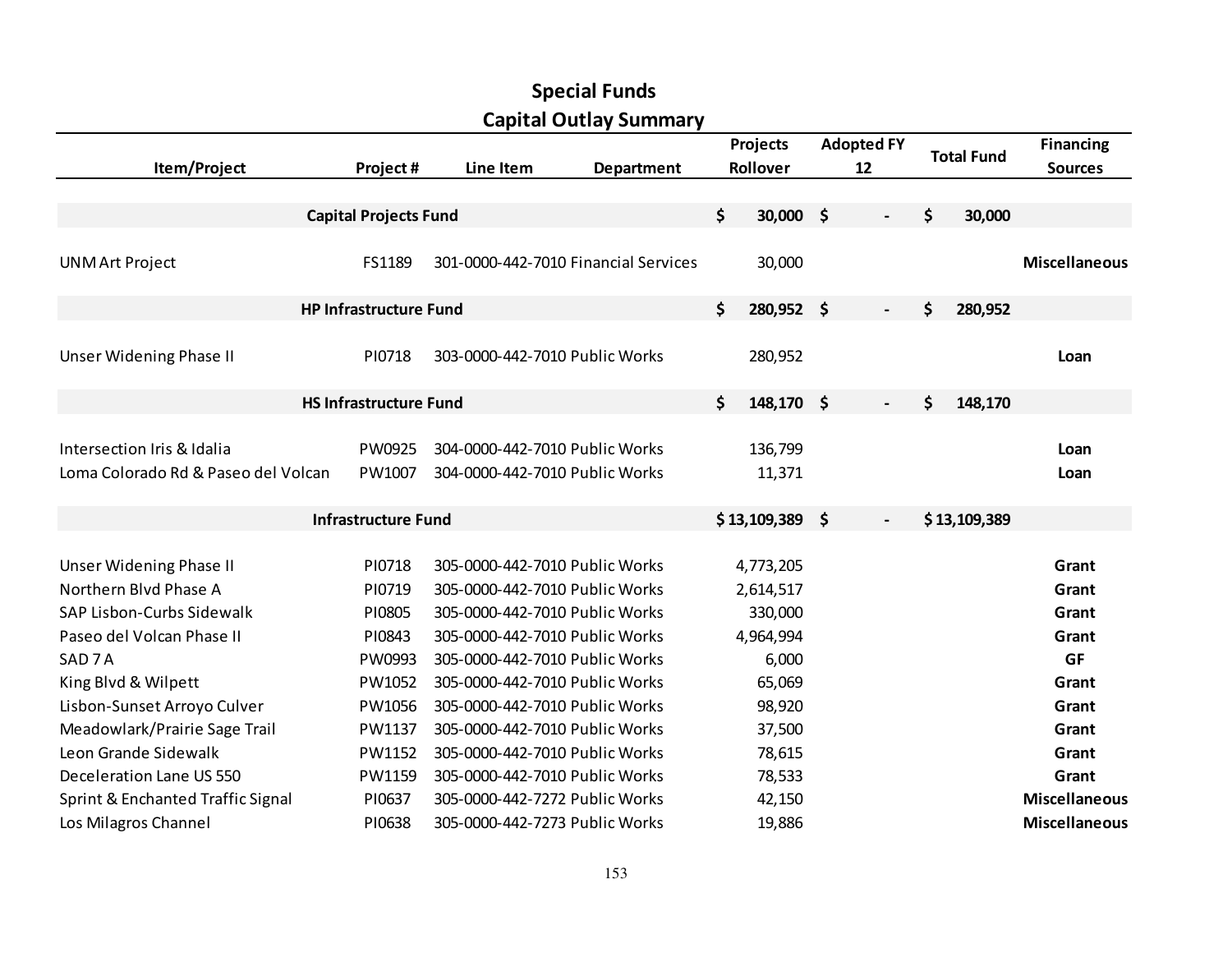|                                    |                                           |                                                 | <b>Special Funds</b>                |                      |                         |      |                   |                                    |
|------------------------------------|-------------------------------------------|-------------------------------------------------|-------------------------------------|----------------------|-------------------------|------|-------------------|------------------------------------|
|                                    |                                           |                                                 | <b>Capital Outlay Summary</b>       |                      |                         |      |                   |                                    |
| Item/Project                       | Project#                                  | Line Item                                       | <b>Department</b>                   | Projects<br>Rollover | <b>Adopted FY</b><br>12 |      | <b>Total Fund</b> | <b>Financing</b><br><b>Sources</b> |
|                                    | <b>Infrastructure Rehabilitation Fund</b> |                                                 |                                     | \$<br>82,921 \$      |                         | \$   | 82,921            |                                    |
|                                    |                                           |                                                 |                                     |                      |                         |      |                   |                                    |
| <b>Councilor Discretionary</b>     | AD1187                                    | 307-0000-442-7010 Administration                |                                     | 56,925               |                         |      |                   | GF                                 |
| SAP - Veterans Memorial Wall       | PR0913                                    |                                                 | 307-0000-442-7010 Parks, Rec. & Com | 25,996               |                         |      |                   | GF                                 |
|                                    | <b>Recreation Development Fund</b>        |                                                 |                                     | \$<br>144,107 \$     | 55,000                  | - \$ | 199,107           |                                    |
|                                    |                                           |                                                 |                                     |                      |                         |      |                   |                                    |
| <b>Sport Complex North</b>         | PR0447                                    |                                                 | 310-0000-452-7010 Parks, Rec. & Com | 139,533              |                         |      |                   | Grant                              |
| <b>Turf Replacement</b>            | PR1255                                    |                                                 | 310-0000-452-7010 Parks, Rec. & Com |                      | 55,000                  |      |                   | <b>Miscellaneous</b>               |
| Rain Master Central Control System | PR0968                                    |                                                 | 310-0000-452-7604 Parks, Rec. & Com | 4,574                |                         |      |                   | GF                                 |
|                                    | <b>Equipment Replacement Fund</b>         |                                                 |                                     | \$                   | \$<br>49,963 \$         |      | 49,963            |                                    |
|                                    |                                           |                                                 |                                     |                      |                         |      |                   |                                    |
| Destroyed Vehicles Replacement     | N/A                                       | 312-0000-416-7014 Public Works                  |                                     |                      | 49,963                  |      |                   | GF                                 |
|                                    |                                           | <b>Building Improvements / Replacement Fund</b> |                                     | \$<br>14,915         | \$<br>102,507           | \$   | 117,422           |                                    |
| PNM - Comverge                     | AD1174                                    | 313-0000-416-7010 Administration                |                                     |                      | 2,807                   |      |                   |                                    |
| <b>IT Police Conduit</b>           | IT1256                                    |                                                 | 313-0000-416-7010 Information Tech  |                      | 15,700                  |      |                   | <b>Miscellaneous</b>               |
| Haynes Pk Lighting Tennis Court    | PR1180                                    |                                                 | 313-0000-416-7010 Parks, Rec. & Com |                      | 34,000                  |      |                   | <b>Miscellaneous</b>               |
| Rainbow Pool Boiler                | PR1192                                    |                                                 | 313-0000-416-7010 Parks, Rec. & Com | 14,915               |                         |      |                   | <b>Miscellaneous</b>               |
| Rec. Ctrs Critical Improvements    | PR1258                                    |                                                 | 313-0000-416-7010 Parks, Rec. & Com |                      | 50,000                  |      |                   | <b>Miscellaneous</b>               |
|                                    | <b>State Appropriation Capital Fund</b>   |                                                 |                                     | \$<br>222,763 \$     | 90,504                  | - \$ | 313,267           |                                    |
|                                    |                                           |                                                 |                                     |                      |                         |      |                   |                                    |
| SAP - Veterans Memorial Wall       | PR0913                                    |                                                 | 315-0000-416-7010 Parks, Rec. & Com | 8,182                |                         |      |                   | Grant                              |
| Plan Design New Senior Center      | PR1162                                    |                                                 | 315-0000-416-7010 Parks, Rec. & Com | 197,000              | 90,504                  |      |                   | Grant                              |
| Lisbon-Sunset Arroyo Culver        | PW1056                                    | 315-0000-416-7010 Public Works                  |                                     | 13,526               |                         |      |                   | Grant                              |
| SAP - Unser & 34th Improvements    | PI0768                                    | 315-0000-416-7076 Public Works                  |                                     | 4,055                |                         |      |                   | Grant                              |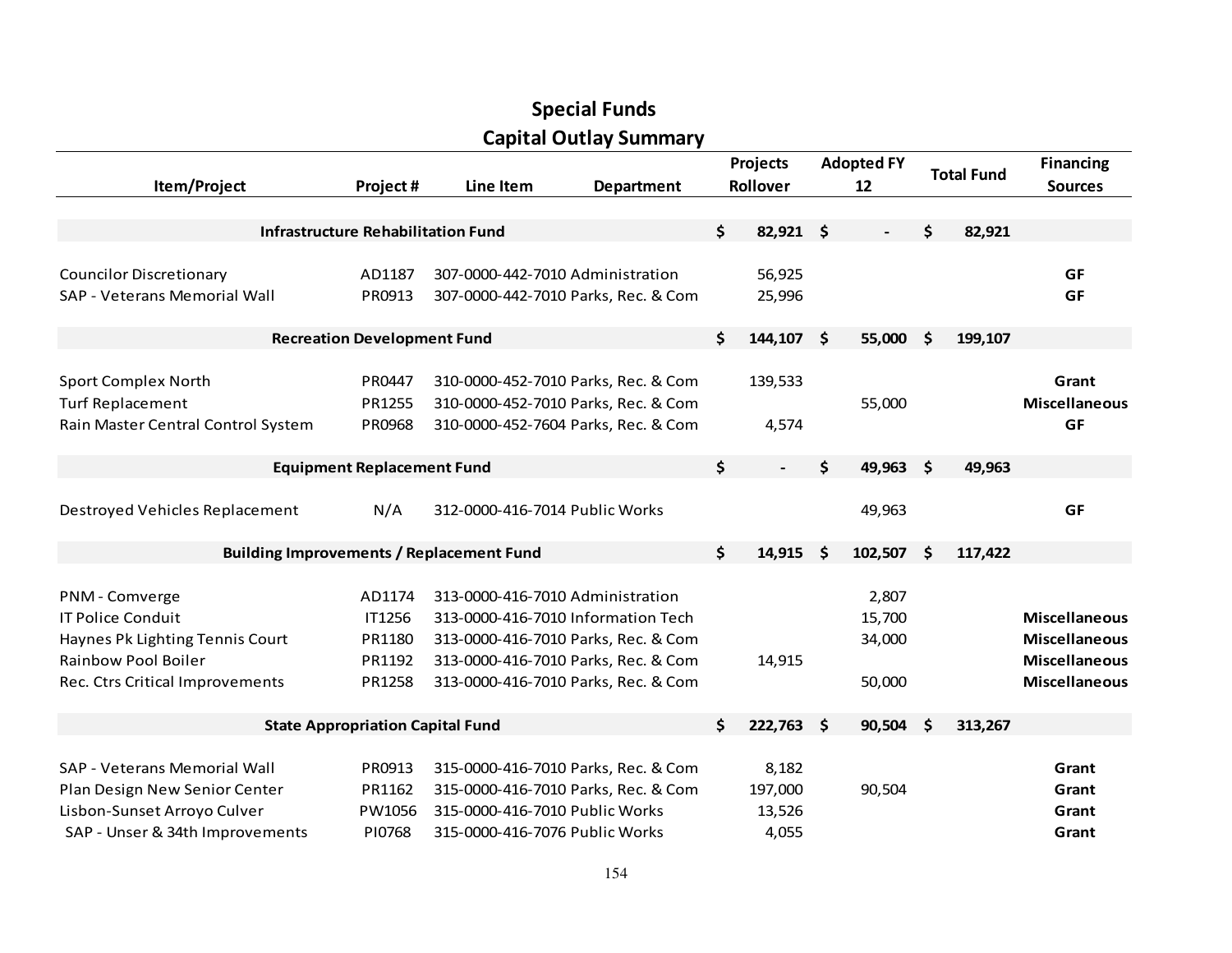|                                  |                                  |                                | <b>Capital Outlay Summary</b> |                   |                   |                   |                    |
|----------------------------------|----------------------------------|--------------------------------|-------------------------------|-------------------|-------------------|-------------------|--------------------|
|                                  |                                  |                                |                               | Projects          | <b>Adopted FY</b> | <b>Total Fund</b> | <b>Financing</b>   |
| Item/Project                     | Project#                         | Line Item                      | <b>Department</b>             | Rollover          | 12                |                   | <b>Sources</b>     |
|                                  |                                  |                                |                               |                   |                   |                   |                    |
|                                  | <b>SAD 7 A Project Fund</b>      |                                |                               | \$<br>$10,450$ \$ |                   | \$<br>10,450      |                    |
|                                  |                                  |                                |                               |                   |                   |                   |                    |
| SAD 7 A Project                  | PW0993                           | 324-0000-442-7010 Public Works |                               | 10,450            |                   |                   | <b>SAD</b>         |
|                                  | 2004 G.O. Bond Construction Fund |                                |                               | \$<br>$6,963$ \$  | $\blacksquare$    | \$<br>6,963       |                    |
|                                  |                                  |                                |                               |                   |                   |                   |                    |
| Loma Colorado Library            | LB0415                           | 326-0000-450-7011 Library      |                               | 6,963             |                   |                   | G.O. Bond          |
|                                  | 2009 G.O. Bond Construction Fund |                                |                               | $$7,689,951$ \$   |                   | \$7,689,951       |                    |
|                                  |                                  |                                |                               |                   |                   |                   |                    |
| <b>Unser Widening Phase II</b>   | PI0718                           | 329-0000-441-7010 Public Works |                               | 5,791,210         |                   |                   | G.O. Bond          |
| Northern Blvd Phase A            | PI0719                           | 329-0000-441-7010 Public Works |                               | 1,467,470         |                   |                   | G.O. Bond          |
| SAP Lisbon-Curbs Sidewalk        | PI0805                           | 329-0000-441-7010 Public Works |                               | 114,609           |                   |                   | G.O. Bond          |
| Paseo del Volcan Phase II        | PI0843                           | 329-0000-441-7010 Public Works |                               | 3,695             |                   |                   | G.O. Bond          |
| Idalia Road                      | PW0909                           | 329-0000-441-7010 Public Works |                               | 151,793           |                   |                   | G.O. Bond          |
| 27th Street Paving               | PW0976                           | 329-0000-441-7010 Public Works |                               | 1,039             |                   |                   | G.O. Bond          |
| <b>Wellspring Avenue</b>         | PW1005                           | 329-0000-441-7010 Public Works |                               | 83,895            |                   |                   | G.O. Bond          |
| Loma Colorado & Paseo del Volcan | PW1007                           | 329-0000-441-7010 Public Works |                               | 76,240            |                   |                   | G.O. Bond          |
|                                  | <b>Impact Fees - Roads Fund</b>  |                                |                               | $$2,621,331$ \$   | 422,917           | \$3,044,248       |                    |
|                                  |                                  |                                |                               |                   |                   |                   |                    |
| Unser Widening Phase II          | PI0718                           | 351-0000-442-7010 Public Works |                               | 1,140,000         |                   |                   | <b>Impact Fees</b> |
| Northern Blvd Phase A            | PI0719                           | 351-0000-442-7010 Public Works |                               | 2,325             |                   |                   | <b>Impact Fees</b> |
| <b>Wellspring Avenue</b>         | PW1005                           | 351-0000-442-7010 Public Works |                               | 1,372,070         |                   |                   | <b>Impact Fees</b> |
| Loma Colorado & Paseo del Volcan | PW1007                           | 351-0000-442-7010 Public Works |                               | 106,936           |                   |                   | <b>Impact Fees</b> |
| Meadowlark & Prairie Sage        | PW1137                           | 351-0000-442-7010 Public Works |                               |                   | 56,250            |                   | <b>Impact Fees</b> |
| Rockway Signal                   | PW1138                           | 351-0000-442-7010 Public Works |                               |                   | 50,000            |                   | <b>Impact Fees</b> |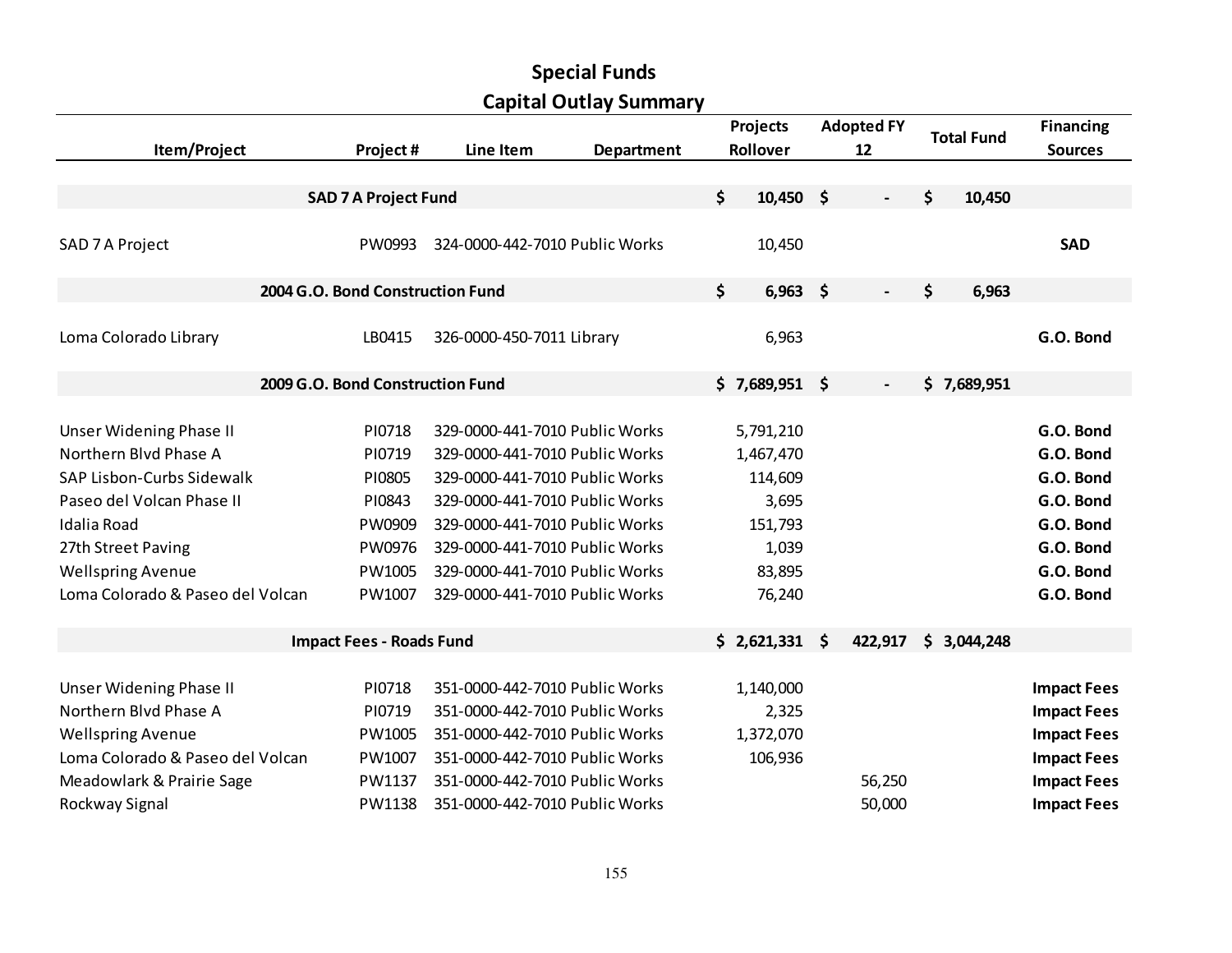|                                          |                                     |                                | <b>Capital Outlay Summary</b>       |     |                 |     |                   |      |                   |                    |
|------------------------------------------|-------------------------------------|--------------------------------|-------------------------------------|-----|-----------------|-----|-------------------|------|-------------------|--------------------|
|                                          |                                     |                                |                                     |     | <b>Projects</b> |     | <b>Adopted FY</b> |      | <b>Total Fund</b> | <b>Financing</b>   |
| Item/Project                             | Project#                            | Line Item                      | <b>Department</b>                   |     | Rollover        |     | 12                |      |                   | <b>Sources</b>     |
| Leon Grande Sidewalk                     | PW1152                              | 351-0000-442-7010 Public Works |                                     |     |                 |     | 166,667           |      |                   | <b>Impact Fees</b> |
| Lincoln Av. Improvement Ph II            | PW1239                              | 351-0000-442-7010 Public Works |                                     |     |                 |     | 100,000           |      |                   | <b>Impact Fees</b> |
| <b>Tarpon Sidewalks</b>                  | PW1252                              | 351-0000-442-7010 Public Works |                                     |     |                 |     | 9,000             |      |                   | <b>Impact Fees</b> |
| <b>City Center Pedestrian Facilities</b> | PW1253                              | 351-0000-442-7010 Public Works |                                     |     |                 |     | 28,500            |      |                   | <b>Impact Fees</b> |
| Traffic Sgnl Detection Unser/            | PW1254                              | 351-0000-442-7010 Public Works |                                     |     |                 |     | 12,500            |      |                   | <b>Impact Fees</b> |
|                                          | Impact Fees - Bikeway / Trails Fund |                                |                                     | \$. | 138,987         | -\$ | 15,000            | \$   | 153,987           |                    |
| <b>Bosque Trail</b>                      | PR0639                              |                                | 352-0000-442-7465 Parks, Rec. & Com |     | 109,535         |     |                   |      |                   | <b>Impact Fees</b> |
| <b>Trail Connections</b>                 | PR1213                              |                                | 352-0000-442-7465 Parks, Rec. & Com |     |                 |     | 15,000            |      |                   | <b>Impact Fees</b> |
| <b>Bosque Trail</b>                      | PR0639                              |                                | 352-0000-442-7479 Parks, Rec. & Com |     | 29,452          |     |                   |      |                   | <b>Impact Fees</b> |
|                                          |                                     |                                |                                     |     |                 |     |                   |      |                   |                    |
|                                          | <b>Impact Fees - Parks Fund</b>     |                                |                                     | \$  | 357,954         | \$  | 119,882           | - \$ | 477,836           |                    |
|                                          |                                     |                                |                                     |     |                 |     |                   |      |                   |                    |
| <b>Sports Complex North</b>              | PR0447                              |                                | 353-0000-442-7216 Parks, Rec. & Com |     | 93,247          |     |                   |      |                   | <b>Impact Fees</b> |
| Big Brother/Big Sister Park              | CE0773                              |                                | 353-0000-442-7610 Parks, Rec. & Com |     | 12,467          |     | 14,000            |      |                   | <b>Impact Fees</b> |
| <b>Sports Complex North</b>              | PR0447                              |                                | 353-0000-442-7610 Parks, Rec. & Com |     | 142,746         |     |                   |      |                   | <b>Impact Fees</b> |
| <b>Bosque Trail</b>                      | PR0639                              |                                | 353-0000-442-7610 Parks, Rec. & Com |     | 12,470          |     |                   |      |                   | <b>Impact Fees</b> |
| Developer Park Plan Review               | PR1049                              |                                | 353-0000-442-7610 Parks, Rec. & Com |     | 10,000          |     |                   |      |                   | <b>Impact Fees</b> |
| Rainbow Park Observatory                 | PR1127                              |                                | 353-0000-442-7610 Parks, Rec. & Com |     |                 |     | 10,000            |      |                   | <b>Impact Fees</b> |
| Cielo Grande Park                        | PR1128                              |                                | 353-0000-442-7610 Parks, Rec. & Com |     | 77,004          |     | 82,996            |      |                   | <b>Impact Fees</b> |
| <b>RR Common Ground Park</b>             | PR1129                              |                                | 353-0000-442-7610 Parks, Rec. & Com |     |                 |     | 7,886             |      |                   | <b>Impact Fees</b> |
| <b>Sports Complex Addition</b>           | PR1131                              |                                | 353-0000-442-7610 Parks, Rec. & Com |     | 10,020          |     |                   |      |                   | <b>Impact Fees</b> |
| Cabezon Dog Park                         | PR1214                              |                                | 353-0000-442-7610 Parks, Rec. & Com |     |                 |     | 5,000             |      |                   | <b>Impact Fees</b> |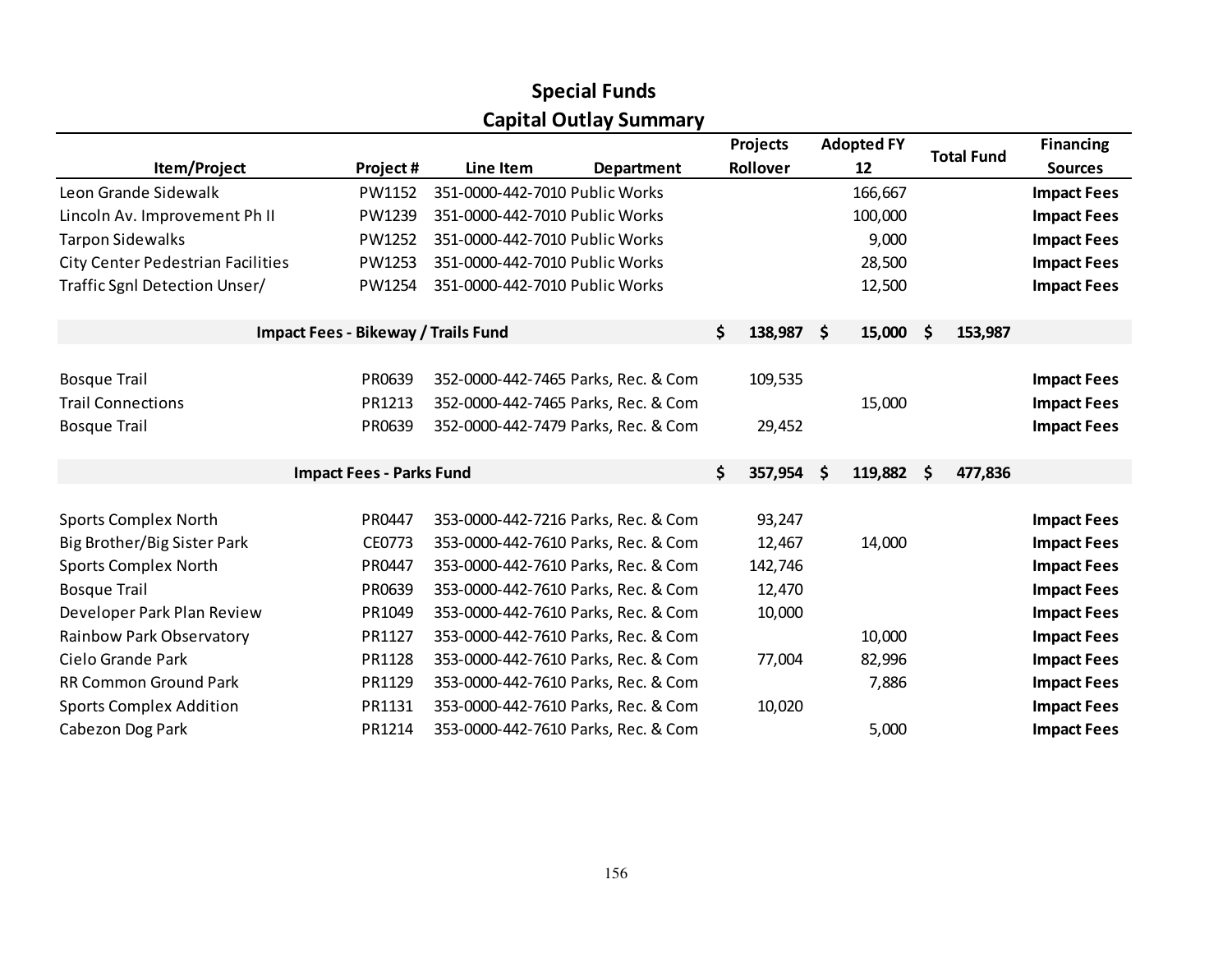| <b>Capital Outlay Summary</b>                                                                          |                                         |                                                                                                                                      |                                  |                             |                                       |    |                         |                   |              |                                                                                      |  |  |
|--------------------------------------------------------------------------------------------------------|-----------------------------------------|--------------------------------------------------------------------------------------------------------------------------------------|----------------------------------|-----------------------------|---------------------------------------|----|-------------------------|-------------------|--------------|--------------------------------------------------------------------------------------|--|--|
| Item/Project                                                                                           | Project#<br>Line Item<br>Department     |                                                                                                                                      |                                  | <b>Projects</b><br>Rollover |                                       |    | <b>Adopted FY</b><br>12 | <b>Total Fund</b> |              | <b>Financing</b><br><b>Sources</b>                                                   |  |  |
|                                                                                                        | <b>Impact Fees - Public Safety Fund</b> |                                                                                                                                      |                                  | \$                          | 373,548                               | \$ | $316,565$ \$            |                   | 690,113      |                                                                                      |  |  |
| Vista Hills Fire Station<br>Fire/Rescue Headquarters<br>Patrol Vehicles Equipped<br>Ambulance          | FR1048<br>FR1103<br>PS1262<br>FR1263    | 354-0000-424-7010 Fire / Rescue<br>354-0000-424-7010 Fire / Rescue<br>354-0000-424-7015 Police<br>354-0000-424-7015 Fire / Rescue    |                                  |                             | 303,548<br>70,000                     |    | 166,565<br>150,000      |                   |              | <b>Impact Fees</b><br><b>Impact Fees</b><br><b>Impact Fees</b><br><b>Impact Fees</b> |  |  |
|                                                                                                        | <b>Impact Fees - Drainage Fund</b>      |                                                                                                                                      |                                  | \$                          | 763,535 \$                            |    | $\blacksquare$          | \$                | 763,535      |                                                                                      |  |  |
| <b>Red River Watershed</b><br>SAD 7 A Project<br>Lisbon-Sunset Arroyo Culver<br>Land Purchase Drainage | PI0835<br>PW0993<br>PW1056<br>PW1117    | 355-0000-442-7010 Public Works<br>355-0000-442-7010 Public Works<br>355-0000-442-7010 Public Works<br>355-0000-442-7010 Public Works |                                  |                             | 552,975<br>1,064<br>139,506<br>69,990 |    |                         |                   |              | <b>Impact Fees</b><br><b>Impact Fees</b><br><b>Impact Fees</b><br><b>Impact Fees</b> |  |  |
|                                                                                                        |                                         |                                                                                                                                      | Total Special Funds \$28,726,970 |                             |                                       |    | \$1,481,450             |                   | \$30,208,420 |                                                                                      |  |  |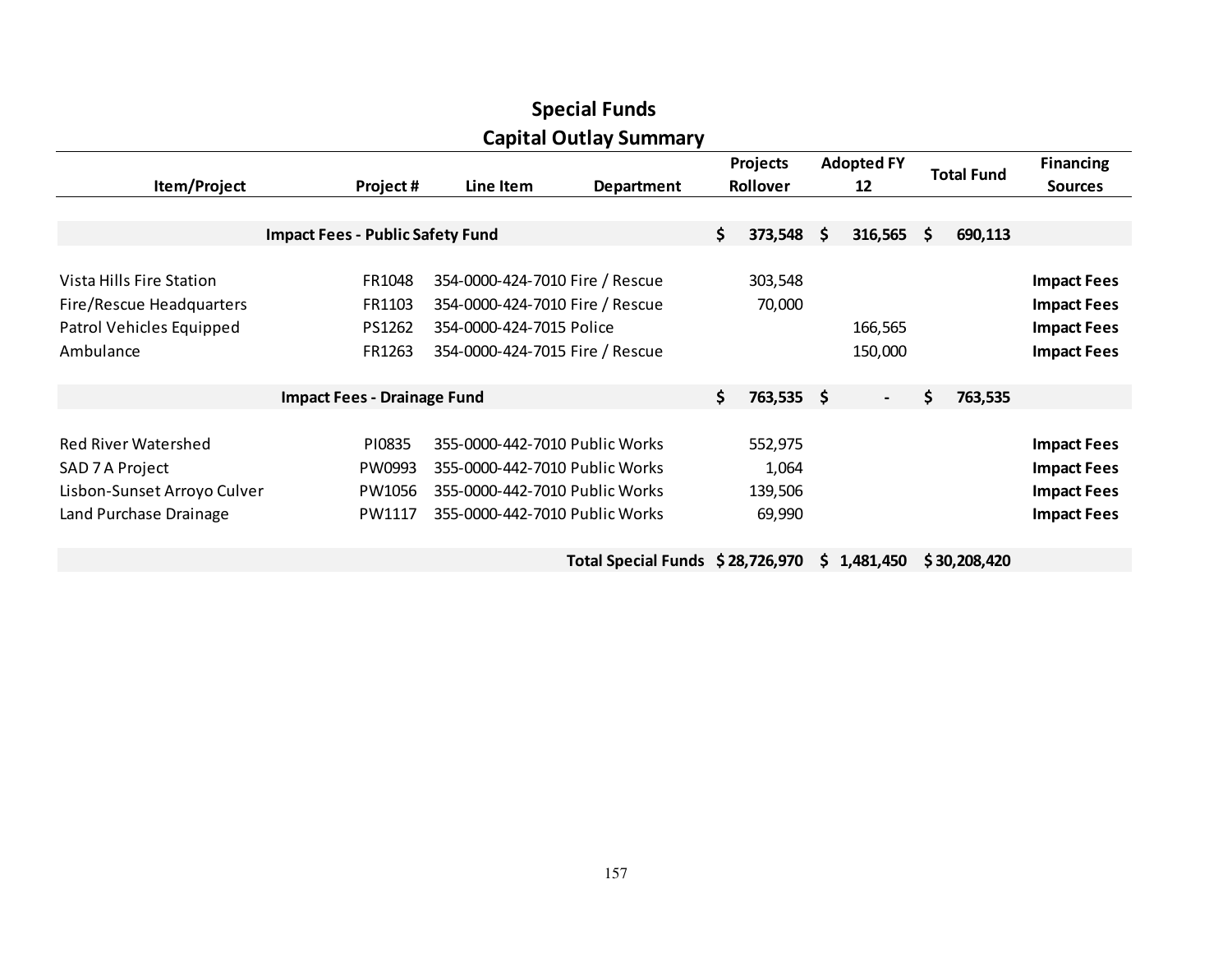|                                      |                                 |                           | ital oatlaf<br>Juliului y               | <b>Projects</b> | Adopted     |                   |                    |  |  |  |
|--------------------------------------|---------------------------------|---------------------------|-----------------------------------------|-----------------|-------------|-------------------|--------------------|--|--|--|
| Item/Project                         | Project#                        | Line Item                 | Department                              | Rollover        | <b>FY12</b> | <b>Total Fund</b> | <b>Sources</b>     |  |  |  |
|                                      |                                 |                           |                                         |                 |             |                   |                    |  |  |  |
|                                      | Utilities (501)                 |                           |                                         | \$<br>281,640   | \$1,326,320 | \$1,607,960       |                    |  |  |  |
|                                      |                                 |                           |                                         |                 |             |                   |                    |  |  |  |
| <b>SCADA Improvements Water</b>      | WA1272                          |                           | 501-7007-540-7025 SCADA & Security      | 5,904           |             |                   | <b>UT Revenues</b> |  |  |  |
| <b>Backup Generator</b>              | N/A                             |                           | 501-7007-540-7025 SCADA & Security      |                 | 26,000      |                   | <b>UT Revenues</b> |  |  |  |
| <b>GIS Connection Server</b>         | N/A                             |                           | 501-7010-505-7025 Contractor Operations |                 | 12,600      |                   | <b>UT Revenues</b> |  |  |  |
| <b>GIS Connector Toolset</b>         | N/A                             |                           | 501-7010-505-7025 Contractor Operations |                 | 9,100       |                   | <b>UT Revenues</b> |  |  |  |
| E-Check Module                       | N/A                             | 501-7020-5307025 Billing  |                                         | 2,865           |             |                   | <b>UT Revenues</b> |  |  |  |
| Server Production Voice UT IVR       | N/A                             | 501-7020-530-7025 Billing |                                         |                 | 11,000      |                   | <b>UT Revenues</b> |  |  |  |
| Well 14 Booster/Filling Station      | WA1126                          | 501-7020-530-7034 Billing |                                         | 76,036          |             |                   | <b>UT Revenues</b> |  |  |  |
| <b>Hydrant Meters with Backflow</b>  | <b>WA1248</b>                   | 501-7020-530-7034 Billing |                                         |                 | 47,960      |                   | <b>UT Revenues</b> |  |  |  |
| Leak Noise Correlator                | N/A                             |                           | 501-7030-545-7025 Transmission Dist.    |                 | 26,000      |                   | <b>UT Revenues</b> |  |  |  |
| Well 14 Booster/Filling Station      | WA1126                          |                           | 501-7030-545-7034 Transmission Dist.    | 15,483          |             |                   | <b>UT Revenues</b> |  |  |  |
| FY 11 Rehabs / Change Outs           | <b>WA1155</b>                   |                           | 501-7030-545-7034 Transmission Dist.    | 975             |             |                   | <b>UT Revenues</b> |  |  |  |
| FY 11 Meters Installation            | WA1160                          |                           | 501-7030-545-7034 Transmission Dist.    | 1,056           |             |                   | <b>UT Revenues</b> |  |  |  |
| Meter Installations                  | <b>WA1249</b>                   |                           | 501-7030-545-7034 Transmission Dist.    |                 | 402,300     |                   | <b>UT Revenues</b> |  |  |  |
| Meter Changes Outs/Rehabs            | <b>WA1250</b>                   |                           | 501-7030-545-7034 Transmission Dist.    |                 | 370,500     |                   | <b>UT Revenues</b> |  |  |  |
| <b>SCADA Improvements Wastewater</b> | WW1149                          |                           | 501-7035-550-7010 Wastewater Treat      | 197             |             |                   | <b>UT Revenues</b> |  |  |  |
| <b>SCADA Improvements Wastewater</b> | WW1273                          |                           | 501-7035-550-7010 Wastewater Treat      | 100,324         |             |                   | <b>UT Revenues</b> |  |  |  |
| WWTP #2A, 2B & 3 Rebuild/Repair      | WW1251                          |                           | 501-7035-550-7010 Wastewater Treat      |                 | 400,000     |                   | <b>UT Revenues</b> |  |  |  |
| <b>CUES TV Component System</b>      | N/A                             |                           | 501-7035-550-7025 Wastewater Treat      | 78,800          |             |                   | <b>UT Revenues</b> |  |  |  |
| Liquid Polymer Feed System           | N/A                             |                           | 501-7035-550-7025 Wastewater Treat      |                 | 15,310      |                   | <b>UT Revenues</b> |  |  |  |
| VortiBlend Polymer System            | N/A                             |                           | 501-7035-550-7025 Wastewater Treat      |                 | 5,550       |                   | <b>UT Revenues</b> |  |  |  |
|                                      |                                 |                           |                                         |                 |             |                   |                    |  |  |  |
|                                      | <b>CIF Water Operation Fund</b> |                           |                                         | $$2,759,522$ \$ |             | \$2,759,522       |                    |  |  |  |
|                                      |                                 |                           |                                         |                 |             |                   |                    |  |  |  |
| Arsenic Removal @ Well 14 & 17       | <b>WA0790</b>                   |                           | 540-7125-540-7010 Water Production      | 9,381           |             |                   | <b>UT Revenues</b> |  |  |  |
| Surge Tanks Wells 21 & 22            | WA1006                          |                           | 540-7125-540-7010 Water Production      | 594,435         |             |                   | <b>UT Revenues</b> |  |  |  |
| <b>City Center Booster Pump</b>      | WA1041                          |                           | 540-7125-540-7010 Water Production      | 456,116         |             |                   | <b>UT Revenues</b> |  |  |  |
| <b>City Center Reservoir Line</b>    | WA1067                          |                           | 540-7125-540-7010 Water Production      | 12,606          |             |                   | <b>UT Revenues</b> |  |  |  |
| FY11 Wells Repair / Rehab            | WA1143                          |                           | 540-7125-540-7010 Water Production      | 216,480         |             |                   | <b>UT Revenues</b> |  |  |  |

# Utility FundsCapital Outlay Summary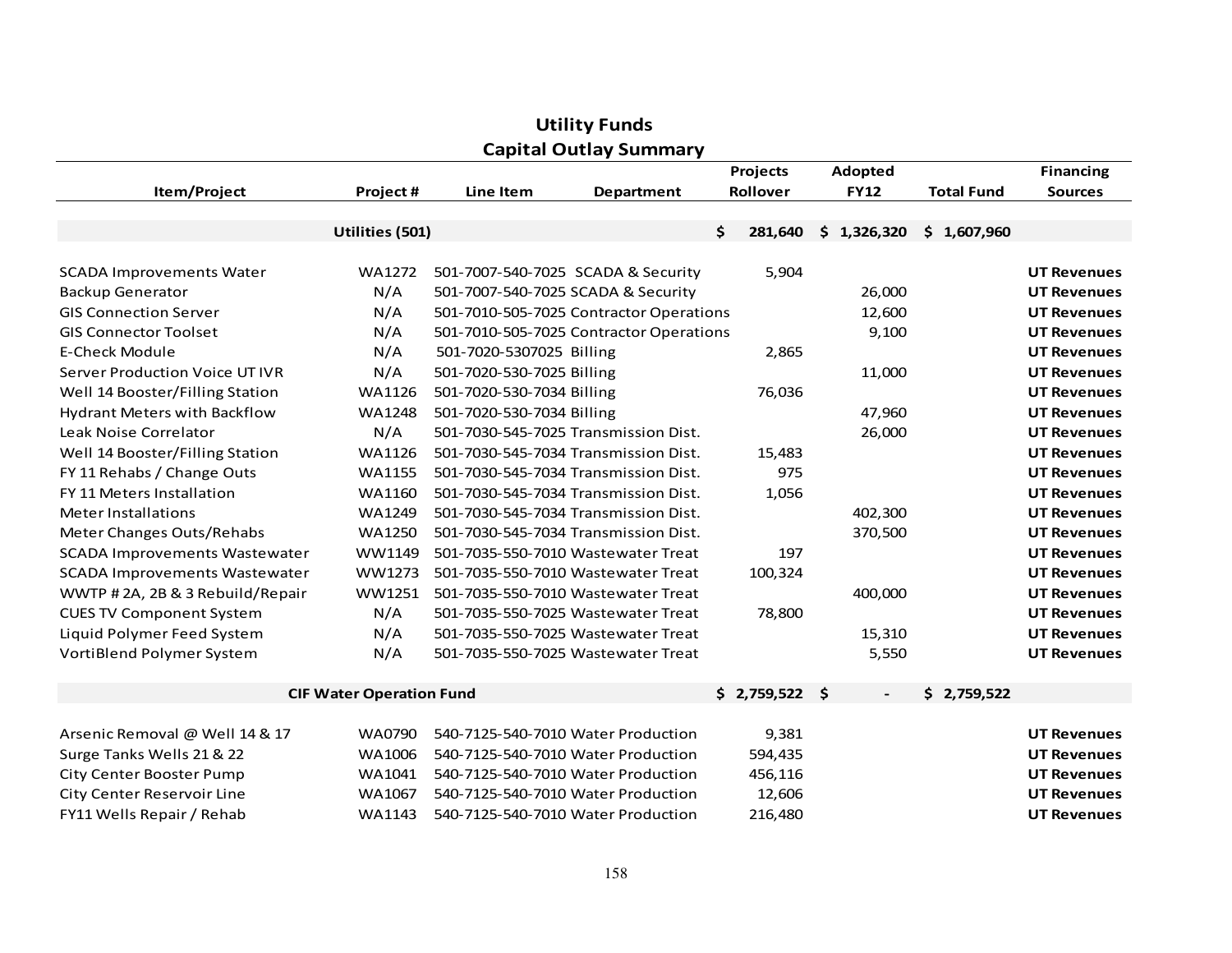# Utility FundsCapital Outlay Summary

|                                      |                                      |                                    |                                       |             |                               |                   | <b>Financing</b>   |
|--------------------------------------|--------------------------------------|------------------------------------|---------------------------------------|-------------|-------------------------------|-------------------|--------------------|
| Item/Project                         | Project#                             | Line Item                          | <b>Department</b>                     | Rollover    | <b>FY12</b>                   | <b>Total Fund</b> | <b>Sources</b>     |
| <b>SCADA Improvements Water</b>      | WA1146                               | 540-7125-540-7010 Water Production |                                       | 3,911       |                               |                   | <b>UT Revenues</b> |
| <b>Replace Water Lines</b>           | <b>WA1268</b>                        | 540-7125-540-7010 Water Production |                                       | 66,090      |                               |                   | <b>UT Revenues</b> |
| Repair / Rehab Wells                 | WA1269                               | 540-7125-540-7010 Water Production |                                       | 118,330     |                               |                   | <b>UT Revenues</b> |
| New PRV's                            | WA1270                               | 540-7125-540-7010 Water Production |                                       | 100,000     |                               |                   | <b>UT Revenues</b> |
| <b>SCADA Improvements Wastewater</b> | <b>WA1272</b>                        | 540-7125-540-7010 Water Production |                                       | 3,311       |                               |                   | <b>UT Revenues</b> |
| Equip Well 23 @ S-27 Site            | WA0794                               |                                    | 540-7130-545-7010 Transmission & Dis- | 914,937     |                               |                   | <b>UT Revenues</b> |
| <b>City Center Booster Pump</b>      | WA1041                               |                                    | 540-7130-545-7010 Transmission & Dis- | 102,528     |                               |                   | <b>UT Revenues</b> |
| Well 14 Booster / Filling Station    | WA1126                               |                                    | 540-7130-545-7010 Transmission & Dis- | 72,435      |                               |                   | <b>UT Revenues</b> |
| FY11 Wells Repair / Rehab            | WA1143                               |                                    | 540-7130-545-7010 Transmission & Dis- | 8,893       |                               |                   | <b>UT Revenues</b> |
| <b>Replace Water Lines</b>           | <b>WA1268</b>                        |                                    | 540-7130-545-7010 Transmission & Dis- | 77,565      |                               |                   | <b>UT Revenues</b> |
| Repair / Rehab Wells                 | WA1269                               |                                    | 540-7130-545-7010 Transmission & Dis- | 2,504       |                               |                   | <b>UT Revenues</b> |
|                                      |                                      |                                    |                                       |             |                               |                   |                    |
|                                      | <b>Water Rights Acquisition Fund</b> |                                    |                                       | \$5,164,401 | $\dot{\mathsf{s}}$<br>580,191 | \$5,744,592       |                    |
|                                      |                                      |                                    |                                       |             |                               |                   |                    |
| FY 11 Water Rights Purchases         | <b>WA1145</b>                        | 542-0000-540-7045 Utilities        |                                       | 27,550      |                               |                   | Loan               |
| FY 12 Water Rights Purchases         | WA1244                               | 542-0000-540-7045 Utilities        |                                       | 5,136,851   | 580,191                       |                   | Loan/Fees          |
|                                      |                                      |                                    |                                       |             |                               |                   |                    |
|                                      | <b>Impact Fees - Water</b>           |                                    |                                       | \$1,288,563 | <b>S</b><br>175,622           | \$1,464,185       |                    |
|                                      |                                      |                                    |                                       |             |                               |                   |                    |
| Equip Well 23 $@$ S-27 Site          | WA0794                               | 545-0000-442-7010 Utilities        |                                       | 44,511      |                               |                   | <b>Impact Fees</b> |
| <b>City Center Booster Pump</b>      | WA1041                               | 545-0000-442-7010 Utilities        |                                       | 887,877     |                               |                   | <b>Impact Fees</b> |
| Paseo Gateway Tank Land              | WA1065                               | 545-0000-442-7010 Utilities        |                                       | 252,025     |                               |                   | <b>Impact Fees</b> |
| <b>SCADA Improvements Wastewater</b> | <b>WA1272</b>                        | 545-0000-442-7010 Utilities        |                                       | 43,000      |                               |                   | <b>Impact Fees</b> |
| Water Line Paseo Gateway             | WA1245                               | 545-0000-442-7010 Utilities        |                                       |             | 175,622                       |                   | <b>Impact Fees</b> |
| <b>City Center Booster Pump</b>      | WA1041                               | 545-0000-442-7043 Utilities        |                                       | 54,195      |                               |                   |                    |
| <b>City Center Reservoir Line</b>    | WA1067                               | 545-0000-442-7043 Utilities        |                                       | 6,955       |                               |                   |                    |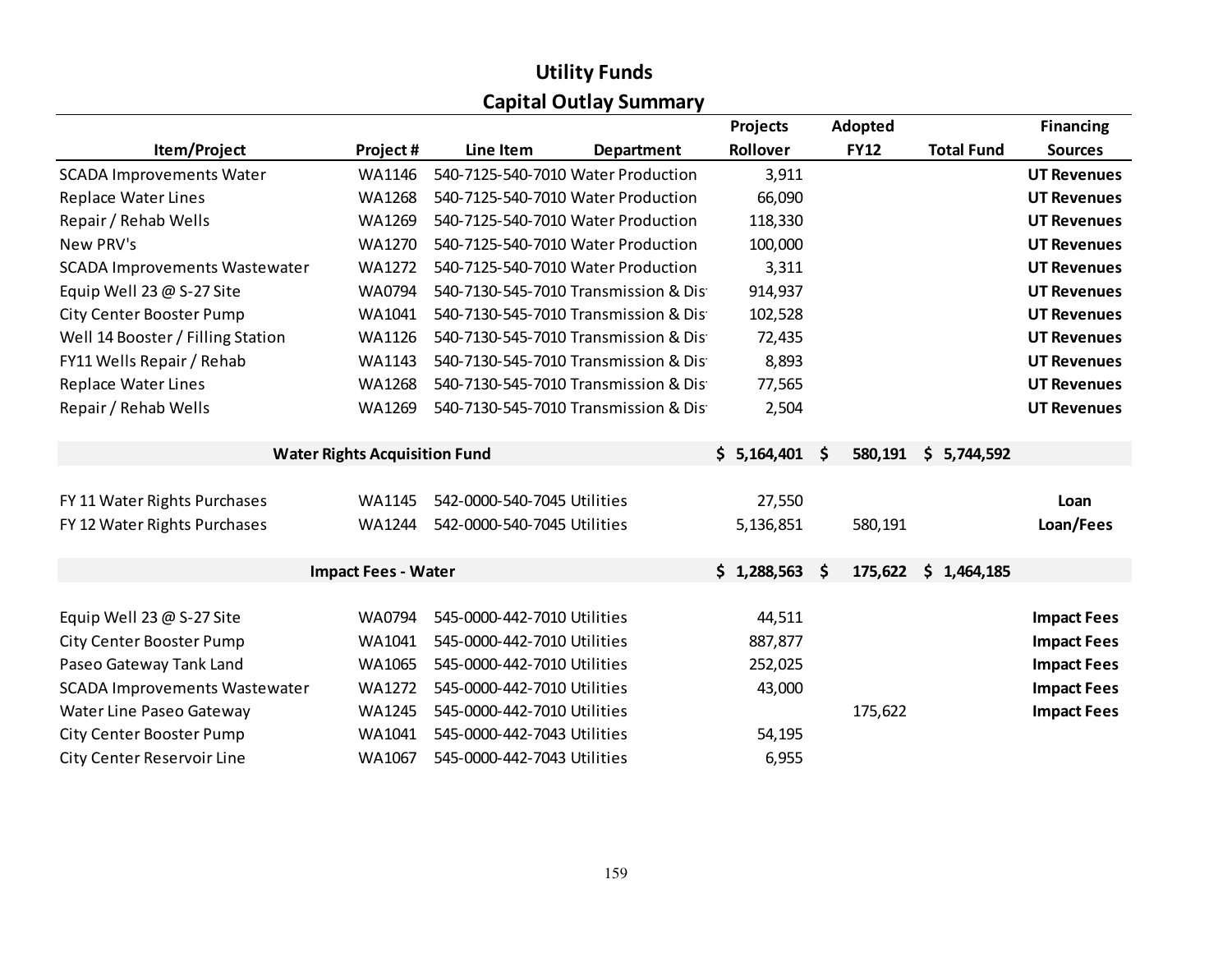| Capital Outlay Sullillialy      |                                 |                             |            |                 |                 |              |                          |     |                   |                    |  |
|---------------------------------|---------------------------------|-----------------------------|------------|-----------------|-----------------|--------------|--------------------------|-----|-------------------|--------------------|--|
|                                 |                                 |                             |            | <b>Projects</b> |                 | Adopted      |                          |     | <b>Financing</b>  |                    |  |
| Item/Project                    | Project#                        | Line Item                   | Department |                 | Rollover        |              | <b>FY12</b>              |     | <b>Total Fund</b> | <b>Sources</b>     |  |
|                                 |                                 |                             |            |                 |                 |              |                          |     |                   |                    |  |
|                                 | <b>CIF Wastewater Fund</b>      |                             |            | \$.             | 737,775 \$      |              | $\overline{\phantom{a}}$ | \$. | 737,775           |                    |  |
|                                 |                                 |                             |            |                 |                 |              |                          |     |                   |                    |  |
| Lift Station #4 Odor Control    | WW1039                          | 550-7235-550-7010 Utilities |            |                 | 54,802          |              |                          |     |                   | <b>UT Revenues</b> |  |
| Lift Station #10 Splitter Box   | WW1147                          | 550-7235-550-7010 Utilities |            |                 | 82,347          |              |                          |     |                   | <b>UT Revenues</b> |  |
| Paseo Gateway Wastewater Line   | WW1175                          | 550-7235-550-7010 Utilities |            |                 | 195,201         |              |                          |     |                   | <b>UT Revenues</b> |  |
| Los Montoyas Sewer Line         | WW1183                          | 550-7235-550-7010 Utilities |            |                 | 405,425         |              |                          |     |                   | <b>UT Revenues</b> |  |
|                                 |                                 |                             |            |                 |                 |              |                          |     |                   |                    |  |
|                                 | <b>Effluent Fund</b>            |                             |            |                 | $$4,058,687$ \$ |              | $\blacksquare$           |     | \$4,058,687       |                    |  |
|                                 |                                 |                             |            |                 |                 |              |                          |     |                   |                    |  |
| Aquifer Storage Demo            | WA0770                          | 552-0000-442-7010 Utilities |            |                 | 3,284,285       |              |                          |     |                   | Grant              |  |
| WWTP #6 Expansion Phase 2       | WW0673                          | 552-0000-442-7010 Utilities |            |                 | 774,402         |              |                          |     |                   | <b>UT Revenues</b> |  |
|                                 |                                 |                             |            |                 |                 |              |                          |     |                   |                    |  |
|                                 | <b>Impact Fees - Wastewater</b> |                             |            |                 | \$1,455,147     | $\mathsf{S}$ | 275,589                  |     | \$1,730,736       |                    |  |
|                                 |                                 |                             |            |                 |                 |              |                          |     |                   |                    |  |
| Aquifer Storage Demo            | <b>WA0770</b>                   | 555-0000-555-7010 Utilities |            |                 | 164,816         |              |                          |     |                   | <b>Impact Fees</b> |  |
| WWTP #6 Expansion Phase 2       | WW0673                          | 555-0000-555-7010 Utilities |            |                 | 33,015          |              |                          |     |                   | <b>Impact Fees</b> |  |
| Septic Dump Station Engineering | WW0887                          | 555-0000-555-7010 Utilities |            |                 | 150,000         |              |                          |     |                   | <b>Impact Fees</b> |  |
| 528 Force Main Expantion LS #22 | WW1042                          | 555-0000-555-7010 Utilities |            |                 | 200,000         |              |                          |     |                   | <b>Impact Fees</b> |  |
| LS #10 Splitter Box             | WW1147                          | 555-0000-555-7010 Utilities |            |                 |                 |              | 275,589                  |     |                   | <b>Impact Fees</b> |  |
| Broadmoor/Chessman Sewer        | WW1150                          | 555-0000-555-7010 Utilities |            |                 | 414,359         |              |                          |     |                   | <b>Impact Fees</b> |  |
| Los Montoyas Sewer Line         | WW1183                          | 555-0000-555-7010 Utilities |            |                 | 492,957         |              |                          |     |                   | <b>Impact Fees</b> |  |

# Utility FundsCapital Outlay Summary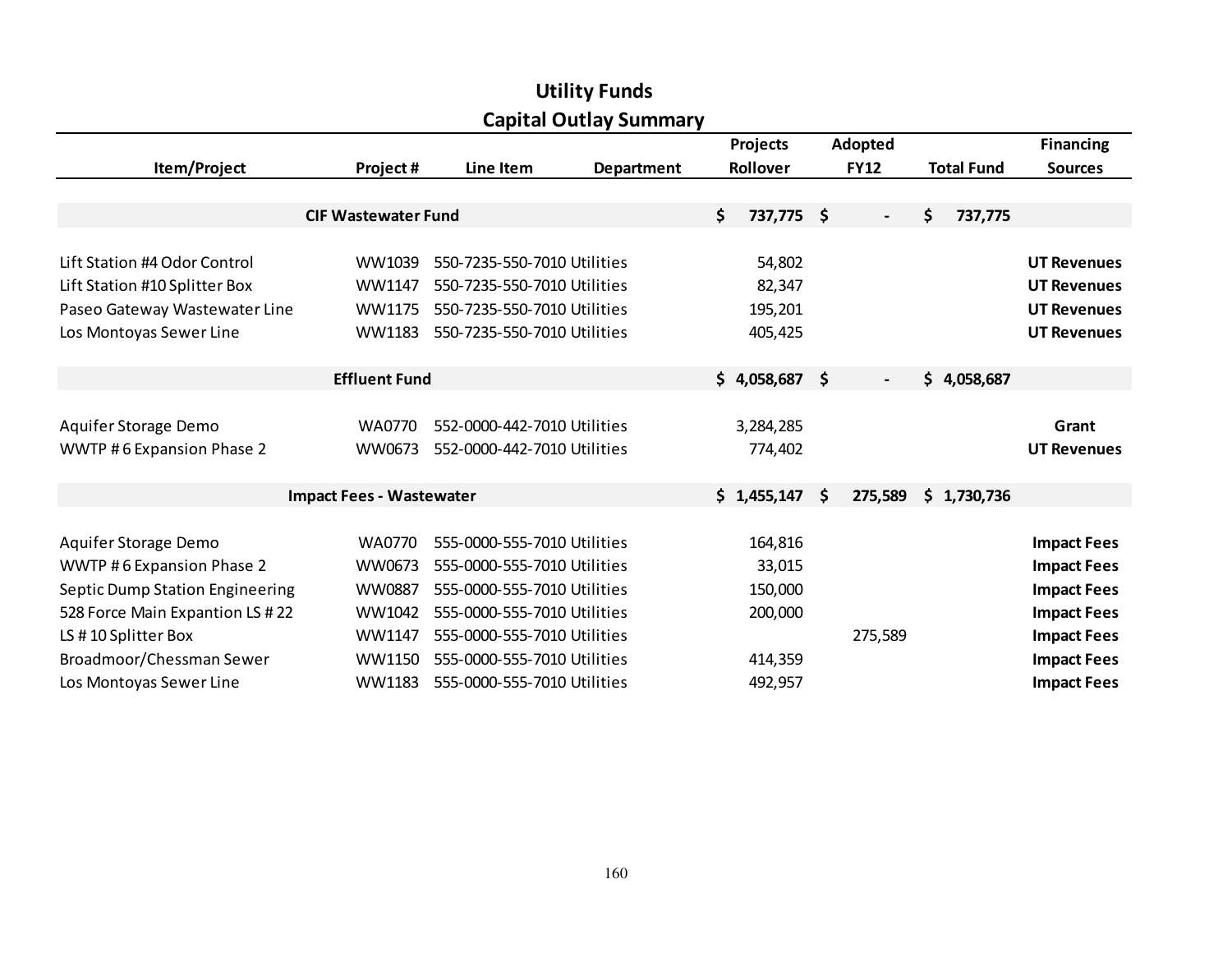| <b>Capital Outlay Summary</b>              |               |                             |                                       |                 |                  |             |             |    |                   |                  |  |  |
|--------------------------------------------|---------------|-----------------------------|---------------------------------------|-----------------|------------------|-------------|-------------|----|-------------------|------------------|--|--|
|                                            |               |                             |                                       | <b>Projects</b> |                  | Adopted     |             |    |                   | <b>Financing</b> |  |  |
| Item/Project                               | Project#      | Line Item<br>Department     |                                       | Rollover        |                  | <b>FY12</b> |             |    | <b>Total Fund</b> | <b>Sources</b>   |  |  |
|                                            |               |                             |                                       |                 |                  |             |             |    |                   |                  |  |  |
| 2007 UT Bond Construction Fund             |               |                             |                                       | \$              | 350,440 \$       |             |             | \$ | 350,440           |                  |  |  |
|                                            |               |                             |                                       |                 |                  |             |             |    |                   |                  |  |  |
| Arsenic Removal @ Well 3                   | WA0739        | 572-0000-505-7010 Utilities |                                       |                 | 50,477           |             |             |    |                   | <b>Bond</b>      |  |  |
| Surge Tanks Wells 21 & 22                  | WA1006        | 572-0000-505-7010 Utilities |                                       |                 | 288,088          |             |             |    |                   | <b>Bond</b>      |  |  |
| <b>City Center Reservoir Line</b>          | WA1067        | 572-0000-505-7010 Utilities |                                       |                 | 7,425            |             |             |    |                   | <b>Bond</b>      |  |  |
| Well 14 Booster / Filling Station          | WA1126        | 572-0000-505-7010 Utilities |                                       |                 | 4,450            |             |             |    |                   | <b>Bond</b>      |  |  |
| 2008 UT Bond Construction                  |               |                             |                                       | Ś.              | 364,600 \$       |             |             | Ś. | 364,600           |                  |  |  |
|                                            |               |                             |                                       |                 |                  |             |             |    |                   |                  |  |  |
| Surge Tanks Wells 21 & 22                  | WA1006        | 573-0000-505-7010 Utilities |                                       |                 | 47,348           |             |             |    |                   | <b>Bond</b>      |  |  |
| City Center Booster Pump                   | WA1041        | 573-0000-505-7010 Utilities |                                       |                 | 38,533           |             |             |    |                   | <b>Bond</b>      |  |  |
| Well 14 Booster / Filling Station          | WA1126        | 573-0000-505-7010 Utilities |                                       |                 | 278,719          |             |             |    |                   | Bond             |  |  |
| 2009 UT Refund Bond Construction Fund      |               |                             |                                       |                 | $$1,922,944$ \$  |             |             |    | \$1,922,944       |                  |  |  |
|                                            |               |                             |                                       |                 |                  |             |             |    |                   |                  |  |  |
| Aquifer Storage Demo                       | <b>WA0770</b> | 574-0000-505-7010 Utilities |                                       |                 | 1,577,166        |             |             |    |                   | <b>Bond</b>      |  |  |
| Well 12 Water Treatment                    | WA0918        | 574-0000-505-7010 Utilities |                                       |                 | 883              |             |             |    |                   | Bond             |  |  |
| <b>City Center Booster Pump</b>            | WA1041        | 574-0000-505-7010 Utilities |                                       |                 | 203,920          |             |             |    |                   | <b>Bond</b>      |  |  |
| Well 14 Booster / Filling Station          | WA1126        | 574-0000-505-7010 Utilities |                                       |                 | 138,379          |             |             |    |                   | <b>Bond</b>      |  |  |
| <b>Replace Water Lines</b>                 | WA1268        | 574-0000-505-7010 Utilities |                                       |                 | 2,596            |             |             |    |                   | Bond             |  |  |
| <b>Water / Osmosis Projects Fund</b>       |               |                             |                                       | \$              | 586,023 \$       |             |             | \$ | 586,023           |                  |  |  |
|                                            |               |                             |                                       |                 |                  |             |             |    |                   |                  |  |  |
| Well 12 Water Treatment                    | WA0918        | 575-0000-505-7010 Utilities |                                       |                 | 586,023          |             |             |    |                   | Loan             |  |  |
| <b>NMED Loan Construction WWTP #6 Fund</b> |               |                             |                                       |                 | $$23,482,000$ \$ |             |             |    | \$23,482,000      |                  |  |  |
|                                            |               |                             |                                       |                 |                  |             |             |    |                   |                  |  |  |
| WWTP #6 Expansion Phase 2                  | WW0673        | 576-0000-505-7010 Utilities |                                       |                 | 23,482,000       |             |             |    |                   | Loan             |  |  |
|                                            |               |                             | Total Utility Funds $\;$ \$42,451,742 |                 |                  |             | \$2,357,722 |    | \$44,809,464      |                  |  |  |

# Utility Funds